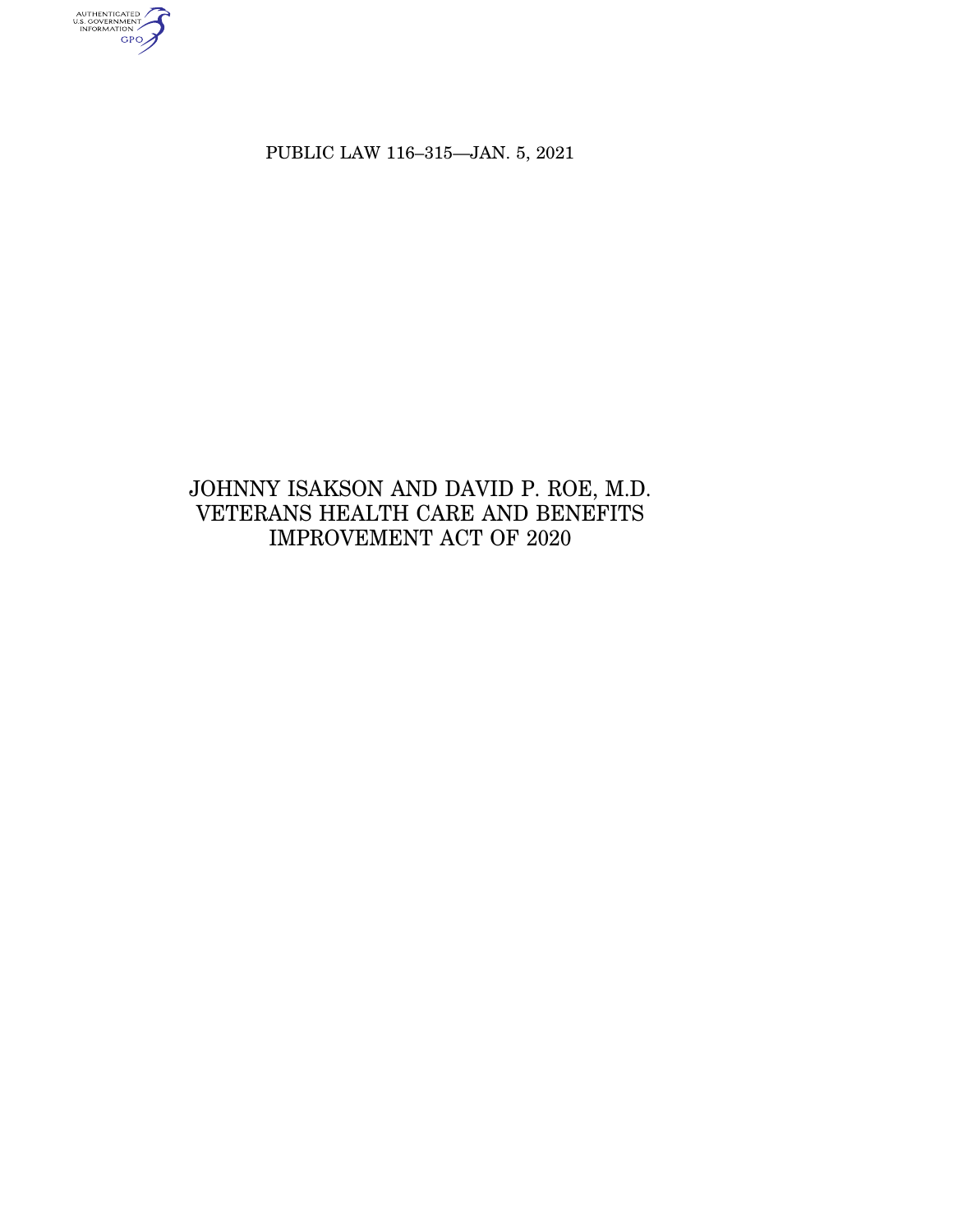## Public Law 116–315 116th Congress

## An Act

Jan. 5, 2021 [H.R. 7105]

To provide flexibility for the Secretary of Veterans Affairs in caring for homeless veterans during a covered public health emergency, to direct the Secretary of Veterans Affairs to carry out a retraining assistance program for unemployed veterans, and for other purposes.

*Be it enacted by the Senate and House of Representatives of the United States of America in Congress assembled,* 

#### **SECTION 1. SHORT TITLE; TABLE OF CONTENTS.**

(a) SHORT TITLE.—This Act may be cited as the ''Johnny Isakson and David P. Roe, M.D. Veterans Health Care and Benefits Improvement Act of 2020''.

(b) TABLE OF CONTENTS.—The table of contents for this Act is as follows:

Sec. 1. Short title; table of contents. Sec. 2. Determination of budgetary effects.

#### TITLE I—EDUCATION

#### Subtitle A—Education Generally

- Sec. 1001. Improvements to Edith Nourse Rogers STEM Scholarship program of Department of Veterans Affairs. Sec. 1002. Expansion of eligibility for Fry Scholarship to children and spouses of
- certain deceased members of the Armed Forces. Sec. 1003. Period for election to receive benefits under All-Volunteer Educational
- Assistance Program of Department of Veterans Affairs. Sec. 1004. Phase out of All-Volunteer Educational Assistance Program.
- 
- Sec. 1005. Requirements for in-State tuition.
- Sec. 1006. Expansion of authority for certain qualifying work-study activities for purposes of the educational assistance programs of the Department of Veterans Affairs to include outreach services provided through congressional offices.
- Sec. 1007. Restoration of entitlement to rehabilitation programs for veterans affected by school closure or disapproval.
- Sec. 1008. Technical correction to clarify eligibility for participation in Yellow Ribbon Program of Department of Veterans Affairs.
- Sec. 1009. Clarification of educational assistance for individuals who pursue an approved program of education leading to a degree while on active duty. Sec. 1010. Verification of enrollment for purposes of receipt of Post-9/11 Edu-
- cational Assistance benefits.
- Sec. 1011. Clarification regarding the dependents to whom entitlement to educational assistance may be transferred under the Post 9/11 Educational Assistance Program.
- Sec. 1012. Expansion of reasons for which a course of education may be dis-
- approved. Sec. 1013. Oversight of educational institutions with approved programs: riskbased surveys. Sec. 1014. Oversight of educational institutions subject to Government action for
- purposes of the educational assistance programs of the Department of Veterans Affairs.
- Sec. 1015. Additional requirement for approval of educational institutions for purposes of the educational assistance programs of the Department of Veterans Affairs.

38 USC 101 note. Johnny Isakson and David P. Roe, M.D. Veterans Health Care and Benefits Improvement Act of 2020.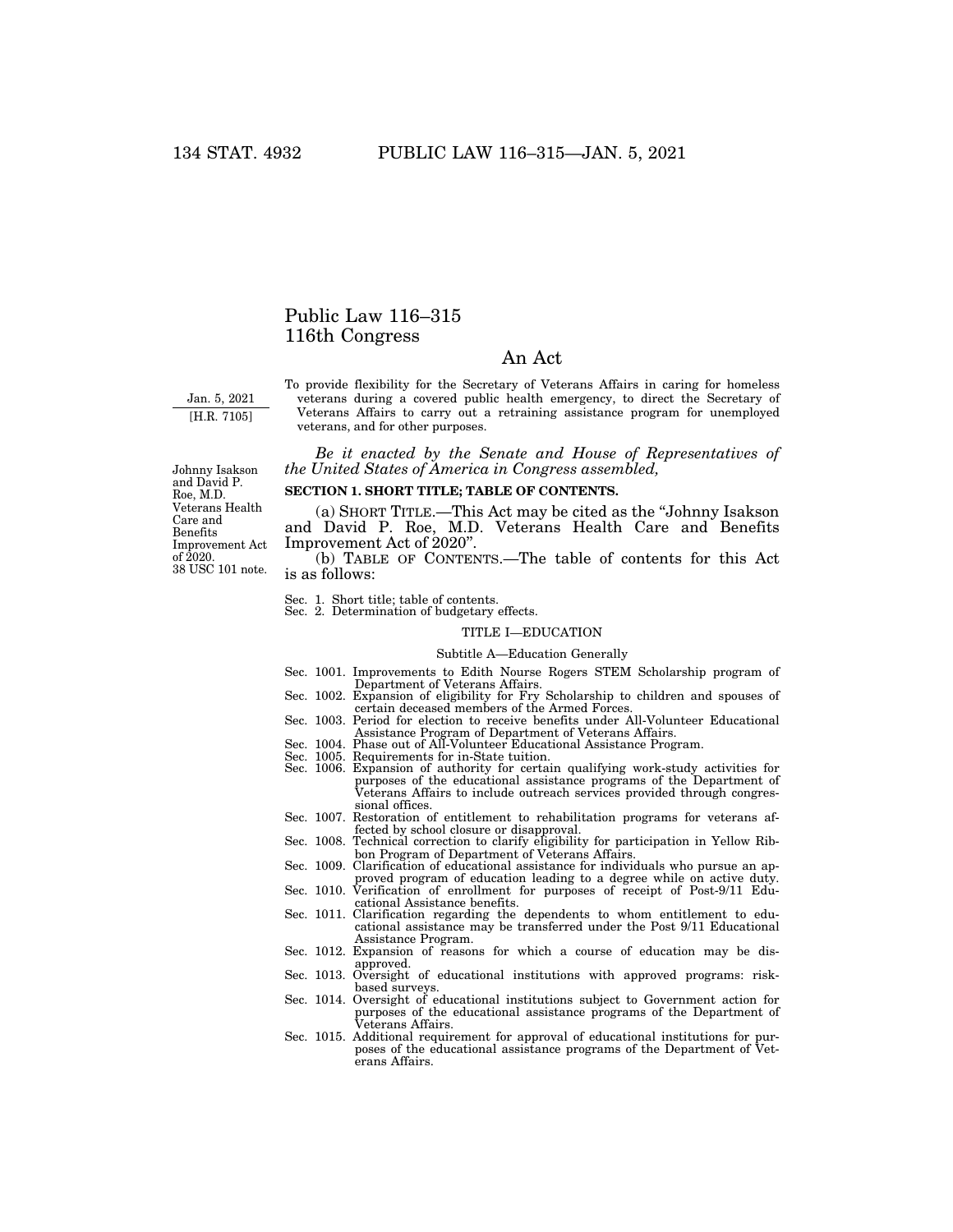- Sec. 1016. Clarification of accreditation for law schools for purposes of the educational assistance programs of the Department of Veterans Affairs. Sec. 1017. Clarification of grounds for disapproval of a course for purposes of the
- educational assistance programs of the Department of Veterans Affairs. Sec. 1018. Requirements for educational institutions participating in the edu-
- cational assistance programs of the Department of Veterans Affairs. Sec. 1019. Overpayments to eligible persons or veterans. Sec. 1020. Improvements to limitation on certain advertising, sales, and enrollment
- 
- practices. Sec. 1021. Charge to entitlement to educational assistance for individuals who do
- not transfer credits from certain closed or disapproved programs of education.
- Sec. 1022. Department of Veterans Affairs treatment of for-profit educational institutions converted to nonprofit educational institutions.
- 
- Sec. 1023. Authority of State approving agencies to conduct outreach activities.<br>Sec. 1024. Limitation on colocation and administration of State approving agencies.<br>Sec. 1025. Elimination of period of eligibility for train
- tain veterans with service-connected disabilities.

#### Subtitle B—Pandemic Assistance

- Sec. 1101. Definitions.
- Sec. 1102. Continuation of Department of Veterans Affairs educational assistance benefits during COVID–19 emergency.
- Sec. 1103. Effects of closure of educational institution and modification of courses by reason of COVID–19 emergency.
- Sec. 1104. Payment of educational assistance in cases of withdrawal. Sec. 1105. Modification of time limitations on use of entitlement.
- 
- Sec. 1106. Apprenticeship or on-job training requirements.
- Sec. 1107. Inclusion of training establishments in certain provisions related to COVID-19 emergency.
- Sec. 1108. Treatment of payment of allowances under Student Veteran Coronavirus Response Act.

#### TITLE II—BENEFITS

#### Subtitle A—Benefits Generally

- Sec. 2001. Revision of definition of Vietnam era for purposes of the laws adminis-
- tered by the Secretary of Veterans Affairs. Sec. 2002. Matters relating to Department of Veterans Affairs medical disability examinations.
- Sec. 2003. Medal of Honor special pension for surviving spouses.
- Sec. 2004. Modernization of service-disabled veterans insurance.
- Sec. 2005. Denial of claims for traumatic injury protection under Servicemembers' Group Life Insurance.
- Sec. 2006. Publication and acceptance of disability benefit questionnaire forms of Department of Veterans Affairs.
- Sec. 2007. Threshold for reporting debts to consumer reporting agencies.<br>Sec. 2008. Removal of dependents from award of compensation or pension.
- Sec. 2008. Removal of dependents from award of compensation or pension. Sec. 2009. Eligibility for dependency and indemnity compensation for surviving
- spouses who remarry after age 55. Sec. 2010. Study on exposure by members of the Armed Forces to toxicants at
- Karshi-Khanabad Air Base in Uzbekistan.
- Sec. 2011. Comptroller General briefing and report on repealing manifestation period for presumptions of service connection for certain diseases associated with exposure to certain herbicide agents. Sec. 2012. Extension of authority of Secretary of Veterans Affairs to use income in-
- formation from other agencies. Sec. 2013. Extension on certain limits on payments of pension.
- 

#### Subtitle B—Housing

- Sec. 2101. Eligibility of certain members of the reserve components of the Armed Forces for home loans from the Secretary of Veterans Affairs.
- Sec. 2102. Reducing loan fees for certain veterans affected by major disasters.
- Sec. 2103. Extension of certain housing loan fees.
- Sec. 2104. Collection of overpayments of specially adapted housing assistance.

#### Subtitle C—Burial Matters

- Sec. 2201. Transportation of deceased veterans to veterans' cemeteries.
- Sec. 2202. Increase in certain funeral benefits under laws administered by the Secretary of Veterans Affairs.
- Sec. 2203. Outer burial receptacles for each new grave in cemeteries that are the subjects of certain grants made by the Secretary of Veterans Affairs.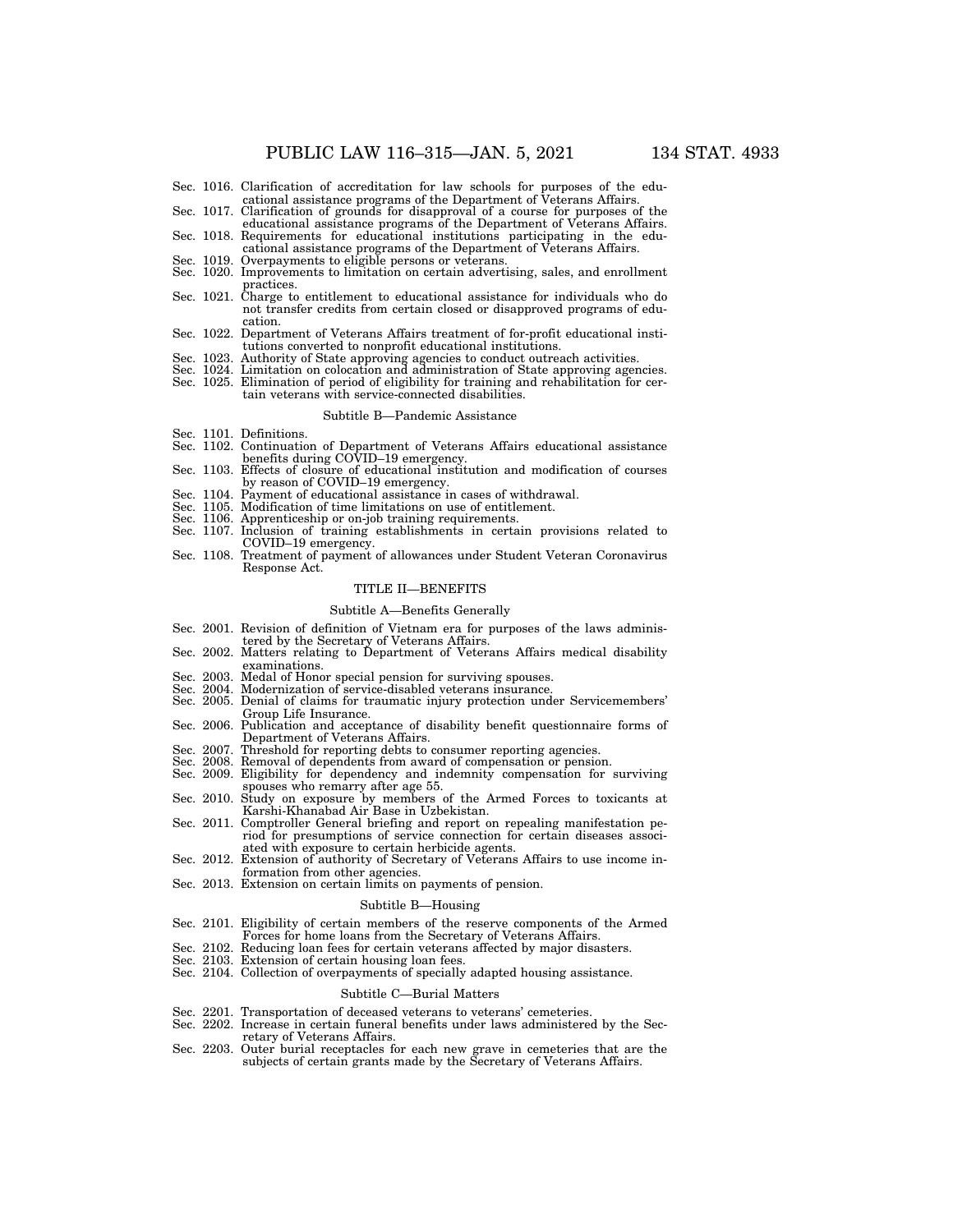- Sec. 2204. Provision of inscriptions for spouses and children on certain headstones
- Sec. 2205. Aid to counties for establishment, expansion, and improvement of veterans' cemeteries.
- Sec. 2206. Increase in maximum amount of grants to States, counties, and tribal organizations for operating and maintaining veterans' cemeteries. Sec. 2207. Provision of urns and commemorative plaques for remains of certain vet-
- erans whose cremated remains are not interred in certain cemeteries.
- Sec. 2208. Training of State and tribal veterans' cemetery personnel by National Cemetery Administration.

## TITLE III—HEALTH CARE

#### Subtitle A—Health Care Generally

- Sec. 3001. Expansion of modifications to Veteran Directed Care program.
- Sec. 3002. Prohibition on collection of a health care copayment by the Secretary of
- Veterans Affairs from a veteran who is a member of an Indian tribe. Sec. 3003. Oversight for State homes regarding COVID–19 infections, response ca-
- 
- pacity, and staffing levels. Sec. 3004. Grants for State homes located on tribal lands. Sec. 3005. Continuation of Women's Health Transition Training program of Department of Veterans Affairs.
- Sec. 3006. Authority for Secretary of Veterans Affairs to furnish medically necessary transportation for newborn children of certain women veterans.
- Sec. 3007. Waiver of requirements of Department of Veterans Affairs for receipt of per diem payments for domiciliary care at State homes and modification
- of eligibility for such payments. Sec. 3008. Expansion of quarterly update of information on staffing and vacancies at facilities of the Department of Veterans Affairs to include information on duration of hiring process.
- Sec. 3009. Requirement for certain Department of Veterans Affairs medical facilities to have physical location for the disposal of controlled substances medications.
- Sec. 3010. Department of Veterans Affairs pilot program for clinical observation by undergraduate students.

#### Subtitle B—Scheduling and Consult Management

- Sec. 3101. Process and requirements for scheduling appointments for health care
- from Department of Veterans Affairs and non-Department health care. Sec. 3102. Audits regarding scheduling of appointments and management of con-
- sultations for health care from Department of Veterans Affairs and non-Department health care.
- Sec. 3103. Administration of non-Department of Veterans Affairs health care.
- Sec. 3104. Examination of health care consultation and scheduling positions of Department of Veterans Affairs.

#### TITLE IV—NAVY SEAL BILL MULDER

Sec. 4001. Short title.

#### Subtitle A—Service-connection and COVID–19

Sec. 4101. Presumptions of service-connection for members of Armed Forces who contract Coronavirus Disease 2019 under certain circumstances.

#### Subtitle B—Assistance for Homeless Veterans

- Sec. 4201. Flexibility for the Secretary of Veterans Affairs in caring for homeless veterans during a covered public health emergency.
- Sec. 4202. Legal services for homeless veterans and veterans at risk for homelessness. Sec. 4203. Gap analysis of Department of Veterans Affairs programs that provide
- assistance to women veterans who are homeless.
- Sec. 4204. Improvements to grants awarded by the Secretary of Veterans Affairs to entities that provide services to homeless veterans.
- Sec. 4205. Repeal of sunset on authority to carry out program of referral and counseling services for veterans at risk for homelessness who are transitioning from certain institutions.
- Sec. 4206. Coordination of case management services for veterans receiving housing vouchers under Tribal Housing and Urban Development-Veterans Affairs Supportive Housing program.
- Sec. 4207. Contracts relating to case managers for homeless veterans in supported housing program.
- Sec. 4208. Report on staffing of Department of Housing and Urban Development-Department of Veterans Affairs supported housing program.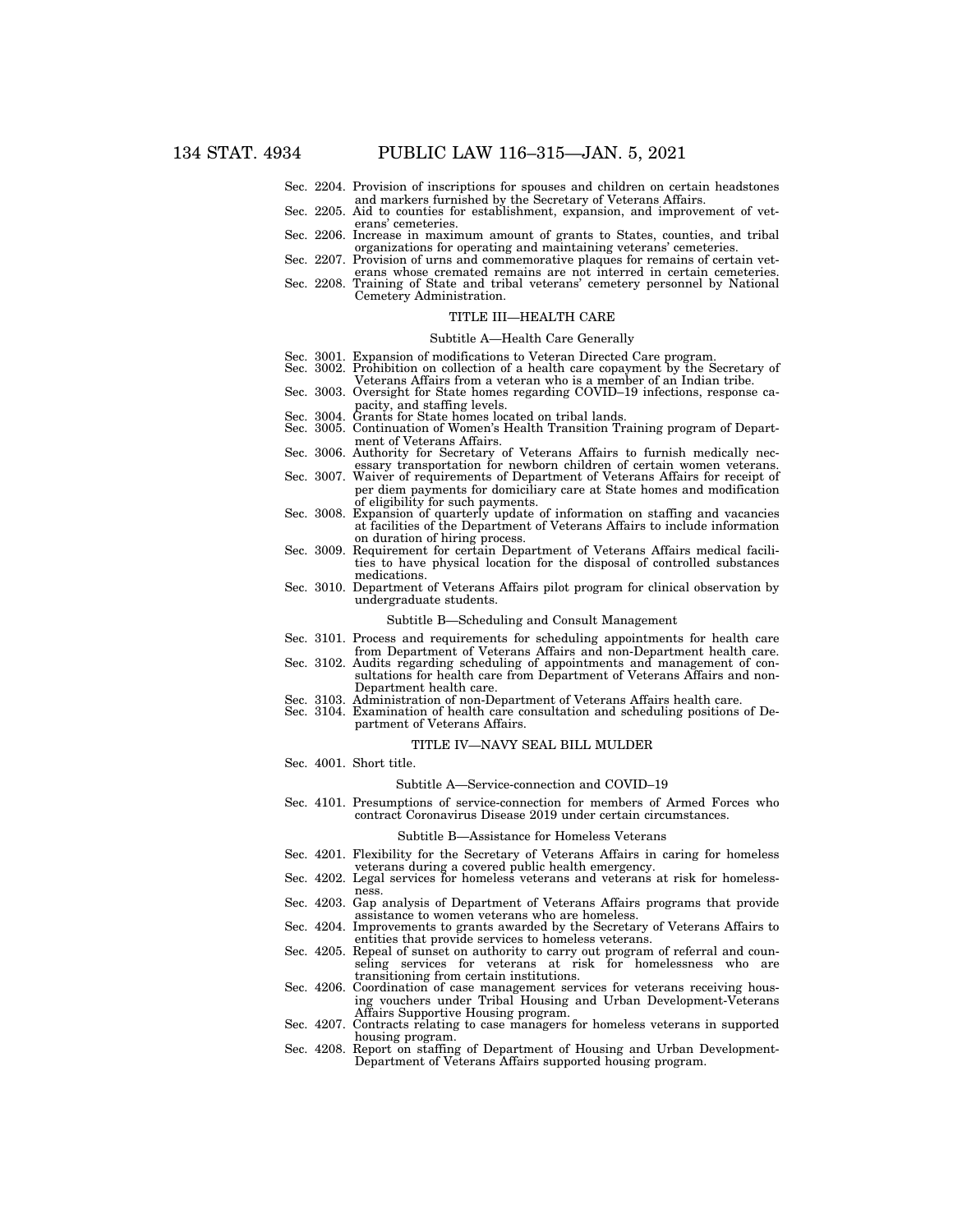Subtitle C—Retraining Assistance for Veterans

- Sec. 4301. Access for the Secretaries of Labor and Veterans Affairs to the Federal directory of new hires.
- Sec. 4302. Expansion of eligible class of providers of high technology programs of education for veterans.
- Sec. 4303. Pilot program for off-base transition training for veterans and spouses. Sec. 4304. Grants for provision of transition assistance to members of the Armed
- Forces after separation, retirement, or discharge. Sec. 4305. One-year independent assessment of the effectiveness of Transition Assistance Program.
- Sec. 4306. Longitudinal study on changes to Transition Assistance Program.

#### TITLE V—DEBORAH SAMPSON

Sec. 5001. Short title.

Subtitle A—Improving Access for Women Veterans to the Department of Veterans Affairs

- Sec. 5101. Office of Women's Health in Department of Veterans Affairs.
- Sec. 5102. Women veterans retrofit initiative.
- Sec. 5103. Establishment of environment of care standards and inspections at Department of Veterans Affairs medical centers.
- Sec. 5104. Provision of reintegration and readjustment services to veterans and family members in group retreat settings.
- Sec. 5105. Provision of legal services for women veterans.
- Sec. 5106. Comptroller General surveys and report on supportive services provided for very low-income women veterans.
- Sec. 5107. Programs on assistance for child care for certain veterans.
- Sec. 5108. Availability of prosthetics for women veterans from Department of Veterans Affairs.
- Sec. 5109. Requirement to improve Department of Veterans Affairs women veterans call center.
- Sec. 5110. Study on infertility services furnished at Department of Veterans Affairs.
- Sec. 5111. Sense of Congress on access to facilities of Department of Veterans Affairs by reservists for counseling and treatment relating to military sexual trauma.

#### Subtitle B—Increasing Staff Cultural Competency

- Sec. 5201. Staffing of women's health primary care providers at medical facilities of Department of Veterans Affairs.
- Sec. 5202. Additional funding for primary care and emergency care clinicians in Women Veterans Health Care Mini-Residency Program.
- Sec. 5203. Establishment of women veteran training module for non-Department of Veterans Affairs health care providers.
- Sec. 5204. Study on staffing of women veteran program manager program at medical centers of Department of Veterans Affairs and training of staff. Sec. 5205. Study on Women Veteran Coordinator program.
- 
- Sec. 5206. Staffing improvement plan for peer specialists of Department of Veterans Affairs who are women.

#### Subtitle C—Eliminating Harassment and Assault

- Sec. 5301. Expansion of coverage by Department of Veterans Affairs of counseling and treatment for sexual trauma.
- Sec. 5302. Assessment of effects of intimate partner violence on women veterans by Advisory Committee on Women Veterans.
- Sec. 5303. Anti-harassment and anti-sexual assault policy of Department of Veterans Affairs.
- Sec. 5304. Pilot program on assisting veterans who experience intimate partner violence or sexual assault.
- Sec. 5305. Study and task force on veterans experiencing intimate partner violence or sexual assault.

#### Subtitle D—Data Collection and Reporting

- Sec. 5401. Requirement for collection and analysis of data on Department of Veterans Affairs benefits and services and disaggregation of such data by gender, race, and ethnicity.
- Sec. 5402. Study on barriers for women veterans to receipt of health care from De-
- partment of Veterans Affairs. Sec. 5403. Study on feasibility and advisability of offering Parenting STAIR program at all medical centers of Department of Veterans Affairs.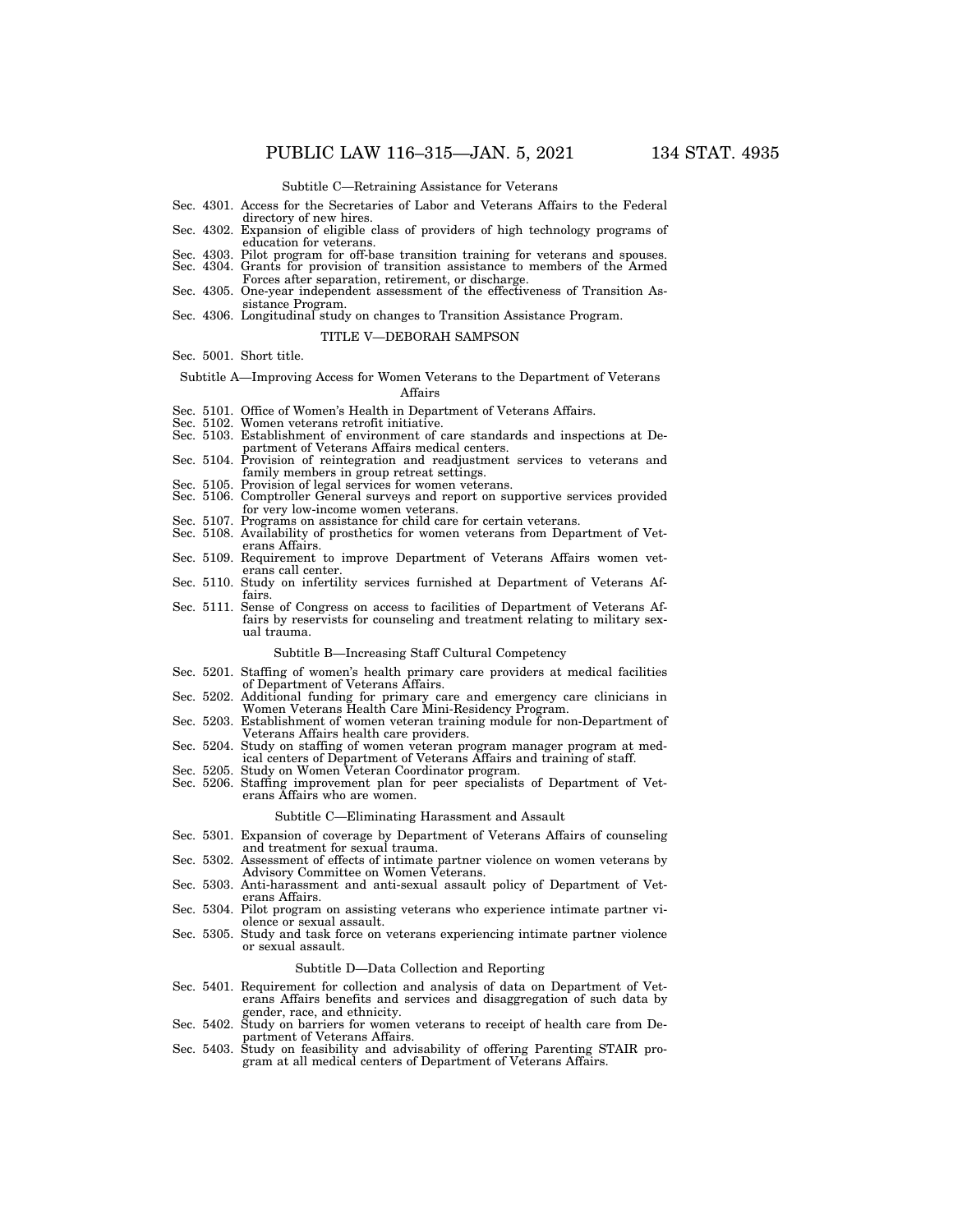#### Subtitle E—Benefits Matters

- Sec. 5501. Evaluation of service-connection of mental health conditions relating to military sexual trauma.
- Sec. 5502. Choice of sex of Department of Veterans Affairs medical examiner for assessment of claims for compensation relating to disability resulting from physical assault of a sexual nature, battery of a sexual nature, or sexual harassment.
- Sec. 5503. Secretary of Veterans Affairs report on implementing recommendations of Inspector General of Department of Veterans Affairs in certain report on denied posttraumatic stress disorder claims related to military sexual trauma.

#### TITLE VI—REPRESENTATION AND FINANCIAL EXPLOITATION MATTERS

- Sec. 6001. Short title.
- Sec. 6002. Plan to address the financial exploitation of veterans receiving pension from the Department of Veterans Affairs.
- Sec. 6003. Overpayments of pension to veterans receiving pension from the Department of Veterans Affairs.
- Sec. 6004. Evaluation of additional actions for verifying direct deposit information provided by veterans on applications for veterans pension.
- Sec. 6005. Annual report on efforts of Department of Veterans Affairs to address the financial exploitation of veterans receiving pension.
- Sec. 6006. Notice regarding fees charged in connection with filing an application for veterans pension.
- Sec. 6007. Outreach plan for educating vulnerable veterans about potential financial exploitation relating to the receipt of pension.

#### TITLE VII—OTHER MATTERS

#### Subtitle A—Administrative and Other Matters

- Sec. 7001. Medical examination protocol for volunteer drivers participating in program of transportation services for veterans.
- Sec. 7002. Department of Veterans Affairs Advisory Committee on Tribal and Indian Affairs.
- Sec. 7003. Preference for offerors employing veterans.
- Sec. 7004. Extension of certain employment and reemployment rights to members of the National Guard who perform State active duty.
- Sec. 7005. Repayment of misused benefits.
- Sec. 7006. Exemption of certain transfers.
- Sec. 7007. Report and planned actions of the Secretary of Veterans Affairs to address certain high-risk areas of the Department of Veterans Affairs.
- Sec. 7008. Annual report by Secretary of Veterans Affairs on implementation of priority recommendations of Comptroller General of the United States pertaining to Department of Veterans Affairs.
- Sec. 7009. Clarification of methods used to monitor compliance with certain limitations on subcontracting.
- Sec. 7010. Department of Veterans Affairs requirement to provide certain notice to persons filing claims for damage, injury, or death on Standard Form 95.

#### Subtitle B—Matters Relating to the Chief Financial Officer of Department of Veterans Affairs

- Sec. 7101. Definitions.
- Sec. 7102. Plans for addressing material weaknesses and providing sufficient authority to Chief Financial Officer of Department of Veterans Affairs.
- Sec. 7103. Chief Financial Officer attestation.
- Sec. 7104. Chief Financial Officer responsibility for subordinate chief financial officers.

#### Subtitle C—Servicemembers Civil Relief

- Sec. 7201. Clarification of delivery of notice of termination of leases of premises and motor vehicles for purposes of relief under Servicemembers Civil Relief Act.
- Sec. 7202. Technical correction regarding extension of lease protections for servicemembers under stop movement orders in response to local, national, or global emergency.

#### **SEC. 2. DETERMINATION OF BUDGETARY EFFECTS.**

The budgetary effects of this Act, for the purpose of complying with the Statutory Pay-As-You-Go Act of 2010, shall be determined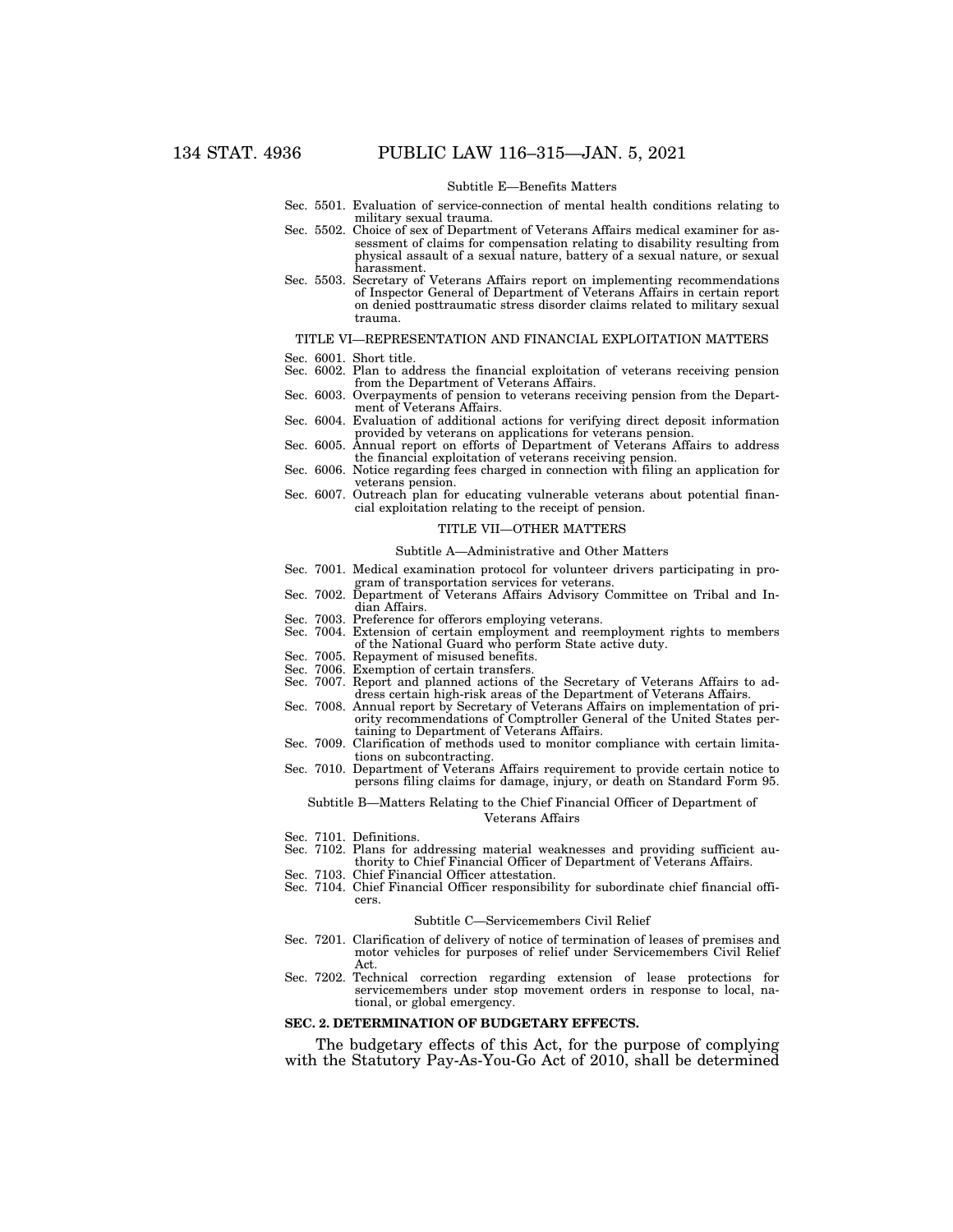by reference to the latest statement titled ''Budgetary Effects of PAYGO Legislation'' for this Act, submitted for printing in the Congressional Record by the Chairman of the House Budget Committee, provided that such statement has been submitted prior to the vote on passage.

## **TITLE I—EDUCATION**

## **Subtitle A—Education Generally**

## **SEC. 1001. IMPROVEMENTS TO EDITH NOURSE ROGERS STEM SCHOL-ARSHIP PROGRAM OF DEPARTMENT OF VETERANS AFFAIRS.**

(a) CLARIFICATION AND EXPANSION OF ELIGIBILITY.—Subsection (b)(4) of section 3320 of title 38, United States Code, is amended—

 $(1)$  in subparagraph  $(A)(i)$ —

(A) in the matter preceding subclause (I), by inserting '', or a dual degree program that includes such an undergraduate college degree,'' after ''undergraduate college degree'';

(B) by striking subclause (IX); and

(C) by redesignating subclauses (X) and (XI) as subclauses  $(I\check{X})$  and  $(\check{X})$ , respectively;

 $(2)$  in subparagraph  $(B)$ —

(A) by inserting ''covered clinical training program for health care professionals or a" before "program of education''; and

(B) by striking the period at the end and inserting ''; or''; and

(3) by adding at the end the following new subparagraph: ''(C) is an individual who has earned a graduate degree

in a field referred to in subparagraph  $(A)(i)$  and is enrolled in a covered clinical training program for health care professionals."

(b) PRIORITY.—Subsection (c) of such section is amended to read as follows:

Determination.

"(c) PRIORITY.—(1) If the Secretary determines that there are insufficient funds available in a fiscal year to provide additional benefits under this section to all eligible individuals, the Secretary may give priority to the following eligible individuals:

"(A) Individuals who require the most credit hours described in subsection (b)(4).

''(B) Individuals who are entitled to educational assistance under this chapter by reason of paragraph (1), (2), (8), or (9) of section  $3311(b)$  of this title.

 $'(2)$  The Secretary shall give priority to individuals under paragraph (1) in the following order:

''(A) Individuals who are enrolled in a program of education leading to an undergraduate degree in a field referred to in subsection  $(b)(4)(A)(i)$ .

''(B) Individuals who are enrolled in a program of education leading to a teaching certificate.

" $(\tilde{C})$  Individuals who are enrolled in a dual-degree program leading to both an undergraduate and graduate degree in a field referred to in subsection  $(b)(4)(A)(i)$ .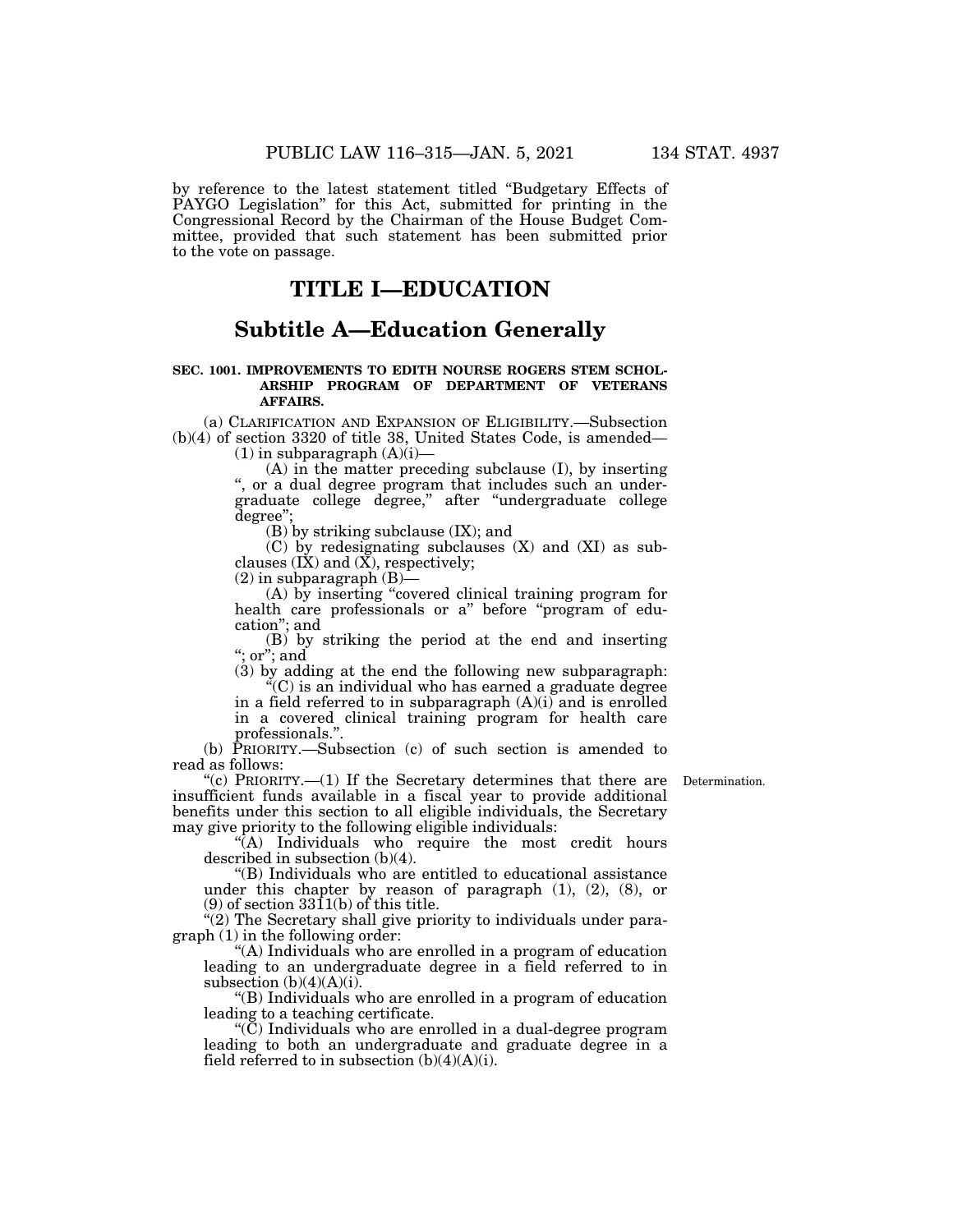''(D) Individuals who have earned an undergraduate degree and are enrolled in a covered clinical training program for health care professionals.

''(E) Individuals who have earned a graduate degree and are enrolled in a covered clinical training program for health care professionals."

(c) AMOUNTS NOT SUBJECT TO CERTAIN LIMITATION.—Subsection (d) of such section is amended by adding at the end the following new paragraph:

''(4) Notwithstanding any other provision of this chapter or chapter 36 of this title, any additional benefits under this section may not be counted toward the aggregate period for which section 3695 of this title limits an individual's receipt of allowance or assistance.''.

(d) COVERED CLINICAL TRAINING PROGRAM DEFINED.—Such section is further amended by adding at the end the following new subsection:

''(h) COVERED CLINICAL TRAINING PROGRAM DEFINED.—In this section, the term 'covered clinical training program' means any clinical training required by a health care professional to be licensed to practice in a State or locality.''.

#### **SEC. 1002. EXPANSION OF ELIGIBILITY FOR FRY SCHOLARSHIP TO CHILDREN AND SPOUSES OF CERTAIN DECEASED MEM-BERS OF THE ARMED FORCES.**

(a) IN GENERAL.—Subsection (b) of section 3311 of title 38, United States Code, as amended by section 105 of the Harry W. Colmery Veterans Educational Assistance Act of 2017 (Public Law 115–48), is further amended—

(1) by redesignating paragraph (9) as paragraph (11); and (2) by inserting after paragraph (8) the following new paragraphs  $(9)$  and  $(10)$ :

''(9) An individual who is the child or spouse of a person who, on or after September 11, 2001, dies in line of duty while serving on duty other than active duty as a member of the Armed Forces.

" $(10)$  An individual who is the child or spouse of a member of the Selected Reserve who dies on or after September 11, 2001, while a member of the Selected Reserve from a serviceconnected disability.''.

(b) CONFORMING AMENDMENTS.—Title 38, United States Code, is amended as follows:

(1) In section 3311(f), by striking ''paragraph (8)'' each place it appears and inserting "paragraphs  $(8)$ ,  $(9)$ , and  $(10)$ ".

(2) In section  $3313(c)(1)$ , by striking "(8), or (9)" and inserting " $(8)$ ,  $(9)$ ,  $(10)$ , or  $(11)$ ".

 $(3)$  In section  $3317(a)$ , in the second sentence, by striking 'paragraphs  $(1)$ ,  $(2)$ ,  $(8)$ , and  $(9)$ " and inserting "paragraphs"  $(1), (2), (8), (9), (10),$  and  $(11)$ ".

(4) In section 3320, as amended by section 1001 of this title, in subsection  $(c)(1)(B)$ , by striking "(8), or  $(9)$ " and inserting " $(8)$ ,  $(9)$ ,  $(10)$ , or  $(11)$ ".

(5) In section 3322—

(A) in subsection (e), by striking both ''sections  $3311(b)(8)$  and  $3319$ " and inserting "section 3319 and paragraph  $(8)$ ,  $(9)$ , or  $(10)$  of section  $3311$  of this title";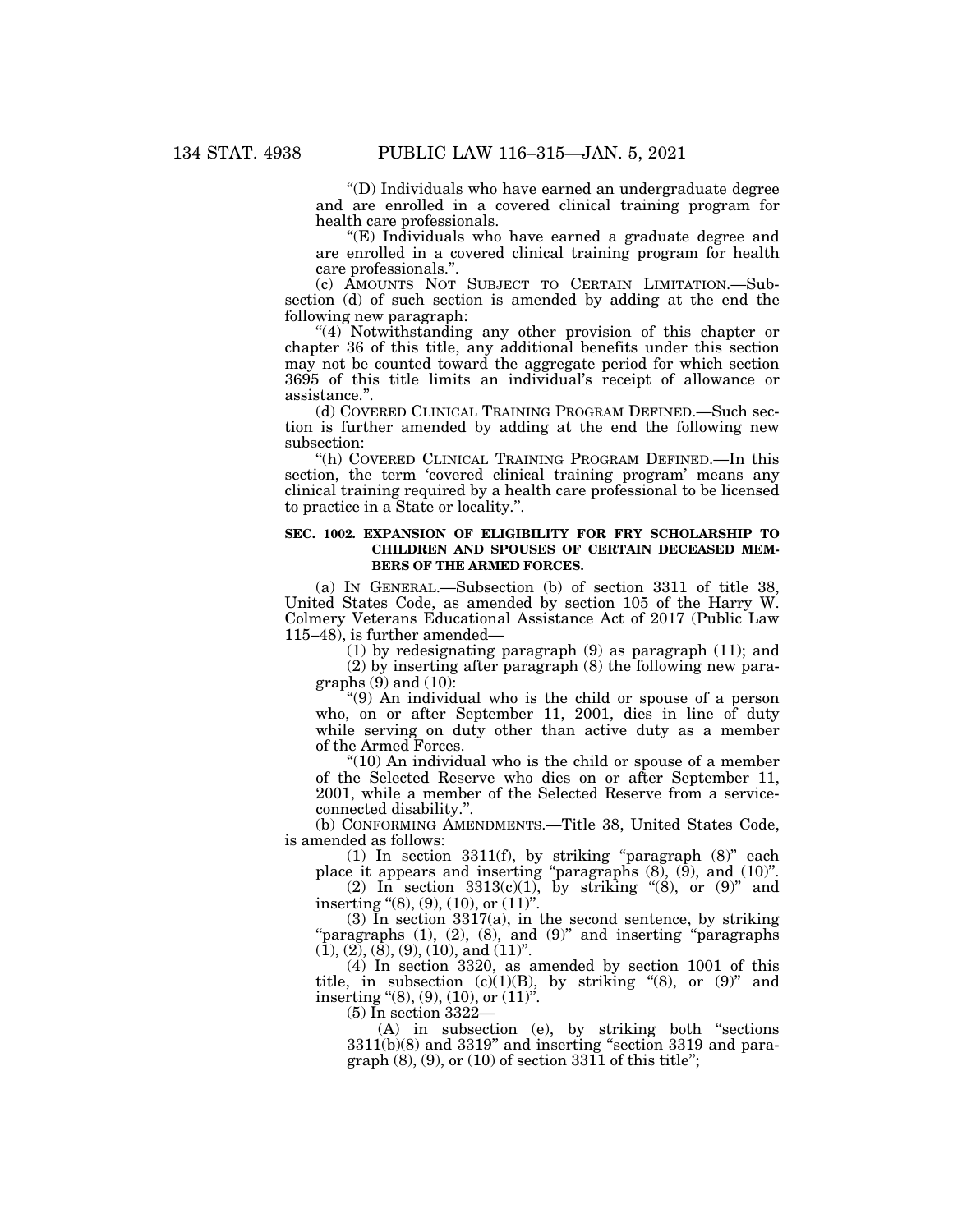(B) in subsection (f), by striking "section  $3311(b)(8)$ "

and inserting "paragraph  $(8)$ ,  $(9)$ , or  $(10)$  of section 3311 of this title''; and

(C) in subsection (h)(2), by striking ''either section 3311(b)(8) or chapter 35'' and inserting ''either chapter 35 or paragraph (8), (9), or (10) of section 3311''.

(c) APPLICABILITY DATE.—The amendments made by this section shall take effect immediately after the amendments made by section 105 of the Harry W. Colmery Veterans Educational Assistance Act of 2017 (Public Law 115–48) take effect and shall apply with respect to a quarter, semester, or term, as applicable, commencing on or after August 1, 2021.

## **SEC. 1003. PERIOD FOR ELECTION TO RECEIVE BENEFITS UNDER ALL-VOLUNTEER EDUCATIONAL ASSISTANCE PROGRAM OF DEPARTMENT OF VETERANS AFFAIRS.**

(a) IN GENERAL.—Section 3011 of title 38, United States Code, is amended—

(1) in subsection  $(c)(1)$ , by striking "Any such election shall be made at the time the individual initially enters on active duty as a member of the Armed Forces'' and inserting ''Any such election shall be made during the 90-day period beginning on the day that is 180 days after the date on which the individual initially enters initial training''; and

 $(2)$  in subsection  $(b)(1)$ , by striking "that such individual is entitled to such pay'' and inserting ''that begin after the date that is 270 days after the date on which the individual initially enters initial training''.

(b) EFFECTIVE DATE.—The amendments made by subsection (a) shall take effect on the date that is two years after the date of the enactment of this Act.

#### **SEC. 1004. PHASE OUT OF ALL-VOLUNTEER EDUCATIONAL ASSISTANCE** Time period. **PROGRAM.**

Subsection (a)(1)(A) of section 3011 of title 38, United States Code, is amended by striking "after June 30, 1985" and inserting ''during the period beginning July 1, 1985, and ending September 30, 2030''.

#### **SEC. 1005. REQUIREMENTS FOR IN-STATE TUITION.**

(a) IN GENERAL.—Section 3679(c) of title 38, United States Code, is amended—

(1) in paragraph  $(2)(A)$ , by striking "less than three years before the date of enrollment in the course concerned''; and

 $(2)$  in paragraph  $(4)$ —

 $(A)$  by striking "It shall" and inserting " $(A)$  It shall"; and

(B) by adding at the end the following new subparagraph:

''(B) To the extent feasible, the Secretary shall make publicly available on the internet website of the Department a database explaining any requirements described in subparagraph (A) that are established by a public institution of higher learning for an individual to be charged tuition and fees at a rate that is equal to or less than the rate the institution charges for tuition and fees for residents of the State in which the institution is located. The Secretary shall disapprove a course of education provided by such an institution that does not provide the Secretary—

Public information. Web posting. Database.

38 USC 3011 note.

Effective date. 38 USC 3311 note.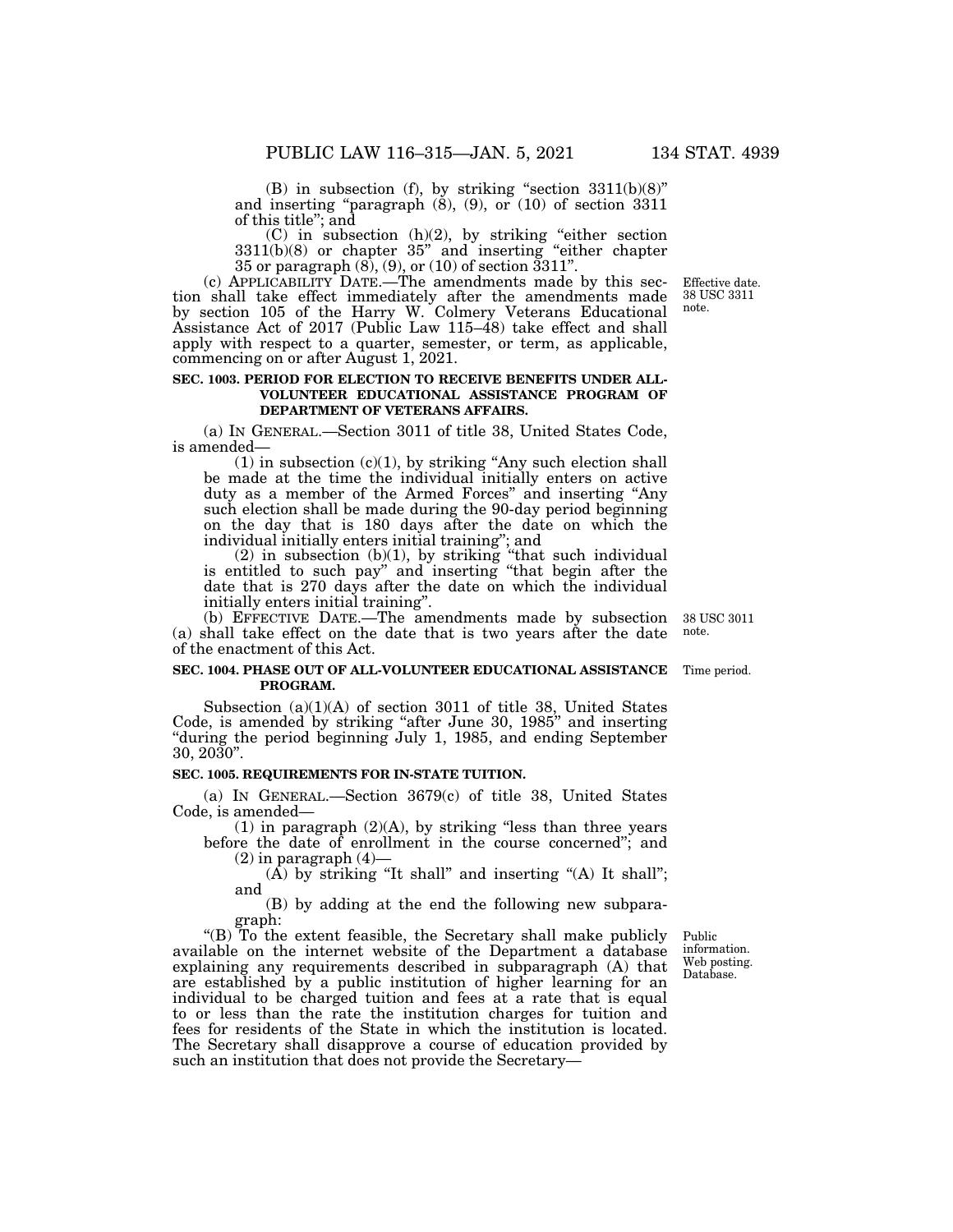''(i) an initial explanation of such requirements; and

"(ii) not later than 90 days after the date on which any such requirements change, the updated requirements."

(b) APPLICATION.—The amendments made by this section shall apply with respect to a quarter, semester, or term, as applicable, commencing on or after August 1, 2021.

## **SEC. 1006. EXPANSION OF AUTHORITY FOR CERTAIN QUALIFYING WORK-STUDY ACTIVITIES FOR PURPOSES OF THE EDU-CATIONAL ASSISTANCE PROGRAMS OF THE DEPARTMENT OF VETERANS AFFAIRS TO INCLUDE OUTREACH SERV-ICES PROVIDED THROUGH CONGRESSIONAL OFFICES.**

(a) IN GENERAL.—Section 3485(a)(4) of title 38, United States Code, is amended by adding at the end the following new subparagraph:

"(K) The following activities carried out at the offices of Members of Congress for such Members:

"(i) The distribution of information to members of the Armed Forces, veterans, and their dependents about the benefits and services under laws administered by the Secretary and other appropriate governmental and nongovernmental programs.

"(ii) The preparation and processing of papers and other documents, including documents to assist in the preparation and presentation of claims for benefits under laws administered by the Secretary.''.

(b) EFFECTIVE DATE.—The amendment made by subsection (a) shall take effect on August 1, 2021.

#### **SEC. 1007. RESTORATION OF ENTITLEMENT TO REHABILITATION PRO-GRAMS FOR VETERANS AFFECTED BY SCHOOL CLOSURE OR DISAPPROVAL.**

(a) ENTITLEMENT.—Section 3699 of title 38, United States Code, is amended by striking "chapter 30," each time it appears and inserting "chapter 30, 31,".

(b) PAYMENT OF SUBSISTENCE ALLOWANCES.—Section 3680(a)(2)(B) of title 38, United States Code, is amended—

(1) by inserting ''or a subsistence allowance described in section 3108" before ", during"; and

(2) by inserting ''or allowance'' after ''such a stipend''.

(c) CONFORMING AMENDMENT.—Section 7 of the Student Veteran Coronavirus Response Act of 2020 (134 Stat. 634; Public Law 116–140) is hereby repealed.

(d) EFFECTIVE DATE.—The amendments made by this section shall apply as if included in the enactment of section 109 of the Harry W. Colmery Veterans Educational Assistance Act of 2017 (Public Law 115–48; 131 Stat. 978).

## **SEC. 1008. TECHNICAL CORRECTION TO CLARIFY ELIGIBILITY FOR PARTICIPATION IN YELLOW RIBBON PROGRAM OF DEPARTMENT OF VETERANS AFFAIRS.**

Section 3317(a) of title 38, United States Code, is amended—

(1) by striking ''the full cost of established charges (as specified in section 3313)" and inserting "the full cost of tuition and fees for a program of education''; and

(2) by striking ''those established charges'' and inserting ''such tuition and fees''.

38 USC 3485 note.

Repeal.

38 USC 3680 note. 38 USC 3680 note, 3699 note.

Deadline.

38 USC 3679 note.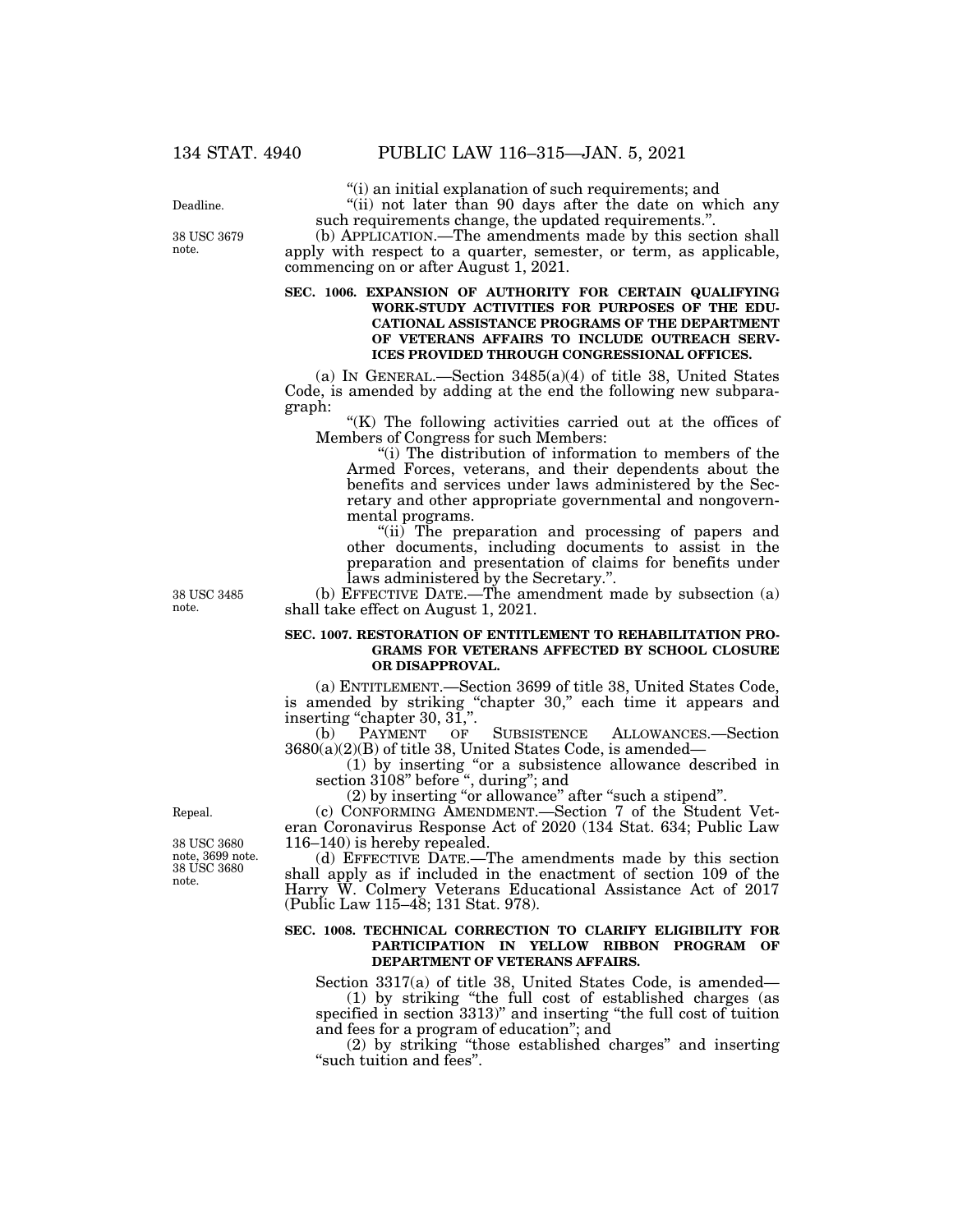### **SEC. 1009. CLARIFICATION OF EDUCATIONAL ASSISTANCE FOR INDIVIDUALS WHO PURSUE AN APPROVED PROGRAM OF EDUCATION LEADING TO A DEGREE WHILE ON ACTIVE DUTY.**

(a) IN GENERAL.—Section 3313(e) of title 38, United States Code, is amended—

(1) in the heading, by inserting ''FOR A PERIOD OF MORE THAN 30 DAYS" after "ACTIVE DUTY"

(2) in paragraph (1), by inserting ''for a period of more than 30 days'' after ''active duty''; and

(3) in paragraph (2), in the matter preceding subparagraph (A), by inserting ''for a period of more than 30 days'' after "active duty".

(b) EFFECTIVE DATE.—The amendments made by subsection (a) shall take effect on August 1, 2022.

## **SEC. 1010. VERIFICATION OF ENROLLMENT FOR PURPOSES OF RECEIPT OF POST-9/11 EDUCATIONAL ASSISTANCE BENE-FITS.**

(a) IN GENERAL.—Section 3313 of title 38, United States Code, is amended by adding at the end the following new subsection:

"(1) VERIFICATION OF ENROLLMENT.—(1) The Secretary shall Requirements. require—

''(A) each educational institution to submit to the Secretary verification of each individual who is enrolled in a course or program of education at the educational institution and is receiving educational assistance under this chapter—

''(i) not later than such time as the Secretary determines reasonable after the date on which the individual is enrolled; and

"(ii) not later than such time as the Secretary determines reasonable after the last date on which a student is able to withdraw from the course or program of education without penalty; and

''(B) each individual who is enrolled in a course or program of education and is receiving educational assistance under this chapter to submit to the Secretary verification of such enrollment for each month during which the individual is so enrolled and receiving such educational assistance.

"(2) Verification under this subsection shall be in an electronic form prescribed by the Secretary.

 $\degree$ (3) If an individual fails to submit the verification required under paragraph  $(1)(B)$  for two consecutive months, the Secretary may not make a monthly stipend payment to the individual under this section until the individual submits such verification.''.

(b) EFFECTIVE DATE.—The amendment made by subsection (a) shall take effect on August 1, 2021.

## **SEC. 1011. CLARIFICATION REGARDING THE DEPENDENTS TO WHOM ENTITLEMENT TO EDUCATIONAL ASSISTANCE MAY BE TRANSFERRED UNDER THE POST 9/11 EDUCATIONAL ASSISTANCE PROGRAM.**

(a) IN GENERAL.—Section 3319(c) of title 38, United States Code, is amended to read as follows:

''(c) ELIGIBLE DEPENDENTS.—

" $(1)$  TRANSFER.—An individual approved to transfer an entitlement to educational assistance under this section may

38 USC 3313 note.

38 USC 3313 note.

Deadlines. Determinations.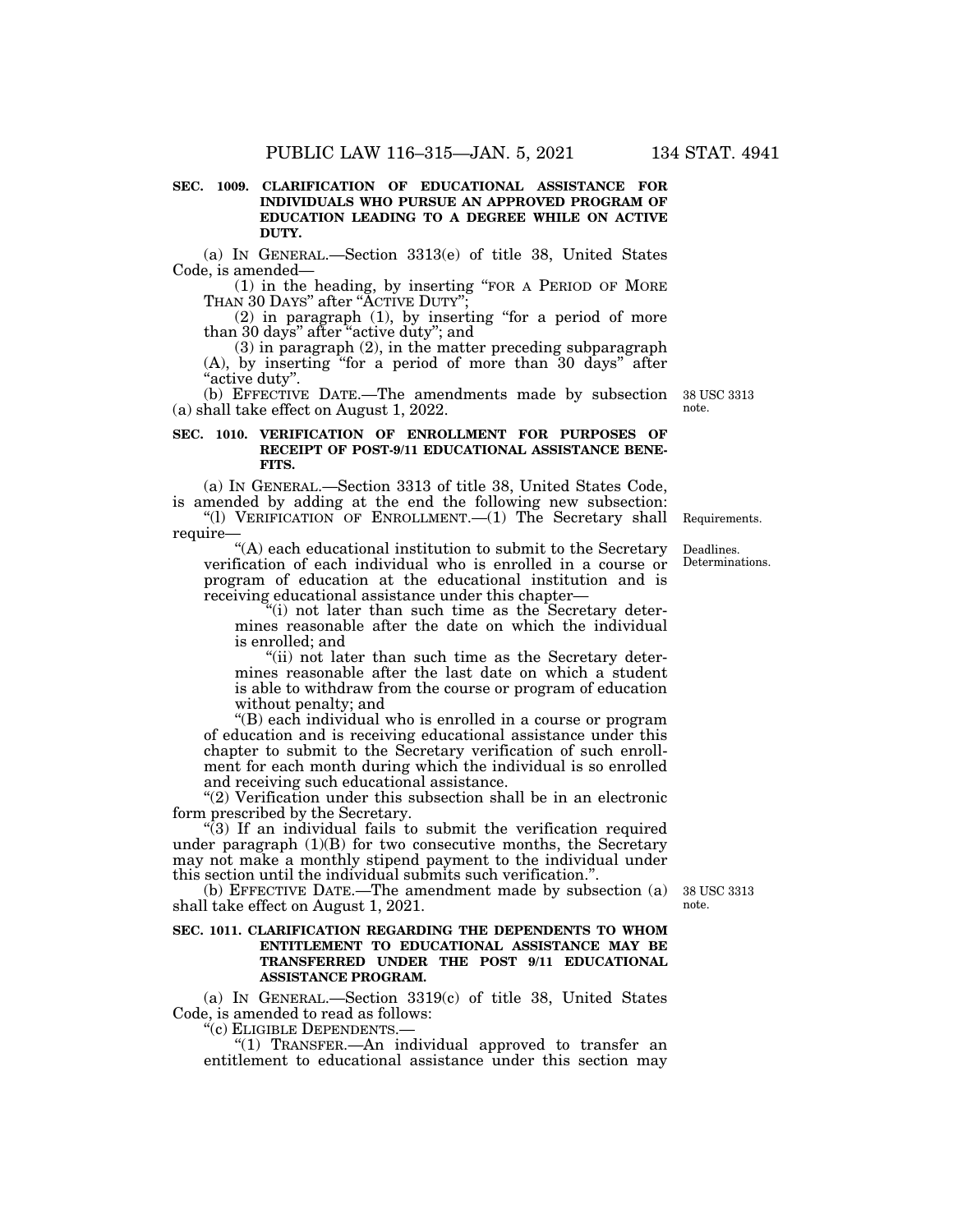transfer the individual's entitlement to an eligible dependent or a combination of eligible dependents.

"(2) DEFINITION OF ELIGIBLE DEPENDENT.—For purposes of this subsection, the term 'eligible dependent' has the meaning given the term 'dependent' under subparagraphs (A), (I), and  $(D)$  of section  $1072(2)$  of title 10.".

38 USC 3319 note.

(b) APPLICABILITY.—The amendment made by subsection (a) shall apply with respect to educational assistance payable under chapter 33 of title 38, United States Code, before, on, or after the date that is 90 days after the date of the enactment of this Act.

#### **SEC. 1012. EXPANSION OF REASONS FOR WHICH A COURSE OF EDU-CATION MAY BE DISAPPROVED.**

(a) IN GENERAL.—Section 3672(b)(2) of title 38, United States Code, is amended—

(1) in subparagraph  $(A)(i)$ , by inserting or "or  $(D)$ " after ''subparagraph (C)''; and

 $(2)$  by adding at the end the following new subparagraph: "(D) A program that is described in subparagraph  $(A)(i)$  of

this paragraph and offered by an educational institution that is at risk of losing accreditation shall not be deemed to be approved for purposes of this chapter. For purposes of this subparagraph, an educational institution is at risk of losing accreditation if that educational institution has received from the relevant accrediting agency or association a notice described in section  $3673(e)(2)(D)$ of this title.''.

(b) EFFECTIVE DATE.—The amendments made by subsection (a) shall take effect on August 1, 2021.

#### **SEC. 1013. OVERSIGHT OF EDUCATIONAL INSTITUTIONS WITH APPROVED PROGRAMS: RISK-BASED SURVEYS.**

(a) RISK-BASED SURVEYS.— (1) IN GENERAL.—Subchapter I of chapter 36, United States Code, is amended by inserting after section 3673 the following new section:

#### **''§ 3673A. Risk-based surveys**  38 USC 3673A.

''(a) DEVELOPMENT REQUIRED.—The Secretary, in partnership with State approving agencies, shall develop a searchable riskbased survey for oversight of educational institutions with courses and programs of education approved under this chapter.

 $f(b)$  SCOPE.—(1) The scope of the risk-based survey developed under subsection (a) shall be determined by the Secretary, in partnership with the State approving agency.

" $(2)$  At a minimum the scope determined under paragraph (1) shall include the following:

''(A) Rapid increase in veteran enrollment.

''(B) Rapid increase in tuition and fees.

''(C) Complaints tracked and published with the mechanism required by section 3698(b)(2) from students pursuing programs of education with educational assistance furnished under laws administered by the Secretary, based on severity or volume of the complaints.

"(D) Compliance with section  $3680A(d)(1)$  of this title.

''(E) Veteran completion rates.

''(F) Indicators of financial stability.

38 USC 3672 note.

Determination.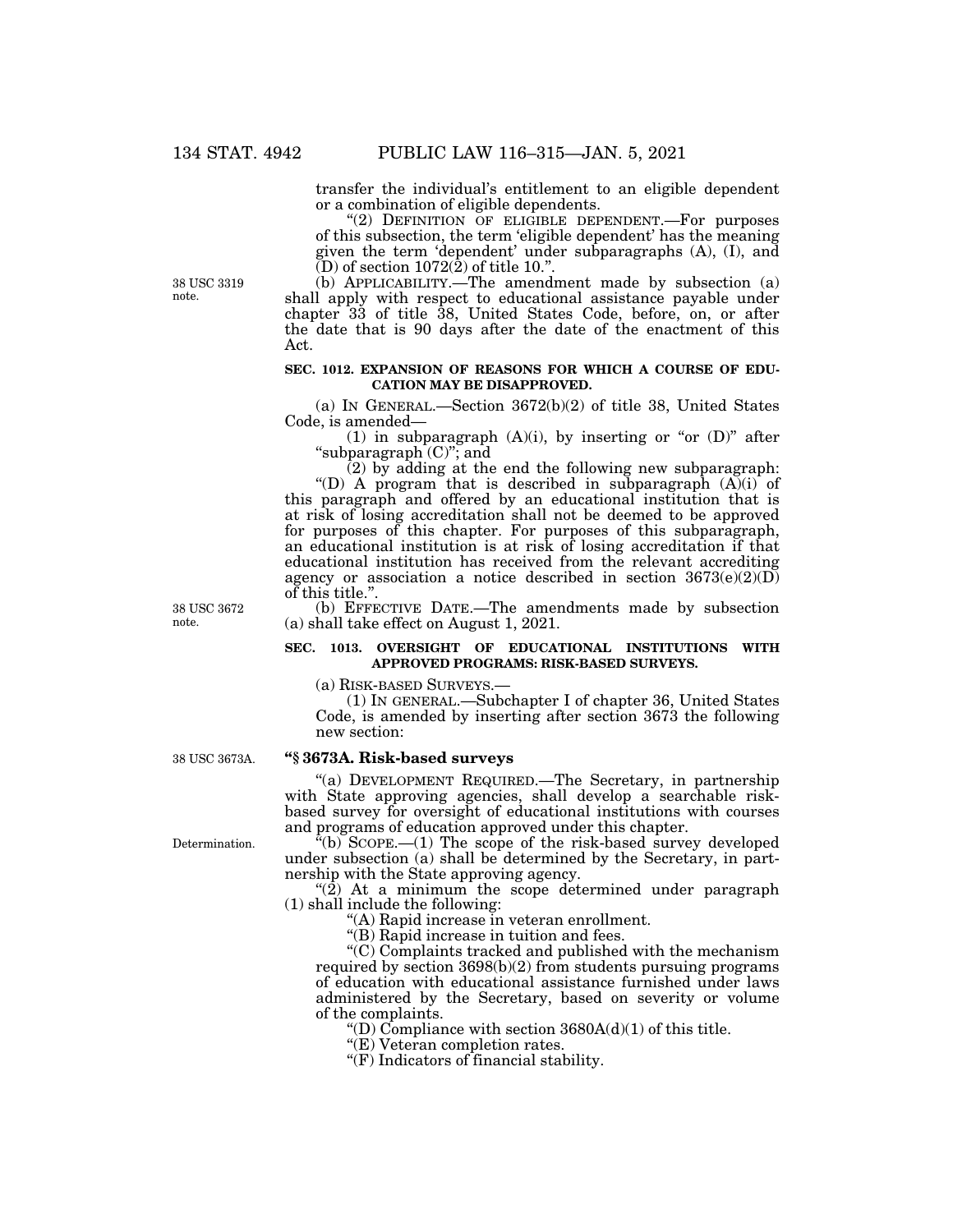"(G) Review of the advertising and recruiting practices Review. of the educational institution, including those by third-party contractors of the educational institution.

''(H) Matters for which the Federal Government or a State Government brings an action in a court of competent jurisdiction against an educational institution, including matters in cases in which the Federal Government or the State comes to a settled agreement on such matters outside of the court.

''(c) DATABASE.—The Secretary, in partnership with the State approving agencies under this chapter, shall establish a database or use an existing system, as the Secretary considers appropriate, to serve as a central repository for information required for or collected during site visits for the risk-based survey developed under subsection (a), so as to improve future oversight of educational institutions with programs of education approved under this chapter.''.

(2) CLERICAL AMENDMENT.—The table of sections at the beginning of chapter 36 of such title is amended by inserting after the item relating to section 3673 the following new item:

''3673A. Risk-based surveys.''.

(b) USE OF STATE APPROVING AGENCIES FOR OVERSIGHT ACTIVI-TIES.—

(1) IN GENERAL.—Section 3673(d) of title 38, United States Code, is amended—

(A) by striking "may" and inserting "shall"; and

(B) by striking ''compliance and risk-based surveys'' and inserting ''a risk-based survey developed under section 3673A of this title''.

(2) EFFECTIVE DATE.—The amendment made by paragraph (1) shall take effect on October 1, 2022.

## **SEC. 1014. OVERSIGHT OF EDUCATIONAL INSTITUTIONS SUBJECT TO GOVERNMENT ACTION FOR PURPOSES OF THE EDU-CATIONAL ASSISTANCE PROGRAMS OF THE DEPARTMENT OF VETERANS AFFAIRS.**

(a) IN GENERAL.—Section 3673 of title 38, United States Code, is amended by adding at the end the following new subsection:

"(e) NOTICE OF GOVERNMENT ACTION.— $(1)(A)$  If the Secretary receives notice described in paragraph (2), or otherwise becomes aware of an action or event described in paragraph (3), with respect to an educational institution, the Secretary shall transmit such notice or provide notice of such action or event to the State approving agency for the State where the educational institution is located by not later than 30 days after the date on which the Secretary receives such notice or becomes aware of such action or event.

''(B) If a State approving agency receives notice as described in paragraph (2), or otherwise becomes aware of an action or event described in paragraph (3), with respect to an educational institution, other than from the Secretary pursuant to subparagraph (A) of this paragraph, the State approving agency shall immediately notify the Secretary.

 $\mathcal{F}^{\mathcal{F}}(C)$  Not later than 60 days after the date on which a State approving agency receives notice under subparagraph (A), receives notice as described in subparagraph (B), or becomes aware as

Deadlines.

38 USC 3673 note.

38 USC 3670 prec.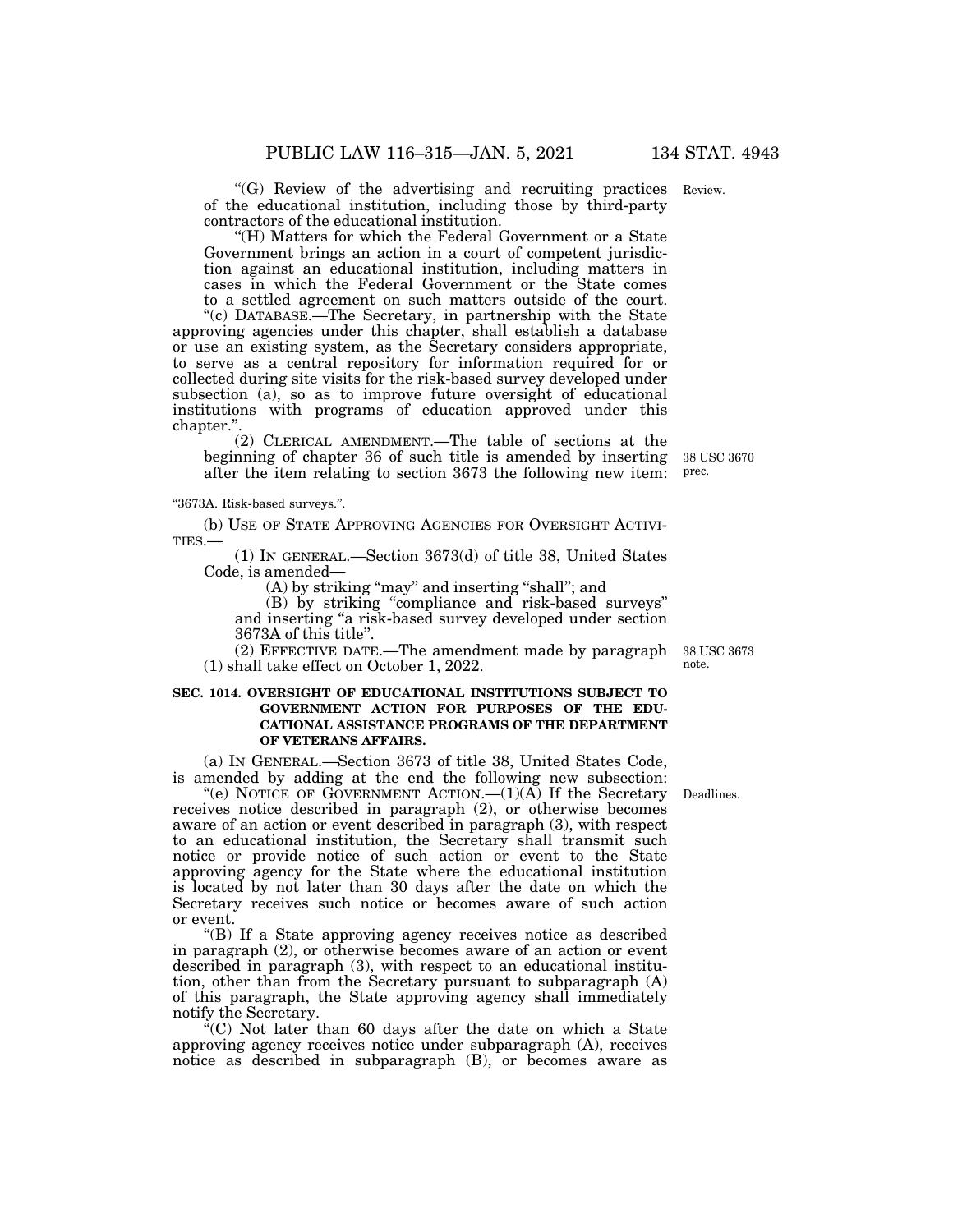described in such subparagraph, as the case may be, regarding an educational institution, such State approving agency shall—

"(i) complete a risk-based survey of such educational institution; and

''(ii) provide the Secretary with—

 $\sqrt[2a]{(I)}$  a complete report on the findings of the State approving agency with respect to the risk-based survey completed under clause (i) and any actions taken as a result of such findings; and

''(II) any supporting documentation and pertinent records.

"(2) Notice described in this paragraph is any of the following: "(A) Notice from the Secretary of Education of an event under paragraph (3)(A).

" $(\hat{B})$  Notice of an event under paragraph  $(3)(B)$ .

''(C) Notice from a State of an action taken by that State under paragraph  $(3)(C)$ .

 $\mathrm{``(D)}$  Notice provided by an accrediting agency or association of an action described in paragraph  $(3)(D)$  taken by that agency or association.

"(E) Notice that the Secretary of Education has placed the educational institution on provisional certification status. "(3) An action or event under this paragraph is any of the following:

''(A) The receipt by an educational institution of payments under the heightened cash monitoring level 2 payment method pursuant to section  $487(c)(1)(B)$  of the Higher Education Act of 1965 (20 U.S.C. 1094).

''(B) Punitive action taken by the Attorney General, the Federal Trade Commission, or any other Federal department or agency for misconduct or misleading marketing practices that would violate the standards defined by the Secretary of Veterans Affairs.

''(C) Punitive action taken by a State against an educational institution.

''(D) The loss, or risk of loss, by an educational institution of an accreditation from an accrediting agency or association, including notice of probation, suspension, an order to show cause relating to the educational institution's academic policies and practices or to its financial stability, or revocation of accreditation.

 $E(E)$  The placement of an educational institution on provisional certification status by the Secretary of Education.

"(4) If a State approving agency disapproves or suspends an educational institution, the State approving agency shall provide notice of such disapproval or suspension to the Secretary and to all other State approving agencies.

''(5) This subsection shall be carried out using amounts made available pursuant to section  $3674(a)(4)$  of this title as long as such amounts remain available.

''(6) For each notice transmitted or provided to a State approving agency under paragraph (1) with respect to an educational institution, the Secretary shall ensure the careful review of—

"(A) to the extent possible, the action that gave rise to such notice; and

Reports.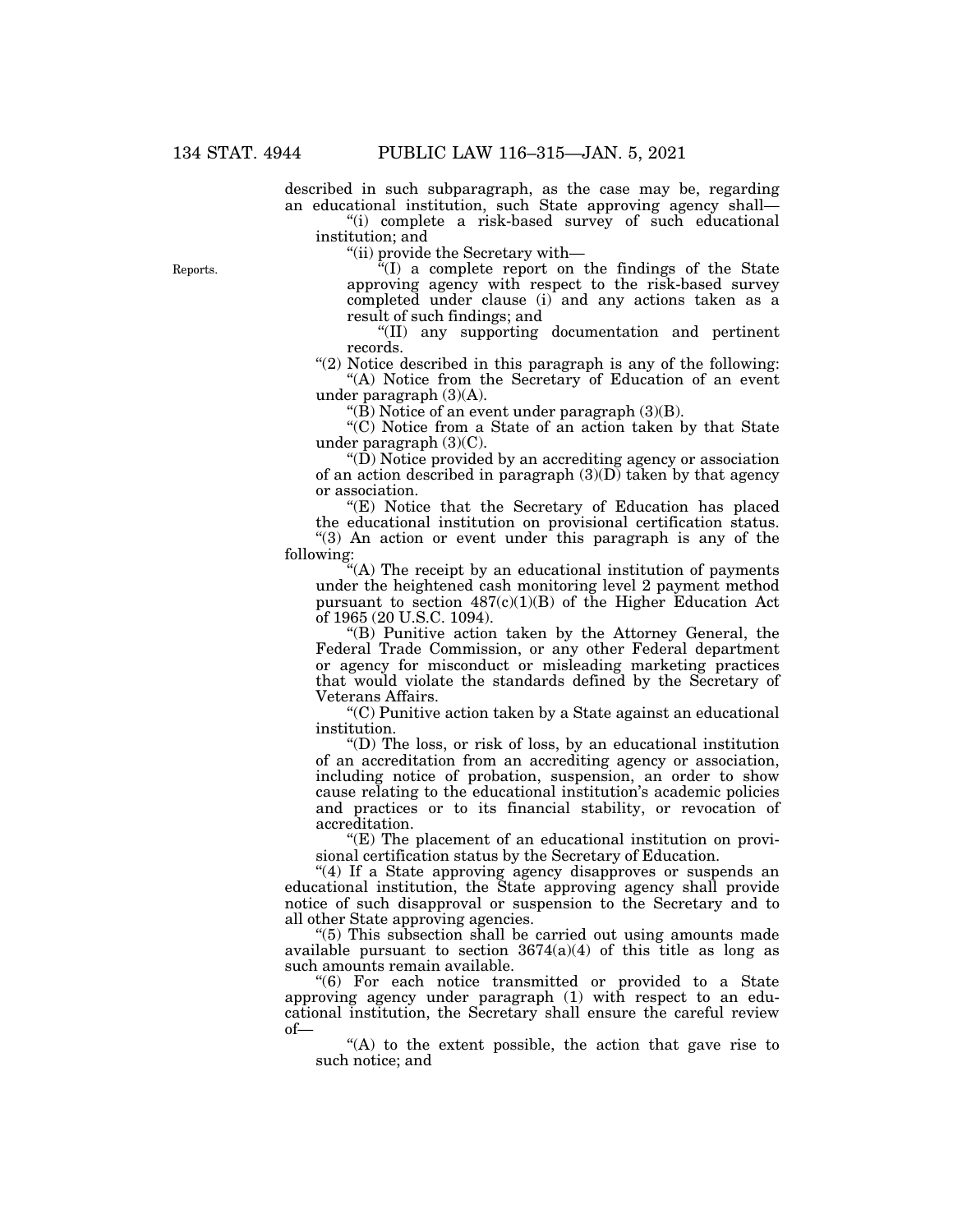''(B) any other action against the educational institution by any Federal or State government entity or by the educational institution's accreditor.

" $(7)$  In this subsection, the term 'risk-based survey' means the risk-based survey developed under section 3673A of this title.''.

(b) EFFECTIVE DATE.—The amendment made by subsection (a) shall take effect on August 1, 2021.

## **SEC. 1015. ADDITIONAL REQUIREMENT FOR APPROVAL OF EDU-CATIONAL INSTITUTIONS FOR PURPOSES OF THE EDU-CATIONAL ASSISTANCE PROGRAMS OF THE DEPARTMENT OF VETERANS AFFAIRS.**

(a) IN GENERAL.—Section 3675 of title 38, United States Code, is amended— Waivers.

(1) in subsection (b), by adding at the end the following new paragraph:

 $*(4)$  The educational institution is approved and participates in a program under title IV of the Higher Education Act of  $1965$  (20 U.S.C. 1070 et seq.) or the Secretary has waived the requirement under this paragraph with respect to an educational institution and submits to the Committee on Veterans' Affairs of the Senate and the Committee on Veterans' Affairs of the House of Representatives notice of such waiver." Notice.

(2) by adding at the end the following new subsection:  $"(d)(1)$  The Secretary shall submit to Congress an annual report on any waivers issued pursuant to subsection (b)(4) or section  $3672(b)(2)(A)(i)$  of this title.

 $(2)$  Each report submitted under paragraph  $(1)$  shall include, for the year covered by the report, the following:

"(A) The name of each educational institution for which a waiver was issued.

''(B) The justification for each such waiver.

''(C) The total number of waivers issued.''.

(b) REQUIREMENT FOR APPROVAL OF STANDARD COLLEGE DEGREE PROGRAMS.—Clause (i) of section  $3672(b)(2)(A)$  of such title 38 USC 3672. is amended to read as follows:

"(i) Except as provided in subparagraph  $(C)$  or  $(D)$ , an accredited standard college degree program offered at a public or not-for-profit proprietary educational institution that—

''(I) is accredited by an agency or association recognized for that purpose by the Secretary of Education; and

''(II) is approved and participates in a program under title IV of the Higher Education Act of  $1965$ (20 U.S.C. 1070 et seq.), unless the Secretary has waived the requirement to participate in a program under title IV of the Higher Education Act of 1965 (20 U.S.C. 1070 et seq.).''.

(c) EFFECTIVE DATE.—The amendments made by subsections (a) and (b) shall take effect on August 1, 2021.

#### **SEC. 1016. CLARIFICATION OF ACCREDITATION FOR LAW SCHOOLS FOR PURPOSES OF THE EDUCATIONAL ASSISTANCE PRO-GRAMS OF THE DEPARTMENT OF VETERANS AFFAIRS.**

(a) IN GENERAL.—Paragraphs  $(14)(B)$  and  $(15)(B)$  of section 3676(c) of title 38, United States Code, are each amended—

38 USC 3672 note.

Reports.

**Definition** 

note.

38 USC 3673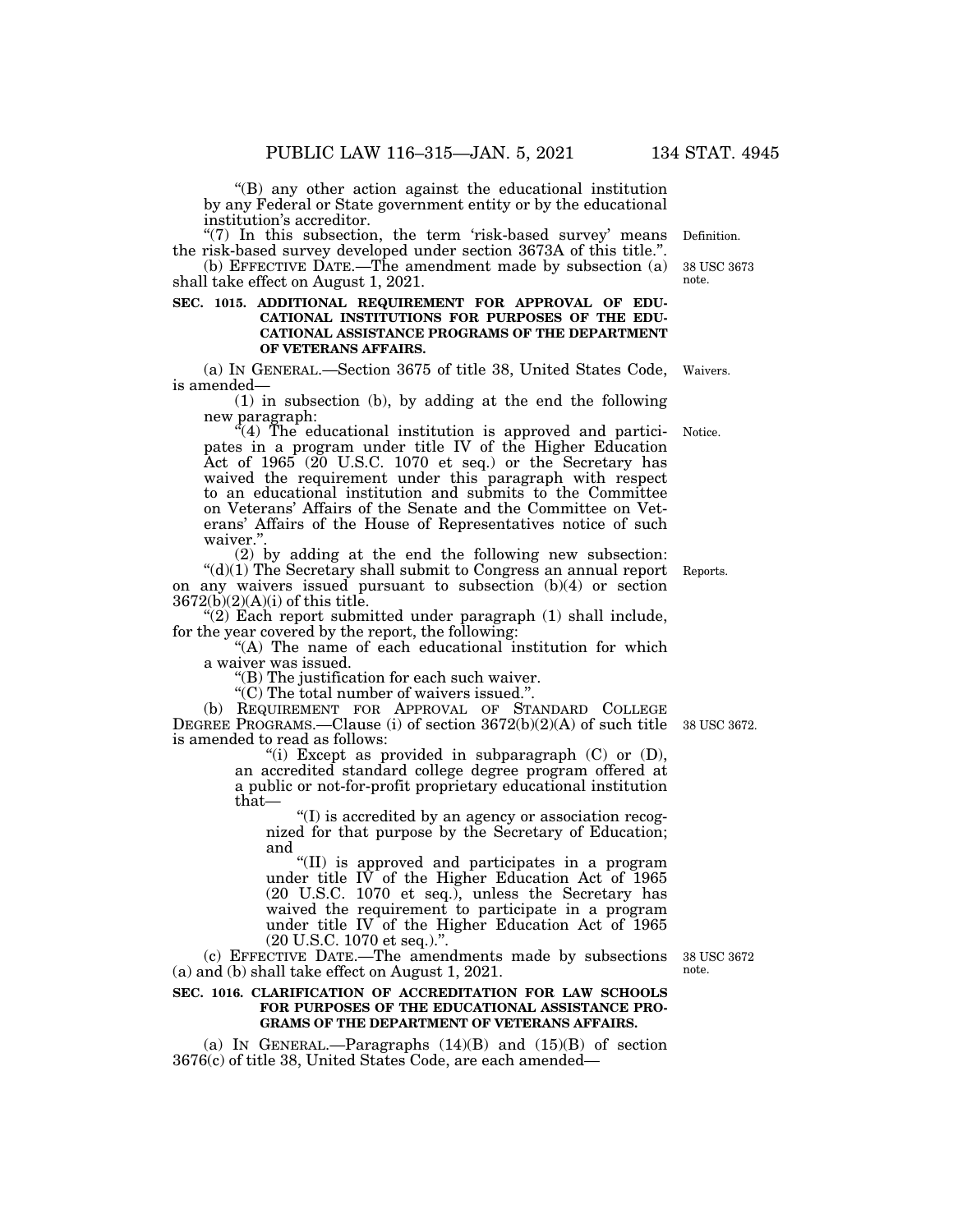(1) by striking ''an accrediting agency'' both places it appears and inserting ''a specialized accrediting agency for programs of legal education''; and

(2) by inserting before the period the following: '', from which recipients of law degrees from such accredited programs are eligible to sit for a bar examination in any State''.

(b) EFFECTIVE DATE.—The amendments made by subsection (a) shall take effect on August 1, 2021.

## **SEC. 1017. CLARIFICATION OF GROUNDS FOR DISAPPROVAL OF A COURSE FOR PURPOSES OF THE EDUCATIONAL ASSIST-ANCE PROGRAMS OF THE DEPARTMENT OF VETERANS AFFAIRS.**

(a) IN GENERAL.—Section 3679 of title 38, United States Code, is amended—

(1) by inserting ''(including failure to comply with a riskbased survey under this chapter or secure an affirmation of approval by the appropriate State approving agency following the survey)'' after ''requirements of this chapter''; and

(2) by adding at the end the following new subsection: "(f) In this section, the term 'risk-based survey' means a riskbased survey developed under section 3673A(a) of this title.''.

(b) EFFECTIVE DATE.—The amendment made by subsection (a) shall take effect on August 1, 2021.

#### **SEC. 1018. REQUIREMENTS FOR EDUCATIONAL INSTITUTIONS PARTICIPATING IN THE EDUCATIONAL ASSISTANCE PRO-GRAMS OF THE DEPARTMENT OF VETERANS AFFAIRS.**

(a) IN GENERAL.—Section 3679 of title 38, United States Code, as amended by section 1017 of this title, is further amended by adding at the end the following new subsection:

" $(f)(1)$  Except as provided by paragraph (5), a State approving agency, or the Secretary when acting in the role of the State approving agency, shall take an action described in paragraph  $(\overline{4})(\overline{A})$  if the State approving agency or the Secretary, when acting in the role of the State approving agency, determines that an educational institution does not perform any of the following:

''(A) Prior to the enrollment of a covered individual in a course of education at the educational institution, provide the individual with a form that contains information personalized to the individual that describes—

"(i) the estimated total cost of the course, including tuition, fees, books, supplies, and any other additional costs;

"(ii) an estimate of the cost for living expenses for students enrolled in the course;

''(iii) the amount of the costs under clauses (i) and (ii) that are covered by the educational assistance provided to the individual under chapter 30, 31, 32, 33, or 35 of this title, or chapter 1606 or 1607 of title 10, as the case may be;

"(iv) the type and amount of Federal financial aid not administered by the Secretary and financial aid offered by the institution that the individual may qualify to receive;

" $(v)$  an estimate of the amount of student loan debt the individual would have upon graduation;

''(vi) information regarding graduation rates;

"(vii) job-placement rates for graduates of the course, if available;

38 USC 3676 note.

Definition.

38 USC 3679 note.

Determination.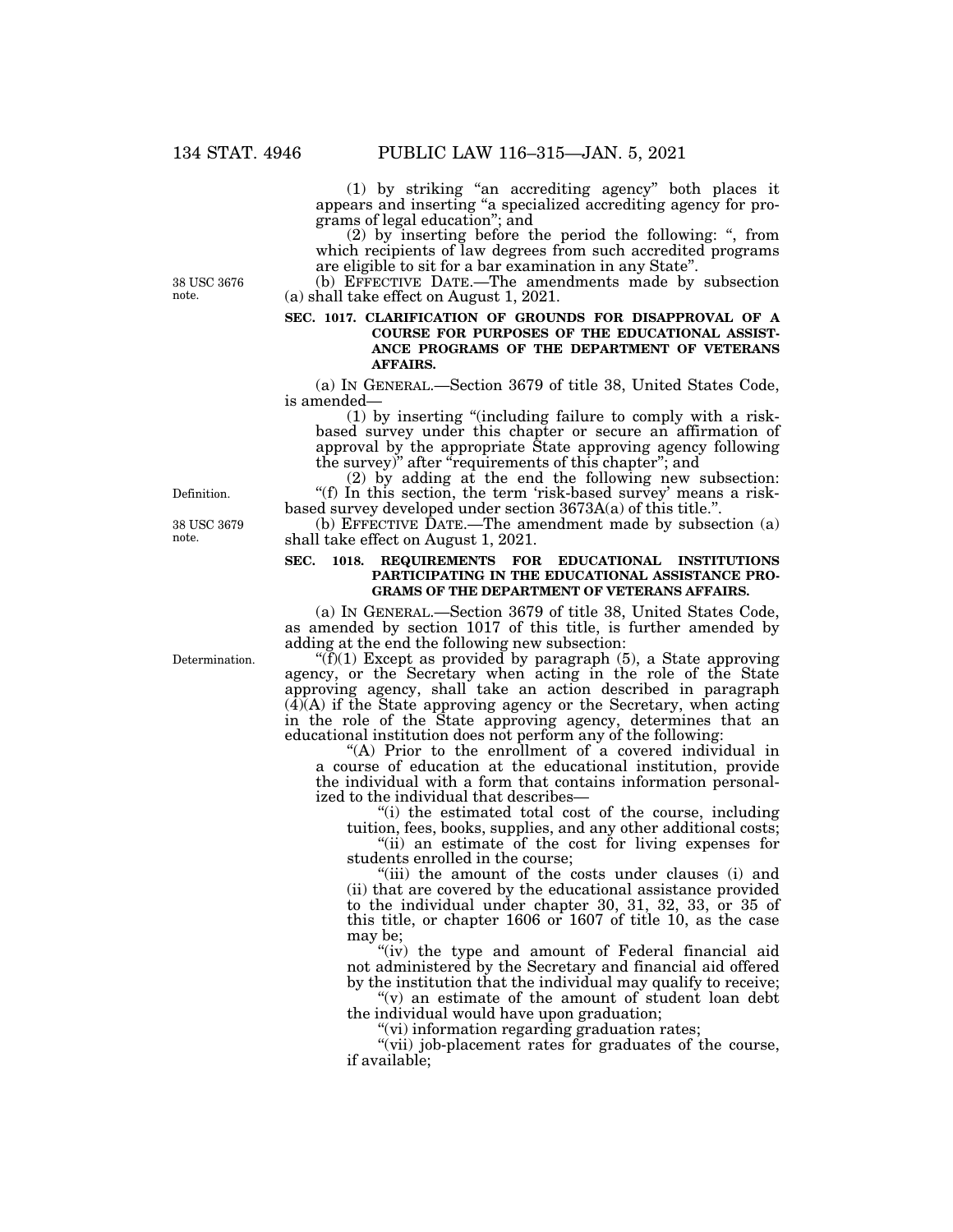"(viii) information regarding the acceptance by the institution of transfer of credits, including military credits;

"(ix) any conditions or additional requirements, including training, experience, or examinations, required to obtain the license, certification, or approval for which the course of education is designed to provide preparation; and

" $(x)$  other information to facilitate comparison by the individual of aid packages offered by different educational institutions.

''(B) Not later than 15 days after the date on which the institution (or the governing body of the institution) determines tuition rates and fees for an academic year that is different than the amount being charged by the institution, provide a covered individual enrolled in a course of education at the educational institution with the form under subparagraph (A) that contains updated information.

''(C) Maintain policies to—

''(i) inform each covered individual enrolled in a course of education at the educational institution of the availability of Federal financial aid not administered by the Secretary and financial aid offered by the institution; and

"(ii) alert such individual of the potential eligibility of the individual for such financial aid before packaging or arranging student loans or alternative financing programs for the individual.

''(D) Maintain policies to—

''(i) prohibit the automatic renewal of a covered individual in courses and programs of education; and

''(ii) ensure that each covered individual approves of the enrollment of the individual in a course.

''(E) Provide to a covered individual enrolled in a course of education at the educational institution with information regarding the requirements to graduate from such course, including information regarding when required classes will be offered and a timeline to graduate.

''(F) With respect to an accredited educational institution, obtain the approval of the accrediting agency for each new course or program of the institution before enrolling covered individuals in such courses or programs if the accrediting agency determines that such approval is appropriate under the substantive change requirements of the accrediting agency regarding the quality, objectives, scope, or control of the institution.

''(G) Maintain a policy that—

''(i) ensures that members of the Armed Forces, including the reserve components and the National Guard, who enroll in a course of education at the educational institution may be readmitted at such institution if such members are temporarily unavailable or have to suspend such enrollment by reason of serving in the Armed Forces; and

"(ii) otherwise accommodates such members during short absences by reason of such service.

''(H) Designate an employee of the educational institution Designation. to serve as a point of contact for covered individuals and the family of such individuals needing assistance with respect to

Determination.

Deadline.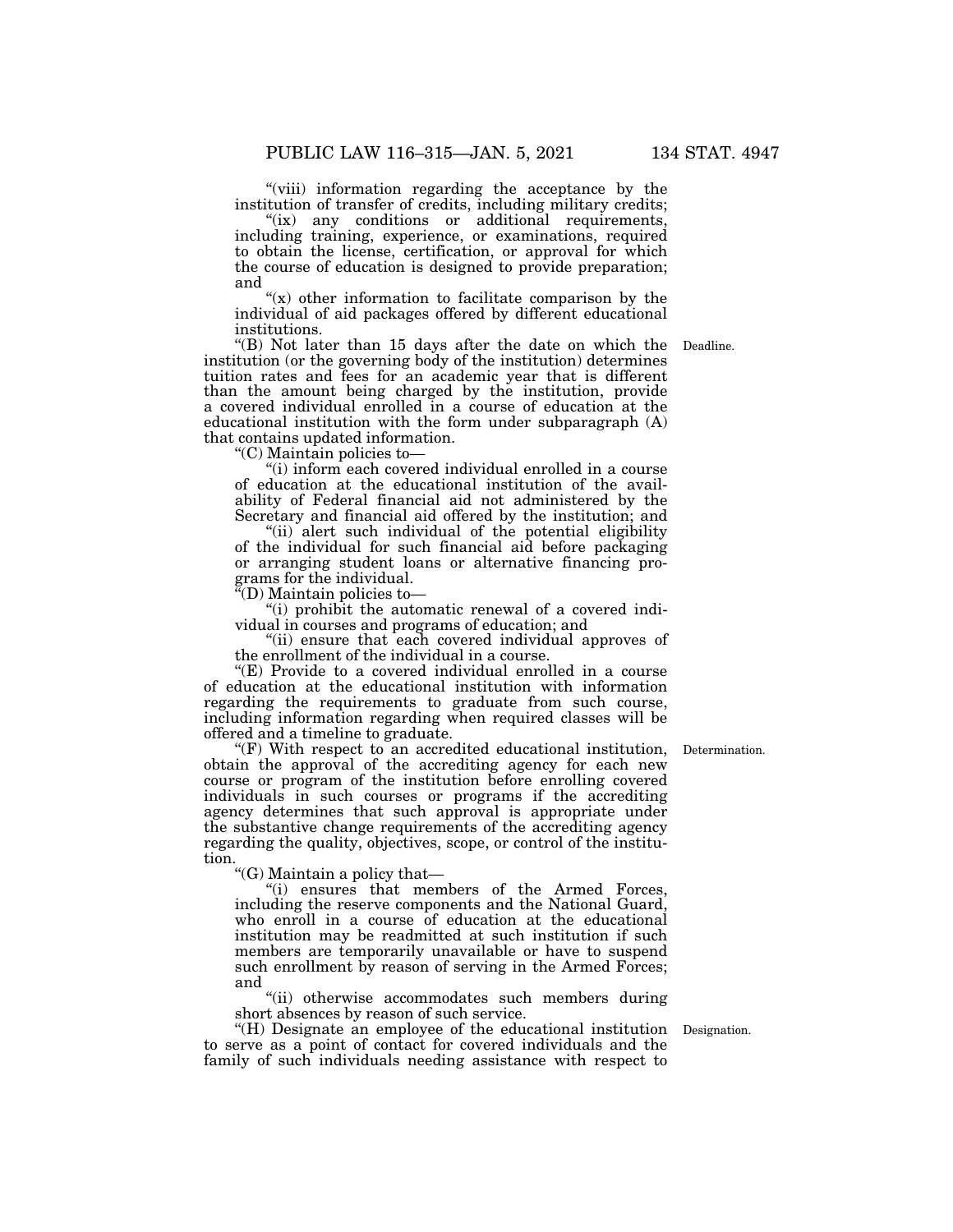academic counseling, financial counseling, disability counseling, and other information regarding completing a course of education at such institution, including by referring such individuals and family to the appropriate persons for such counseling and information.

Determination.

Time period.

" $(2)$  Except as provided by paragraph  $(5)$ , a State approving agency, or the Secretary when acting in the role of the State approving agency, shall take an action described in paragraph (4)(A) if the State approving agency, the Secretary, or any Federal agency, determines that an educational institution does any of the following:

"(A) Carries out deceptive or persistent recruiting techniques, including on military installations, that may include—

''(i) misrepresentation (as defined in section  $3696(e)(2)(B)$  of this title) or payment of incentive compensation;

''(ii) during any 1-month period making three or more unsolicited contacts to a covered individual, including contacts by phone, email, or in-person; or

"(iii) engaging in same-day recruitment and registration.

''(B) Pays inducements, including any gratuity, favor, discount, entertainment, hospitality, loan, transportation, lodging, meals, or other item having a monetary value of more than a de minimis amount, to any individual or entity, or its agents including third party lead generators or marketing firms other than salaries paid to employees or fees paid to contractors in conformity with all applicable laws for the purpose of securing enrollments of covered individuals or obtaining access to educational assistance under this title, with the exception of scholarships, grants, and tuition reductions provided by the educational institution.

" $(3)$  A State approving agency, or the Secretary when acting in the role of the State approving agency, shall take an action described in paragraph (4)(A) if the State approving agency or the Secretary, when acting in the role of the State approving agency, determines that an educational institution is the subject of a negative action made by the accrediting agency that accredits the institution, including any of the following:

''(A) Accreditor sanctions.

''(B) Accreditation probation.

''(C) The loss of accreditation or candidacy for accreditation.  $(4)(A)$  An action described in this subparagraph is any of the following:

''(i) Submitting to the Secretary a recommendation that the Secretary publish a warning on the internet website of the Department described in section  $3698(c)(2)$  of this title, or such other similar internet website of the Department, that describes how an educational institution is failing to meet a requirement under paragraph  $(1)$ ,  $(2)$ , or  $(3)$ .

"(ii) Disapproving a course for purposes of this chapter. "(B)(i) The Secretary shall establish guidelines to ensure that the actions described in subparagraph (A) are applied in a proportional and uniform manner by State approving agencies, or the Secretary when acting in the role of the State approving agency.

Determination.

Recommendations. Web posting.

Guidelines.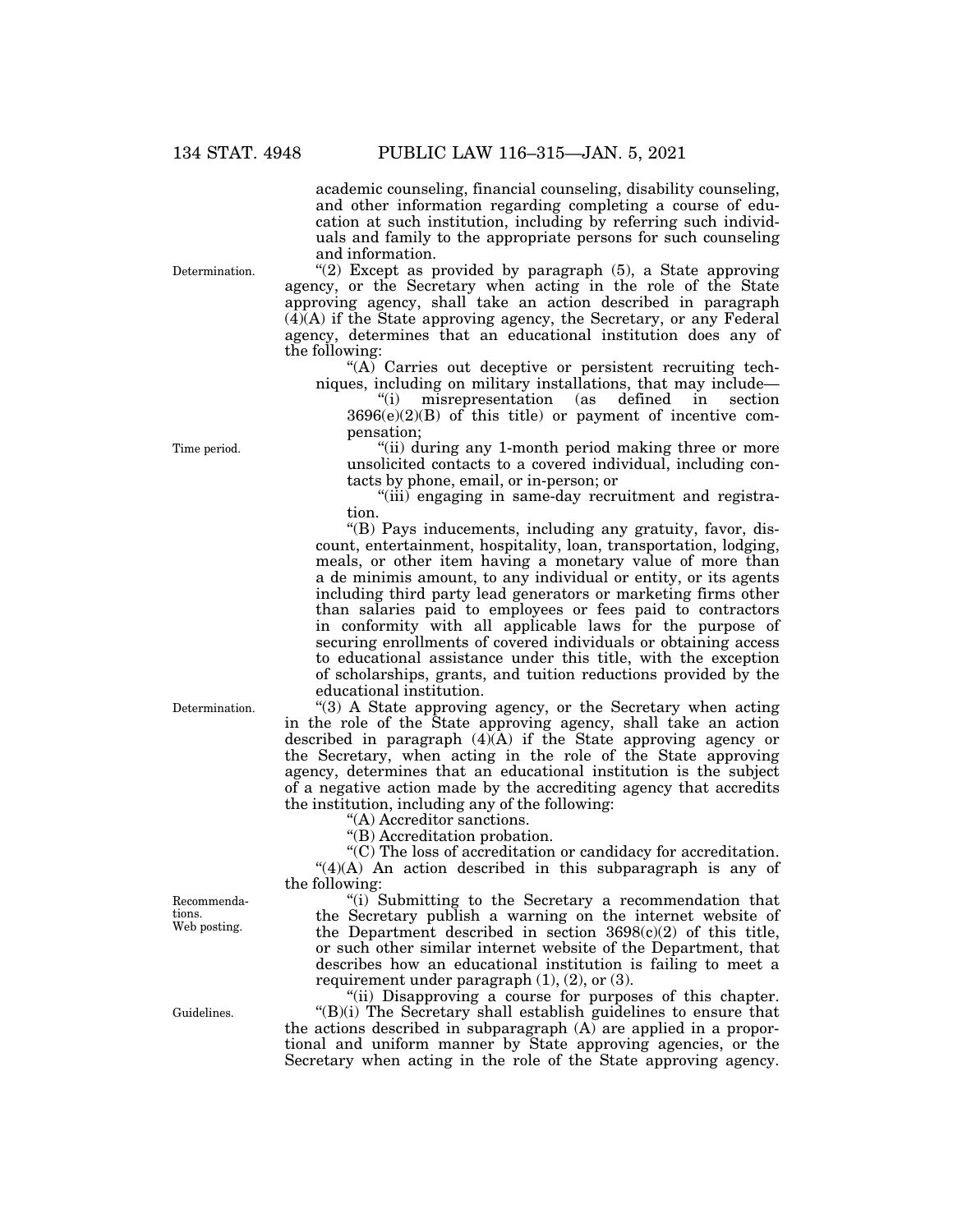"(ii) Each State approving agency and the Secretary, when acting in the role of the State approving agency, shall adhere to the guidelines established under clause (i).

''(C) The State approving agency, in consultation with the Secretary, or the Secretary when acting in the role of the State approving agency, may limit an action described in subparagraph  $(\overline{A})(ii)$  to individuals not enrolled at the educational institution before the period described in such subparagraph.

 $^{(6)}$ (A) The Secretary may waive the requirements of paragraph (1) or waive the requirements of paragraph (2) with respect to an educational institution for a 1-academic-year period beginning in August of the year in which the waiver is made. A single educational institution may not receive waivers under this paragraph for more than 2 consecutive academic years.

''(B) To be considered for a waiver under this paragraph, an educational institution shall submit to the Secretary an application prior to the first day of the academic year for which the waiver is sought.

"(6) Not later than October 1 of each year, the Secretary shall Reports. submit to the Committee on Veterans' Affairs of the Senate and the Committee on Veterans' Affairs of the House of Representatives the following reports:

" $(A)$  A report, which shall be made publicly available, that includes the following:

''(i) A summary of each action described in paragraph (4)(A) made during the year covered by the report, including—

 $f''(I)$  the name of the educational institution;

''(II) the type of action taken;

"(III) the rationale for the action, including how the educational institution was not in compliance with this subsection;

" $(IV)$  the length of time that the educational institution was not in such compliance; and

''(V) whether the educational institution was also not in compliance with this subsection during any of

the 2 years prior to the year covered by the report. "(ii) A summary and justifications for the waivers made

under paragraph  $(5)$  during the year covered by the report, including the total number of waivers each educational institution has received.

''(B) A report containing the recommendations of the Secretary with respect to any legislative actions the Secretary determines appropriate to ensure that this subsection is carried out in a manner that is consistent with the requirements that educational institutions must meet for purposes of other departments or agencies of the Federal Government.

"(7) In this subsection, the term 'covered individual' means an individual who is pursuing a course of education at an educational institution under chapter 30, 31, 32, 33, or 35 of this title, or chapter 1606 or 1607 of title 10.''.

(b) APPLICATION DATE.—The amendment made by this section shall take effect on June 15, 2021, and shall apply to an educational institution beginning on August 1, 2021, except that an educational institution may submit an application for a waiver under subsection (f)(5) of section 3679 of title 38, United States Code, as added by subsection (a), beginning on June 15, 2021.

Consultation.

Waiver authority. Time period.

Public information. Summaries.

Time period.

Recommendations.

Determination.

Definition.

Effective date. 38 USC 3679 note.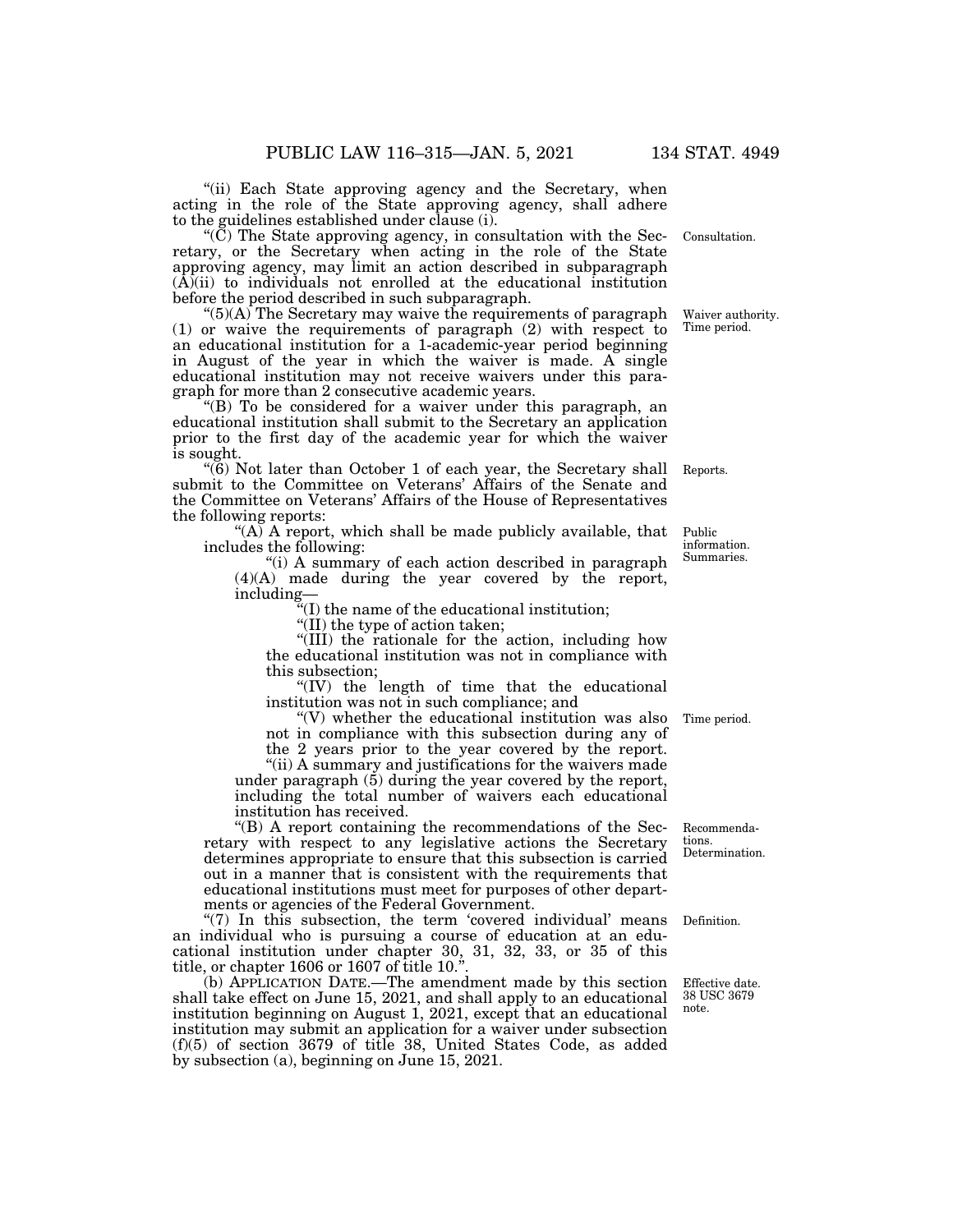## **SEC. 1019. OVERPAYMENTS TO ELIGIBLE PERSONS OR VETERANS.**

(a) IN GENERAL.—Subsection (b) of section 3685 of title 38, United States Code, is amended to read as follows:

''(b) Any overpayment to a veteran or eligible person with respect to pursuit by the veteran or eligible person of a program of education at an educational institution shall constitute a liability of the educational institution to the United States if—

" $(1)$  the Secretary finds that the overpayment has been made as the result of—

"(A) the willful or negligent failure of an educational institution to report, as required under this chapter or chapter 34 or 35 of this title, to the Department of Veterans Affairs excessive absences from a course, or discontinuance or interruption of a course by the veteran or eligible person; or

''(B) the willful or negligent false certification by an educational institution; or

''(2) the benefit payment sent to an educational institution on behalf of an eligible veteran or person is made pursuant to—

''(A) section 3313(h) of this title;

''(B) section 3317 of this title; or

''(C) section 3680(d) of this title; or

"(D) section  $3320(d)$  of this title.".

(b) CLARIFYING AMENDMENT.—Subsection (a) of such section is further amended by inserting ''relating to educational assistance under a law administered by the Secretary'' after ''made to a veteran or eligible person''.

#### **SEC. 1020. IMPROVEMENTS TO LIMITATION ON CERTAIN ADVERTISING, SALES, AND ENROLLMENT PRACTICES.**

(a) PROHIBITION ON SUBSTANTIAL MISREPRESENTATION.—

(1) IN GENERAL.—Section 3696 of title 38, United States Code, is amended to read as follows:

#### **''§ 3696. Prohibition on certain advertising, sales, and enrollment practices**

"(a) PROHIBITION ON ENGAGING IN SUBSTANTIAL MISREPRESEN-TATION.—An educational institution with a course or program of education approved under this chapter, and an entity that owns such an educational institution, shall not engage in substantial misrepresentation described in subsection (b).<br>
"(b) SUBSTANTIAL MISREPRESENTATI

MISREPRESENTATION DESCRIBED.—(1) Substantial misrepresentation described in this paragraph is substantial misrepresentation by an educational institution, a representative of the institution, or any person with whom the institution has an agreement to provide educational programs, marketing, advertising, recruiting or admissions services, concerning any of the following:

 $\mathcal{H}(A)$  The nature of the educational program of the institution, including misrepresentation regarding—

''(i) the particular type, specific source, or nature and extent, of the accreditation of the institution or a course of education at the institution;

"(ii) whether a student may transfer course credits to another institution;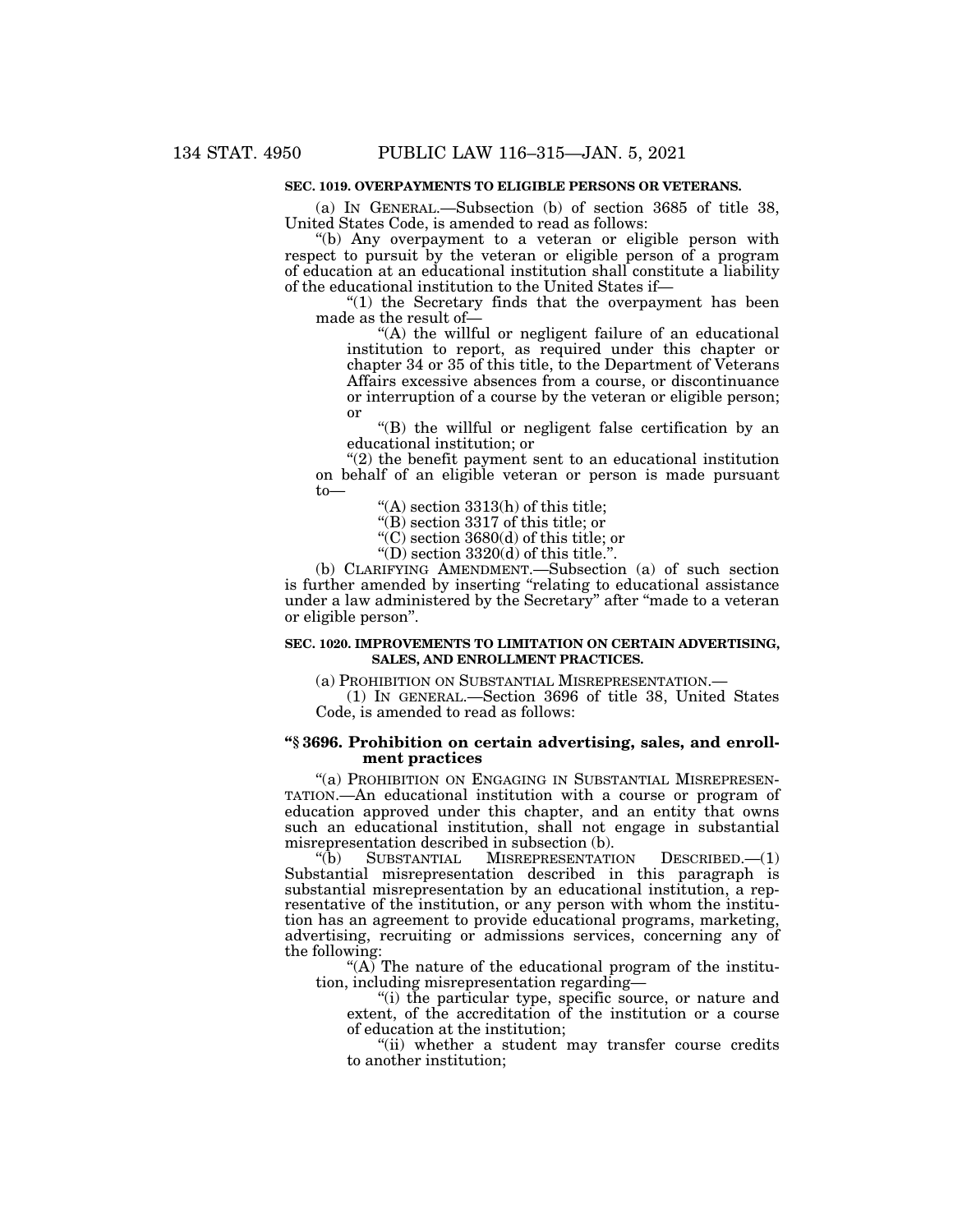''(iii) conditions under which the institution will accept transfer credits earned at another institution;

"(iv) whether successful completion of a course of instruction qualifies a student—

" $(I)$  for acceptance to a labor union or similar organization; or

''(II) to receive, to apply to take, or to take an examination required to receive a local, State, or Federal license, or a nongovernmental certification required as a precondition for employment, or to perform certain functions in the States in which the educational program is offered, or to meet additional conditions that the institution knows or reasonably should know are generally needed to secure employment in a recognized occupation for which the program is represented to prepare students;

 $''(v)$  the requirements for successfully completing the course of study or program and the circumstances that would constitute grounds for terminating the student's enrollment;

''(vi) whether the courses of education at the institution are recommended or have been the subject of unsolicited testimonials or endorsements by—

''(I) vocational counselors, high schools, colleges, educational organizations, employment agencies, members of a particular industry, students, former students, or others; or

''(II) officials of a local or State government or the Federal Government;

"(vii) the size, location, facilities, or equipment of the institution;

''(viii) the availability, frequency, and appropriateness of the courses of education and programs to the employment objectives that the institution states the courses and programs are designed to meet;

"(ix) the nature, age, and availability of the training devices or equipment of the institution and the appropriateness to the employment objectives that the institution states the courses and programs are designed to meet;

" $(x)$  the number, availability, and qualifications, including the training and experience, of the faculty and other personnel of the institution;

" $(xi)$  the availability of part-time employment or other forms of financial assistance;

"(xii) the nature and availability of any tutorial or specialized instruction, guidance and counseling, or other supplementary assistance the institution will provide students before, during, or after the completion of a course of education;

"(xiii) the nature or extent of any prerequisites established for enrollment in any course of education;

"(xiv) the subject matter, content of the course of education, or any other fact related to the degree, diploma, certificate of completion, or any similar document that the student is to be, or is, awarded upon completion of the course of education; and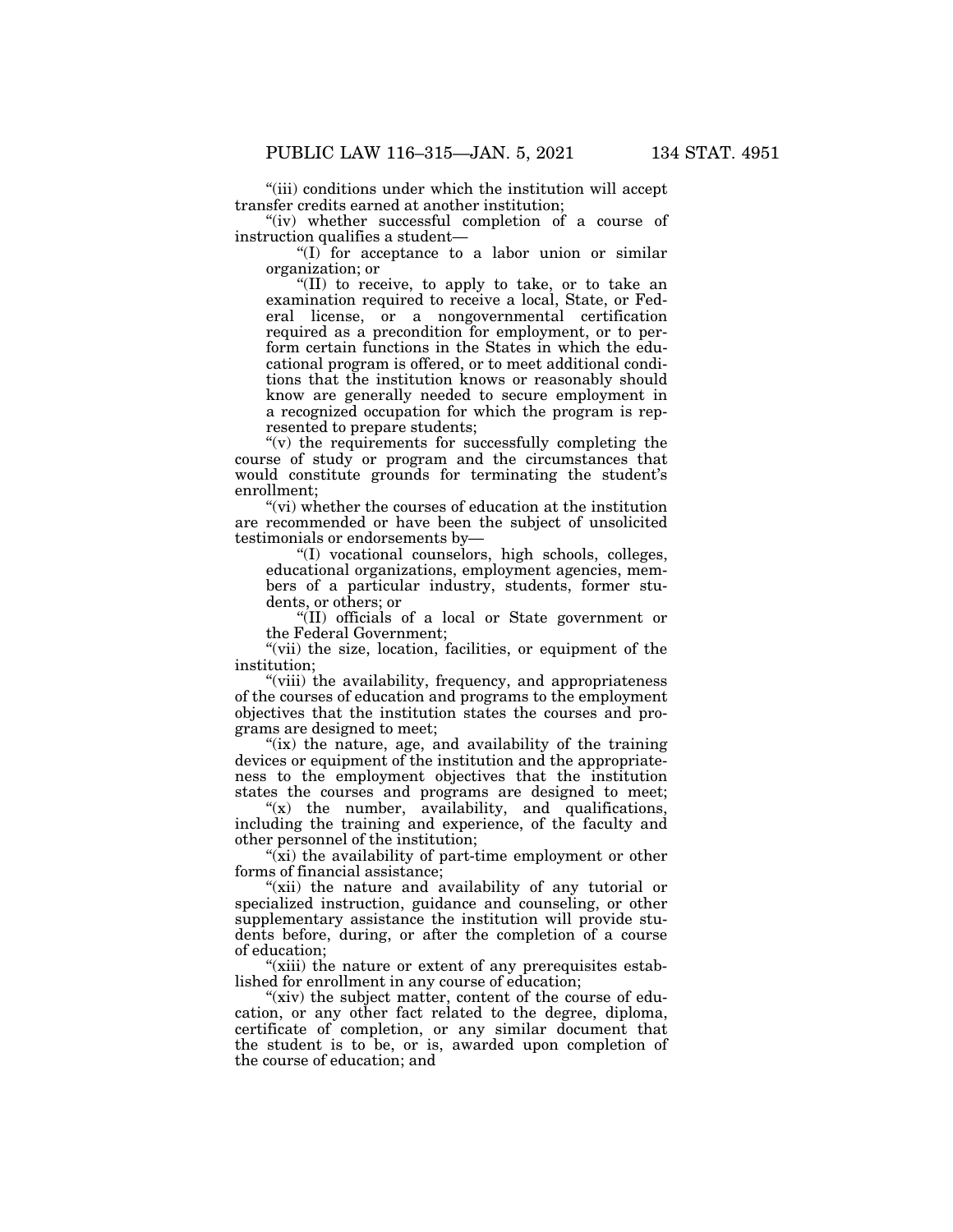" $(xv)$  whether the degree that the institution will confer upon completion of the course of education has been authorized by the appropriate State educational agency, including with respect to cases where the institution fails to disclose facts regarding the lack of such authorization in any advertising or promotional materials that reference such degree. ''(B) The financial charges of the institution, including misrepresentation regarding—

''(i) offers of scholarships to pay all or part of a course charge;

"(ii) whether a particular charge is the customary charge at the institution for a course;

"(iii) the cost of the program and the refund policy of the institution if the student does not complete the program;

"(iv) the availability or nature of any financial assistance offered to students, including a student's responsibility to repay any loans, regardless of whether the student is successful in completing the program and obtaining employment; and

"(v) the student's right to reject any particular type" of financial aid or other assistance, or whether the student must apply for a particular type of financial aid, such as financing offered by the institution.

''(C) The employability of the graduates of the institution, including misrepresentation regarding—

 $f(i)$  the relationship of the institution with any organization, employment agency, or other agency providing authorized training leading directly to employment;

 $\tilde{f}$ (ii) the plans of the institution to maintain a placement service for graduates or otherwise assist graduates to obtain employment;

''(iii) the knowledge of the institution about the current or likely future conditions, compensation, or employment opportunities in the industry or occupation for which the students are being prepared;

"(iv) job market statistics maintained by the Federal Government in relation to the potential placement of the graduates of the institution; and

"(v) other requirements that are generally needed to be employed in the fields for which the training is provided, such as requirements related to commercial driving licenses or permits to carry firearms, and failing to disclose factors that would prevent an applicant from qualifying for such requirements, such as prior criminal records or preexisting medical conditions.

" $(2)$  In this subsection:

"(A) The term 'misleading statement' includes any communication, action, omission, or intimation made in writing, visually, orally, or through other means, that has the likelihood or tendency to mislead the intended recipient of the communication under the circumstances in which the communication is made. Such term includes the use of student endorsements or testimonials for an educational institution that a student gives to the institution either under duress or because the institution required the student to make such an endorsement or testimonial to participate in a program of education.

Definitions.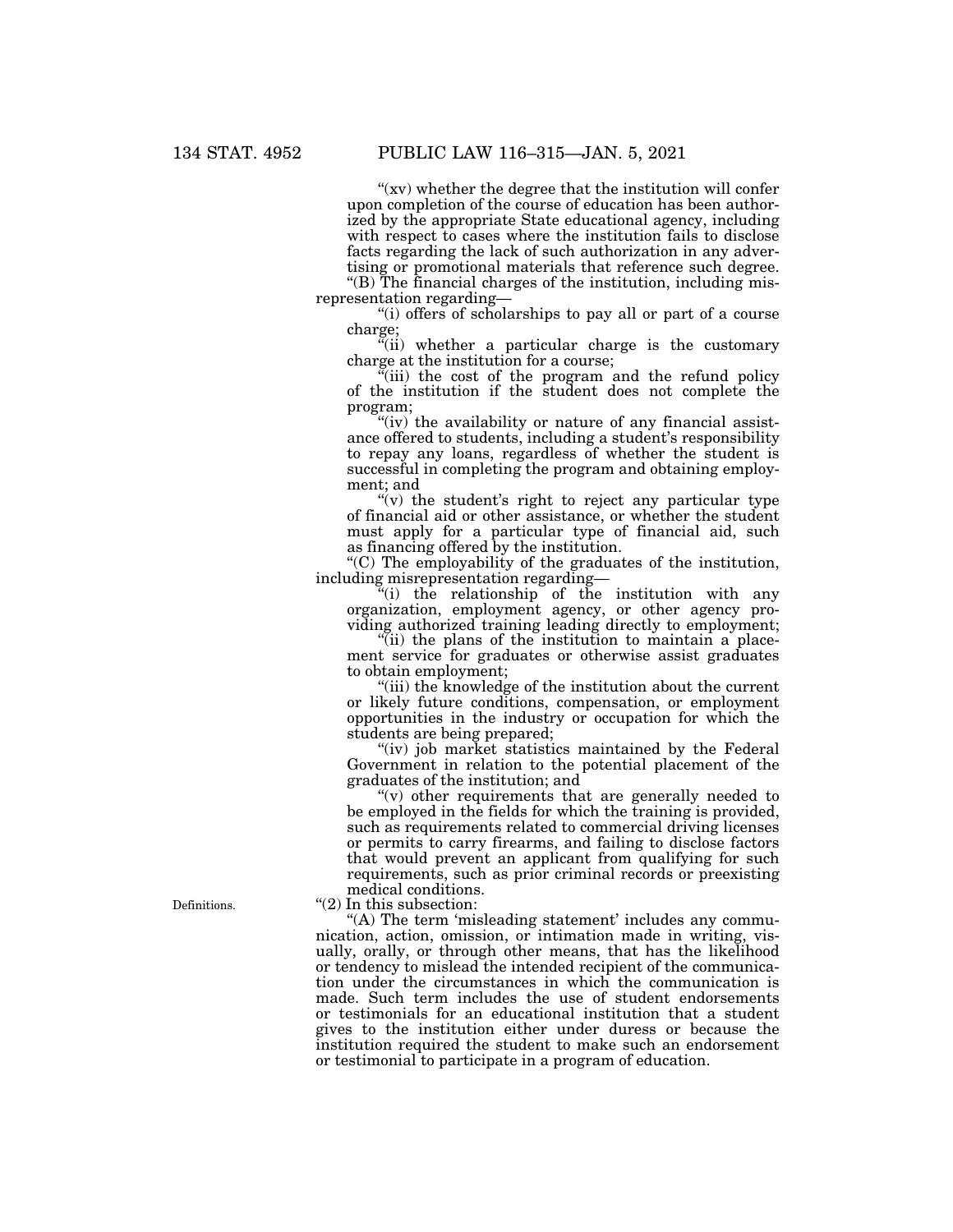''(B) The term 'misrepresentation' means any false, erroneous, or misleading statement, action, omission, or intimation made directly or indirectly to a student, a prospective student, the public, an accrediting agency, a State agency, or to the Secretary by an eligible institution, one of its representatives, or any person with whom the institution has an agreement to provide educational programs, marketing, advertising, recruiting or admissions services.

 $(C)$  The term 'substantial misrepresentation' means misrepresentation in which the person to whom it was made could reasonably be expected to rely, or has reasonably relied, to that person's detriment.

''(c) LIMITATION ON CERTAIN COMMISSIONS, BONUSES, AND OTHER INCENTIVE PAYMENTS.—An educational institution with a course or program of education approved under this chapter, and an entity that owns such an educational institution, shall not provide any commission, bonus, or other incentive payment based directly or indirectly on success in securing enrollments or financial aid to any persons or entities engaged in any student recruiting or admission activities or in making decisions regarding the award of student financial assistance.

''(d) REQUIREMENT TO MAINTAIN RECORDS.—(1) To ensure compliance with this section, any educational institution offering courses approved for the enrollment of eligible persons or veterans shall maintain a complete record of all advertising, sales, or enrollment materials (and copies thereof) utilized by or on behalf of the institution during the preceding two-year period. Such record shall be available for inspection by the State approving agency or the Secretary.

"(2) Such materials shall include but are not limited to any direct mail pieces, brochures, printed literature used by sales persons, films, video tapes, and audio tapes disseminated through broadcast media, material disseminated through print, digital, or electronic media, tear sheets, leaflets, handbills, fliers, and any sales or recruitment manuals used to instruct sales personnel, agents, or representatives of such institution.

''(e) AGREEMENT WITH FEDERAL TRADE COMMISSION.—(1) The Investigations. Secretary shall, pursuant to section 3694 of this title, enter into an agreement with the Federal Trade Commission to utilize, where appropriate, its services and facilities, consistent with its available resources, in carrying out investigations and making the Under Secretary of Benefit's preliminary findings under subsection  $(g)(1)$ .

"(2) Such agreement shall provide that cases arising under subsection (a) of this section or any similar matters with respect to any of the requirements of this chapter or chapters 34 and 35 of this title may be referred to the Federal Trade Commission which in its discretion will conduct an investigation and make preliminary findings.

''(3) The findings and results of any investigation under paragraph (2) shall be referred to the Under Secretary for Benefits, who shall take appropriate action under subsection (g) in such cases not later than 60 days after the date of such referral.

''(f) FINAL JUDGMENTS FROM OTHER FEDERAL AGENCIES.— Whenever the Secretary becomes aware of a final judgment by a Federal agency against an educational institution or owner of an educational institution pertaining to substantial misrepresentation described in subsection (b) or of other credible evidence relating

Compliance. Time period.

Deadline.

Deadlines.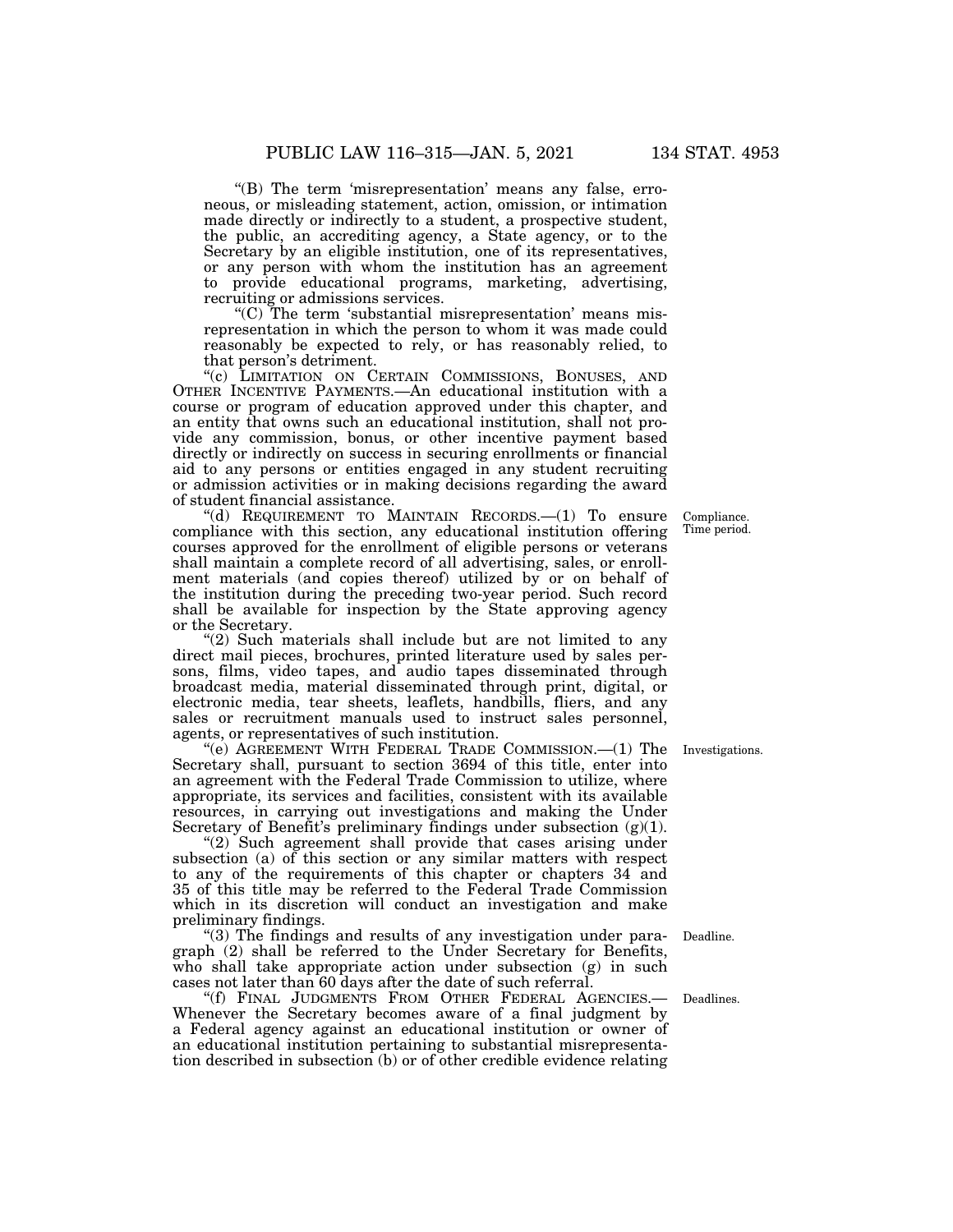to a violation of subsection (a), the Secretary, in partnership with the applicable State approving agency, shall—

" $(1)$  within  $30$  days, alert the educational institution or owner that it is at risk of losing approval under this chapter of its courses or programs of education;

" $(2)$  provide the educational institution or owner 60 days to provide any information it wishes to the Secretary;

''(3) require the educational institution or owner to submit to the Secretary a report prepared by an approved third-party auditor of the advertising and enrollment practices of the educational institution or owner; and

 $(4)$  refer the matter to the Under Secretary of Benefits, who may thereafter make a preliminary finding under subsection (g).<br>"(g) Preliminary Findings, Final Determinations, and Proc-

 $\text{ESSES.} \rightarrow$  The Under Secretary for Benefits shall make preliminary findings and final determinations on violations of subsections  $(a)$ ,  $(c)$ , and  $\overline{d}$ .

 $''(2)$ (A) The Under Secretary shall establish a process for making preliminary findings and final determinations under paragraph (1).

"(B) The process established under subparagraph  $(\overline{A})$  shall— (i) clearly define what triggers an oversight visit by the Under Secretary for purposes of enforcing subsections (a), (c), and (d);

''(ii) set forth factors an educational institution, or the owner of the educational institution, must meet in order to retain approval status under this section, including with respect to the factors set forth under subsection (h)(2);

"(iii) include a process for the provision of notice to an educational institution, or the owner of the educational institution, that the Under Secretary has made a preliminary finding under paragraph (1) that the education institution or owner has violated subsection (a), (c), or (d), which the Under Secretary shall provide to the educational institution or owner within such period after making the preliminary finding as the Under Secretary shall establish for purposes of this clause, except that, in every case, such period shall end before the date on which the Under Secretary makes a final determination under such paragraph; and

''(iv) include—

''(I) a process for receipt of findings from a third-party pertinent to this section; and

''(II) a process for an educational institution or an owner to provide such information as the educational institution or owner determines appropriate to the Secretary, including information about corrective actions the educational institution or owner may have taken in response to preliminary findings under paragraph (1).

"(C) The process established under subparagraph  $(A)$  shall not prohibit a State approving agency from—

"(i) independently investigating a potential violation of subsection (a),  $(c)$ , or (d); or

"(ii) taking action if the State approving agency finds a violation of subsection  $(a)$ ,  $(c)$ , or  $(d)$ .

"(3) Upon a preliminary finding under this subsection of a violation of subsection (a), (c), or (d) by an educational institution, or the owner of an educational institution, the Under Secretary

Requirement. Reports.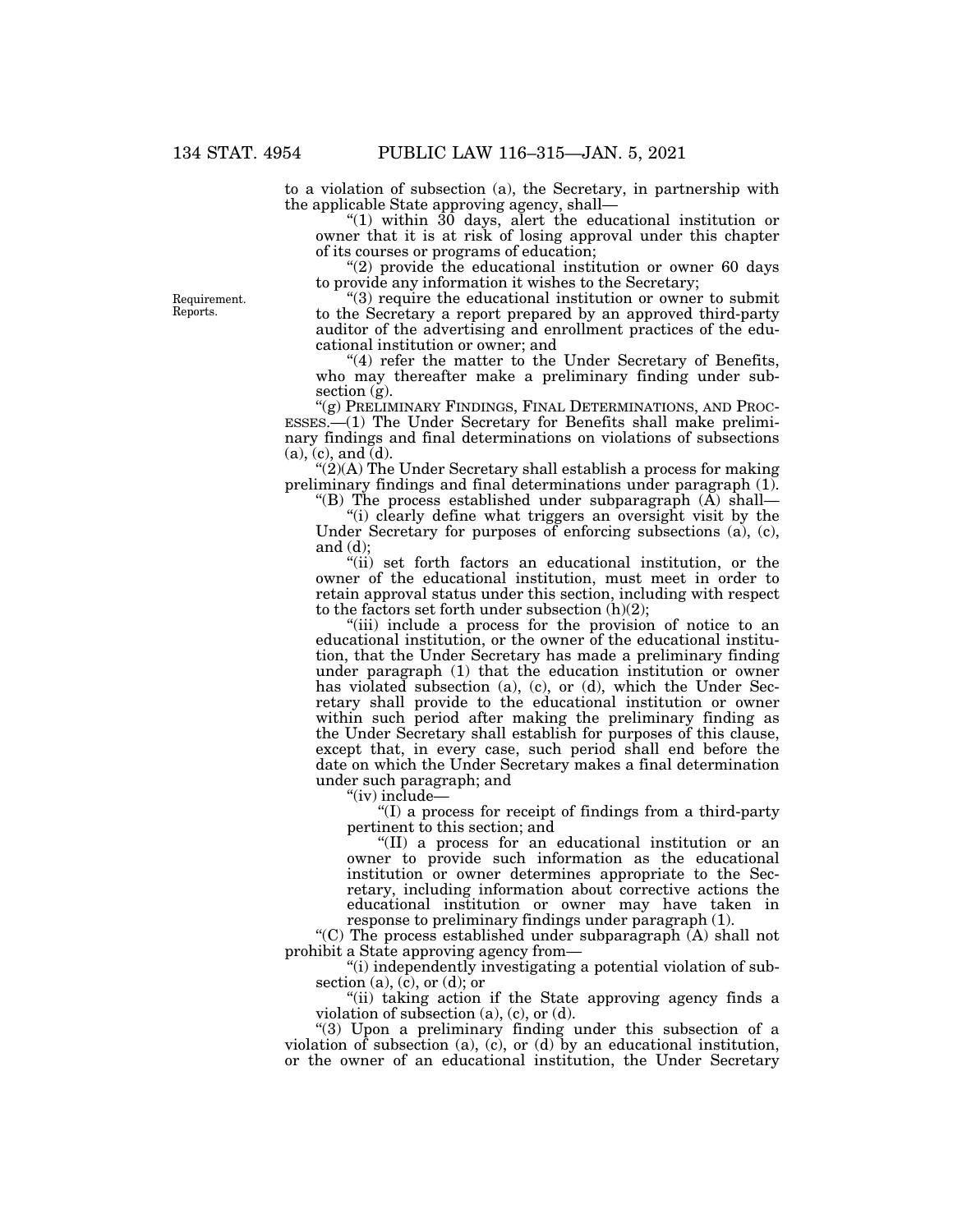shall require the educational institution or owner to submit to the Under Secretary a report prepared by an approved third-party auditor of the advertising and enrollment practices of the educational institution or owner.

" $(4)(A)$  Before making a final determination under this sub-Reviews. section regarding a violation of subsection (a), (c), or (d) by an educational institution or owner of an educational institution, the Under Secretary shall—

''(i) review the practices of the educational institution or owner that pertain to activities and practices covered by subsections (a), (c), and (d);

"(ii) consider the results of a risk-based survey conducted by a State approving agency, if available; and

''(iii) review—

''(I) the findings and information received pursuant to the processes established under paragraph  $(2)(B)(iii)$ ;

" $(II)$  in a case in which a report was submitted under subsection (f)(3), such report;

"(III) the report submitted under paragraph  $(3)(B)$  of this subsection;

"(IV) any findings and results submitted under subsection  $(e)(3)$ ;

" $(V)$  the marketing and outreach material of the educational institution and the contractors of the educational institution.

''(B) The Under Secretary may not make a final determination under this subsection solely based on preliminary findings.

"(5) The Under Secretary may not delegate authority to make a final determination under this subsection, including to any employee of the Department or to the Federal Trade Commission.

"(h) ENFORCEMENT.— $(1)(A)$  Upon a final determination by the Under Secretary for Benefits under subsection (g) that an educational institution or the owner of an educational institution violated subsection (a), (c), or (d), the Under Secretary shall, but subject to subparagraphs  $(B)$ ,  $(C)$ , and  $(D)$  of this paragraph, take one of the following actions independent of any actions taken under section 3690 of this title:

''(i) Publish a caution flag on the GI Bill Comparison Tool, or successor tool, about that educational institution and alert its currently enrolled eligible veterans and eligible persons.

''(ii) Suspend the approval of the courses and programs of education offered by the educational institution by disapproving new enrollments of eligible veterans and eligible persons in each course or program of education offered by that educational institution.

"(iii) Revoke the approval of the courses and programs of education offered by the educational institution by disapproving all enrollments of eligible veterans and eligible persons in each course or program of education offered by that educational institution.

''(B) In deciding upon a course of action under subparagraph (A), for the first violation of this section, the Secretary shall consider the factors set forth in paragraph (2).

''(C) Subject to subsection (i), any repeat violation and final Time period. finding within five years of the first violation of this section shall result in—

Publication.

Determination.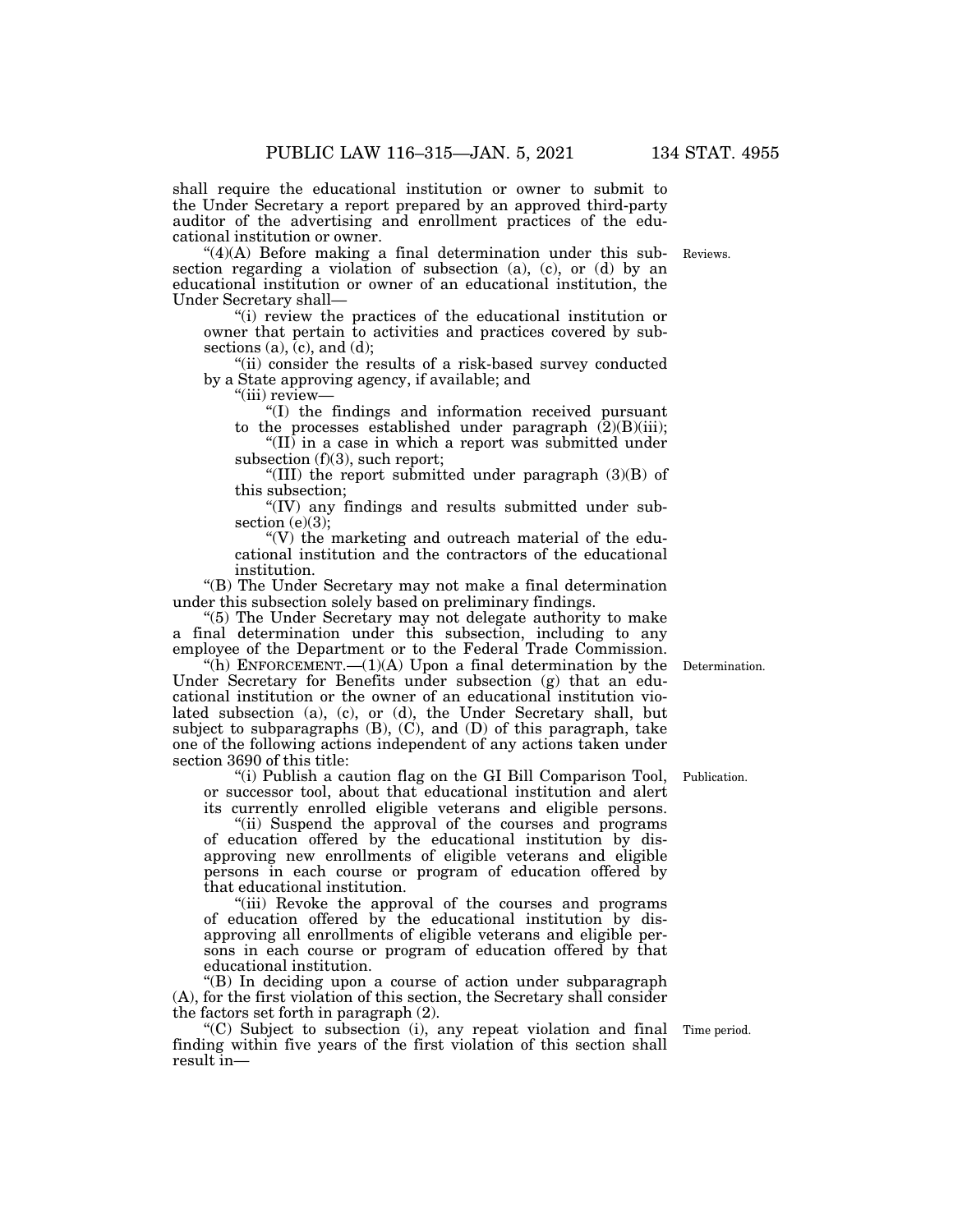"(i) a suspension of approval of new enrollments as described in subparagraph  $(A)(ii)$  of this paragraph until reinstatement under subsection (j); or

"(ii) a revocation of approval under this chapter as described in subparagraph  $\overline{A}$ )(iii) of this paragraph until reinstatement under subsection (j).

''(D) Subject to subsection (i), any third violation within three years of the second violation of this section shall result in revocation of approval under this chapter as described in subparagraph  $(A)(iii)$ of this paragraph until reinstatement under subsection (j).

" $(E)$  Any action taken under subparagraph  $(A)$  of this paragraph regarding a violation of subsection (a), (c), or (d) by an educational institution or the owner of an educational institution shall be taken on or before the date that is 180 days after the date on which the Under Secretary provided notice to the educational institution or owner regarding the violation in accordance with the process established under subsection  $(g)(2)(B)(iii)$ .

" $(2)$  The factors set forth in this paragraph are the following:

"(A) That the Secretary's action brings sufficient deterrence for future fraud against students and the programs of education carried out under this title. Fraud against veterans must be met with a repercussion strong enough to send a deterrent message to this and other educational institutions and owners.

 $\langle (B)$  That the educational institution has secured an approved third-party auditor to verify the educational institution's, or owner's, advertising and enrollment practices for at least three years going forward.

''(C) That the educational institution or owner has repudiated the deceptive practices and has communicated to all employees that deceptive practices will not be tolerated, and has instituted strong governance procedures to prevent recurrence.

''(D) That the educational institution has taken steps to remove any pressure on its enrollment recruiters, including by removing enrollment quotas and incentives for enrollment.

"(E) That the State approving agency or the Secretary acting in the role of the State approving agency, has completed a risk-based survey and determined the educational institution is worthy of serving eligible veterans and eligible persons.

''(3) Enforcement action under this section shall not preclude enforcement action under section 3690 of this title.

"(4) No action may be carried out under this subsection with respect to a final determination by the Under Secretary under subsection (g) while such final determination is pending review under subsection (i).

"(i) APPEALS.—(1) The Secretary shall establish a process by which an educational institution or the owner of an educational institution that is the subject of more than one final determination by the Under Secretary under subsection  $(g)(1)$  that the educational institution or owner violated subsection (a), may request a review of the most recent final determination.

''(2)(A) The Secretary shall—

"(i) review each final determination for which a review is requested under paragraph (1); and

 $\tilde{f}$ (ii) pursuant to such review, issue a final decision sustaining, modifying, or overturning the final determination.

Time period.

Deadline.

Review.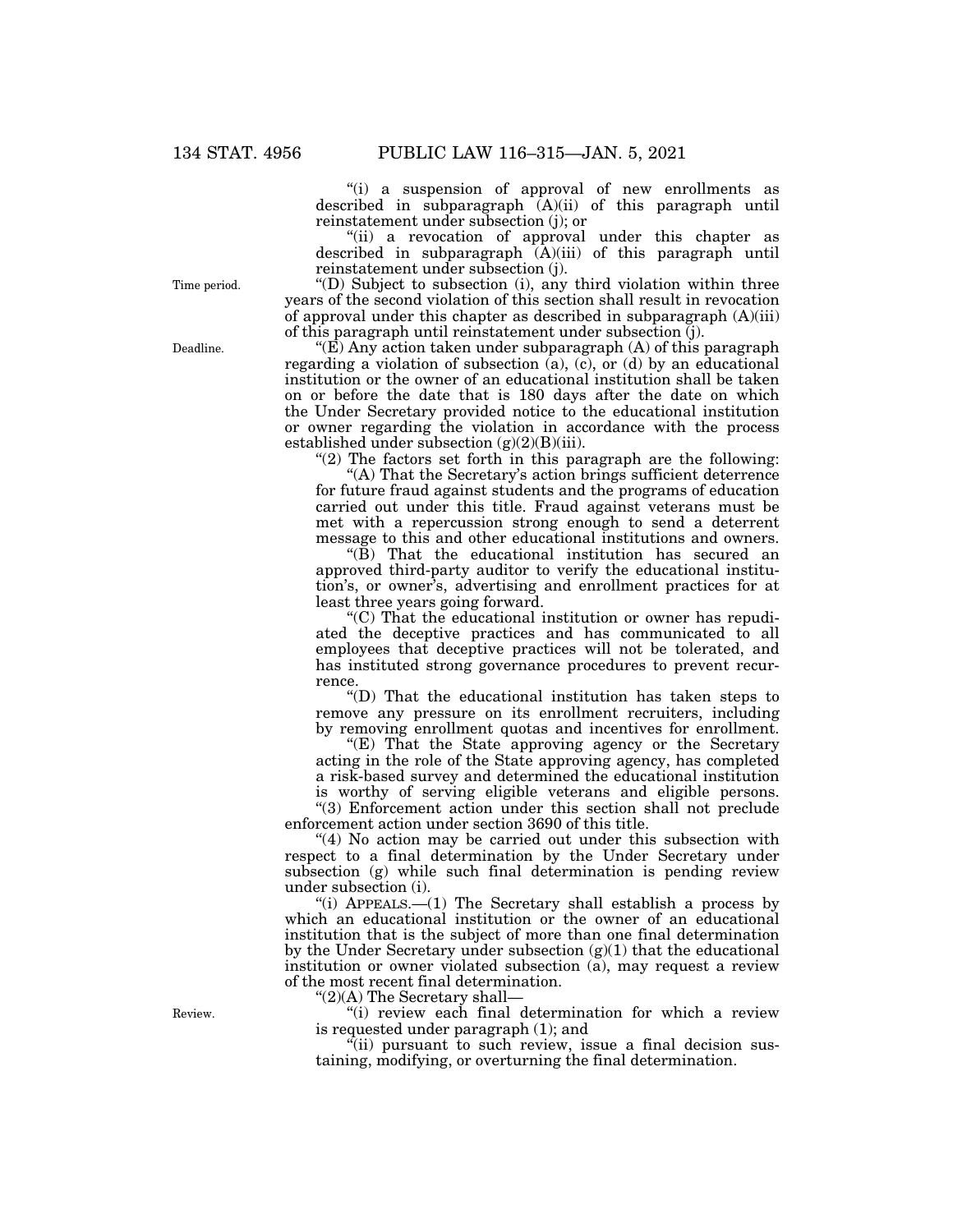''(B) The Secretary may not delegate any decision under subparagraph (A).

" $(C)$ (i) Review under subparagraph  $(A)(i)$  of this paragraph shall be the exclusive avenue for review of a final determination under subsection  $(g)(1)$ .

''(ii) A decision issued pursuant to a review under subparagraph (A)(i) may not be appealed to the Secretary for review under section 7104(a) of this title.

" $(3)(A)$  Not later than 30 days after the date on which the Reports. Secretary issues a final decision under paragraph  $(2)(A)(ii)$ , the Secretary shall submit to Congress a report on such final decision.

"(B) A report submitted under subparagraph  $(A)$  shall include the following:

''(i) An outline of the decisionmaking process of the Secretary that led to the final decision described in subparagraph (A).

"(ii) Any relevant material used to make the final decision under paragraph (2)(A)(ii), including risk-based surveys and documentation from the educational institution or the owners of the educational institution.

"(iii) Materials that were submitted to the Secretary after the date of the final determination under subsection (g) that was the subject of the final decision under paragraph  $(2)(A)(ii)$ of this subsection and before the date on which the Secretary issued such final decision.

''(j) REINSTATEMENT OF APPROVAL.—(1) If an educational institution or the owner of an educational institution has had the approval of the courses or programs of education of the educational institution suspended as described in clause (ii) of subsection  $(h)(1)(A)$  or revoked as described in clause (iii) of such subsection for a violation of subsection (a), (c), or (d) pursuant to subparagraph (C) or (D) of subsection (h)(1), the educational institution or owner may submit to the applicable State approving agency or the Secretary when acting as a State approving agency an application for reinstatement of approval under this subsection.

"(2) Approval under this chapter may not be reinstated under this subsection until—

''(A) the educational institution or owner submits to the applicable State approving agency or the Secretary when acting as a State approving agency an application for reinstatement of approval under paragraph (1);

 $\overline{f}(B)$  the date that is 540 days after the date of the most recent suspension or revocation described in paragraph (1) of the educational institution or owner;

''(C) the educational institution submits a report by an approved third-party auditor on the advertising and enrollment practices of the educational institution, including those of its third-party contractors;

''(D) procedures are in place to prevent any future violation Procedures. of subsection  $(a)$ ,  $(c)$ , or  $(d)$ ;

''(E) that the educational institution has met all factors set forth in subsection (h)(2); and

''(F) the Secretary agrees to such reinstatement.

''(k) RULE OF CONSTRUCTION REGARDING STATE APPROVING AGENCIES AND RISK-BASED SURVEYS.—Nothing in this section shall be construed to prohibit a State approving agency from conducting

Effective date.

Reports.

Surveys.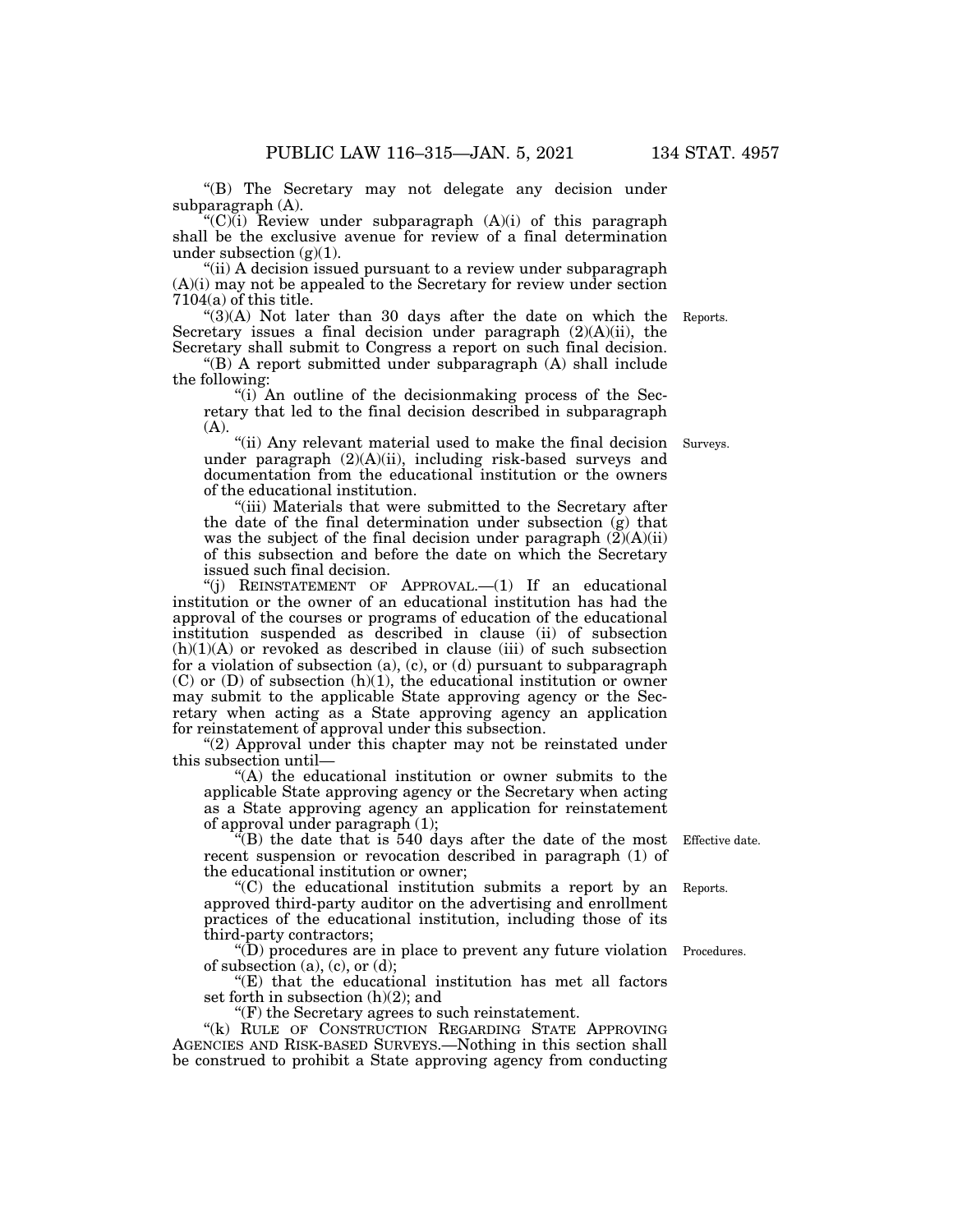any risk-based survey the State approving agency considers appropriate at any educational institution that it considers appropriate for oversight purposes.

''(l) DEFINITIONS.—In this section:

"(1) The term 'approved third-party auditor' means an independent third-party auditor that is approved by the Secretary for purposes of third-party audits under this section.

" $(2)$  The term 'risk-based survey' means the risk-based survey developed under section 3673A of this title.''.

(2) CLERICAL AMENDMENT.—The table of sections at the beginning of chapter 36 of such title is amended by striking the item relating to section 3696 and inserting the following new item:

''3696. Prohibition on certain advertising, sales, and enrollment practices.''.

(b) REQUIREMENTS FOR NONACCREDITED COURSES.—Paragraph  $(10)$  of section 3676 $(c)$  of such title is amended to read as follows:

 $\degree$ (10) The institution, and any entity that owns the institution, does not engage in substantial misrepresentation described in section  $3696(e)$  of this title. The institution shall not be deemed to have met this requirement until the State approving agency—

''(A) has ascertained that no Federal department or agency has taken a punitive action, not including a settlement agreement, against the school for misleading or deceptive practices;

''(B) has, if such an order has been issued, given due weight to that fact; and

''(C) has reviewed the complete record of advertising, sales, or enrollment materials (and copies thereof) used by or on behalf of the institution during the preceding 12-month period.''.

(c) APPLICATION DATE.—The amendments made by this section shall take effect on August 1, 2021.

## **SEC. 1021. CHARGE TO ENTITLEMENT TO EDUCATIONAL ASSISTANCE FOR INDIVIDUALS WHO DO NOT TRANSFER CREDITS FROM CERTAIN CLOSED OR DISAPPROVED PROGRAMS OF EDUCATION.**

(a) IN GENERAL.—Subsection (c) of section 3699 of title 38, United States Code, is amended to read as follows:

"(c) PERIOD NOT CHARGED.— $(1)$  The period for which, by reason of this subsection, educational assistance is not charged against entitlement or counted toward the applicable aggregate period under section 3695 of this title shall not exceed the aggregate of—

''(A) the portion of the period of enrollment in the course from which the individual did not receive credit or with respect to which the individual lost training time, as determined under subsection (b)(2); and

''(B) the period by which a monthly stipend is extended under section  $3680(a)(2)(B)$  of this title.

" $(2)(A)$  An individual described in subparagraph  $(B)$  who transfers fewer than 12 credits from a program of education that is closed or disapproved as described in subsection (b)(1) shall be deemed to be an individual who did not receive such credits, as described in subsection (b)(2), except that the period for which

Time period.

38 USC 3676 note.

38 USC 3679 prec.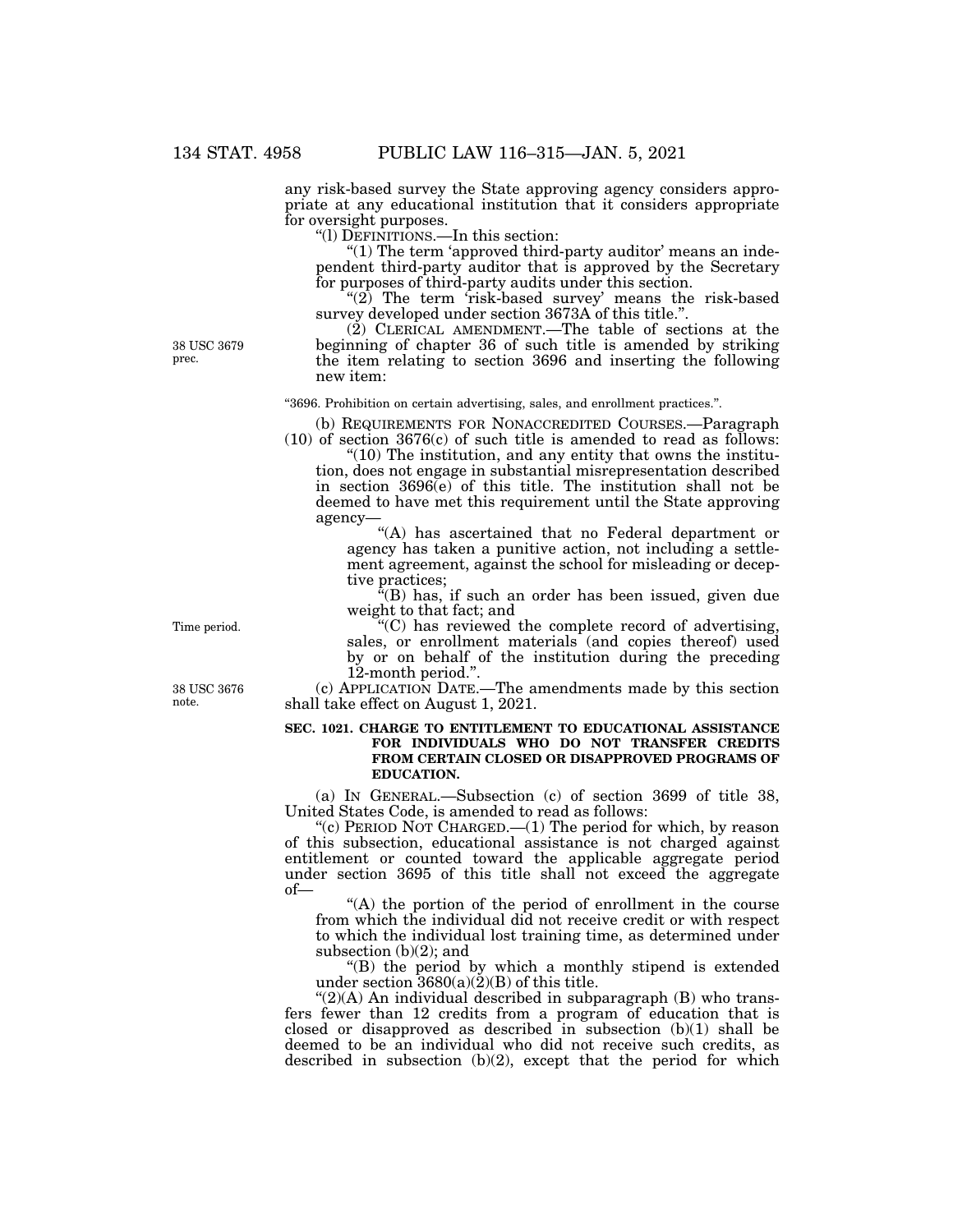such individual's entitlement is not charged shall be the entire period of the individual's enrollment in the program of education. In carrying out this subparagraph, the Secretary, in consultation with the Secretary of Education, shall establish procedures to determine whether the individual transferred credits to a comparable course or program of education.

"(B) An individual described in this subparagraph is an individual who is enrolled in a course or program of education closed or discontinued as described in subsection (b)(1) during the period beginning on the date that is 120 days before the date of such closure or discontinuance and ending on the date of such closure or discontinuance, as the case may be.

''(C) This paragraph shall apply with respect to a course or program of education closed or discontinued before September 30, 2023.''.

(b) EFFECTIVE DATE.—The amendment made by subsection (a) shall take effect on August 1, 2021.

## **SEC. 1022. DEPARTMENT OF VETERANS AFFAIRS TREATMENT OF FOR-PROFIT EDUCATIONAL INSTITUTIONS CONVERTED TO NONPROFIT EDUCATIONAL INSTITUTIONS.**

(a) IN GENERAL.—Subchapter II of chapter 36 of title 38, United States Code, is amended by adding at the end the following new section:

## **''§ 3699B. Treatment of certain for-profit educational institutions**

"(a) IN GENERAL.—In the case of any for-profit educational institution that is converted to a nonprofit educational institution, the State approving agency or the Secretary when acting as a State approving agency shall conduct annual risk-based surveys of the institution during the three-year period beginning on the date on which the educational institution is so converted.

''(b) RISK-BASED SURVEY DEFINED.—In this section, the term 'risk-based survey' means the risk-based survey developed under section 3673A of this title.''.

(b) CLERICAL AMENDMENT.—The table of sections at the beginning of such chapter is amended by inserting after the item relating to section 3699A the following new item:

''3699B. Treatment of certain for-profit educational institutions.''.

(c) APPLICABILITY.—Section 3699B of title 38, United States Code, as added by subsection (a), shall apply with respect to the conversion of a for-profit educational institution to a nonprofit educational institution that occurs on or after the date of the enactment of this Act.

## **SEC. 1023. AUTHORITY OF STATE APPROVING AGENCIES TO CONDUCT OUTREACH ACTIVITIES.**

Section 3673 of title 38, United States Code, as amended by section 1014 of this title, is further amended by adding at the end the following new subsection:

''(f) OUTREACH ACTIVITIES.—(1) A State approving agency may conduct outreach activities if—

''(A) the State approving agency has properly conducted its enforcement and approval of courses and programs of education under this chapter; and

''(B) funds are still available to do so.

Consultation. Procedures. Determination.

Applicability. Effective date.

38 USC 3699 note.

38 USC 3699B.

Surveys. Time period.

38 USC 3670 prec.

38 USC 3699B note.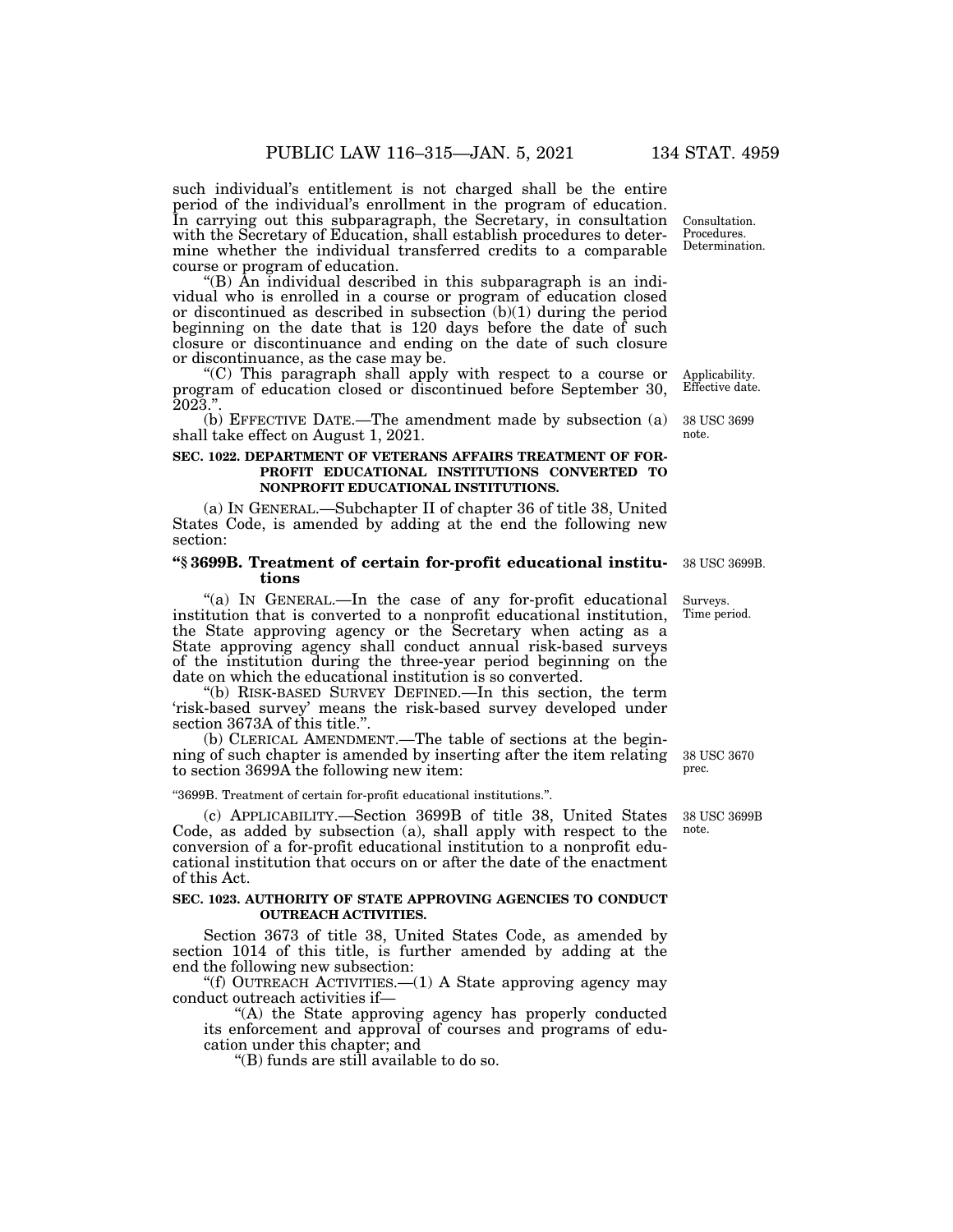"(2) For purposes of paragraph  $(1)(A)$ , a State approving agency shall be considered to have properly conducted its enforcement and approval of courses and programs of education under this chapter if the State approving agency has—

''(A) met fulfilled its requirements pursuant to the applicable cooperative agreements between the State approving agency and the Department relating to the oversight and approval of courses and programs of education under this chapter; and

" $(B)$  completed a risk-based survey of any course or program of education determined to be of questionable quality or at risk by any Federal or State agency or any accrediting agency.

"(3) Outreach activities conducted under paragraph (1) shall be carried out using amounts derived from amounts not specifically appropriated to carry out this subsection.''.

#### **SEC. 1024. LIMITATION ON COLOCATION AND ADMINISTRATION OF STATE APPROVING AGENCIES.**

(a) IN GENERAL.—Section 3671 of title 38, United States Code, is amended by adding at the end the following new subsection:

''(c) A State department or agency may not be recognized as a State approving agency designated under this section if such State department or agency is administered at or colocated with a university or university system whose courses or programs of education would be subject to approval under this chapter by the State approving agency in that State."

(b) EFFECTIVE DATE.—The amendment made by subsection (a) shall take effect on the date that is 180 days after the date of the enactment of this Act.

#### **SEC. 1025. ELIMINATION OF PERIOD OF ELIGIBILITY FOR TRAINING AND REHABILITATION FOR CERTAIN VETERANS WITH SERVICE-CONNECTED DISABILITIES.**

(a) IN GENERAL.—Section 3103 of title 38, United States Code, is amended—

(1) in subsection (a), by striking "or  $(e)$ " and inserting "(e), or  $(g)$ "; and

(2) by adding at the end the following new subsection: "(g) Subsection  $(a)$  shall not apply to a veteran who was discharged or released from active military, naval, or air service on or after January 1, 2013.''.

(b) CONFORMING AMENDMENT.—Section 6(c) of the Student Veteran Coronavirus Response Act of 2020 (134 Stat. 633; Public Law 116–140) is amended by striking paragraph (1).

## **Subtitle B—Pandemic Assistance**

38 USC 3001 note prec.

Effective date.

## **SEC. 1101. DEFINITIONS.**

In this subtitle:

(1) COVERED PROGRAM OF EDUCATION.—The term ''covered program of education'' means a program of education (as defined in section 3002 of title 38, United States Code) approved by a State approving agency, or the Secretary of Veterans Affairs when acting in the role of a State approving agency.

(2) COVID–19 EMERGENCY.—The term ''COVID–19 emergency'' means the public health emergency declared pursuant to section 319 of the Public Health Service Act on January

Surveys.

38 USC 3671 note.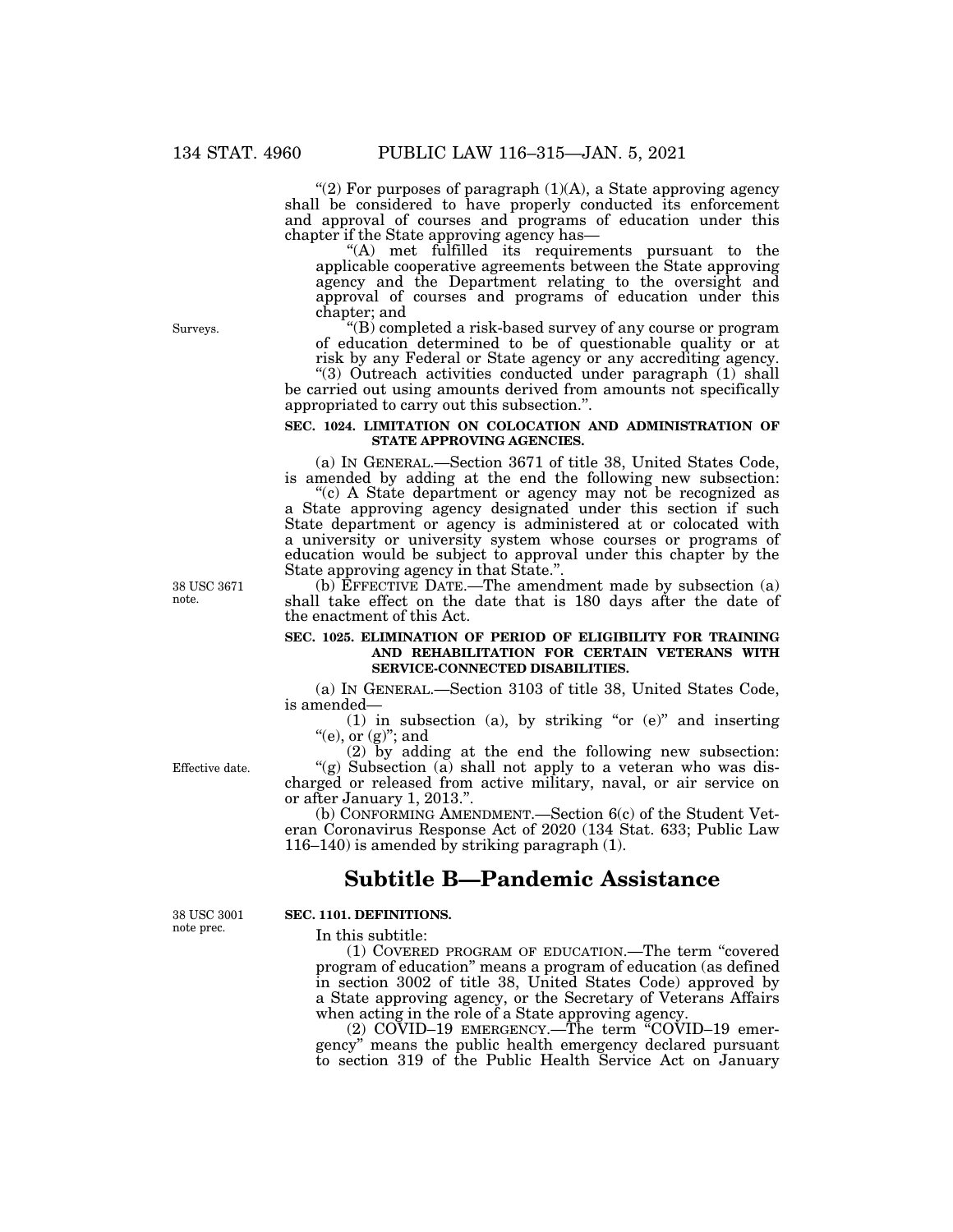31, 2020, entitled ''Determination that a Public Health Emergency Exists Nationwide as the Result of the 2019 Novel Coronavirus''.

(3) EDUCATIONAL INSTITUTION.—The term ''educational institution" has the meaning given that term in section  $3452(c)$ of title 38, United States Code, and includes an institution of higher learning (as defined in such section).

(4) STATE APPROVING AGENCY.—The term ''State approving agency'' has the meaning given that term in section 3671 of title 38, United States Code.

(5) TRAINING ESTABLISHMENT.—The term ''training establishment'' has the meaning given that term in section 3452(e) of title 38, United States Code.

(6) TRAINING.—The term ''training'' includes on-job training and apprenticeship programs and vocational rehabilitation programs.

## **SEC. 1102. CONTINUATION OF DEPARTMENT OF VETERANS AFFAIRS EDUCATIONAL ASSISTANCE BENEFITS DURING COVID–19 EMERGENCY.**

(a) AUTHORITY.—If the Secretary of Veterans Affairs determines Determination. under subsection (c) that an individual is negatively affected by the COVID–19 emergency, the Secretary may provide educational assistance to that individual under the laws administered by the Secretary as if such negative effects did not occur. The authority under this section is in addition to the authority provided under section 1 of Public Law 116–128 (38 U.S.C. 3001 note prec.), but in no case may the Secretary provide more than a total of four weeks of additional educational assistance by reason of section 4 of the Student Veteran Coronavirus Response Act of 2020 (Public Law 116–140; 38 U.S.C. 3680 note) and this section. Time period.

(b) HOUSING AND ALLOWANCES.—In providing educational assistance to an individual pursuant to subsection (a), the Secretary may—

(1) continue to pay a monthly housing stipend under chapter 33 of title 38, United States Code, during a month the individual would have been enrolled in a program of education or training but for the COVID–19 emergency at the same rate such stipend would have been payable if the individual had not been negatively affected by the COVID–19 emergency, except that the total number of weeks for which stipends may continue to be so payable may not exceed four weeks; and

(2) continue to pay payments or subsistence allowances under chapters 30, 31, 32, 33, and 35 of such title and chapter 1606 of title 10, United States Code, during a month for a period of time that the individual would have been enrolled in a program of education or training but for the COVID– 19 emergency, except that the total number of weeks for which payments or allowances may continue to be so payable may not exceed four weeks.

(c) DETERMINATION OF NEGATIVE EFFECTS.—The Secretary shall determine that an individual was negatively affected by the COVID– 19 emergency if—

(1) the individual is enrolled in a covered program of education of an educational institution or enrolled in training at a training establishment and is pursuing such program or

Time periods.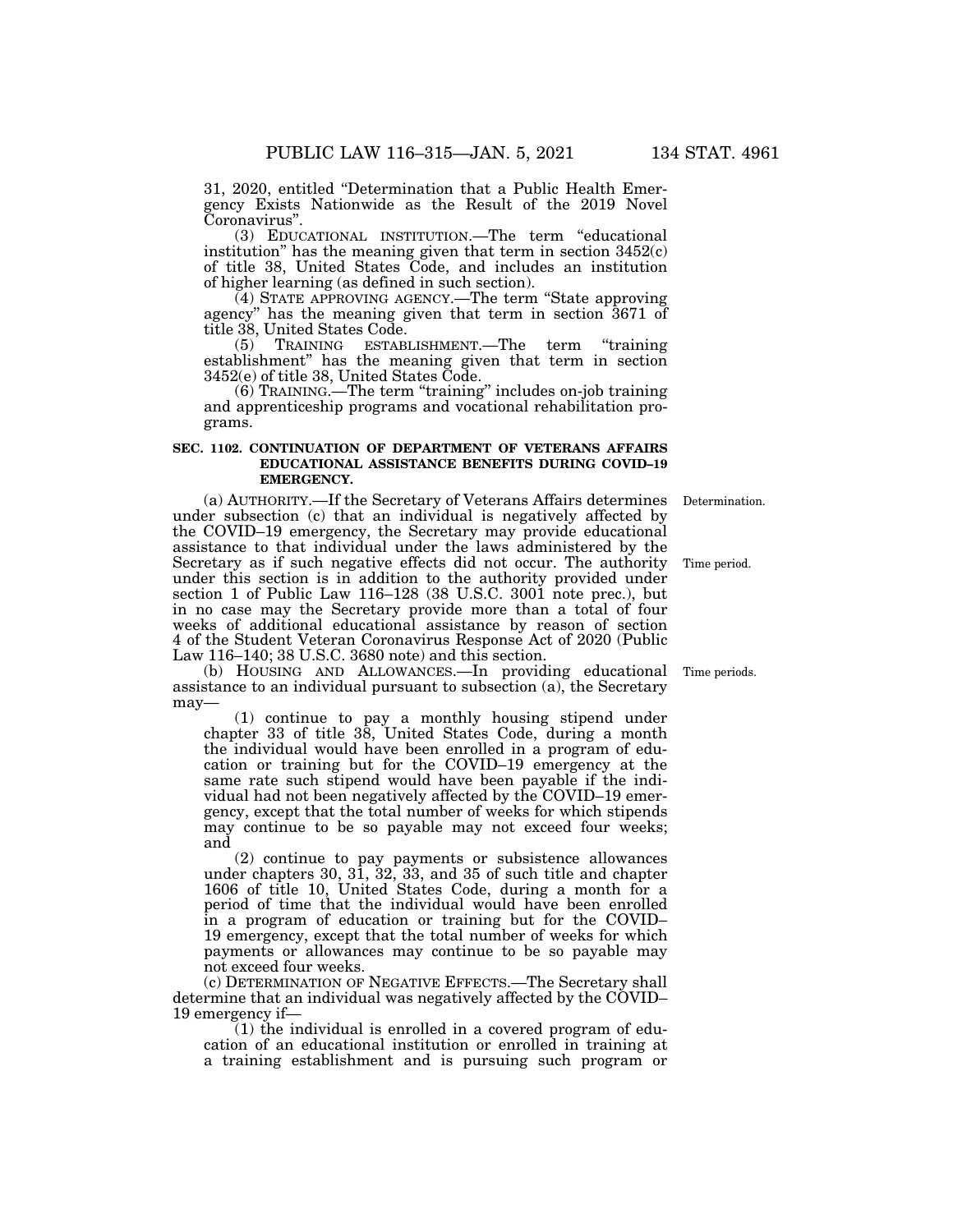Certification.

training using educational assistance under the laws administered by the Secretary;

(2) the educational institution or training establishment certifies to the Secretary that such program or training is truncated, delayed, relocated, canceled, partially canceled, converted from being on-site to being offered by distance learning, or otherwise modified or made unavailable by reason of the COVID–19 emergency; and

(3) the Secretary determines that the modification to such program or training specified under paragraph (2) would reduce the amount of educational assistance (including with respect to monthly housing stipends, payments, or subsistence allowances) that would be payable to the individual but for the COVID–19 emergency.

(d) EFFECT ON ENTITLEMENT PERIOD.—If the Secretary determines that an individual who received assistance under this section did not make progress toward the completion of the program of education in which the individual is enrolled during the period for which the individual received such assistance, any assistance provided pursuant to this section shall not be counted for purposes of determining the total amount of an individual's entitlement to educational assistance, housing stipends, or payments or subsistence allowances under chapters 30, 31, 32, and 35 of such title and chapter 1606 of title 10, United States Code.

(e) APPLICABILITY PERIOD.—This section shall apply during the period beginning on March 1, 2020, and ending on December 21, 2021.

## **SEC. 1103. EFFECTS OF CLOSURE OF EDUCATIONAL INSTITUTION AND MODIFICATION OF COURSES BY REASON OF COVID–19 EMERGENCY.**

(a) CLOSURE OR DISAPPROVAL.—Any payment of educational assistance described in subsection (b) shall not—

(1) be charged against any entitlement to educational assistance of the individual concerned; or

(2) be counted against the aggregate period for which section 3695 of title 38, United States Code, limits the receipt of educational assistance by such individual.

Determination.

(b) EDUCATIONAL ASSISTANCE DESCRIBED.—Subject to subsection (d), the payment of educational assistance described in this subsection is the payment of such assistance to an individual for pursuit of a course or program of education at an educational institution under chapter 30, 31, 32, 33, or 35 of title 38, United States Code, or chapter 1606 of title 10, United States Code, if the Secretary determines that the individual—

(1) was unable to complete such course or program as a result of—

(A) the closure of the educational institution, or the full or partial cancellation of a course or program of education, by reason of the COVID–19 emergency; or

(B) the disapproval of the course or a course that is a necessary part of that program under chapter 36 of title 38, United States Code, because the course was modified by reason of such emergency; and

(2) did not receive credit or lost training time, toward completion of the program of education being so pursued.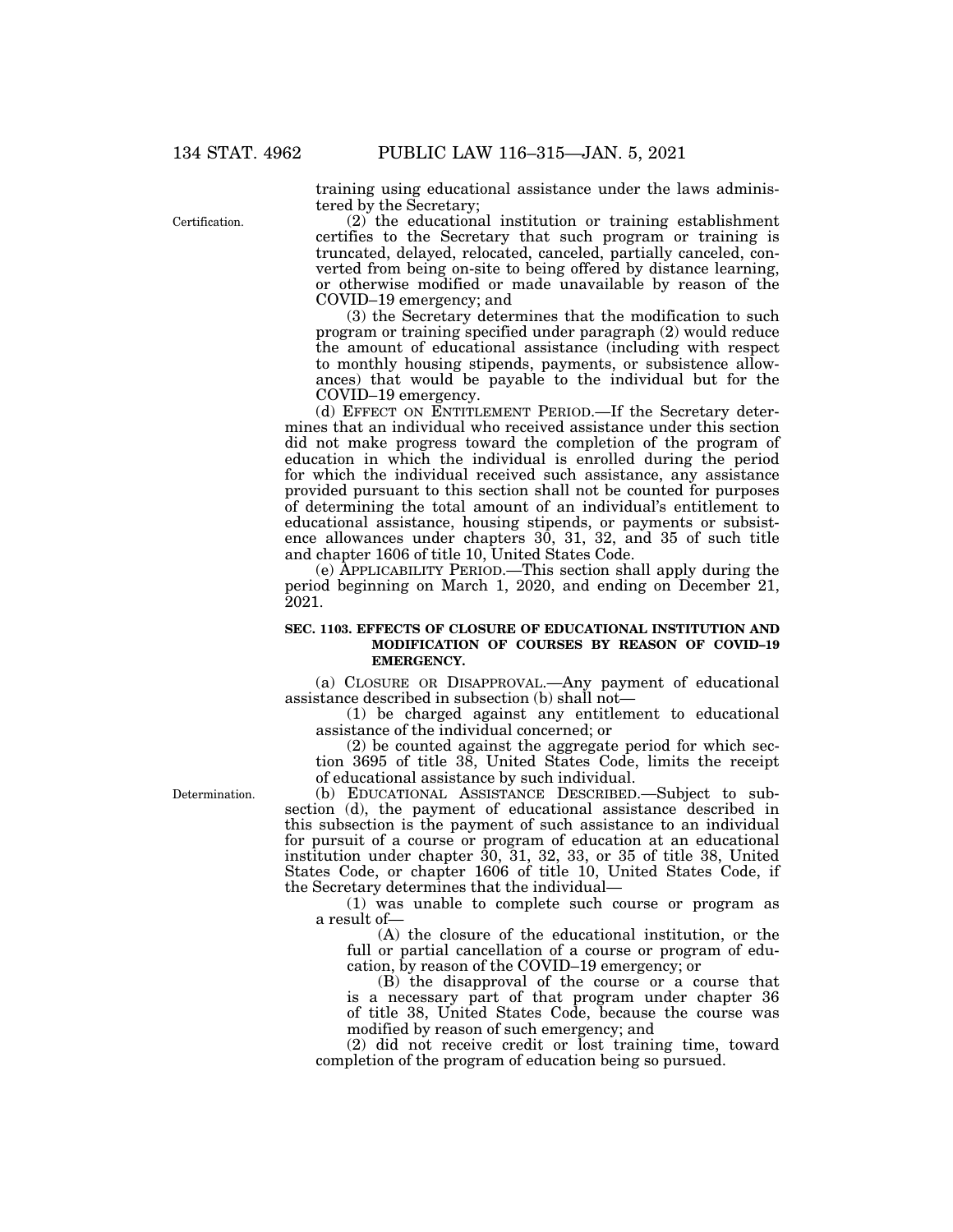(c) HOUSING ASSISTANCE.—In this section, educational assistance includes, as applicable—

(1) monthly housing stipends payable under chapter 33 of title 38, United States Code, for any month the individual would have been enrolled in a course or program of education; and

(2) payments or subsistence allowances under chapters 30, 31, 32, and 35 of such title and chapter 1606 of title 10, United States Code, during a month the individual would have been enrolled in a course or program of education.

(d) PERIOD NOT CHARGED.—The period for which, by reason of this subsection, educational assistance is not charged against entitlement or counted toward the applicable aggregate period under section 3695 of title 38, United States Code, shall not exceed the aggregate of—

(1) the portion of the period of enrollment in the course from which the individual did not receive credit or with respect to which the individual lost training time, as determined under subsection (b)(2); and

(2) the period by which a monthly stipend is extended under section 3680(a)(2)(B) of title 38, United States Code. (e) CONTINUING PURSUIT OF DISAPPROVED COURSES.—

(1) IN GENERAL.—The Secretary may treat a course of education that is disapproved under chapter 36 of title 38, United States Code, as being approved under such chapter with respect to an individual described in paragraph (2) if the Secretary determines, on a programmatic basis, that—

(A) such disapproval is the result of an action described in subsection  $(b)(1)(B)$ ; and

(B) continuing pursuing such course is in the best interest of the individual.

(2) INDIVIDUAL DESCRIBED.—An individual described in this paragraph is an individual who is pursuing a course of education at an educational institution under chapter 30, 31, 32, 33, or 35 of title 38, United States Code, or chapter 1606 of title 10, United States Code, as of the date on which the course is disapproved as described in subsection (b)(1)(B).

(f) STATUS AS FULL-TIME STUDENT FOR PURPOSES OF HOUSING STIPEND CALCULATION.—In the case of an individual who, as of the first day of the COVID–19 emergency was enrolled on a fulltime basis in a program of education and was receiving educational assistance under chapter 33 of title 38, United States Code, or subsistence allowance under chapter 31 of such title, and for whom the Secretary makes a determination under subsection (b), the individual shall be treated as an individual enrolled in a program of education on a full-time basis for the purpose of calculating monthly housing stipends payable under chapter 33 of title 38, United States Code, or subsistence allowance payable under chapter 31 of such title, for any month the individual is enrolled in the program of education on a part-time basis to complete any course of education that was partially or fully canceled by reason of the COVID–19 emergency.

(g) NOTICE OF CLOSURES.—Not later than 5 business days after the date on which the Secretary receives notice that an educational institution will close or is closed by reason of the COVID– 19 emergency, the Secretary shall provide to each individual who is enrolled in a course or program of education at such educational

Deadline.

Determination.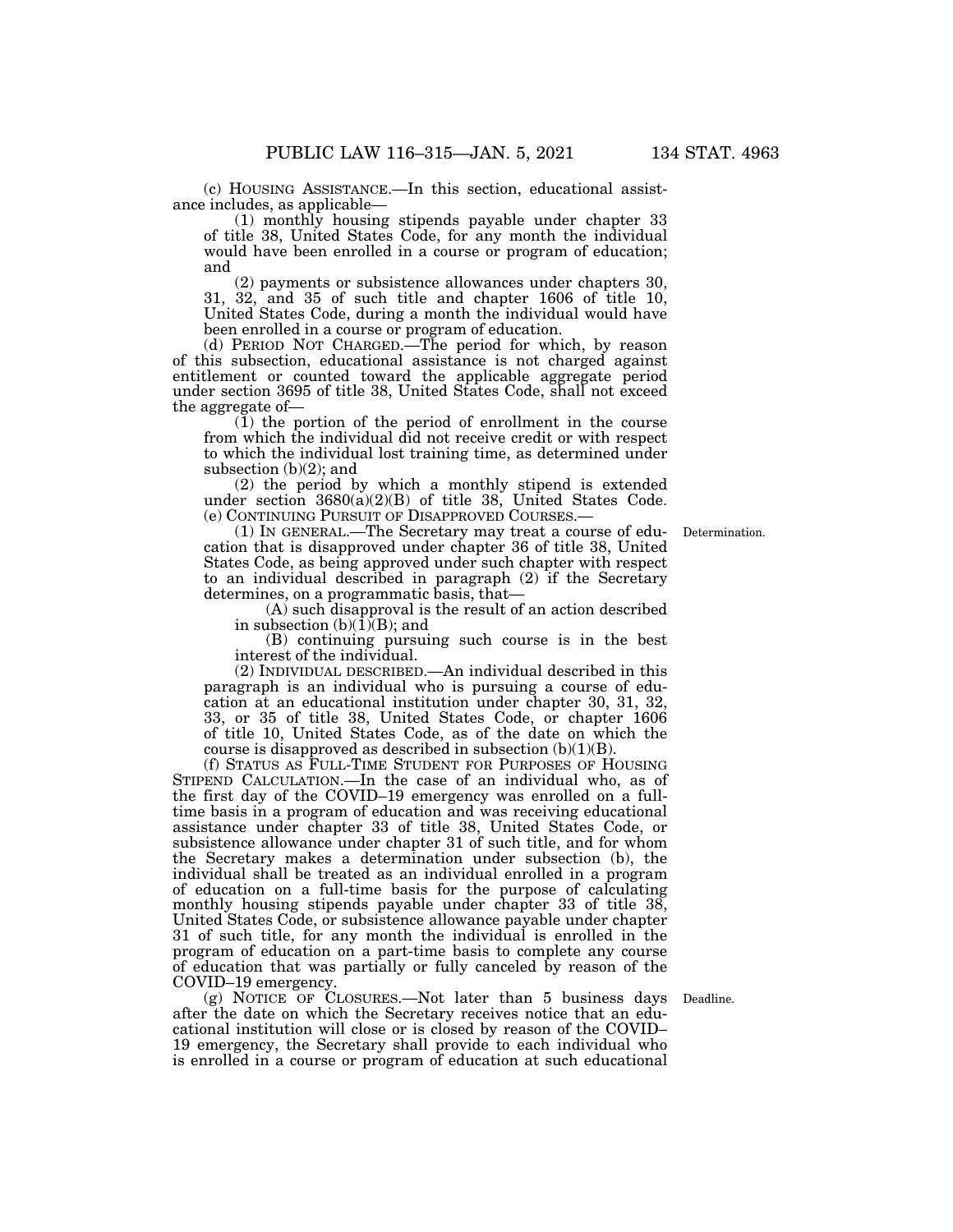institution using entitlement to educational assistance under chapter 30, 31, 32, 33, or 35 of title 38, United States Code, or chapter 1606 of title 10, United States Code, notice of—

(1) such closure and the date of such closure; and

(2) the effect of such closure on the individual's entitlement to educational assistance pursuant to this section.

(h) APPLICABILITY.—This section shall apply with respect to the closure of an educational institution, or the cancellation or modification of a course or program of education, that occurs during the period beginning on March 1, 2020, and ending on December 21, 2021.

### **SEC. 1104. PAYMENT OF EDUCATIONAL ASSISTANCE IN CASES OF WITHDRAWAL.**

Time period.

Time period.

(a) IN GENERAL.—In the case of any individual who withdraws from a program of education or training, other than a program by correspondence, in an educational institution under chapter 31, 34, or 35 of title 38, United States Code, for a covered reason during the period beginning on March 1, 2020, and ending on December 21, 2021, the Secretary of Veterans Affairs shall find mitigating circumstances for purposes of section  $3680(a)(1)(C)(ii)$ of title 38, United States Code.

(b) COVERED REASON.—In this section, the term ''covered reason'' means any reason related to the COVID–19 emergency, including—

(1) illness, quarantine, or social distancing requirements;

(2) issues associated with COVID–19 testing accessibility;

(3) access or availability of childcare;

(4) providing care for a family member or cohabitants; (5) change of location or residence due to COVID–19 or associated school closures;

(6) employment changes or financial hardship; and

(7) issues associated with changes in format or medium of instruction.

## **SEC. 1105. MODIFICATION OF TIME LIMITATIONS ON USE OF ENTITLE-MENT.**

(a) MONTGOMERY GI BILL.—The subsection (i) temporarily added to section 3031 of title 38, United States Code, by subsection (a) of section 6 of the Student Veteran Coronavirus Response Act of 2020 (Public Law 116–140) is amended—

(1) in paragraph (1), by striking ''the period the individual is so prevented from pursuing such program'' and inserting ''the period beginning on March 1, 2020, and ending on December 21, 2021''; and

(2) in paragraph (2), by striking ''the first day after the individual is able to resume pursuit of a program of education with educational assistance under this chapter" and inserting ''December 22, 2021''.

(b) VOCATIONAL REHABILITATION AND TRAINING.—The subsection (g) temporarily added to section 3103 of title 38, United States Code, by subsection (c) of such section 6 is amended—

(1) in paragraph (1), by striking ''the period the individual is so prevented from participating such program'' and inserting ''the period beginning on March 1, 2020, and ending on December 21, 2021''; and

Time period. *Ante*, p. 632.

Time period. *Ante*, p. 633.

Definition.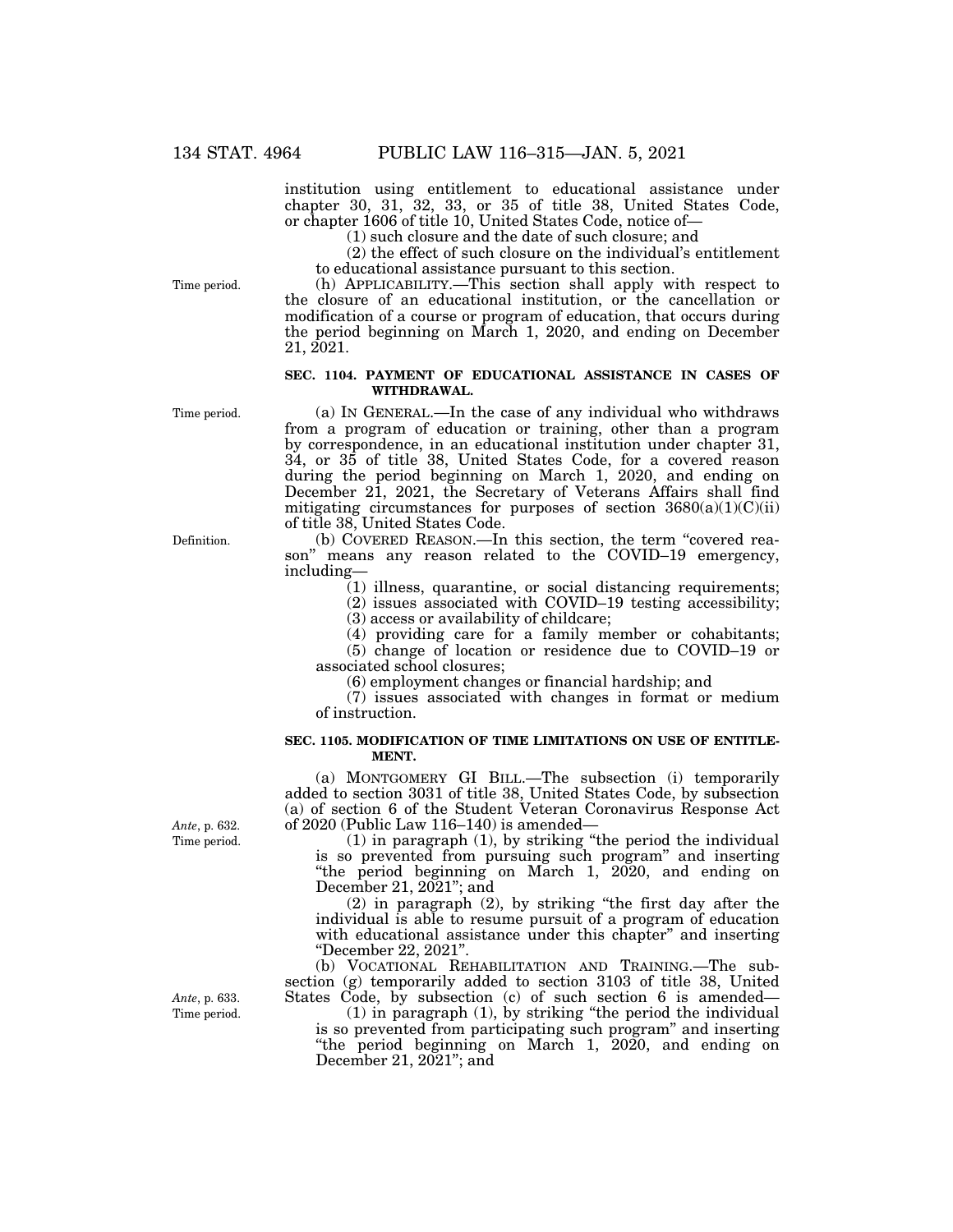(2) in paragraph (2), by striking ''the first day after the individual is able to resume participation in such program'' and inserting "December 22, 2021".

#### **SEC. 1106. APPRENTICESHIP OR ON-JOB TRAINING REQUIREMENTS.**

(a) IN GENERAL.—During the period described in subsection (b), subsection (e) of section 3687 of title 38, United States Code, shall be applied by substituting the following for paragraph (2):

" $(2)$  $(A)$  Subject to subparagraphs  $(B)$  and  $(C)$ , for any month in which an individual fails to complete 120 hours of training, the entitlement otherwise chargeable under paragraph (1) shall be reduced in the same proportion as the monthly training assistance allowance payable is reduced under subsection (b)(3).

''(B) In the case of an individual who is unemployed during any month, the 120-hour requirement under subparagraph (A) for that month shall be reduced proportionately to reflect the individual's period of unemployment, except that the amount of monthly training assistance otherwise payable to the individual under subsection (b)(3) shall not be reduced.

''(C) Any period during which an individual is unemployed shall not—

''(i) be charged against any entitlement to educational assistance of the individual; or

"(ii) be counted against the aggregate period for which section 3695 of this title limits the receipt of educational assistance by such individual.

''(D) Any amount by which the entitlement of an individual is reduced under subparagraph (A) shall not—

''(i) be charged against any entitlement to educational assistance of the individual; or

"(ii) be counted against the aggregate period for which section 3695 of this title limits the receipt of educational assistance by such individual.

"(E) In the case of an individual who fails to complete 120 hours of training during a month, but who completed more than 120 hours of training during the preceding month, the individual may apply the number of hours in excess of 120 that the individual completed for that month to the month for which the individual failed to complete 120 hours. If the addition of such excess hours results in a total of 120 hours or more, the individual shall be treated as an individual who has completed 120 hours of training for that month. Any excess hours applied to a different month under this subparagraph may only be applied to one such month.

''(F) This paragraph applies to amounts described in section  $3313(g)(3)(B)(iv)$  and section  $3032(c)(2)$  of this title and section 16131(d)(2) of title 10.

''(G) In this paragraph:

"(i) The term 'unemployed' includes being furloughed or being scheduled to work zero hours.

"(ii) The term 'fails to complete 120 hours of training' means, with respect to an individual, that during any month, the individual completes at least one hour, but fewer than 120 hours, of training, including in a case in which the individual is unemployed for part of, but not the whole, month.''.

Applicability.

Applicability.

Definitions.

Applicability. 38 USC 3687 note.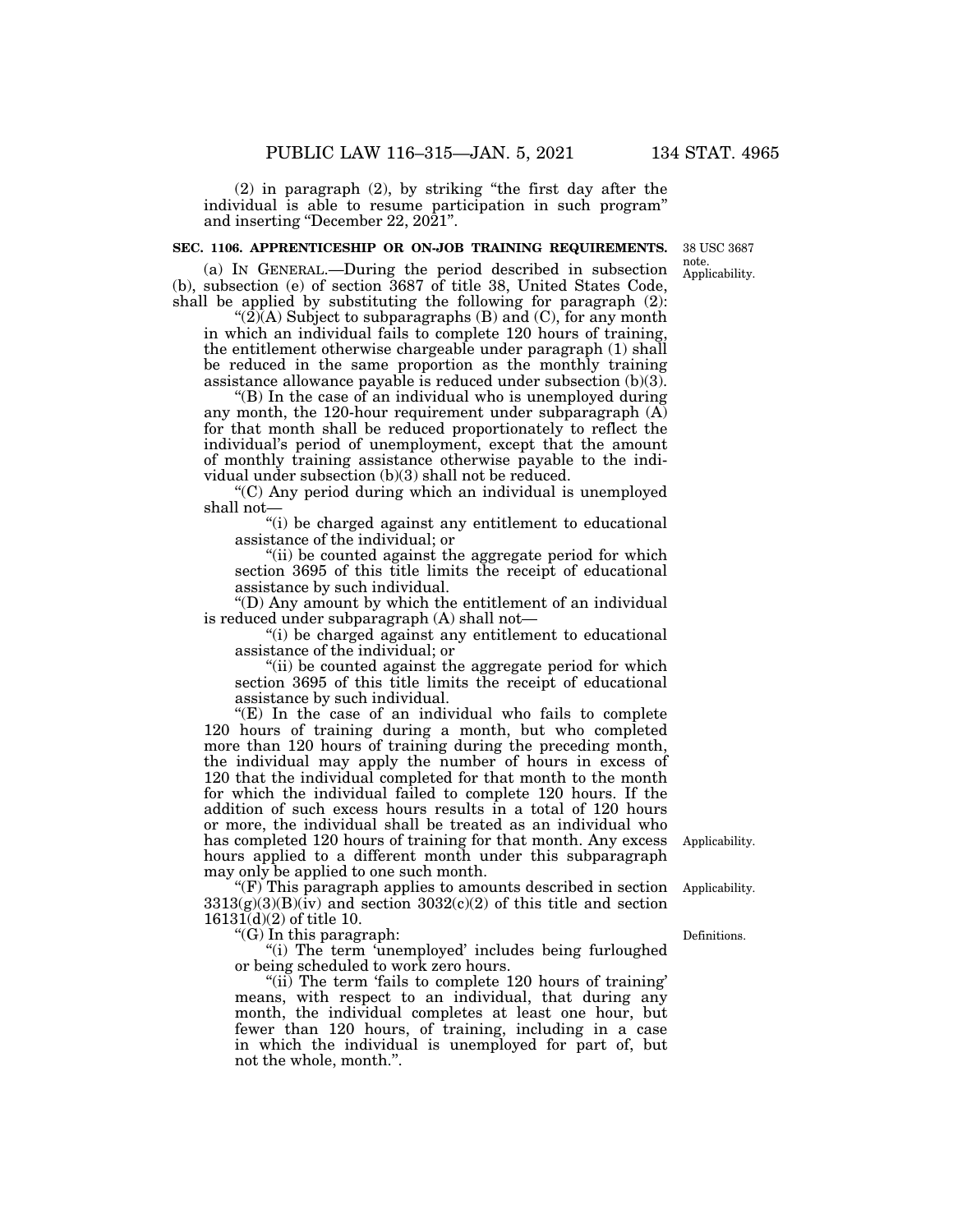(b) APPLICABILITY PERIOD.—The period described in this section is the period beginning on March 1, 2020, and ending on December 21, 2021.

## **SEC. 1107. INCLUSION OF TRAINING ESTABLISHMENTS IN CERTAIN PROVISIONS RELATED TO COVID–19 EMERGENCY.**

*Ante*, p. 221.

Definition.

(a) CONTINUATION OF BENEFITS.—Section 1 of Public Law 116– 128 is amended—

 $(1)$  in subsection  $(a)$ , by inserting "or a training establishment" after "an educational institution"; and

(2) in subsection (c), by adding at the end the following new paragraph:<br>  $(4)$  TRAIN

''(4) TRAINING ESTABLISHMENT.—The term 'training establishment' has the meaning given such term in section 3452(e) of title 38, United States Code.''.

(b) PAYMENT OF ALLOWANCES.—Section  $4(a)(1)$  of the Student Veteran Coronavirus Response Act of 2020 (Public Law 116–140; 38 U.S.C. 3680 note) is amended by inserting "or a training establishment'' after ''educational institution''.

(c) PROHIBITION OF CHARGE TO ENTITLEMENT.—The subparagraph (C) temporarily added to section 3699(b)(1) of title 38, United States Code, by section 5 of the Student Veteran Coronavirus Response Act of 2020 (Public Law 116–140; 38 U.S.C. 3699 note) is amended by inserting "or training establishment" after "educational institution''.

(d) EXTENSION OF TIME LIMITATIONS.—

(1) MGIB.—The subsection (i) temporarily added to section 3031 of title 38, United States Code, by subsection (a) of section 6 of the Student Veteran Coronavirus Response Act of 2020 (Public Law 116–140), as amended by section 1105 of this title, is further amended by inserting ''or training establishment'' after ''educational institution''.

(2) TRANSFER PERIOD.—The subparagraph (C) temporarily added to section  $3319(h)(5)$  of such title by section 6 of the Student Veteran Coronavirus Response Act of 2020 (Public Law  $116-140$ ) is amended by inserting "or training establishment" after "educational institution".

#### **SEC. 1108. TREATMENT OF PAYMENT OF ALLOWANCES UNDER STU-DENT VETERAN CORONAVIRUS RESPONSE ACT.**

Section 4 of the Student Veteran Coronavirus Response Act of 2020 (Public Law 116–140) is amended—

 $(1)$  in subsection  $(b)$ –

(A) by striking ''may not exceed four weeks.'' and inserting "may not exceed the shorter of the following:"; and

(B) by adding at the end the following new paragraphs: "(1) The period of time that the eligible veteran or eligible person would have been enrolled in a program of education or training but for the emergency situation.

''(2) Four weeks.''; and

(2) by adding at the end the following new subsection: "(e) ENTITLEMENT NOT CHARGED. Any payment of allowances under this section shall not—

 $''(1)$  be charged against any entitlement to educational assistance of the eligible veteran or eligible person concerned; or

38 USC 3699 note.

*Ante*, p. 632.

*Ante*, p. 632.

*Ante*, p. 632.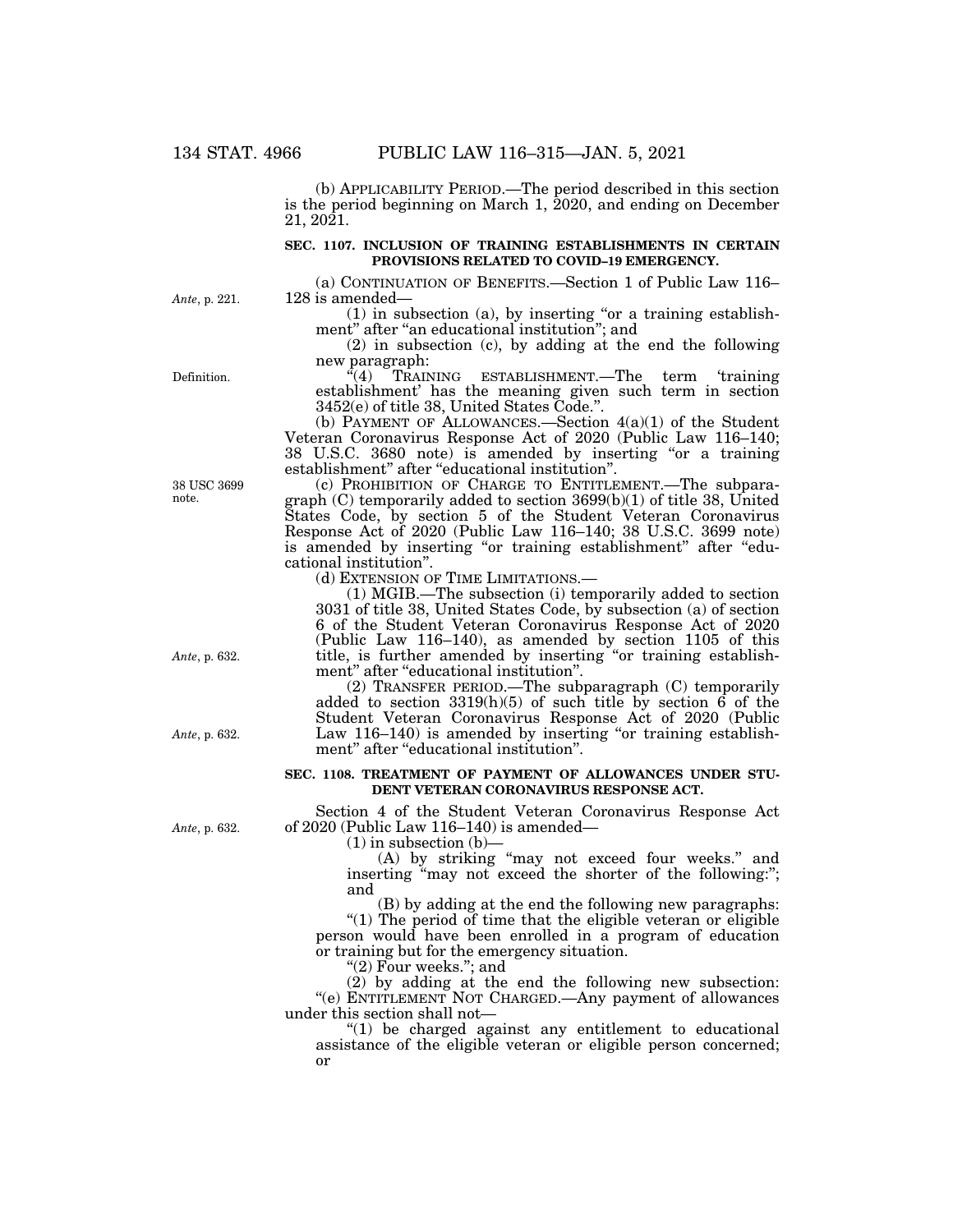"(2) be counted against the aggregate period for which section 3695 of this title 38, United States Code, limits the receipt of educational assistance by such eligible veteran or eligible person.''.

# **TITLE II—BENEFITS**

# **Subtitle A—Benefits Generally**

### **SEC. 2001. REVISION OF DEFINITION OF VIETNAM ERA FOR PURPOSES OF THE LAWS ADMINISTERED BY THE SECRETARY OF VETERANS AFFAIRS.**

Section 101(29)(A) of title 38, United States Code, is amended by striking ''February 28, 1961'' and inserting ''November 1, 1955''.

#### **SEC. 2002. MATTERS RELATING TO DEPARTMENT OF VETERANS AFFAIRS MEDICAL DISABILITY EXAMINATIONS.**

(a) TEMPORARY CLARIFICATION OF LICENSURE REQUIREMENTS FOR CONTRACTOR MEDICAL PROFESSIONALS TO PERFORM MEDICAL DISABILITY EXAMINATIONS FOR THE DEPARTMENT OF VETERANS AFFAIRS UNDER PILOT PROGRAM FOR USE OF CONTRACT PHYSICIANS FOR DISABILITY EXAMINATIONS.-

(1) IN GENERAL.—Subsection (c) of section 504 of the Veterans' Benefits Improvements Act of 1996 (Public Law 104– 275; 38 U.S.C. 5101 note) is amended to read as follows:

"(c) LICENSURE OF CONTRACT HEALTH CARE PROFESSIONALS. " $(1)$  In GENERAL.—Notwithstanding any law regarding the licensure of health care professionals, a health care professional described in paragraph (2) may conduct an examination pursuant to a contract entered into under subsection (a) at any location in any State, the District of Columbia, or a Commonwealth, territory, or possession of the United States, so long as the examination is within the scope of the authorized duties under such contract.

''(2) HEALTH CARE PROFESSIONAL DESCRIBED.—A health care professional described in this paragraph is a physician, physician assistant, nurse practitioner, audiologist, or psychologist, who—

''(A) has a current unrestricted license to practice the health care profession of the physician, physician assistant, nurse practitioner, audiologist, or psychologist, as the case may be;

''(B) is not barred from practicing such health care profession in any State, the District of Columbia, or a Commonwealth, territory, or possession of the United States; and

''(C) is performing authorized duties for the Department of Veterans Affairs pursuant to a contract entered into under subsection (a).''.

(2) PURPOSE.—The purpose of the amendment made by paragraph (1) is to expand the license portability for physicians assistants, nurse practitioners, audiologists, and psychologists to supplement the capacity of employees of the Department to provide medical examinations described in subsection (b).

38 USC 5101 note.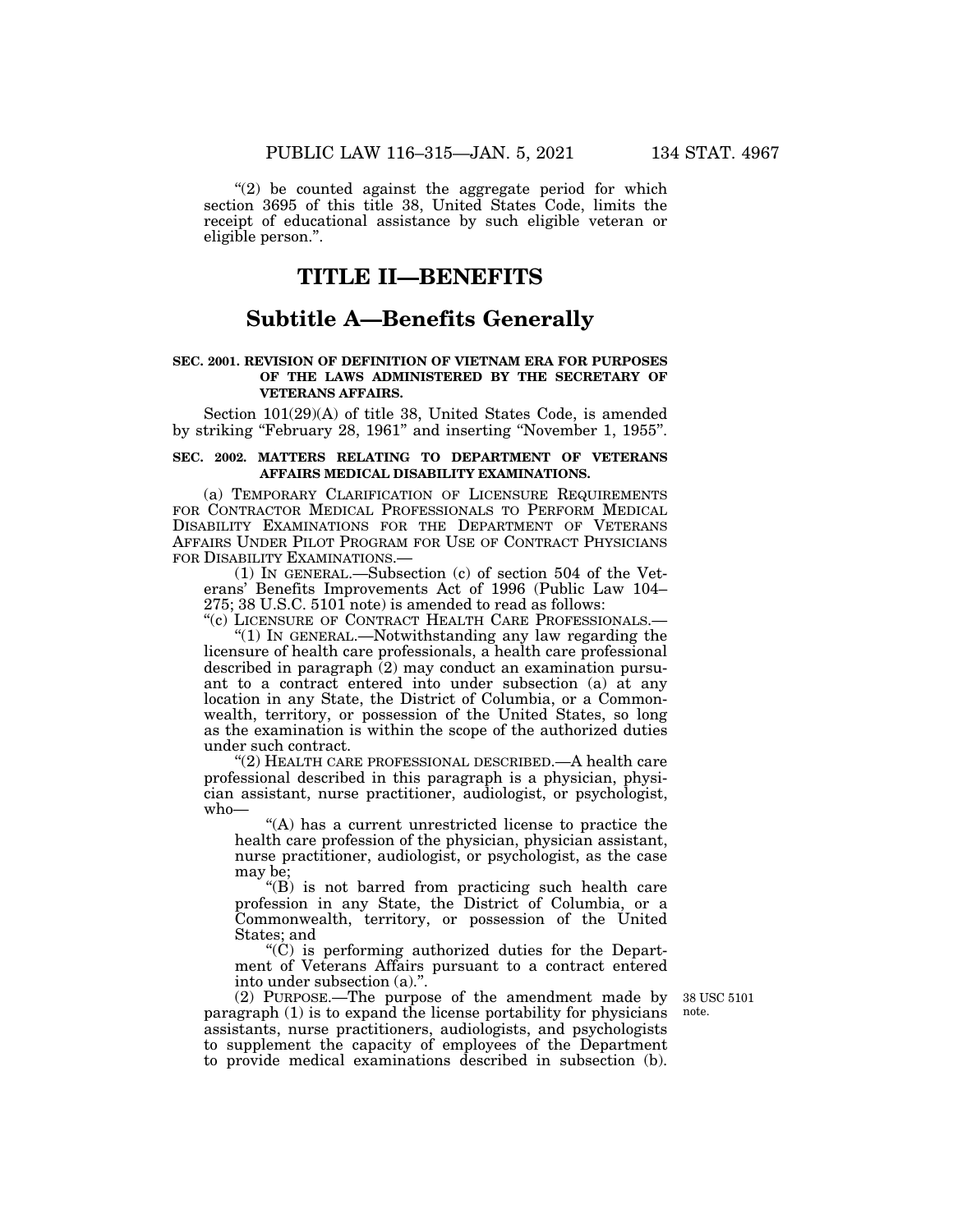38 USC 5101 note.

38 USC 5101 note.

Effective date. 38 USC 5101 note.

(3) RULE OF CONSTRUCTION.—The amendment made by paragraph (1) shall not be construed to affect the license portability for physicians in effect under section  $504(c)$  of such Act as in effect on the day before the date of the enactment of this Act.

(4) SUNSET.—On the date that is three years after the date of the enactment of this Act, subsection (c) of such section shall read as it read on the day before the date of the enactment of this Act.

(b) TEMPORARY HALT ON ELIMINATION OF MEDICAL EXAMINER POSITIONS IN DEPARTMENT OF VETERANS AFFAIRS.—The Secretary of Veterans Affairs shall temporarily suspend the efforts of the Secretary in effect on the day before the date of the enactment of this Act to eliminate medical examiner positions in the Department of Veterans Affairs until the number of individuals awaiting a medical examination with respect to medical disability of the individuals for benefits under laws administered by the Secretary that are carried out through the Under Secretary for Benefits is equal to or less than the number of such individuals who were awaiting such a medical examination with respect to such purposes on March 1, 2020.

(c) REPORT ON PROVISION OF MEDICAL EXAMINATIONS.—

(1) IN GENERAL.—Not later than 180 days after the date of the enactment of this Act, the Secretary shall submit to the appropriate committees of Congress a report on the provision of medical examinations described in subsection (b) by the Department.

 $(2)$  CONTENTS.—The report submitted under paragraph  $(1)$ shall cover the following:

(A) How the Secretary will increase the capacity, efficiency, and timeliness of physician assistants, nurse practitioners, audiologists, and psychologists of the Veterans Health Administration with respect to completing medical examinations described in subsection (b).

(B) The total number of full-time equivalent employees among all physician assistants, nurse practitioners, audiologists, and psychologists needed for the increases described in subparagraph (A).

(C) An assessment regarding the importance of retaining a critical knowledge base within the Department for performing medical examinations for veterans filing claims for compensation under chapters 11 and 13 of title 38, United States Code, including with respect to military sexual trauma, post-traumatic stress disorder, traumatic brain injury, and toxic exposure.

(3) COLLABORATION.—The Secretary shall collaborate with the veterans community and stakeholders in the preparation of the report required by paragraph (1).

(4) APPROPRIATE COMMITTEES OF CONGRESS DEFINED.—In this subsection, the term "appropriate committees of Congress" means—

(A) the Committee on Veterans' Affairs and the Committee on Appropriations of the Senate; and

(B) the Committee on Veterans' Affairs and the Committee on Appropriations of the House of Representatives.

(d) COMPTROLLER GENERAL OF THE UNITED STATES REVIEW.—

Assessment.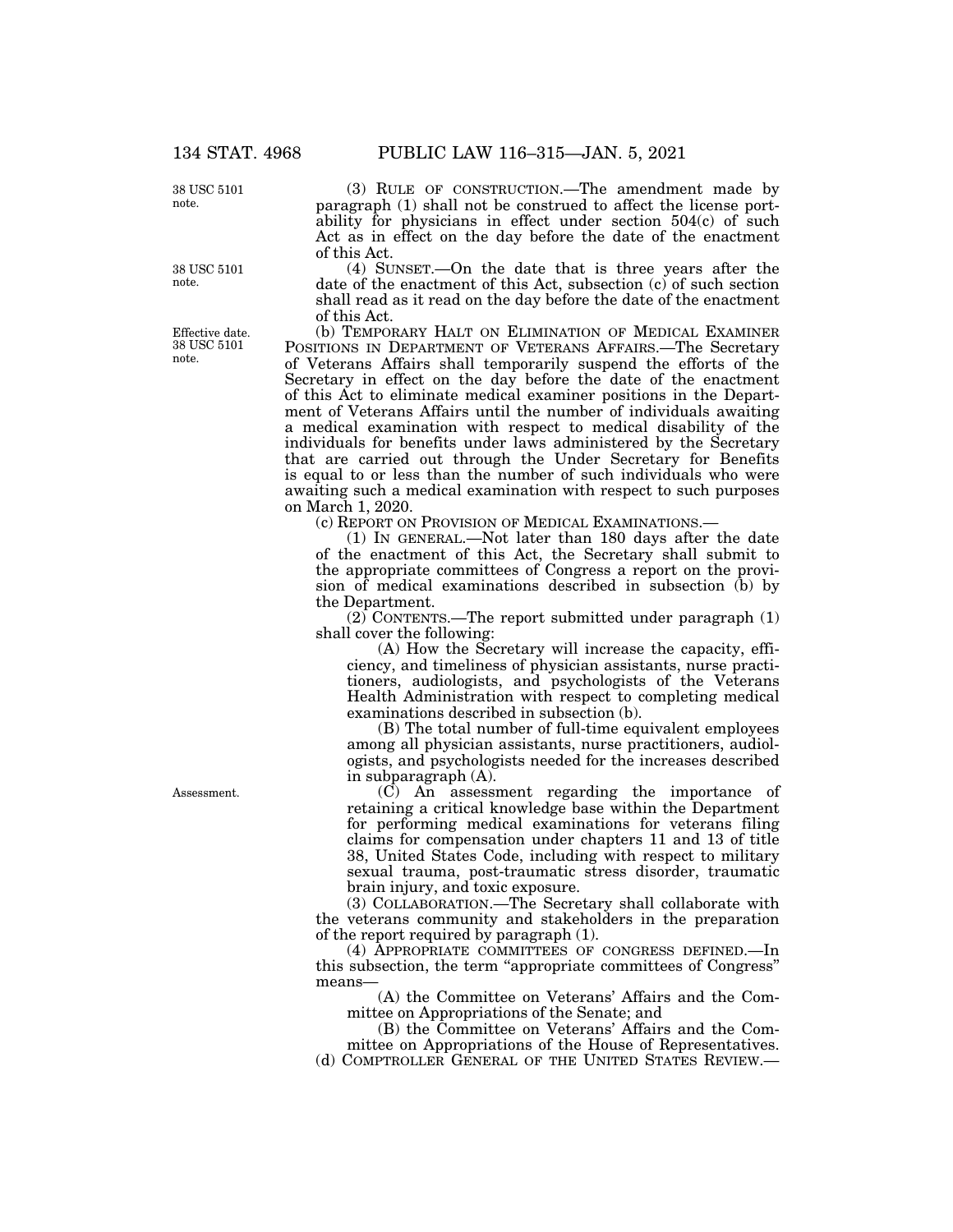(1) REVIEW REQUIRED.—Not later than 360 days after the Deadline. date of the enactment of this Act, the Comptroller General of the United States shall commence a review of the implementation of the pilot program authorized under subsection (a) of section 504 of the Veterans' Benefits Improvements Act of 1996 (Public Law 104–275; 38 U.S.C. 5101 note).

(2) ELEMENTS.—The review conducted under paragraph (1) shall include the following:

(A) An assessment of the use of subsection (c) of section Assessment. 504 of such Act, as amended by subsection  $(a)(1)$  of this section.

(B) Efforts to retain and recruit medical examiners as employees of the Department.

 $(\dot{C})$  Use of telehealth for medical examinations described in subsection (b) that are administered by the Department.

(e) BRIEFING ON RECOMMENDATIONS OF COMPTROLLER GENERAL Deadline. OF THE UNITED STATES.—Not later than 60 days after the date of the enactment of this Act, the Secretary shall provide to the Committee on Veterans' Affairs of the Senate and the Committee on Veterans' Affairs of the House of Representatives a briefing on how the Secretary will implement the recommendations of the Comptroller General of the United States regarding—

(1) the monitoring of the training of providers of examinations pursuant to contracts under section 504 of the Veterans' Benefits Improvements Act of 1996 (Public Law 104–275; 38 U.S.C. 5101 note); and

(2) ensuring such providers receive such training.

(f) HOLDING UNDERPERFORMING CONTRACT MEDICAL EXAM-INERS ACCOUNTABLE.—The Secretary shall take such actions as may be necessary to hold accountable the providers of medical examinations pursuant to contracts under section 504 of the Veterans' Benefits Improvements Act of 1996 (Public Law 104–275; 38 U.S.C. 5101 note) who are underperforming in the meeting of the needs of veterans through the performance of medical examinations pursuant to such contracts.

#### **SEC. 2003. MEDAL OF HONOR SPECIAL PENSION FOR SURVIVING SPOUSES.**

(a) CODIFICATION OF CURRENT RATE OF SPECIAL PENSION.— Subsection (a) of section 1562 of title 38, United States Code, is amended by striking "\$1,000" and inserting "\$1,388.68".

(b) SPECIAL PENSION FOR SURVIVING SPOUSES.—

(1) SURVIVING SPOUSE BENEFIT.—Such subsection is further amended—

(A) by inserting " $(1)$ " after " $(a)$ "; and

(B) by adding at the end the following new paragraph: " $(2)(A)$  Except as provided in subparagraphs  $(B)$  and  $(C)$ , the Secretary shall pay special pension under this section to the surviving spouse of a person whose name has been entered on the Army, Navy, Air Force, and Coast Guard Medal of Honor Roll and a copy of whose certificate has been delivered to the Secretary under section 1134a(d) of title 10.

''(B) No special pension shall be paid to a surviving spouse of a person under this section unless such surviving spouse was married to such person—

38 USC 5101 note.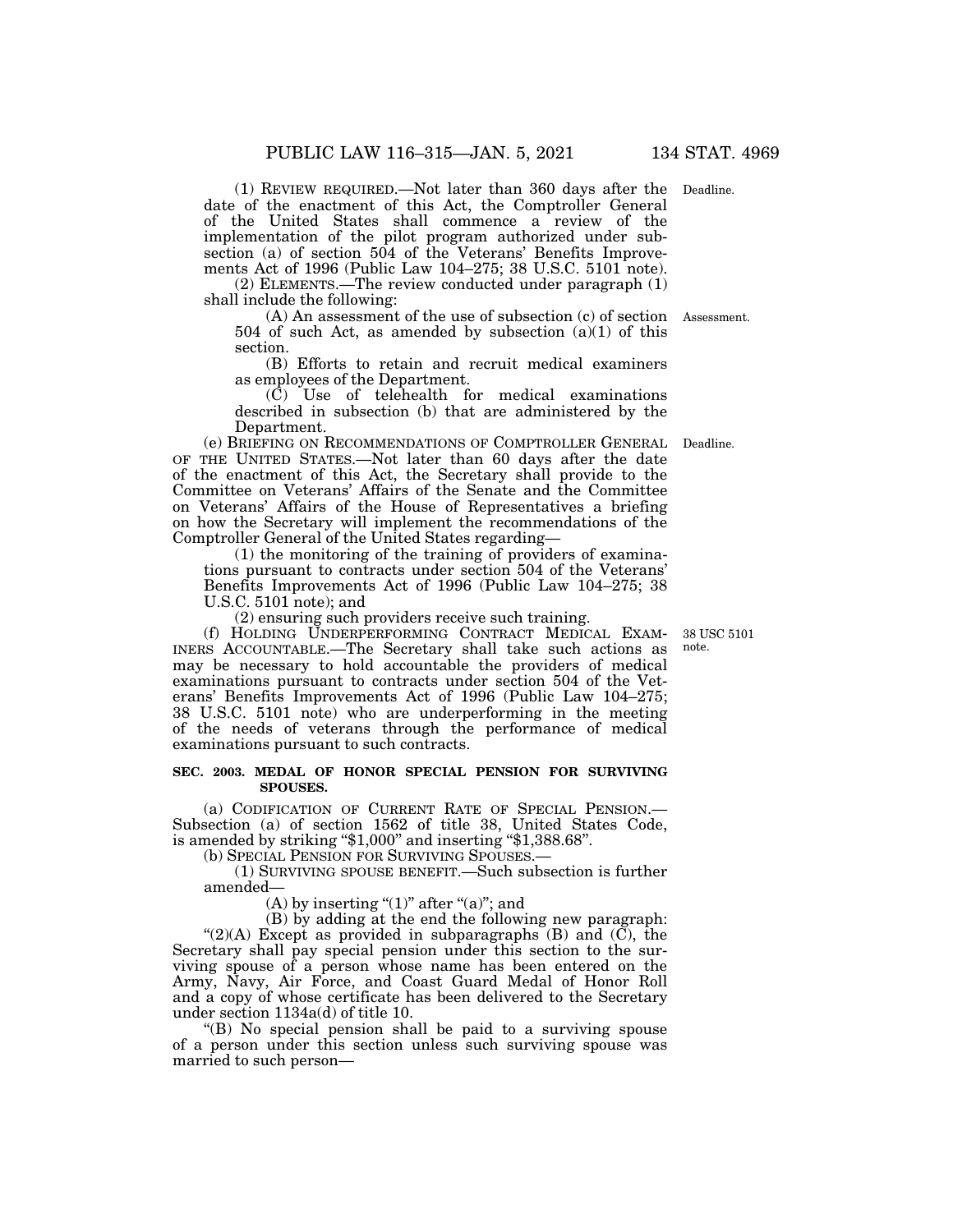Time period.

"(i) for one year or more prior to the veteran's death; or

"(ii) for any period of time if a child was born of the marriage, or was born to them before the marriage.

''(C) No special pension shall be paid to a surviving spouse of a person under this section if such surviving spouse is receiving benefits under section 1311 or 1318 of this title.<sup>"</sup>

(2) CONFORMING AMENDMENTS.—

(A) IN GENERAL.—Such section is amended—

(i) in subsection (d), by inserting ''or married to more than one person who has been awarded a medal of honor," after "honor,"; and

(ii) in subsection  $(f)(1)$ , by striking "this section" and inserting "paragraph (1) of subsection (a), or under paragraph (2) of such subsection in the case of a posthumous entry on the Army, Navy, Air Force, and Coast Guard Medal of Honor Roll,".

(B) SPECIAL PROVISIONS RELATING TO MARRIAGES.—Section 103(d)(5) of such title is amended by adding at the end the following new subparagraph:

"(E) Section  $1562(a)(2)$ , relating to Medal of Honor special pension.''.

38 USC 103 note.

(3) EFFECTIVE DATE.—The amendments made by this subsection shall apply with respect to payment of pension under section 1562 of title 38, United States Code, for months beginning after the date of the enactment of this Act.

#### **SEC. 2004. MODERNIZATION OF SERVICE-DISABLED VETERANS INSUR-ANCE.**

(a) ESTABLISHMENT OF MODERNIZED PROGRAM.—

(1) IN GENERAL.—Chapter 19 of title 38, United States Code, is amended by inserting after section 1922A the following new section:

#### **''§ 1922B. Service-disabled veterans insurance**

 $(a)$  INSURANCE.—(1) Beginning January 1, 2023, the Secretary shall carry out a service-disabled veterans insurance program under which a veteran is granted insurance by the United States against the death of such individual occurring while such insurance is in force.

''(2) The Secretary may only issue whole-life policies under the insurance program under paragraph (1).

''(3) The Secretary may not grant insurance to a veteran under paragraph (1) unless—

 $f(A)$  the veteran submits the application for such insurance before the veteran attains 81 years of age; or

''(B) with respect to a veteran who has attained 81 years of age—

"(i) the veteran filed a claim for compensation under chapter 11 of this title before attaining such age;

"(ii) based on such claim, and after the veteran attained such age, the Secretary first determines that the veteran has a service-connected disability; and

''(iii) the veteran submits the application for such insurance during the two-year period following the date of such determination.

Effective date. 38 USC 1922B.

Determination.

Time period.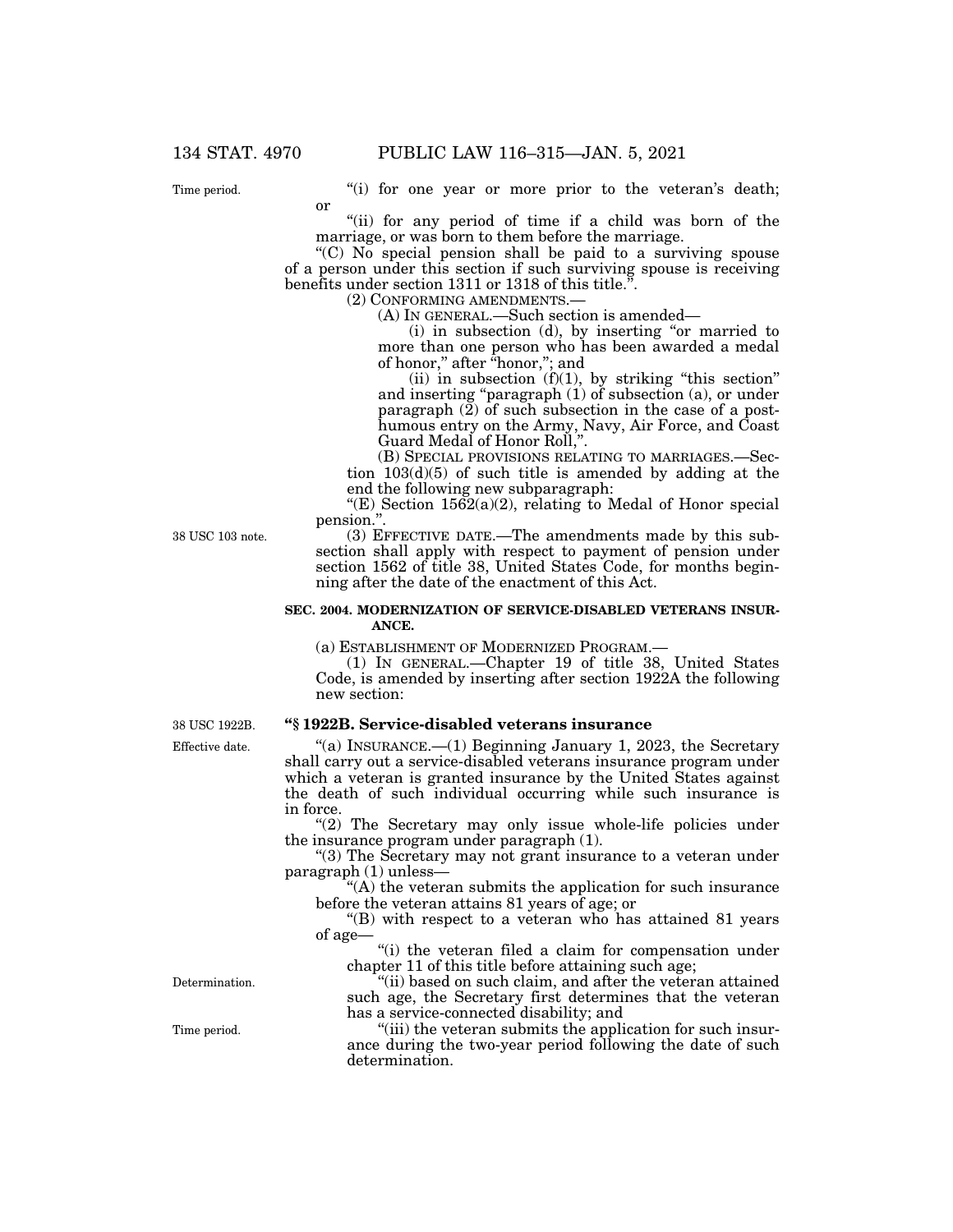" $(4)(A)$  A veteran enrolled in the insurance program under paragraph (1) may elect to be insured in any of the following amounts:

 $\degree$ (i) \$10,000.

 $"$ (ii) \$20,000.

"(iii) \$30,000.

"(iv) \$40,000.

"(v) In accordance with subparagraph  $(B)$ , a maximum amount greater than \$40,000.

''(B) The Secretary may establish a maximum amount to be insured under paragraph (1) that is greater than \$40,000 if the Secretary—

''(i) determines that such maximum amount and the pre-Determination. miums for such amount—

''(I) are administratively and actuarially sound for the insurance program under paragraph (1); and

''(II) will not result in such program operating at a loss; and

"(ii) publishes in the Federal Register, and submits to the Committee on Veterans' Affairs of the Senate and the Committee on Veterans' Affairs of the House of Representatives, such maximum amount and determination.

 $"(5)(A)(i)$  Insurance granted under this section shall be on a nonparticipating basis and all premiums and other collections therefor shall be credited directly to a revolving fund in the Treasury of the United States.

"(ii) Any payments on such insurance shall be made directly from such fund.

 $'(B)(i)$  The Secretary of the Treasury may invest in and sell and retire special interest-bearing obligations of the United States for the account of the revolving fund under subparagraph (A).

''(ii) Such obligations issued for that purpose shall—

''(I) have maturities fixed with due regard for the needs of the fund; and

''(II) bear interest at a rate equal to the average market yield (computed by the Secretary of the Treasury on the basis of market quotations as of the end of the calendar month preceding the date of issue) on all marketable interest-bearing obligations of the United States then forming a part of the public debt which are not due or callable until after the expiration of four years from the end of such calendar month; except that where such average market yield is not a multiple of one-eighth of one per centum, the rate of interest of such obligation shall be the multiple of one-eighth of one per centum nearest such market yield.

 $!(6)(A)$  Administrative support financed by the appropriations for 'General Operating Expenses, Department of Veterans Affairs' and 'Information Technology Systems, Department of Veterans Affairs' for the insurance program under paragraph (1) shall be paid from premiums credited to the fund under paragraph (5).

''(B) Such payment for administrative support shall be reimbursed for that fiscal year from funds that are available on such insurance after claims have been paid.

''(b) ELIGIBILITY.—A veteran is eligible to enroll in the insurance program under subsection  $(a)(1)$  if the veteran has a service-connected disability, without regard to—

Reimbursement.

Federal Register, publication.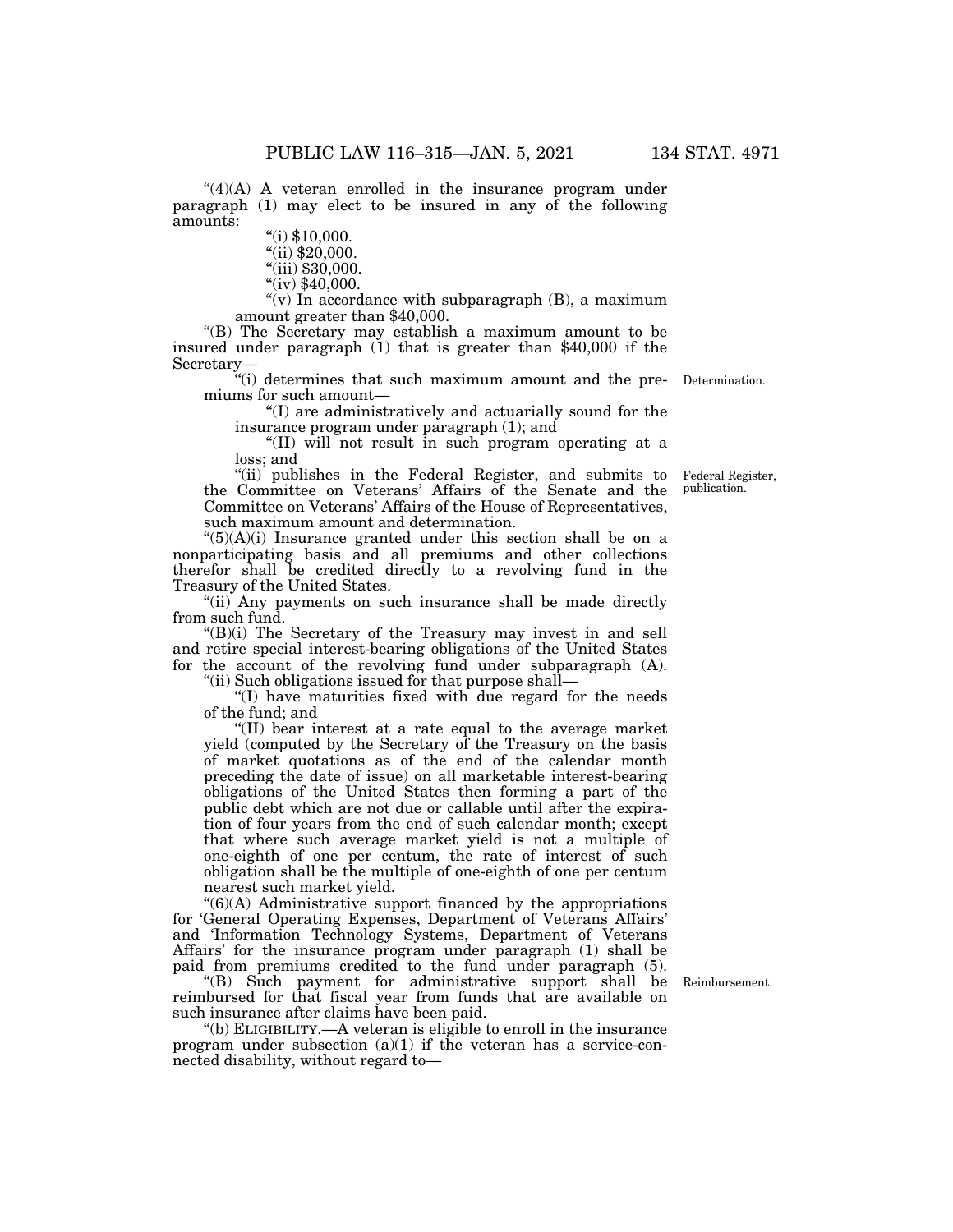$(1)$  whether such disability is compensable under chapter 11 of this title; or

 $(2)$  whether the veteran meets standards of good health required for other life insurance policies.

" $(c)$  ENROLLMENT AND WAITING PERIOD.— $(1)$  An eligible veteran may enroll in the insurance program under subsection  $(a)(1)$  at any time.

" $(2)$  The life insurance policy of a veteran who enrolls in the insurance program under subsection  $(a)(1)$  does not go into force unless—

"(A) a period of two years elapses following the date of such enrollment; and

''(B) the veteran pays the premiums required during such two-year period.

" $(3)(A)$  If a veteran dies during the two-year period described in paragraph (2), the Secretary shall pay to the beneficiary of the veteran the amount of premiums paid by the veteran under this section, plus interest.

''(B) The Secretary—

"(i) for the initial year of the insurance program under subsection  $(a)(1)$ —

''(I) shall set such interest at a rate of one percent; and

''(II) may adjust such rate during such year based on program experience, except that the interest rate may not be less than zero percent;

"(ii) for the second and each subsequent year of the program, shall calculate such interest at an annual rate equal to the rate of return on the revolving fund under subsection (a)(5) for the calendar year preceding the year of the veteran's death, except that the interest rate may not be less than zero percent; and

 $\epsilon$ <sup>(iii)</sup> on an annual basis, shall publish on the internet website of the Department the average interest rate calculated under clause (ii) for the preceding calendar year.

"(d) PREMIUMS.—(1) The Secretary shall establish a schedule of basic premium rates by age per \$10,000 of insurance under subsection (a)(1) consistent with basic premium rates generally charged for guaranteed acceptance life insurance policies by private life insurance companies.

"(2) The Secretary may adjust such schedule after the first policy year in a manner consistent with the general practice of guaranteed acceptance life insurance policies issued by private life insurance companies.

''(3) Section 1912 of this title shall not apply to life insurance policies under subsection  $(a)(1)$ , and the Secretary may not otherwise waive premiums for such insurance policies.

"(e)  $B$ ENEFICIARIES.—(1) A veteran who enrolls in the insurance program under subsection (a)(1) may designate a beneficiary of the life insurance policy.

"(2) If a veteran enrolled in the insurance program under subsection  $(a)(1)$  does not designate a beneficiary under paragraph (1) before the veteran dies, or if a designated beneficiary predeceases the veteran, the Secretary shall determine the beneficiary in the following order:

''(A) The surviving spouse of the veteran.

Web posting.

Determination.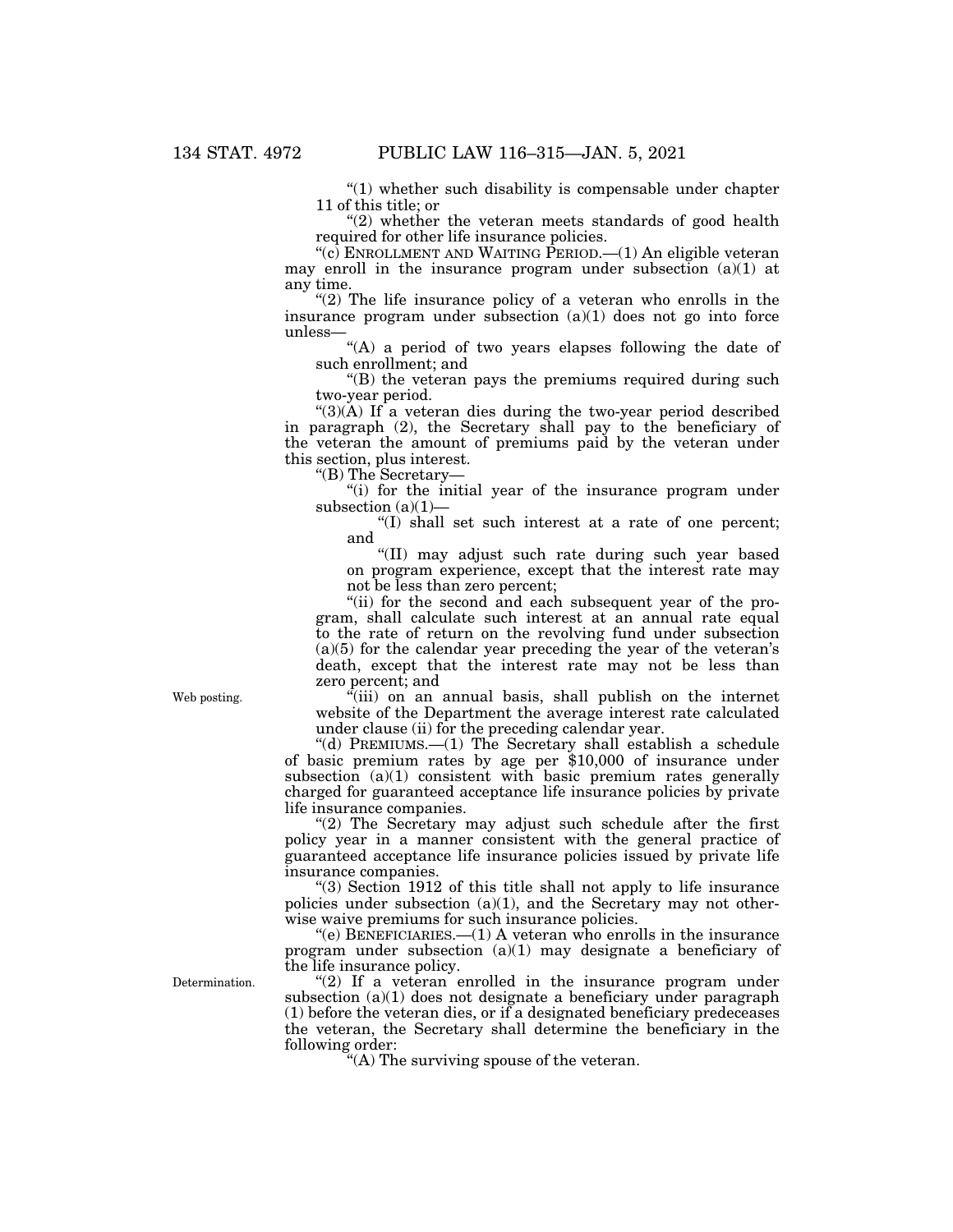''(B) The children of the veteran and descendants of deceased children by representation.

"(C) The parents of the veteran or the survivors of the parents.

''(D) The duly appointed executor or administrator of the estate of the veteran.

"(E) Other next of kin of the veteran entitled under the laws of domicile of the veteran at the time of the death of the veteran.

"(f) CLAIMS. $-(1)$  If the deceased veteran designated a bene- Time periods. ficiary under subsection  $(e)(1)$ 

"(A) the designated beneficiary is the only person who may file a claim for payment under subsection  $(g)$  during the one-year period beginning on the date of the death of the veteran; and

''(B) if the designated beneficiary does not file a claim for the payment during the period described in paragraph (1), or if payment to the designated beneficiary within that period is prohibited by Federal statute or regulation, a beneficiary described in subsection (e)(2) may file a claim for such payment during the one-year period following the period described in subparagraph (A) as if the designated beneficiary had predeceased the veteran.

" $(2)$  If the deceased veteran did not designate a beneficiary under subsection  $(e)(1)$ , or if the designated beneficiary predeceased the veteran, a beneficiary described in subsection  $(e)(2)$  may file a claim for payment under subsection (g) during the two-year period beginning on the date of the death of the veteran.

"(3) If, on the date that is two years after the date of the death of the veteran, no claim for payment has been filed by any beneficiary pursuant to paragraph  $(1)$  or  $(2)$ , and the Secretary has not received notice that any such claim will be so filed during the subsequent one-year period, the Secretary may make the payment to a claimant whom the Secretary determines to be equitably entitled to such payment.

"(g) PAYMENTS.  $-(1)$  In a case described in subsection (f) Deadlines. "(A) in paragraph  $(1)(A)$ , the Secretary shall pay the designated beneficiary not later than 90 days after the designated beneficiary files a complete and valid claim for payment;

"(B) in paragraph  $(1)(B)$  or  $(2)$ , the Secretary shall make any payment not later than one year after the end of the period described in the applicable such paragraph, if the Secretary receives a complete and valid claim for payment in accordance with the applicable such paragraph; or

"(C) in paragraph  $(3)$ , the Secretary shall make any payment not later than one year after the end of the period described in such paragraph, if the Secretary receives a complete and valid claim for payment.

 $\sqrt[n]{(2)}$  In a case where the Secretary has not made an insurance payment under this section during the applicable period specified in paragraph (1) by reason of a beneficiary not yet having filed a claim, or the Secretary not yet making a determination under subsection  $(f)(3)$ , the Secretary may make the payment after such applicable period.

''(3) Notwithstanding section 1917 of this title, the Secretary shall make an insurance payment under this section in a lump sum.

Determination.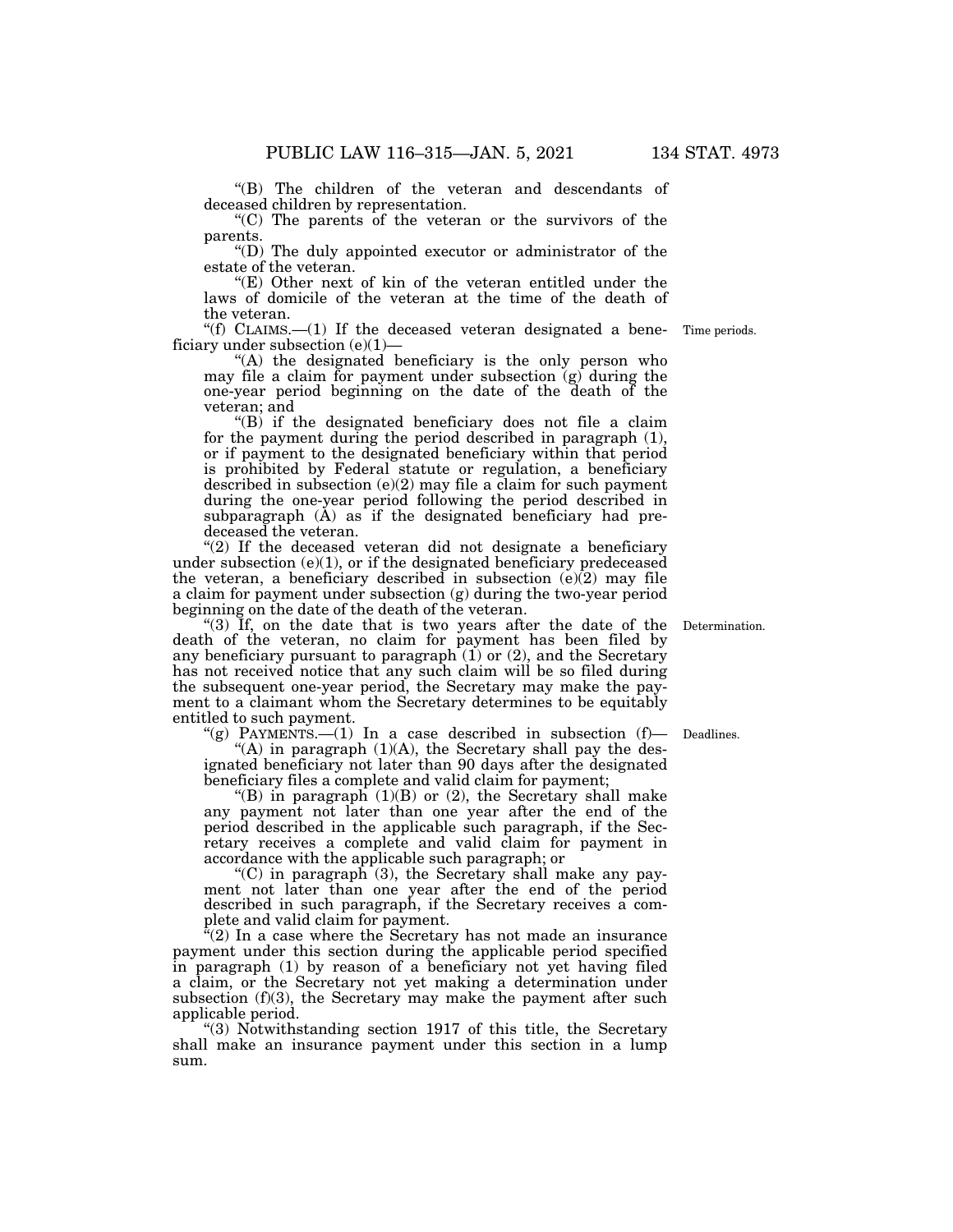''(4) The Secretary may not make an insurance payment under this section if such payment will escheat to a State.

''(5) Any payment under this subsection shall be a bar to recovery by any other person.''.

(2) CLERICAL AMENDMENT.—The table of sections at the beginning of such chapter is amended by inserting after the item relating to section 1922A the following new item:

''1922B. Service-disabled veterans insurance.''.

(b) SUNSET OF PREVIOUS PROGRAM AND TRANSITION.— (1) S–DVI.—Section 1922 of such title is amended by adding at the end the following new subsection:

" $(d)(1)$  The Secretary may not accept any application by a veteran to be insured under this section after December 31, 2022.

" $(2)(A)$  During the period beginning January 1, 2023, and ending December 31, 2025, a veteran who is insured under this section may elect to instead be insured under section 1922B of this title based on the age of the veteran at the time of such election.

 $'(B)(i)$  A veteran who elects under subparagraph  $(A)$  to be insured under section 1922B of this title shall be subject to the two-year waiting period specified in subsection (c) of such section.

''(ii) If the veteran dies during such period, the Secretary shall pay the beneficiary under this section, and, if applicable, under section 1922A, plus the amount of premiums paid by the veteran under such section 1922B, plus interest.

"(3) Except as provided by paragraph  $(2)(B)$ , a veteran may not be insured under this section and section 1922B simultaneously.''.

(2) SUPPLEMENTAL S–DVI.—Section 1922A(b) of such title is amended by adding after the period at the end the following: "The Secretary may not accept any such application after December 31, 2022. Except as provided by section 1922(d)(2)(B), a veteran may not have supplemental insurance under this section and be insured under section 1922B simultaneously.''. (c) CONFORMING AMENDMENTS.—Chapter 19 of such title is amended—

(1) in the section heading of section 1922, by striking ''**Service**'' and inserting ''**Legacy service**'';

(2) in the section heading of section 1922A, by striking ''**Supplemental**'' and inserting ''**Legacy supplemental**''; and

 $(3)$  in the table of sections at the beginning of such chapter by striking the items relating to sections 1922 and 1922A and inserting the following new items:

''1922. Legacy service disabled veterans' insurance.

"1922A. Legacy supplemental service disabled veterans' insurance for totally disabled veterans.''.

#### **SEC. 2005. DENIAL OF CLAIMS FOR TRAUMATIC INJURY PROTECTION UNDER SERVICEMEMBERS' GROUP LIFE INSURANCE.**

Section 1980A of title 38, United States Code, is amended by adding at the end the following new subsection:

 $\binom{1}{1}(1)$  If a claim for benefits under this section is denied, the Secretary concerned shall provide to the member at the same time as the member is informed of such denial a description of the following:

Time periods.

38 USC 1901 prec.

38 USC 1901 prec.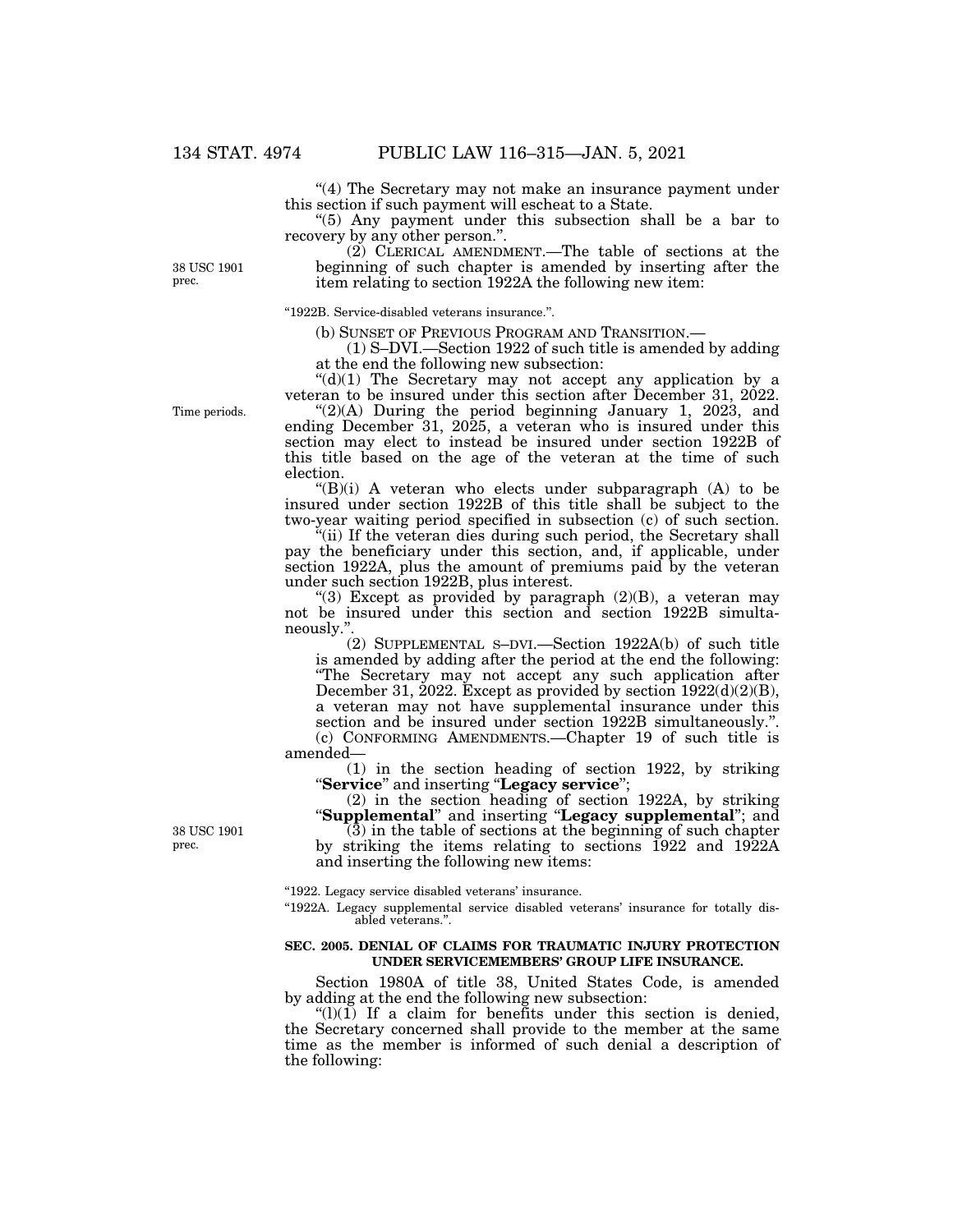"(A) Each reason for that denial, including a description of all the information upon which the denial is based and a description of the applicable laws, regulations, or policies, with appropriate citations, and an explanation of how such laws, regulations, or policies affected the denial.

 $\sqrt{\text{B}}$  Each finding that is favorable to the member.

" $(2)$  Any finding favorable to the member as described in para $graph (1)(B) shall be binding on all subsequent reviews or appeals$ of the denial of the claim, unless clear and convincing evidence is shown to the contrary to rebut such favorable finding.''.

#### **SEC. 2006. PUBLICATION AND ACCEPTANCE OF DISABILITY BENEFIT QUESTIONNAIRE FORMS OF DEPARTMENT OF VETERANS AFFAIRS.**

(a) IN GENERAL.—Section 5101 of title 38, United States Code, is amended—

(1) by redesignating subsection (d) as subsection (e); and

(2) by inserting after subsection (c) the following new subsection (d):

" $(d)(1)$  The Secretary shall publish in a central location on Web posting. the internet website of the Department—

''(A) the disability benefit questionnaire forms of the Department for the submittal of evidence from non-Department medical providers regarding a disability of a claimant, including any form or process that replaces any such disability benefit questionnaire form; and

''(B) details about the process used by the Department for submittal of evidence described in subparagraph (A).

" $(2)$  Subject to section 6103 of this title, if the Secretary updates a form described in paragraph (1)(A), the Secretary shall—

"(A) accept the previous version of the form filed by a claimant if—

''(i) the claimant provided to the non-Department medical provider the previous version of the form before the date on which the updated version of the form was made available; and

"(ii) the claimant files the previous version of the form during the one-year period following the date the form was completed by the non-Department medical provider;

''(B) request from the claimant (or from a non-Department medical provider if the claimant has authorized the provider to share health information with the Secretary) any other information that the updated version of the form requires; and

''(C) apply the laws and regulations required to adjudicate the claim as if the claimant filed the updated version of the form.

"(3) The Secretary may waive any interagency approval process required to approve a modification to a disability benefit questionnaire form if such requirement only applies by reason of the forms being made public.''.

(b) REPORTS BY INSPECTOR GENERAL OF THE DEPARTMENT OF VETERANS AFFAIRS.—Not less frequently than once each year through 2023, the Inspector General of the Department of Veterans Affairs shall submit to Congress a report on the findings of the Inspector General with respect to the use of the forms published under section 5101(d)(1) of such title, as added by subsection (a).

Time period.

Waiver authority.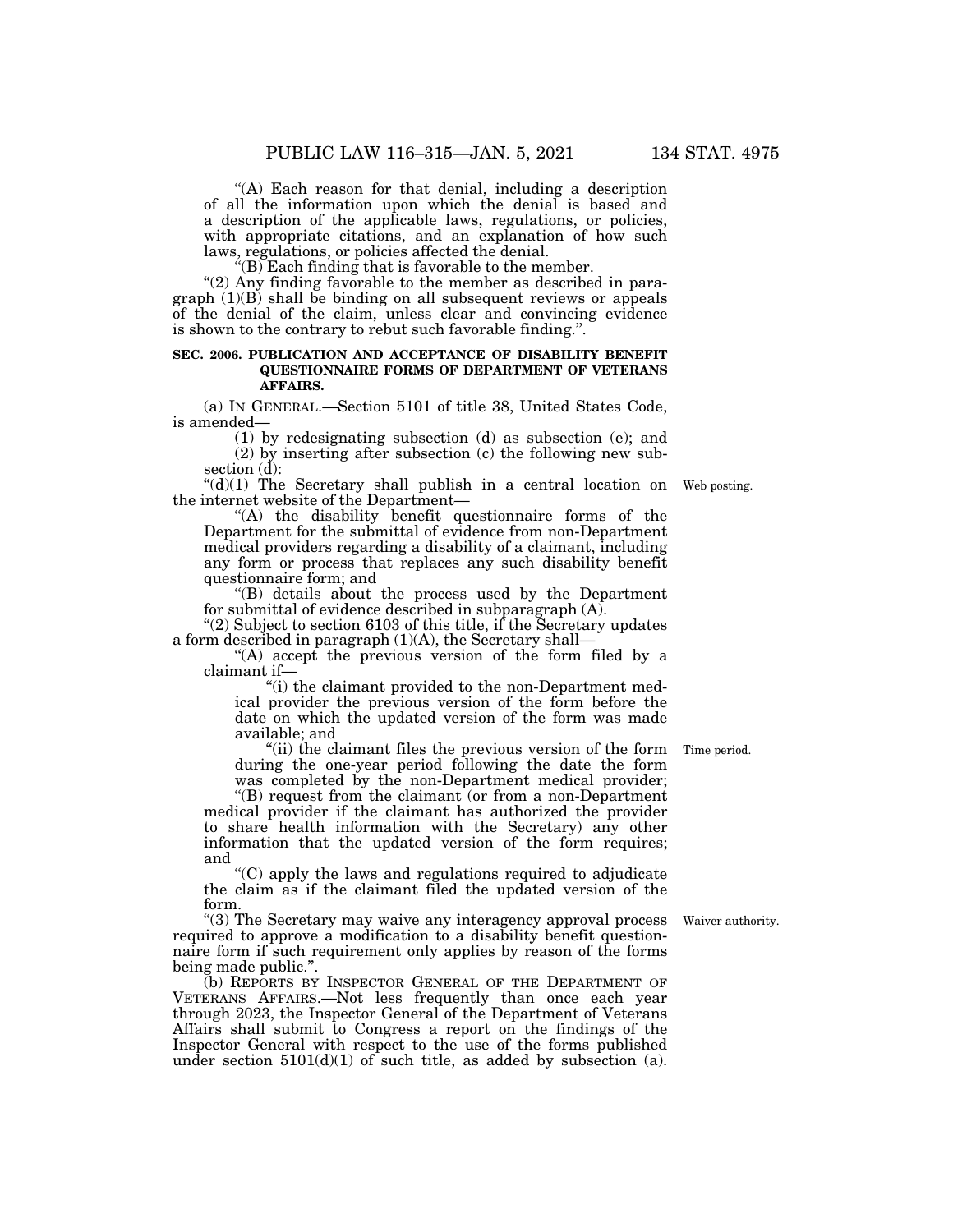(c) INITIAL FORM.—The Secretary of Veterans Affairs shall begin carrying out section  $5101(d)(1)$  of such title, as added by subsection (a), by publishing, as described in such section, the form described

38 USC 5101 note.

38 USC 5101 note.

in such section that was in effect on January 1, 2020.<br>(d) ALTERNATE PROCESS.—

(1) ASSESSMENT AND REPORT.—<br>(A) IN GENERAL.—Subject to paragraph (2), not later than 180 days after the date of the enactment of this act, the Secretary shall—

(i) assess the feasibility and advisability of replacing disability benefit questionnaire forms that are used by non-Department medical providers to submit to the Secretary evidence regarding a disability of a claimant for benefits under laws administered by the Secretary, with another consistent process that considers evidence equally, whether provided by a Department or a non-Department medical provider; and

(ii) submit to Congress—

(I) a report on the findings of the Secretary with respect to the assessment conducted under clause (i); and

(II) if the report submitted under subclause (I) of this clause includes a finding that replacing the disability benefit questionnaire forms described in clause (i) as described in such clause is feasible and advisable, a plan to replace such forms as described in such clause.

(B) COLLABORATION REQUIRED.—If, in carrying out the assessment required by clause (i) of subparagraph (A), the Secretary determines that replacing the disability benefit questionnaire forms described in such clause as described in such clause is feasible and advisable, the Secretary shall collaborate with, partner with, and consider the advice of veterans service organizations, and such other stakeholders as the Secretary considers appropriate, on the replacement forms and process for submitting such forms.

(2) REQUIREMENTS.—The Secretary may only determine under paragraph (1)(A) that replacing the forms described in such paragraph is feasible and advisable if the Secretary certifies that-

(A) it is in the best interest of veterans to do so; (B) the replacement process would include all the medical information needed to adjudicate a claim for benefits under laws administered by the Secretary; and

(C) the new process will ensure that all medical information provided will be considered equally, whether it is provided by a Department medical provider or a non-Department medical provider.

(3) IMPLEMENTATION.— (A) IN GENERAL.—Subject to subparagraph (B), if the Secretary determines under paragraph  $(1)(\overline{A})$  that replacing the forms as described in such paragraph is feasible and advisable, the Secretary shall, not later than two years after the date on which the Secretary submits the report under paragraph  $(1)(B)(i)$ —

Determination.

Certification.

Deadline.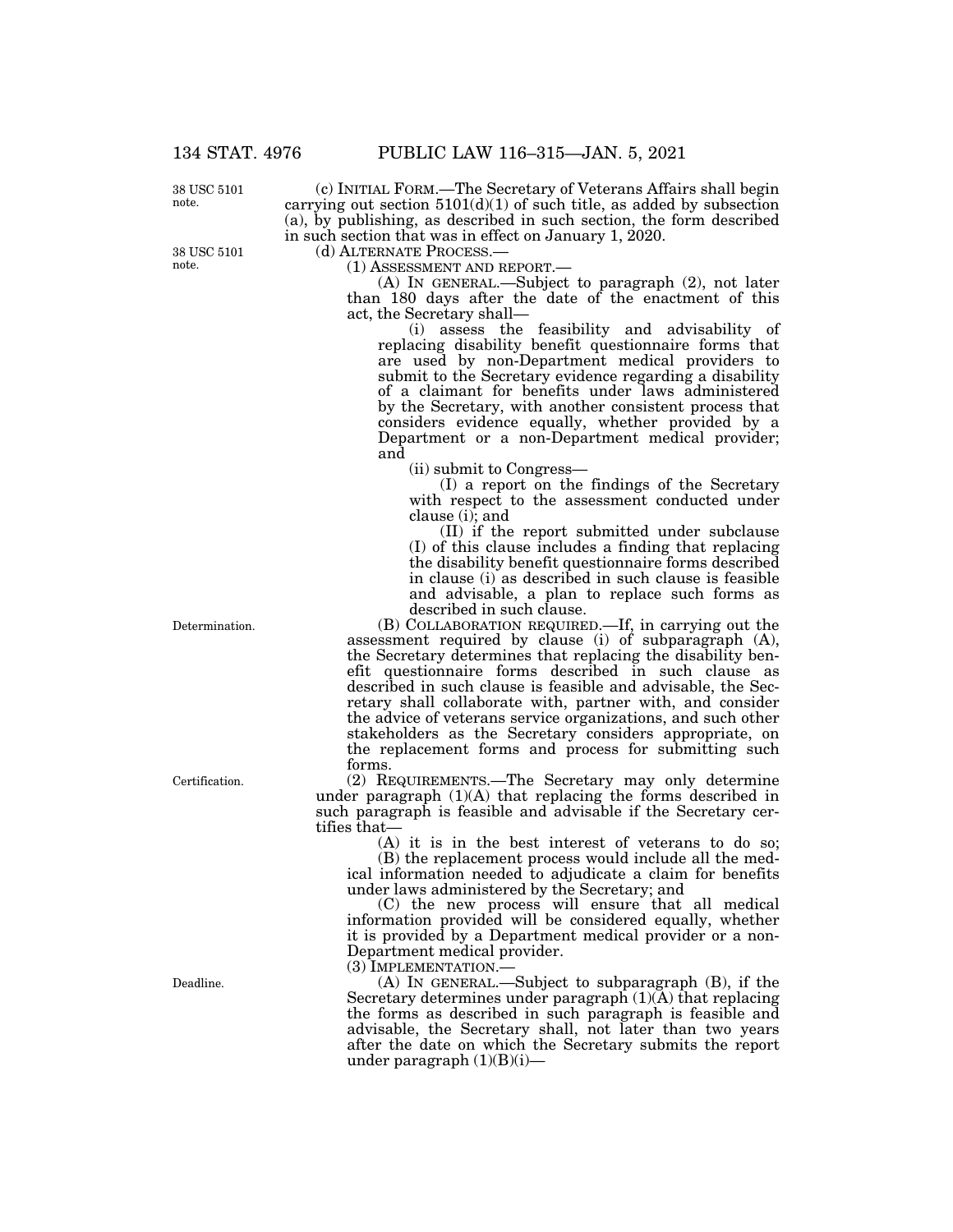(i) replace the forms as described in paragraph  $(1)(A);$ 

(ii) publish such replacement pursuant to subparagraph  $(\tilde{A})$  of section 5101(d)(1), as added by subsection  $(a)(\overline{2})$ ; and

(iii) update the details under subparagraph (B) Update. of such section.<br>(B) REPORTS BY INSPECTOR GENERAL OF THE DEPART-

(B) REPORTS BY INSPECTOR GENERAL OF THE DEPART-<br>MENT OF VETERANS AFFAIRS.—If the Secretary replaces the forms under subparagraph (A), the Inspector General of the Department of Veterans Affairs shall, not later than one year after the date that the Secretary replaces such forms and not less frequently than once each year thereafter until the date that is three years after the date on which the Secretary replaces such forms, submit to Congress a report on the process that replaced such forms that ascertains whether the process properly protects veterans.

(4) LIMITATION.—The Secretary may not discontinue the use of the disability benefit questionnaire forms described in paragraph (1)(A) until a replacement form or process is implemented.

(e) RULE OF CONSTRUCTION.—Nothing in this section or section 38 USC 5101 5101(d) of such title, as added by subsection (a), may be construed to require the Secretary to develop any new information technology system or otherwise require the Secretary to make any significant changes to the internet website of the Department. note.

#### **SEC. 2007. THRESHOLD FOR REPORTING DEBTS TO CONSUMER**  Regulations. **REPORTING AGENCIES.**

(a) IN GENERAL.—Chapter 53 of title 38, United States Code, is amended by adding after section 5319 the following new section:

#### **''§ 5320. Threshold for reporting debts to consumer reporting**  38 USC 5320. **agencies**

''The Secretary shall prescribe regulations that establish the minimum amount of a claim or debt, arising from a benefit administered by the Under Secretary for Benefits or Under Secretary for Health, that the Secretary will report to a consumer reporting agency under section 3711 of title 31.''.

(b) CLERICAL AMENDMENT.—The table of sections at the beginning of such chapter is amended by adding after the item relating to section 5319 the following new item:

#### ''5320.Threshold for reporting debts to consumer reporting agencies.''.

(c) DEADLINE.—The Secretary of Veterans Affairs shall prescribe regulations under section 5320 of such title, as added by subsection (a), not later than 180 days after the date of the enactment of this Act.

#### **SEC. 2008. REMOVAL OF DEPENDENTS FROM AWARD OF COMPENSA-TION OR PENSION.**

Beginning not later than 90 days after the date of the enactment of this Act, the Secretary of Veterans Affairs shall ensure that—

(1) the recipient of an award of compensation or pension may remove any dependent from an award of compensation or pension to the individual using the eBenefits system of

38 USC 5301 prec.

38 USC 5320 note.

Effective dates. Deadlines. 38 USC 5701 note prec.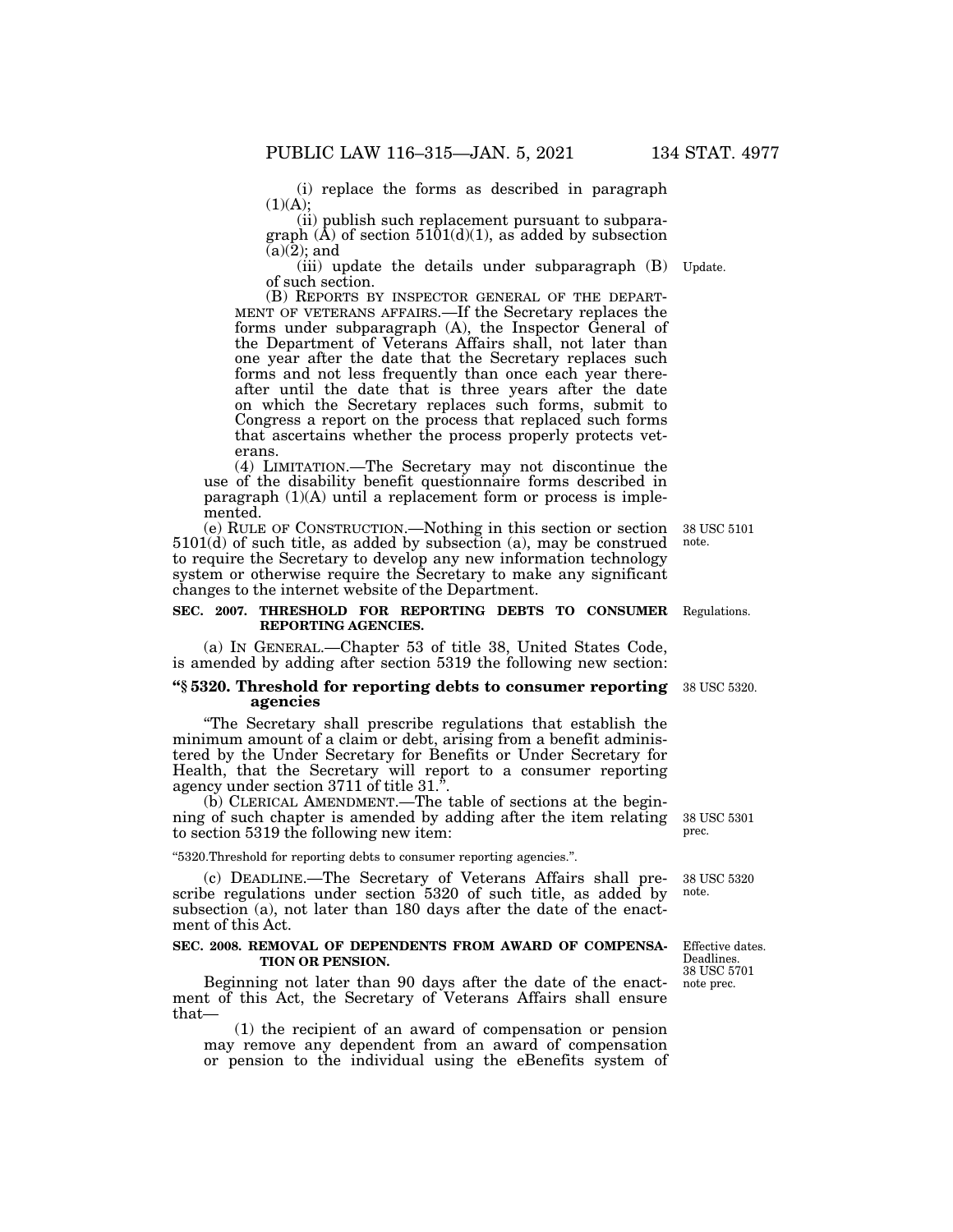the Department of Veterans Affairs, or a successor system; and

(2) such removal takes effect not later than 60 days after the date on which the recipient elects such removal.

### **SEC. 2009. ELIGIBILITY FOR DEPENDENCY AND INDEMNITY COM-PENSATION FOR SURVIVING SPOUSES WHO REMARRY AFTER AGE 55.**

Section 103(d)(2)(B) of title 38, United States Code, is amended in the second sentence by inserting "chapter 13 or" after "benefits under''.

#### **SEC. 2010. STUDY ON EXPOSURE BY MEMBERS OF THE ARMED FORCES TO TOXICANTS AT KARSHI-KHANABAD AIR BASE IN UZBEKISTAN.**

(a) AGREEMENT AND STUDY.—Not later than 60 days after the date of the enactment of this Act, the Secretary of Veterans Affairs shall enter into an agreement with the Administrator of the Agency for Toxic Substances and Disease Registry for the Administrator to complete, not later than 10 years after the date of the enactment of this Act, a study to identify—

(1) incidents of cancer and other diseases or illnesses experienced by individuals who served in the active military, naval, or air service (as defined in section 101 of title 38, United States Code) in the covered location set forth under subsection (b) during the corresponding period set forth under such subsection; and

(2) a list of toxic substances, chemicals, ionizing radiation, and airborne hazards such individuals may have been exposed to during such service.

(b) COVERED LOCATION AND CORRESPONDING PERIOD.—The covered location and corresponding period set forth under this subsection are Karshi-Khanabad (K2) Air Base in Uzbekistan and the period beginning on October 1, 2001, and ending on September 30, 2005.

(c) ELEMENTS.—The study conducted under subsection (a) shall include the following:

(1) An assessment regarding the conditions of the covered location set forth under subsection (b), including an identification of toxic substances, chemicals, ionizing radiation, and airborne hazards contaminating such covered location during such corresponding period.

(2) An epidemiological study of the health consequences of the service described in subsection (a) to the individuals described in such subsection.

(d) SUPPORT FOR STUDY.—

(1) IN GENERAL.—The Secretary shall provide the Administrator with assistance in carrying out the study required by subsection (a), including by gathering such information as the Administrator may consider useful in carrying out the study.<br>(2) OBTAINING INFORMATION CONCERNING EXPOSURE.—

Assistance under paragraph (1) provided by the Secretary of Veterans Affairs shall include compiling information on exposure described in subsection  $(a)(2)$  and the Secretary of Defense shall provide to the Secretary of Veterans Affairs such information concerning such exposure as the Secretary of Veterans Affairs considers appropriate for purposes of the study required

Deadlines.

List.

Assessment.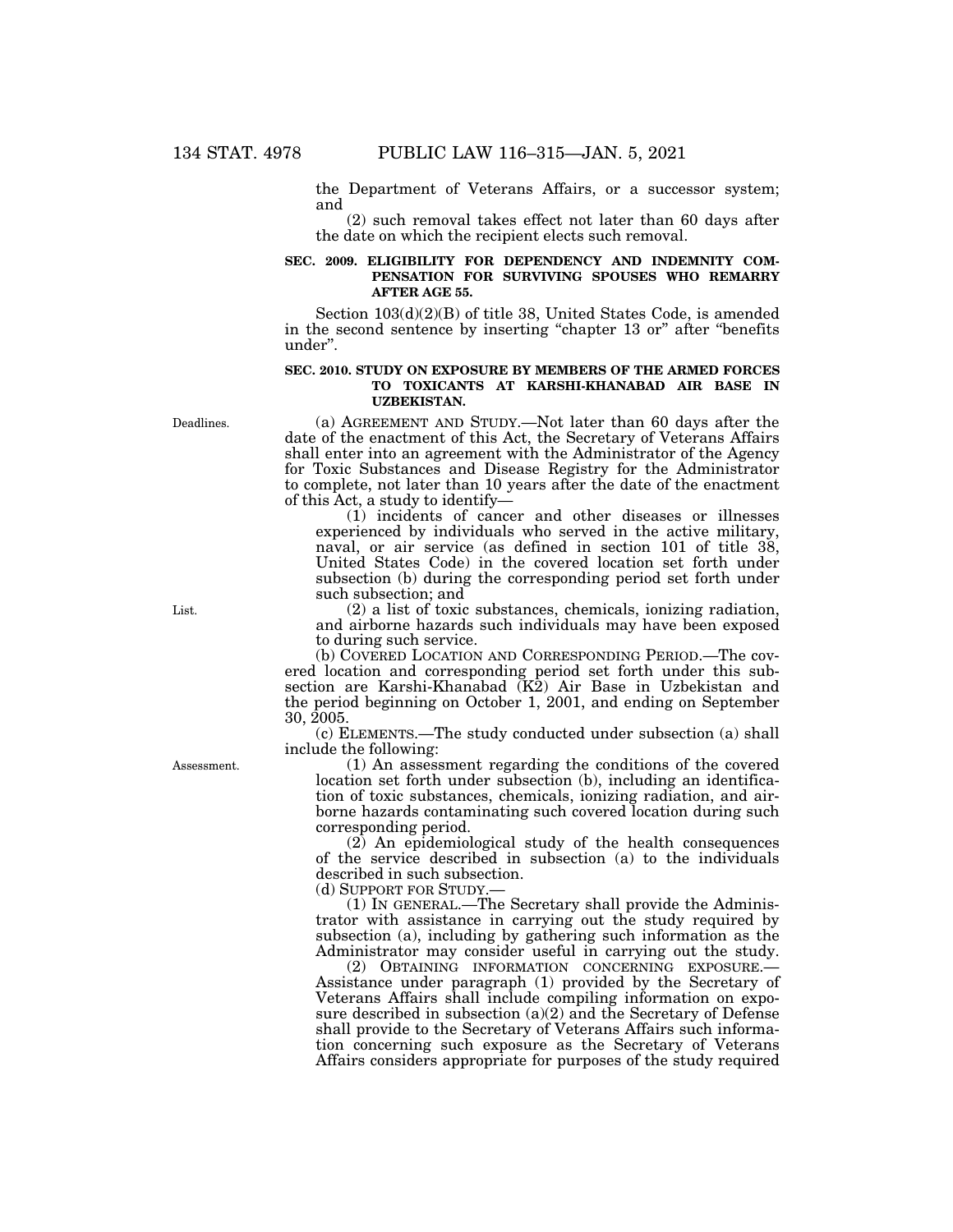by subsection (a), including environmental sampling data relative to any location covered by the study.

(e) BIENNIAL UPDATES.—No later than the date that is two years after the date of the enactment of this Act and not less frequently than once every two years thereafter until the date on which the study required by subsection (a) is completed, the Administrator shall submit to the appropriate committees of Congress updates on the status of the matters covered by such study, including any preliminary findings of the Administrator.

(f) FINAL REPORT.—Not later than 60 days after the date on which the study required by subsection (a) is completed, the Administrator shall submit to the appropriate committees of Congress a report on the findings of the Administrator with respect to such study.

(g) INCLUSION OF UZBEKISTAN IN CERTAIN REGISTRIES AND PRO-GRAMS.—Section 201(c)(2) of the Dignified Burial and Other Veterans' Benefits Improvement Act of 2012 (Public Law 112–260; 38 U.S.C. 527 note) is amended, in the matter preceding subparagraph (A), by striking ''Afghanistan or Iraq'' and inserting ''Afghanistan, Iraq, or Uzbekistan''.

(h) DEPLETED URANIUM FOLLOW-UP PROGRAMS.—The Secretary of Veterans Affairs shall ensure that any individual who deployed as a member of the Armed Forces to the covered location set forth in subsection (b) during the corresponding period set forth in such subsection is covered by the Depleted Uranium Followup Programs of the Department of Veterans Affairs.

(i) APPROPRIATE COMMITTEES OF CONGRESS DEFINED.—In this section, the term "appropriate committees of Congress" means—

(1) the Committee on Veterans' Affairs and the Committee on Armed Services of the Senate; and

(2) the Committee on Veterans' Affairs and the Committee on Armed Services of the House of Representatives.

### **SEC. 2011. COMPTROLLER GENERAL BRIEFING AND REPORT ON REPEALING MANIFESTATION PERIOD FOR PRESUMP-TIONS OF SERVICE CONNECTION FOR CERTAIN DISEASES ASSOCIATED WITH EXPOSURE TO CERTAIN HERBICIDE AGENTS.**

(a) IN GENERAL.—Not later than one year after the date of the enactment of this Act, the Comptroller General of the United States shall provide to the Committee on Veterans' Affairs of the Senate and the Committee on Veterans' Affairs of the House of Representatives a briefing on preliminary observations of the Comptroller General, and not later than 240 days after the date of such briefing, provide such committees a briefing and submit to such committees a final report, on the efforts of the Secretary of Veterans Affairs to provide benefits, including compensation and health care, to veterans—

(1) who during active military, naval, or air service, served in the Republic of Vietnam during the period beginning on January 9, 1962, and ending on May 7, 1975; and

(2) in whom chloracne, porphyria cutanea tarda, or acute or subacute peripheral neuropathy have manifested.

(b) ELEMENTS.—The report required by subsection (a) shall include the following:

38 USC 1116 note.

Deadline.

Time period.

Deadline.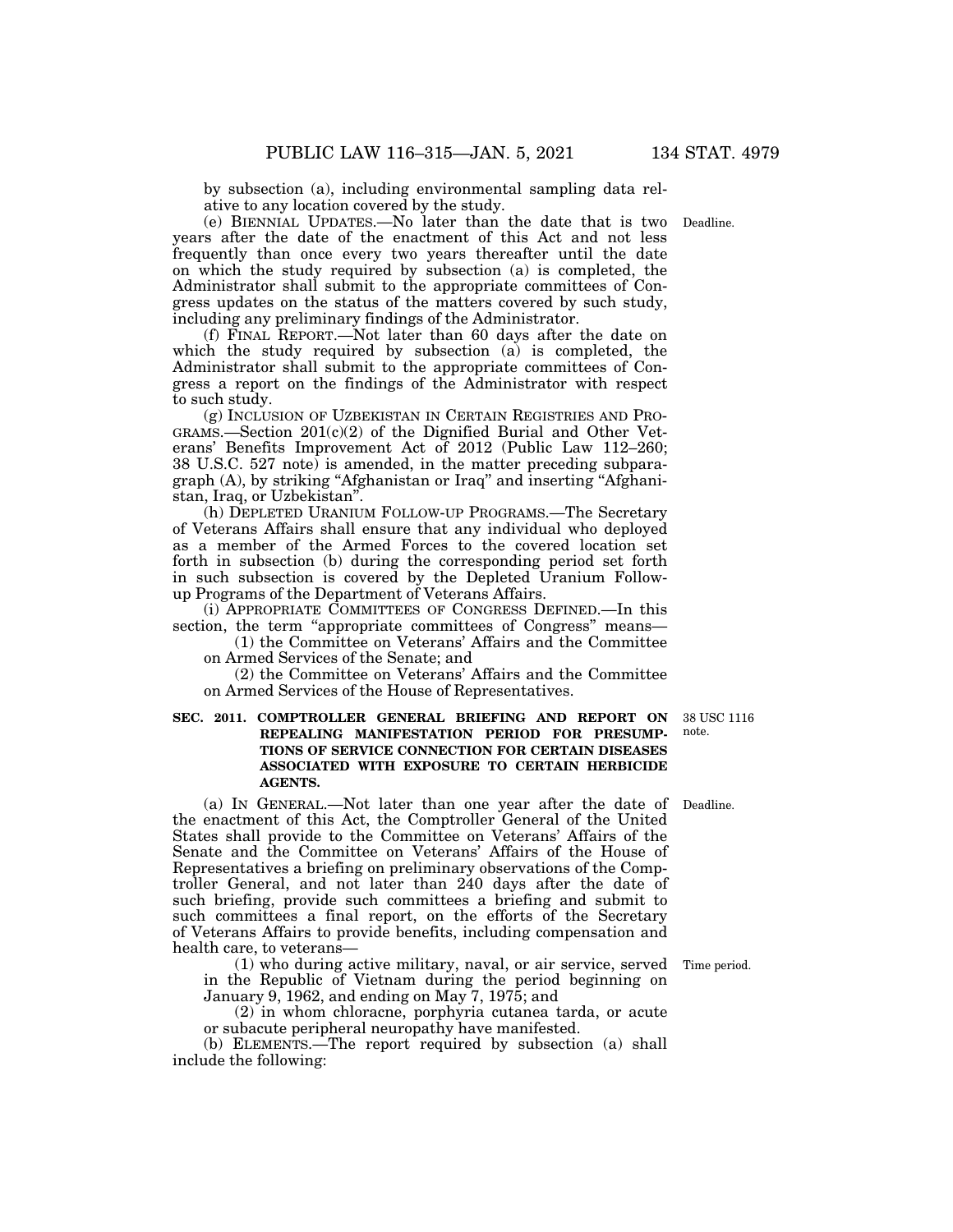(1) A description of how the Secretary establishes a service connection for a diseases described in paragraph (2) of subsection (a) manifesting in veterans, including the number of veterans described in paragraph (1) of such subsection who have filed a claim for a benefit associated with a disease described in paragraph (2) of such subsection.

(2) A description of how claims adjudicators of the Department of Veterans Affairs determine service connection for a disease described in subparagraph (C) or (E) of section 1116(a)(2) of title 38, United States Code, when documentation proving the presence of the disease during the manifestation period set forth in such subparagraphs for the disease is not available.

(3) A description of the expected effect of repealing the manifestation period from such subparagraphs, including the expected effect on the number of claims for benefits the Department will receive, an estimate of the cost to the Department of such repeal, and a review of the scientific evidence regarding such repeal.

(4) A review of all claims submitted to the Secretary for compensation under chapter 11 of such title that are associated with a disease described in subsection  $(a)(2)$ , including the type of proof presented to establish a service connection for the manifestation of the disease based on exposure to a herbicide agent.

(5) Recommendations on how the Department can better adjudicate claims for benefits, including compensation, submitted to the Department that are associated with a disease described in paragraph (2) of subsection (a) for veterans described in paragraph (1) of such subsection.

(6) An assessment of such other areas as the Comptroller General considers appropriate to study.

(c) ADMINISTRATIVE ACTION.—Not later than 120 days after the date on which the Comptroller General of the United States submits the report required under subsection (a), the Secretary shall commence carrying out the recommendations submitted under subsection (b)(5) to the degree that the Secretary is authorized to carry out the recommendations by a statute that was in effect on the day before the date of the enactment of this Act.

(d) HERBICIDE AGENT DEFINED.—In this section, the term "herbicide agent" has the meaning given such term in section 1116(a)(3) of title 38, United States Code.

### **SEC. 2012. EXTENSION OF AUTHORITY OF SECRETARY OF VETERANS AFFAIRS TO USE INCOME INFORMATION FROM OTHER AGENCIES.**

Section 5317(g) of title 38, United States Code, is amended by striking "September 30, 2027" and inserting "September 30, 2030''.

### **SEC. 2013. EXTENSION ON CERTAIN LIMITS ON PAYMENTS OF PENSION.**

Section 5503(d)(7) of title 38, United States Code, is amended by striking ''September 30, 2028'' and inserting ''October 30, 2028''.

Cost estimate. Review.

Review.

Recommendations.

Assessment.

Deadline.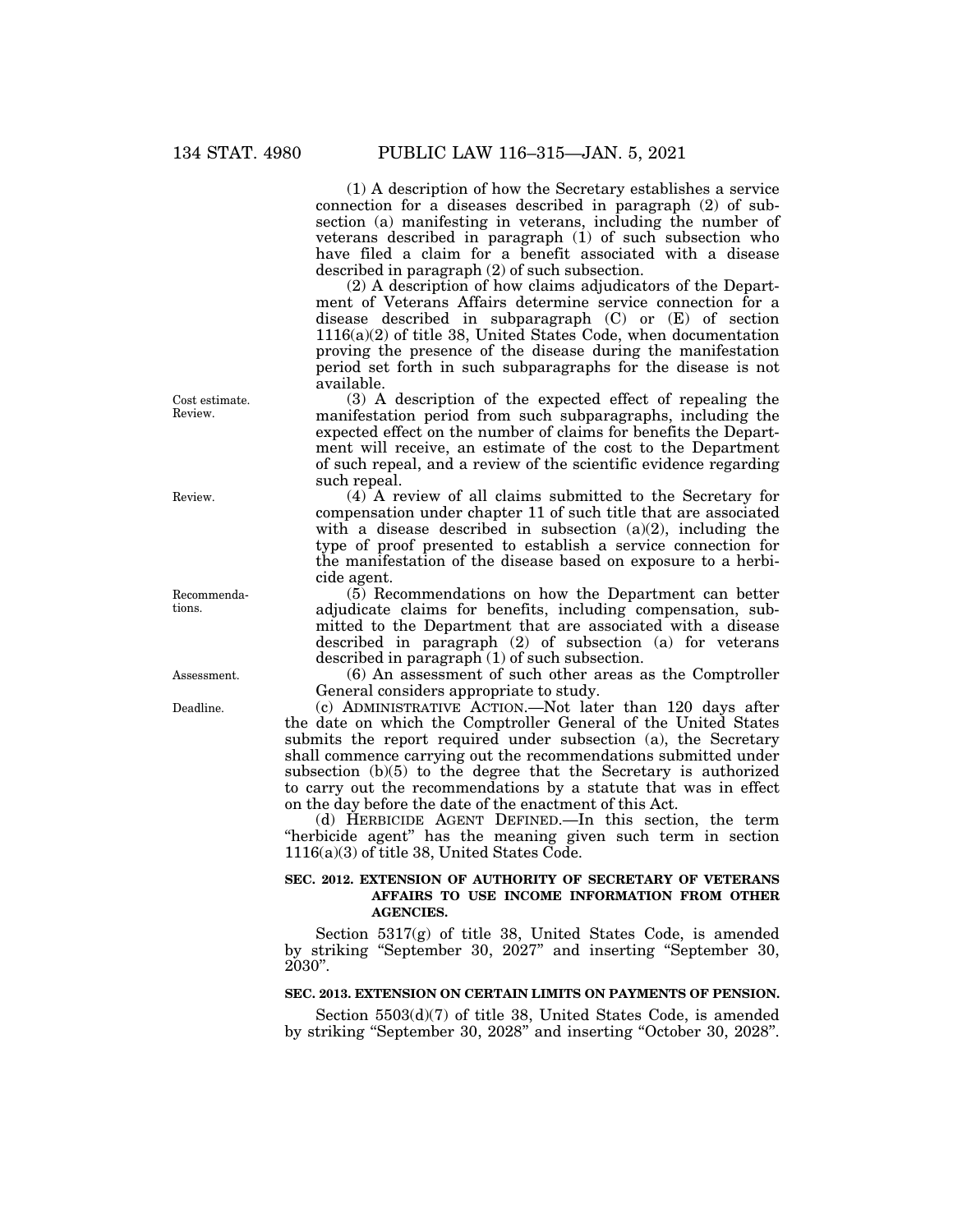## **Subtitle B—Housing**

#### **SEC. 2101. ELIGIBILITY OF CERTAIN MEMBERS OF THE RESERVE COMPONENTS OF THE ARMED FORCES FOR HOME LOANS FROM THE SECRETARY OF VETERANS AFFAIRS.**

(a) EXPANSION OF DEFINITION OF VETERAN FOR PURPOSES OF HOME LOANS.—Section 3701(b) of title 38, United States Code, is amended by adding at the end the following new paragraph:

"(7) The term 'veteran' also includes, for purposes of home loans, an individual who performed full-time National Guard duty (as that term is defined in section 101 of title 10) for a period—

"(A) of not less than 90 cumulative days; and

"(B) that includes 30 consecutive days.'

(b) EXPANSION OF ELIGIBILITY.—Section  $3702(a)(2)$  of such title is amended by adding at the end the following new subparagraph:

"(G) Each individual described in section  $3701(b)(7)$  of this title.''.

(c) RETROACTIVE APPLICABILITY.—The amendments made by this section shall apply with respect to full-time National Guard duty (as defined in section 101 of title 10, United States Code) performed before, on, or after the date of the enactment of this Act.

#### **SEC. 2102. REDUCING LOAN FEES FOR CERTAIN VETERANS AFFECTED BY MAJOR DISASTERS.**

Section 3729(b)(4) of title 38, United States Code, is amended—

(1) by amending subparagraph (D) to read as follows:

" $(D)(i)$  The term 'initial loan' means a loan to a veteran Definition. guaranteed under section 3710 or made under section 3711 of this title if the veteran has never obtained a loan guaranteed under section 3710 or made under section 3711 of this title.

"(ii) If a veteran has obtained a loan guaranteed under section 3710 or made under section 3711 of this title and the dwelling securing such loan was substantially damaged or destroyed by a major disaster declared by the President under section 401 of the Robert T. Stafford Disaster Relief and Emergency Assistance Act (42 U.S.C. 5170), the Secretary shall treat as an initial loan, as defined in clause (i), the next loan the Secretary guarantees or makes to such veteran under section 3710 or 3711, respectively, if—

''(I) such loan is guaranteed or made before the date that is three years after the date on which the dwelling was substantially damaged or destroyed; and

''(II) such loan is only for repairs or construction of Determination. the dwelling, as determined by the Secretary.''; and

(2) in subparagraph (E), by striking ''if the veteran has previously obtained a loan guaranteed under section 3710 or made under section 3711 of this title'' and inserting ''that is not an initial loan''.

### **SEC. 2103. EXTENSION OF CERTAIN HOUSING LOAN FEES.**

Section 3729(b)(2) of title 38, United States Code, is amended by striking ''October 1, 2029'' each place it appears and inserting ''October 1, 2030''.

38 USC 3701 note.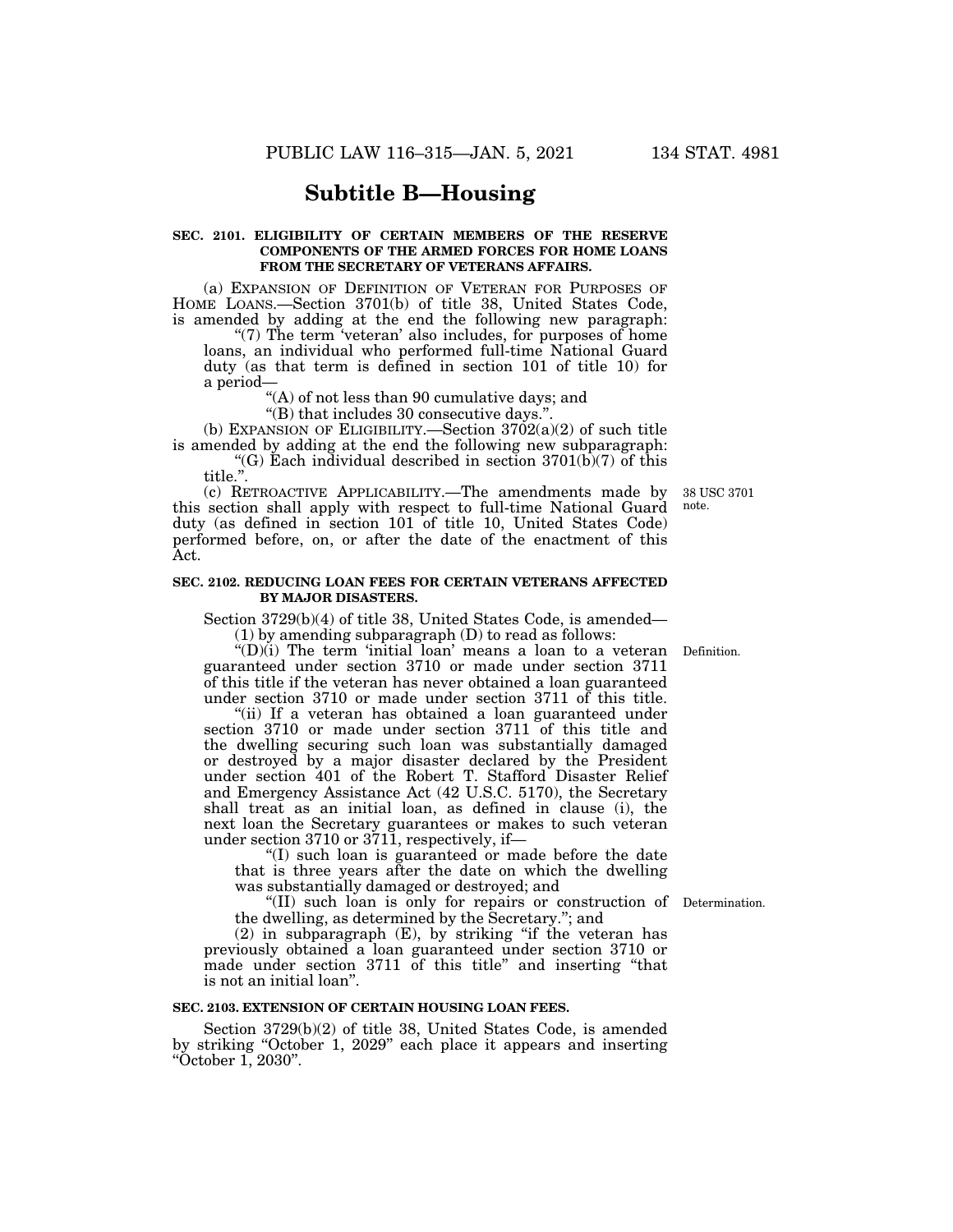Determination.

#### **SEC. 2104. COLLECTION OF OVERPAYMENTS OF SPECIALLY ADAPTED HOUSING ASSISTANCE.**

Section 2102 of title 38, United States Code, is amended by adding at the end the following new subsection:

 $\sqrt{\frac{g(1)}}$  Whenever the Secretary finds that an overpayment has been made to, or on behalf of, a person described in paragraph (2), the Secretary shall determine—

''(A) the amounts to recover, if any; and

''(B) who is liable to the United States for such overpayment.

" $(2)$  A person described in this paragraph is any of the following: " $(\tilde{A})$  An individual who applied for assistance—

''(i) under this chapter; or

"(ii) under chapter 31 of this title who is pursuing a rehabilitation program under such chapter in acquiring adaptations to a residence.

"(B) An owner or seller of real estate used, or intended to be used, in connection with assistance under this chapter.

''(C) A builder, contractor, supplier, tradesperson, corporation, trust, partnership, or other person, who provided services or goods relating to assistance under this chapter.

''(D) An attorney, escrow agent, or financial institution, that receives, or holds in escrow, funds relating to assistance under this chapter.

 $E(E)$  A surviving spouse, heir, assignee, or successor in interest of or to, any person described in this paragraph.

 $\mathcal{L}(3)(A)$  Any overpayment referred to in this subsection may be recovered in the same manner as any other debt due the United States.

''(B) In recovering the overpayment, the Secretary may charge administrative costs, fees, and interest, as appropriate, in a manner similar to the authority under section 5315 of this title.

 $"(4)(A)$  The recovery of any overpayment referred to in this subsection may be waived by the Secretary.

''(B) Waiver of any such overpayment as to a person described in paragraph (2) shall in no way release any other person described in such paragraph from liability.

"(5) The Secretary shall waive recovery under this subsection of any overpayment to a person described in paragraph (2)(A), or a dependent or survivor of such person, that arises from administrative error described in paragraph (7)(A).

''(6) Nothing in this subsection shall be construed as precluding the imposition of any civil or criminal liability under this title or any other law.

 $\sqrt{\gamma}$ . The Secretary shall prescribe in regulations what constitutes an overpayment for the purposes of this subsection, which, at a minimum, shall include—

"(A) administrative error that results in an individual receiving assistance to which that individual is not entitled;

"(B) the failure of any person described in paragraph  $(2)$ to—

''(i) perform or allow to be performed any act relating to assistance under this chapter; or

"(ii) compensate any party performing services or supplying goods relating to assistance under this chapter; and

Waiver authority.

Waiver authority.

Regulations.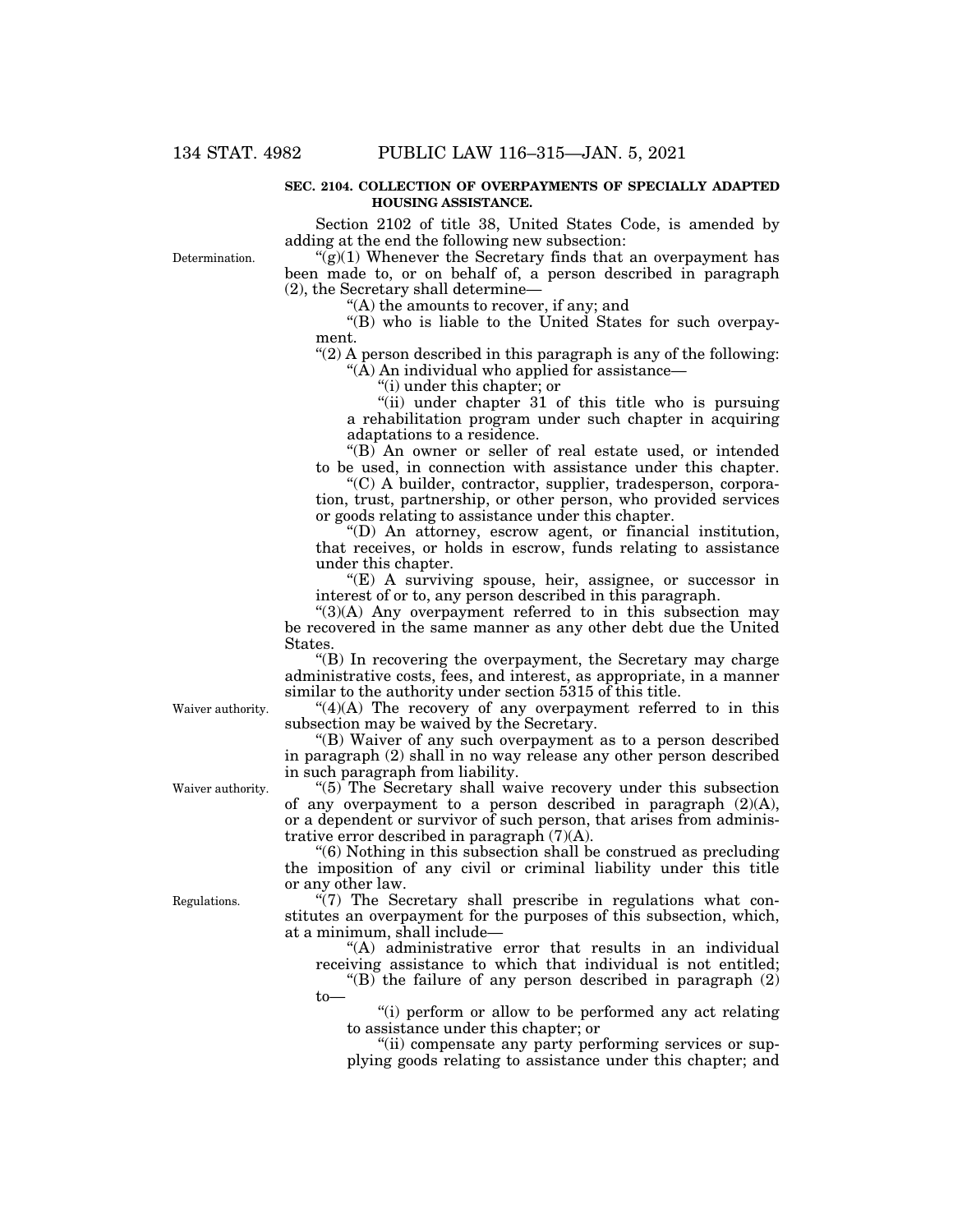$(C)$  any disbursement of funds relating to assistance under this chapter, that, in the sole discretion of the Secretary, constitutes a misuse of such assistance.

"(8) Prior to collecting an overpayment under this subsection, the Secretary shall provide to the person whom the Secretary has determined liable for such overpayment—

"(A) notice of the finding by the Secretary of such overpay- Notice. ment;

''(B) a reasonable opportunity for such person to remedy the circumstances that effectuated the overpayment; and

 $C$ ) a reasonable opportunity for such person to present evidence to the Secretary that an overpayment was not made.

''(9) For the purposes of section 511 of this title, a decision to collect an overpayment from a person other than a person described in paragraph (2)(A), or a dependent or survivor of such person, may not be treated as a decision that affects the provision of benefits.''.

# **Subtitle C—Burial Matters**

### **SEC. 2201. TRANSPORTATION OF DECEASED VETERANS TO VETERANS' CEMETERIES.**

(a) IN GENERAL.—Subsection (a) of section 2308 of title 38, United States Code, is amended by striking ''in a national cemetery'' and inserting ''in a national cemetery or a covered veterans' cemetery''.

(b) COVERED VETERANS' CEMETERY DEFINED.—Section 2308 of such title is amended by adding at the end the following new subsection:

''(c) COVERED VETERANS' CEMETERY DEFINED.—In this section, the term 'covered veterans' cemetery' means a veterans' cemetery—

''(1) in which a deceased veteran described in subsection (b) is eligible to be buried;

" $(2)$  that-

''(A) is owned by a State; or

''(B) is on trust land owned by, or held in trust for, a tribal organization; and

''(3) for which the Secretary has made a grant under section 2408 of this title.''.

(c) CONFORMING AMENDMENT.—Section 2308 of such title is amended in the section heading by adding at the end the following: ''**or a covered veterans' cemetery**''.

(d) CLERICAL AMENDMENT.—The table of sections at the beginning of chapter 23 of such title is amended by striking the item relating to section 2308 and inserting the following new item: 38 USC 2301 prec.

"2308. Transportation of deceased veteran to a national cemetery or a covered veterans' cemetery.''.

(e) EFFECTIVE DATE.—The amendments made by this section shall take effect on the date that is two years after the date of the enactment of this Act. note.

38 USC 2308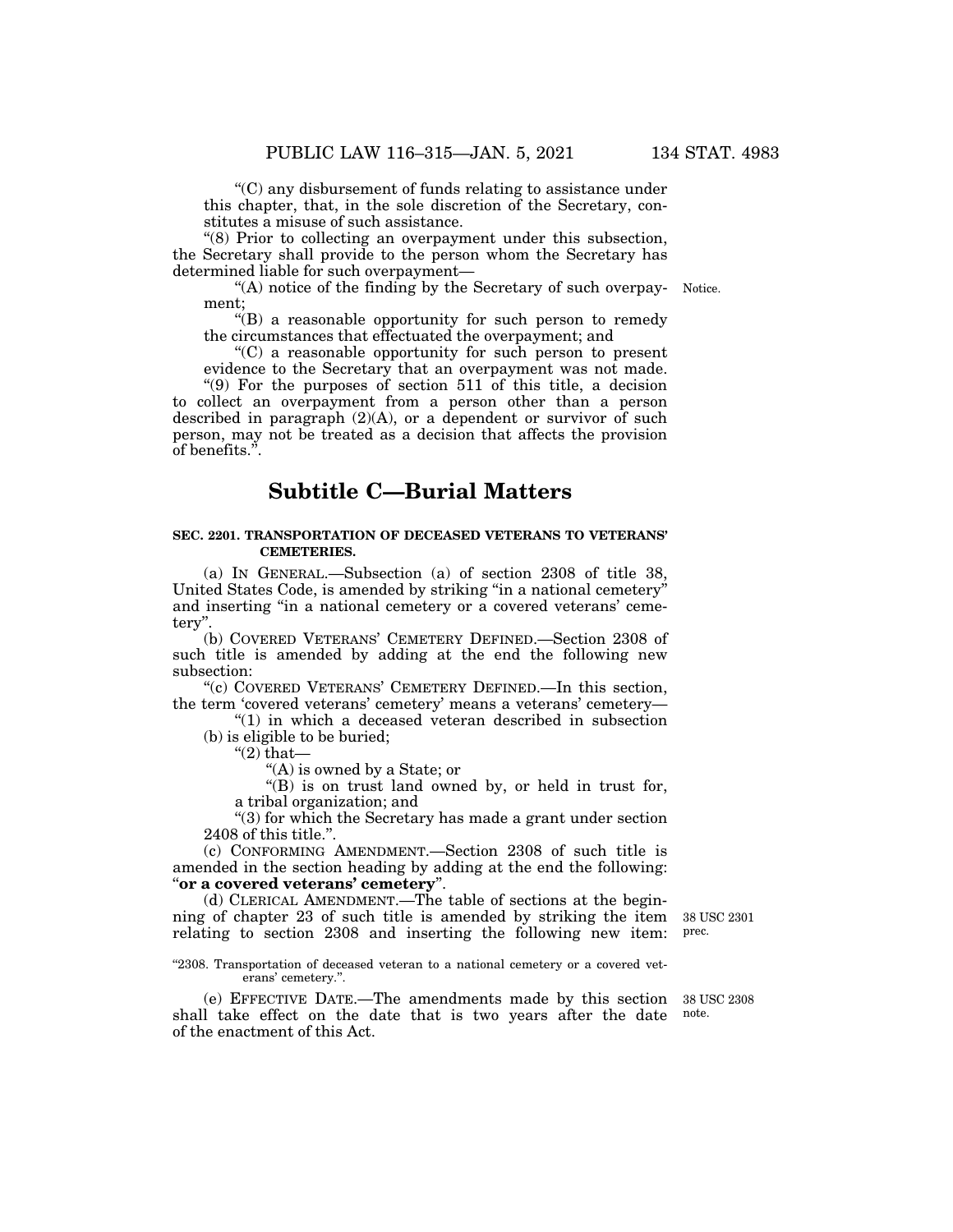#### **SEC. 2202. INCREASE IN CERTAIN FUNERAL BENEFITS UNDER LAWS ADMINISTERED BY THE SECRETARY OF VETERANS AFFAIRS.**

(a) FUNERAL EXPENSES FOR NON-SERVICE-CONNECTED DISABIL-ITIES.—Chapter 23 of title 38, United States Code, is amended as follows:

(1) By transferring subsection (b) of section 2302 to the end of section 2303 and redesignating such subsection as subsection (d).

(2) By striking section 2302.

(3) In section 2303—

(A) in the section heading, by striking ''**Death in Department facility**'' and inserting ''**Death from nonservice-connected disability**''; and

(B) in subsection (a)—

 $(i)$  in paragraph  $(1)$ , by striking "a veteran dies in a facility described in paragraph  $(2)$ " and inserting "a veteran described in paragraph (2) dies";

(ii) by striking paragraph (2) and inserting the following new paragraph (2):

" $(2)$  A veteran described in this paragraph is a deceased veteran who is not covered by section 2307 of this title and who meets any of the following criteria:

''(A) The deceased veteran dies in—

''(i) a facility of the Department (as defined in section 1701(3) of this title) to which the deceased veteran was properly admitted for hospital, nursing home, or domiciliary care under section 1710 or 1711(a) of this title; or

"(ii) an institution at which the deceased veteran was, at the time of death, receiving—

''(I) hospital care in accordance with sections 1703A, 8111, and 8153 of this title;

''(II) nursing home care under section 1720 of this title; or

''(III) nursing home care for which payments are made under section 1741 of this title.

''(B) At the time of death, the deceased veteran (including a person who died during a period deemed to be active military, naval, or air service under section 106(c) of this title) is in receipt of compensation under chapter 11 of this title (or but for the receipt of retirement pay would have been entitled to such compensation) or was in receipt of pension under chapter 15 of this title.

''(C) The Secretary determines—

"(i) the deceased veteran (including a person who died during a period deemed to be active military, naval, or air service under section 106(c) of this title) has no next of kin or other person claiming the body of the deceased veteran; and

"(ii) that there are not available sufficient resources to cover burial and funeral expenses.'';

 $(iii)$  in subsection  $(b)$ –

(I) in the matter preceding paragraph (1), by striking ''section 2302 of this title and''; and

 $(II)$  in paragraph  $(2)$ , by striking "under section 2302 of this title or''; and

Determination.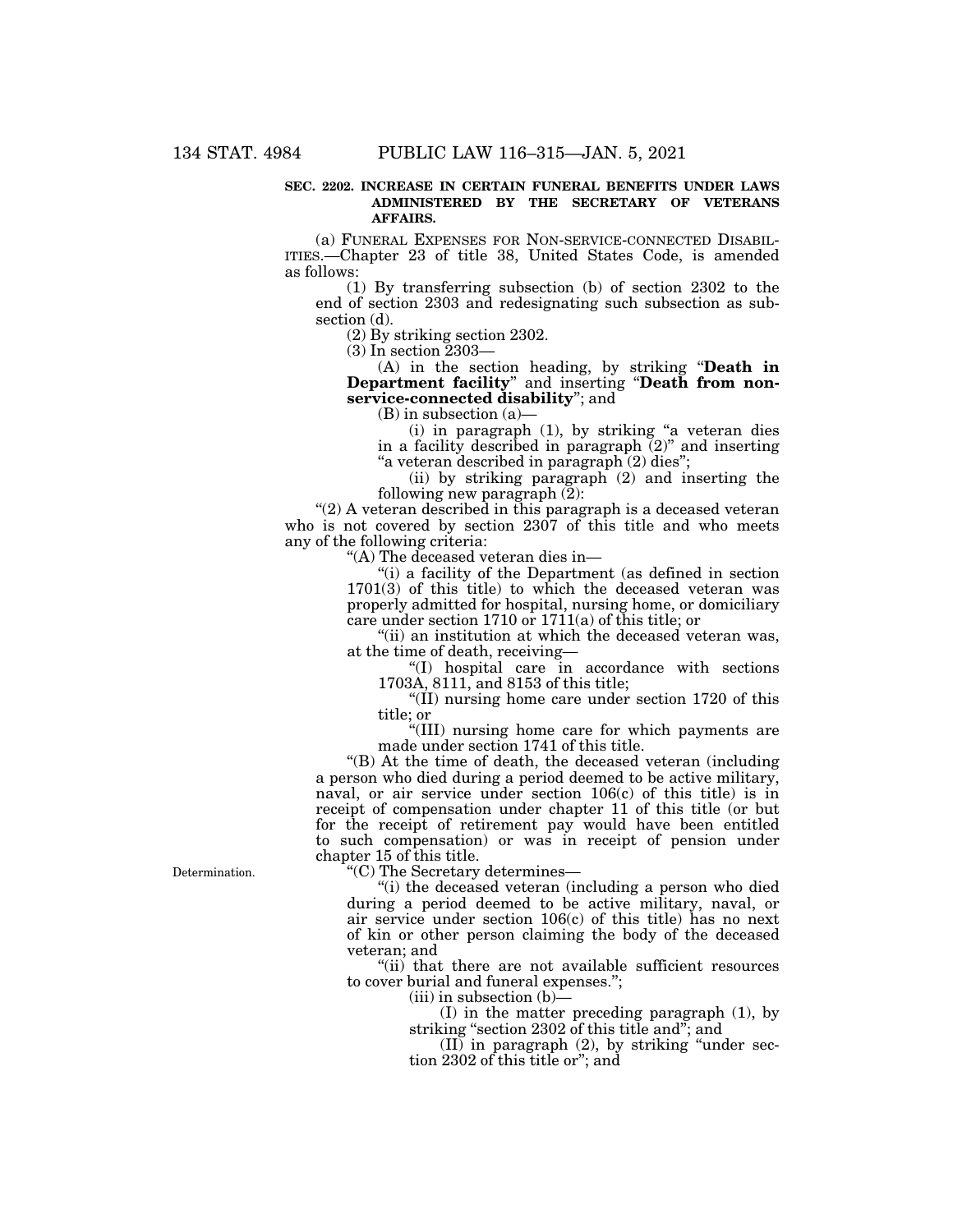(iv) in subsection (d), as added by paragraph (1) of this subsection, by striking ''Except as'' and inserting ''With respect to a deceased veteran described in subparagraph  $(B)$  or  $(C)$  of subsection  $(a)(2)$ , except as''.

(b) CONFORMING AMENDMENTS.—

(1) TITLE 38.—Such title is amended as follows:

(A) In section 2304, by striking ''Applications for payments under section 2302 of this title'' and inserting ''Applications for payments under section 2303 of this title regarding veterans described in subparagraph (B) or (C) of subsection (a)(2) of such section''.

(B) In section 2307, by striking ''sections 2302 and  $2303(a)(1)$  and  $(b)(2)$  of this title" and inserting "subsections"  $(a)(1)$  and  $(b)(2)$  of section 2303 of this title".

(C) In section 2308—

(i) in subsection (a), by striking ''pursuant to section 2302 or 2307 of this title,'' and inserting ''pursuant to section 2303 of this title regarding veterans described in subparagraph  $(B)$  or  $(C)$  of subsection  $(a)(2)$  of such section, or pursuant to section 2307 of this title,''; and

(ii) in subsection  $(b)(3)$ —

(I) by striking ''section 2302'' and inserting "section  $2303$ "; and

(II) by striking "subsection  $(a)(2)(A)$ " and inserting "subsection  $(a)(2)(C)$ ".

(D) In section  $113(c)(1)$ , by striking "2302,".

(E) In section  $5101(a)(1)(B)(i)$ , by striking "2302" and inserting "2303".

(2) EMERGENCY MEDICAL CARE.—Section 11 of the Military Selective Service Act (50 U.S.C. 3810) is amended by striking "section  $2302(a)$  of title 38" and inserting "section  $2303$  of title 38, United States Code, regarding veterans described in subparagraph  $(B)$  or  $(C)$  of subsection  $(a)(2)$  of such section". (c) CLERICAL AMENDMENT.—The table of sections at the begin-

ning of chapter 23 of such title is amended by striking the items relating to sections 2302 and 2303 and inserting the following new item:

''2303. Death from non-service-connected disability; plot allowance.''.

(d) EFFECTIVE DATE.—The amendments made by this section 38 USC 113 note. shall apply to deaths that occur on or after the date that is two years after the date of the enactment of this Act.

#### **SEC. 2203. OUTER BURIAL RECEPTACLES FOR EACH NEW GRAVE IN CEMETERIES THAT ARE THE SUBJECTS OF CERTAIN GRANTS MADE BY THE SECRETARY OF VETERANS AFFAIRS.**

(a) IN GENERAL.—Section 2306(e) of title 38, United States Code, is amended—

 $(1)$  in paragraph  $(1)$ —

 $(A)$  in subparagraph  $(A)$ —

(i) by striking "shall" and inserting "may"; and (ii) by inserting ", or in a cemetery that is the subject of a grant to a State or a tribal organization

38 USC 2301 prec.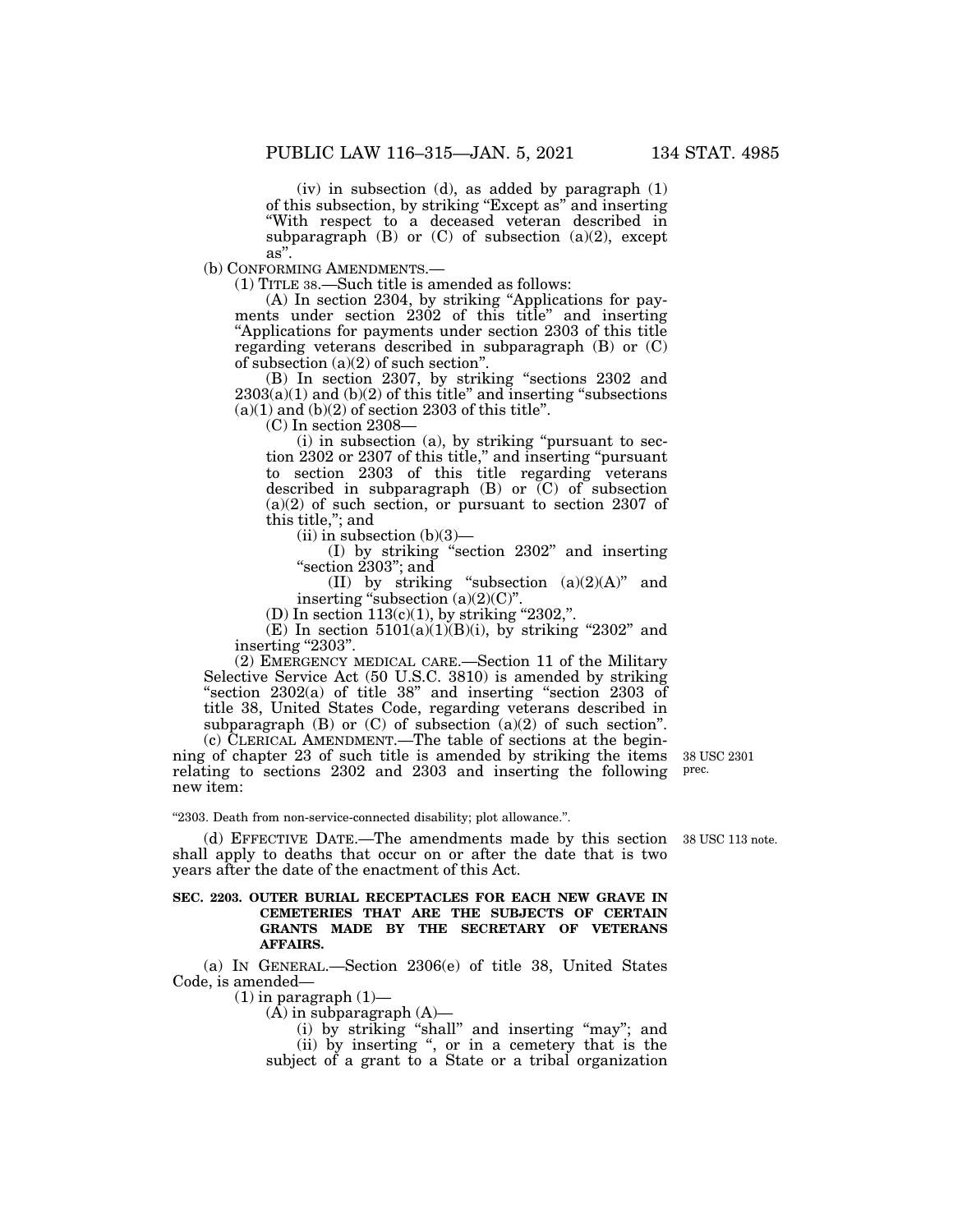under section 2408 of this title," after "National Cemetery Administration''; and

(B) in subparagraph (C), by striking ''shall'' and inserting ''may''; and

(2) by striking paragraph (2) and inserting the following new paragraph (2):

Regulations. **Procedures** 

" $(2)(\overline{A})$  The use of outer burial receptacles in a cemetery under the control of the National Cemetery Administration or in a cemetery that is the subject of a grant to a State or a tribal organization under section 2408 of this title shall be in accordance with regulations or procedures approved by the Secretary of Veterans Affairs.

''(B) The use of outer burial receptacles in Arlington National Cemetery shall be in accordance with regulations or procedures approved by the Secretary of the Army.

''(C) The use of outer burial receptacles in a national cemetery administered by the National Park Service shall be in accordance with regulations or procedures approved by the Secretary of the Interior.''.

of the enactment of this Act.

(b) EFFECTIVE DATE.—The amendments made by this section shall take effect on the date that is two years after the date

38 USC 2306 note.

> (a) IN GENERAL.—Section 2306 of title 38, United States Code, is amended—

**SEC. 2204. PROVISION OF INSCRIPTIONS FOR SPOUSES AND CHILDREN** 

**THE SECRETARY OF VETERANS AFFAIRS.** 

(1) by redesignating subsection (i) as subsection (j); and (2) by inserting after subsection (h) the following new subsection (i):

**ON CERTAIN HEADSTONES AND MARKERS FURNISHED BY** 

 $(ii)(1)$  In addition to any other authority under this section, in the case of an individual whose grave is not in a covered cemetery (as that term is defined in subsection  $(f)(2)$ ) and for whom the Secretary has furnished a headstone or marker under subsection (a) or (d), the Secretary, if feasible and upon request, may replace the headstone or marker to add an inscription for the surviving spouse or eligible dependent child of such individual following the death of the surviving spouse or eligible dependent child.

 $(2)$  If the spouse or eligible dependent child of an individual referred to in paragraph (1) predeceases the individual, the Secretary may, if feasible and upon request, include an inscription for the spouse or dependent child on the headstone or marker furnished for the individual under subsection (a) or  $(d)$ ."

(b) APPLICATION.—Subsection (i) of section 2306 of title 38, United States Code, as added by subsection (a), shall apply with respect to an individual who dies on or after October 1, 2019.

#### **SEC. 2205. AID TO COUNTIES FOR ESTABLISHMENT, EXPANSION, AND IMPROVEMENT OF VETERANS' CEMETERIES.**

(a) IN GENERAL.—Section 2408 of title 38, United States Code, is amended—

(1) by inserting "or county" after "State" each place it appears;

 $(2)$  in subsection  $(a)(1)$ , in the matter preceding subparagraph  $(A)$ , by striking "subsection  $(b)$ " and inserting "subsections (b), (c), (d), and  $(g)$ ";

(3) by adding at the end the following new subsection:

38 USC 2306 note.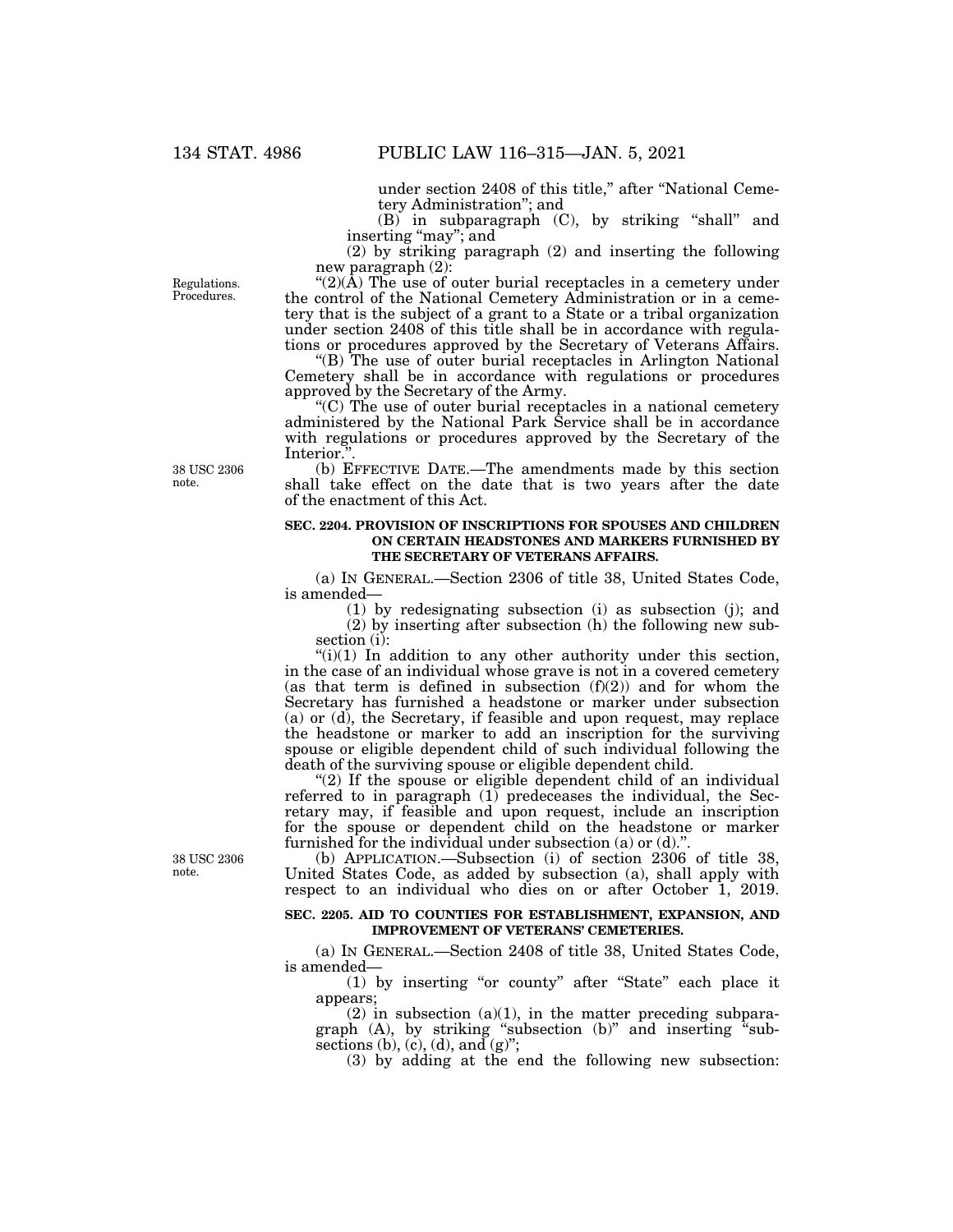" $(g)(1)$  The Secretary may make a grant to a county under Grants. this section only if—

 $(A)(i)$  the State in which the county is located does not have a veterans' cemetery owned by the State;

"(ii) the State is not in receipt of a grant under this section for the construction of a new veterans' cemetery to be owned by the State;

"(iii) the State did not apply for a grant under this section during the previous year;

" $(iv)$  no tribal organization from the State in which the county is located has a veterans' cemetery on trust land owned by, or held in trust for, the tribal organization;

" $(v)$  no such tribal organization is in receipt of a grant under this section for the construction of a new veterans' cemetery to be located on such land; and

"(vi) no such tribal organization applied for a grant under this section during the previous year; and

''(B) the county demonstrates in the application under subsection  $(a)(2)$ , to the satisfaction of the Secretary, that the county has the resources necessary to operate and maintain the veterans' cemetery owned by the county.

" $(2)(A)$  If a county and the State in which the county is located both apply for a grant under this section for the same year, the Secretary shall give priority to the State.

''(B) If a county and a tribal organization from the State in which the county is located both apply for a grant under this section for the same year, the Secretary shall give priority to the tribal organization.

''(3) The Secretary shall prescribe regulations to carry out this Regulations. subsection.''; and

 $(4)$  in subsection  $(f)$ —

(A) by redesignating paragraph (3) as subsection (h);

(B) by moving such subsection, as so redesignated, to the location after subsection (g), as added by paragraph (3);

(C) in subsection (h), as so redesignated and moved, by redesignating subparagraphs (A) and (B) as paragraphs (1) and (2), respectively; and

(D) in the matter preceding paragraph (1), as so redesignated, by striking ''this subsection'' and inserting ''this section''.

(b) CLERICAL AMENDMENTS.—

(1) SECTION HEADING.—The heading of such section is amended by inserting ''**, counties, and tribal organizations**'' after ''**States**''.

(2) TABLE OF SECTIONS.—The table of sections at the beginning of chapter 24 of such title is amended by striking the item relating to section 2408 and inserting the following new item:

38 USC 2400 prec.

"2408. Aid to States, counties, and tribal organizations for establishment, expansion, and improvement of veterans' cemeteries.''.

(c) EFFECTIVE DATE.—The amendments made by this section shall take on effect on the date that is two years after the date of the enactment of this Act.

38 USC 2408 note.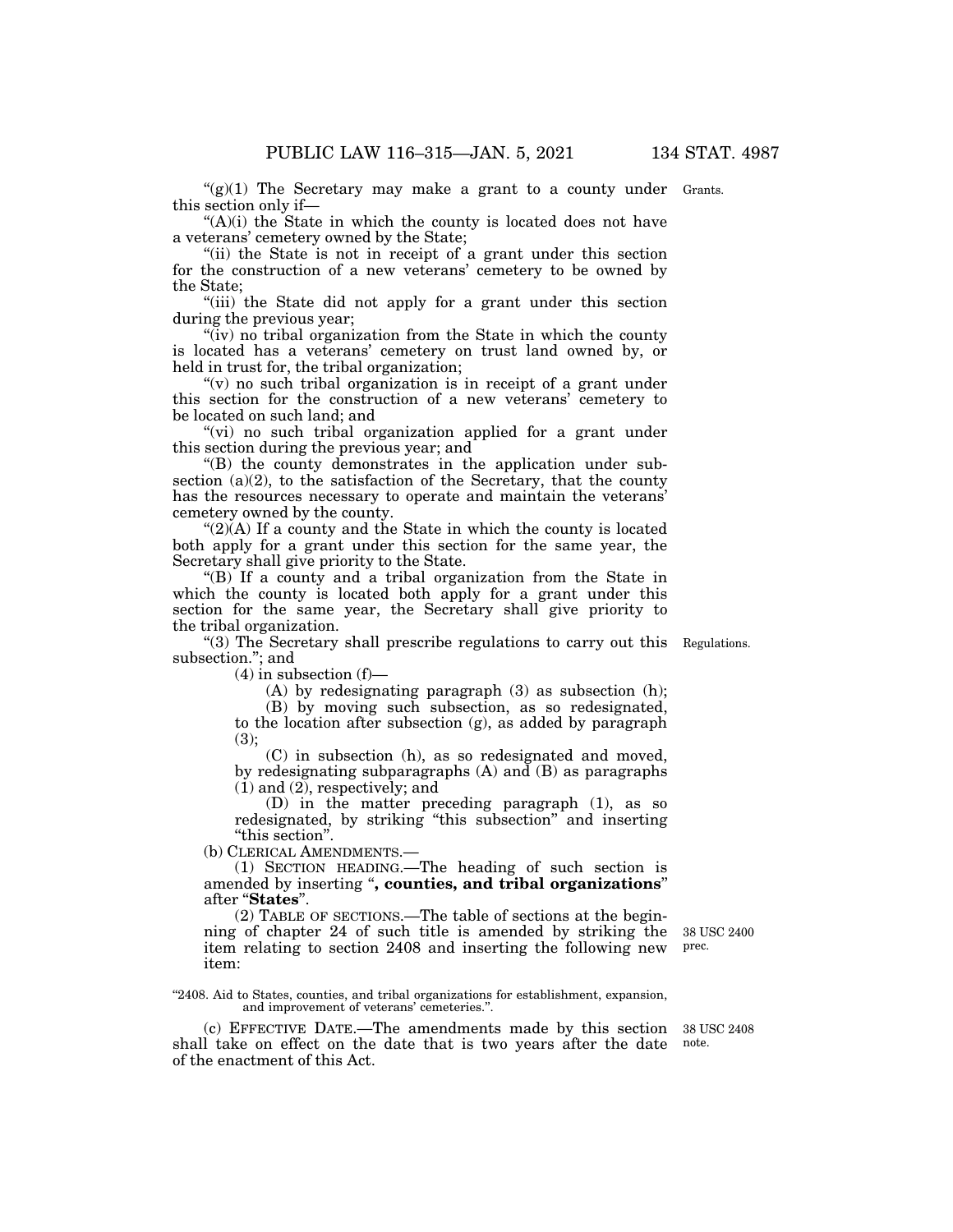#### **SEC. 2206. INCREASE IN MAXIMUM AMOUNT OF GRANTS TO STATES, COUNTIES, AND TRIBAL ORGANIZATIONS FOR OPERATING AND MAINTAINING VETERANS' CEMETERIES.**

Section 2408(e)(2) of title 38, United States Code, is amended by striking ''\$5,000,000'' and inserting ''\$10,000,000''.

#### **SEC. 2207. PROVISION OF URNS AND COMMEMORATIVE PLAQUES FOR REMAINS OF CERTAIN VETERANS WHOSE CREMATED REMAINS ARE NOT INTERRED IN CERTAIN CEMETERIES.**

(a) IN GENERAL.—Section 2306 of title 38, United States Code, as amended by section 2204 of this title, is further amended—

(1) by redesignating subsections (h), (i), and (j) as subsections (i), (j), and (k), respectively; and

(2) by inserting after subsection (g) the following new subsection (h):

" $(h)(1)$  In lieu of furnishing a headstone or marker under this section for a deceased individual described in paragraph (3), the Secretary shall furnish, upon request and at the expense of the United States—

"(A) an urn made of any material to signify the individual's status as a veteran, in which the remains of such individual may be placed at private expense; or

" $(B)$  a commemorative plaque signifying the individual's status as a veteran.

"(2) If the Secretary furnishes an urn or commemorative plaque for an individual under paragraph (1), the Secretary may not provide for such individual—

''(A) a headstone or marker under this section; or

''(B) any burial benefit under section 2402 of this title. "(3) A deceased individual described in this paragraph is an individual—

"(A) who served in the Armed Forces on or after April 6, 1917;

" $(B)$  who is eligible for a headstone or marker furnished under subsection  $\overrightarrow{d}$  (or would be so eligible but for the date of the death of the individual); and

''(C) whose remains were cremated and not interred in a national cemetery, a State veterans' cemetery, a tribal cemetery, a county cemetery, or a private cemetery.

 $"(4)(A)$  Any urn or commemorative plaque furnished under this subsection shall be the personal property of the next of kin or such other individual as the Secretary considers appropriate.

''(B) The Federal Government shall not be liable for any damage to an urn or commemorative plaque furnished under this subsection that occurs after the date on which the urn or commemorative plaque is so furnished.

''(5) The Secretary shall prescribe regulations to carry out this subsection.''.

(b) EFFECTIVE DATE.—The amendments made by this section shall take on effect on the date that is two years after the date of the enactment of this Act.

### **SEC. 2208. TRAINING OF STATE AND TRIBAL VETERANS' CEMETERY PERSONNEL BY NATIONAL CEMETERY ADMINISTRATION.**

(a) IN GENERAL.—Section 2408 of title 38, United States Code, as amended by sections 2205 and 2206 of this title, is further amended—

Regulations.

38 USC 2306 note.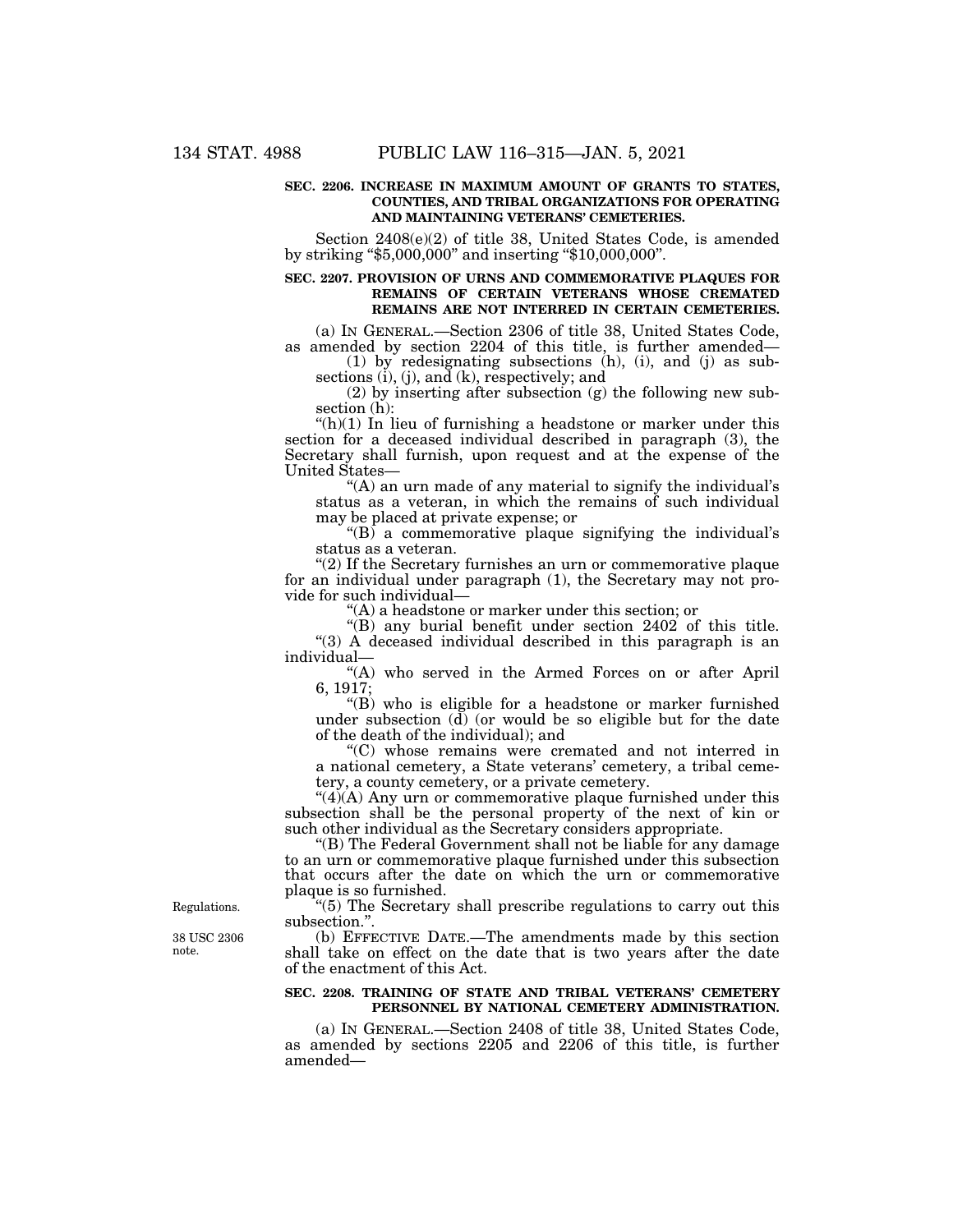(A) in subparagraph (A)—

(i) by striking ''and (ii) the cost'' and inserting "(ii) the cost"; and

(ii) by inserting ''; and (iii) training costs described in subsection  $(c)(1)$ <sup>"</sup> before the semicolon; and

(B) in subparagraph (B)—

(i) by striking ''and (ii) the cost'' and inserting ''(ii) the cost''; and

(ii) by inserting ''; and (iii) training costs described in subsection  $(c)(1)$ <sup>"</sup> before the period;

(2) by redesignating subsections (c) through (h) as subsections (d) through (i), respectively; and

(3) by inserting after subsection (b) the following new subsection (c):

" $(c)(1)$  A grant under this section for a purpose described in Grants. subparagraph  $(A)$  or  $(B)$  of subsection  $(a)(1)$  may be used, solely or in part, for training costs, including travel expenses and up to four weeks of lodging expenses, associated with attendance by employees of a veterans' cemetery owned by a State or on trust land owned by, or held in trust for, a tribal organization at training provided by the National Cemetery Administration.

" $(2)$  Any employee described in paragraph  $(1)$  who participates in training described in such paragraph shall fulfill a service requirement as determined by the Secretary.

''(3) The Secretary may by regulation prescribe such additional terms and conditions for grants used for training costs under this subsection as the Secretary considers appropriate.''.

(b) REPORTS.—

(1) IN GENERAL.—Not later than each of two years and five years after the date of the enactment of this Act, the Secretary of Veterans Affairs shall submit to the Committee on Veterans' Affairs of the Senate and the Committee on Veterans' Affairs of the House of Representatives a report on training provided by the National Cemetery Administration under subsection (c) of section 2408 of title 38, United States Code, as added by subsection (a).

(2) ELEMENTS.—The report required by paragraph (1) shall include the following:

(A) The attrition rate with respect to individuals who participate in the training described in paragraph (1).

(B) A description of how State and tribal veterans' cemeteries that used grants awarded under section 2408 of title 38, United States Code, for training costs under subsection (c) of such section, as added by subsection (a), have improved as a result of the training, according to the administrators of such cemeteries.

(C) An identification of how many State and tribal veterans' cemeteries used the authority provided by subsection (c) of section 2408 of title 38, United States Code, as added by subsection (a), in order to train individuals.

(D) The amount obligated or expended as a result of the authority described in subparagraph (C).

Determination.

Regulations.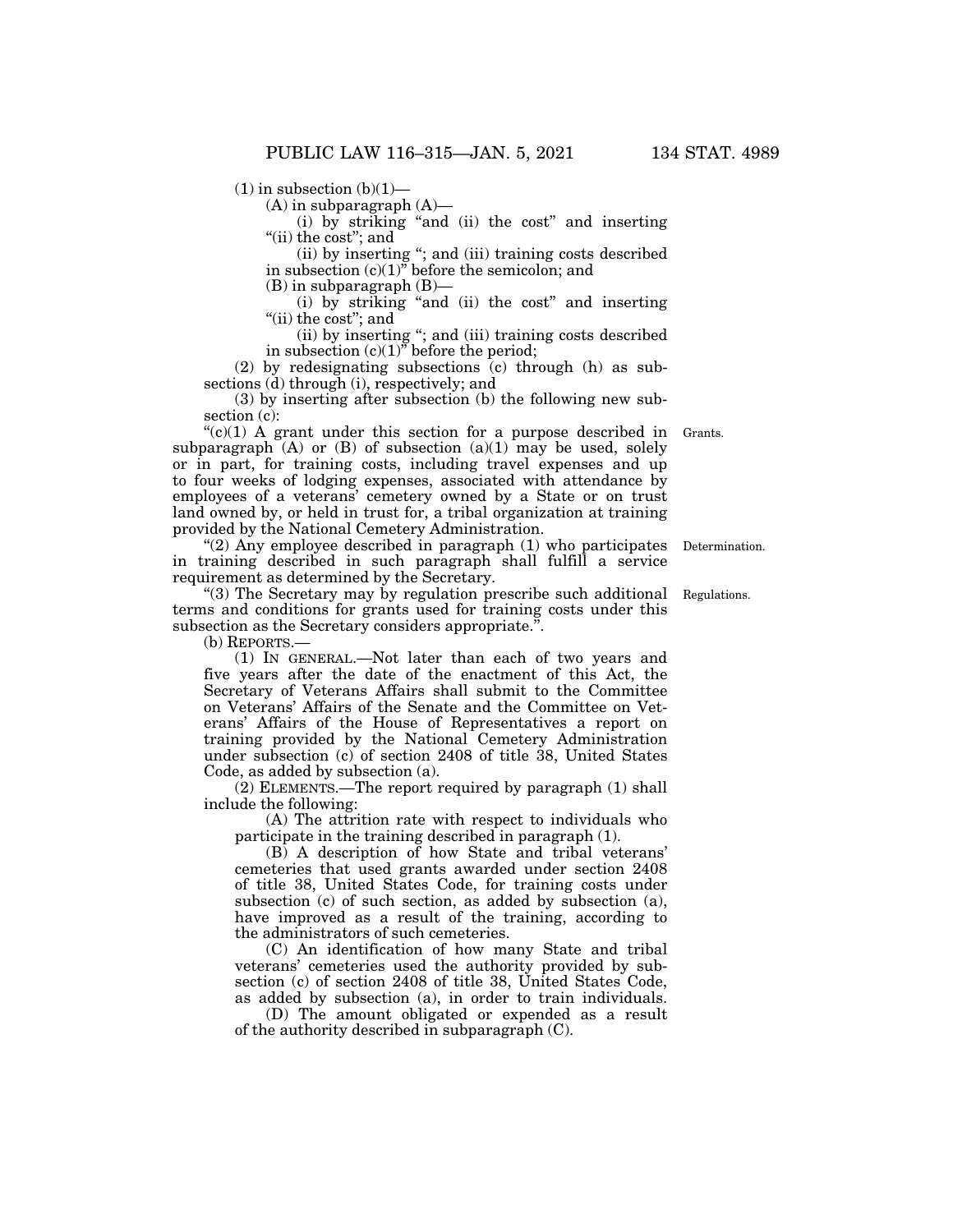*Ante*, p. 587.

# **TITLE III—HEALTH CARE**

## **Subtitle A—Health Care Generally**

### **SEC. 3001. EXPANSION OF MODIFICATIONS TO VETERAN DIRECTED CARE PROGRAM.**

Section 20006 of the Coronavirus Aid, Relief, and Economic Security Act (Public Law 116–136) is amended—

(1) by striking ''During a public health emergency'' each place it appears and inserting ''During the period specified in subsection (f)'';

(2) in subsection (a)—

 $(A)$  in the matter preceding paragraph  $(1)$ , by striking ''during a public health emergency'' and inserting ''during the period specified in subsection (f)''; and

(B) in paragraph (1), by striking ''an area agency on aging'' and inserting ''a covered provider''; and

(3) by striking subsection (e) and inserting the following new subsections:<br>"(e) TRANSFER OF CERTAIN VETERANS TO THE PROGRAM.-

During the period specified in subsection (f), the Secretary shall allow a veteran residing in an area covered by the Program to be transferred to the Program for the duration of such period if—

''(1) the veteran had been receiving extended care services paid for by the Department, such as adult day services or homemaker or home health aide services, immediately preceding such period; and

 $\sqrt{\frac{2}{2}}$  those services are no longer available due to a public health emergency.

''(f) PERIOD SPECIFIED.—The period specified in this subsection is the period beginning on the date on which a public health emergency was first declared and ending on the date that is 60 days after the date on which a public health emergency is no longer in effect.

''(g) COVERED PROVIDER DEFINED.—In this section, the term 'covered provider' means a provider participating in the Program, including—

''(1) an Aging and Disability Resource Center, an area agency on aging, or a State agency (as those terms are defined in section 102 of the Older Americans Act of 1965 (42 U.S.C. 3002)); or

 $''(2)$  a center for independent living (as defined in section 702 of the Rehabilitation Act of 1973 (29 U.S.C. 796a)).''.

#### **SEC. 3002. PROHIBITION ON COLLECTION OF A HEALTH CARE COPAYMENT BY THE SECRETARY OF VETERANS AFFAIRS FROM A VETERAN WHO IS A MEMBER OF AN INDIAN TRIBE.**

(a) IN GENERAL.—Section 1730A of title 38, United States Code, is amended—

(1) in the heading, by striking ''**catastrophically disabled**" and inserting "**certain**";

(2) by inserting ''(a) PROHIBITION.—'' before ''Notwithstanding'';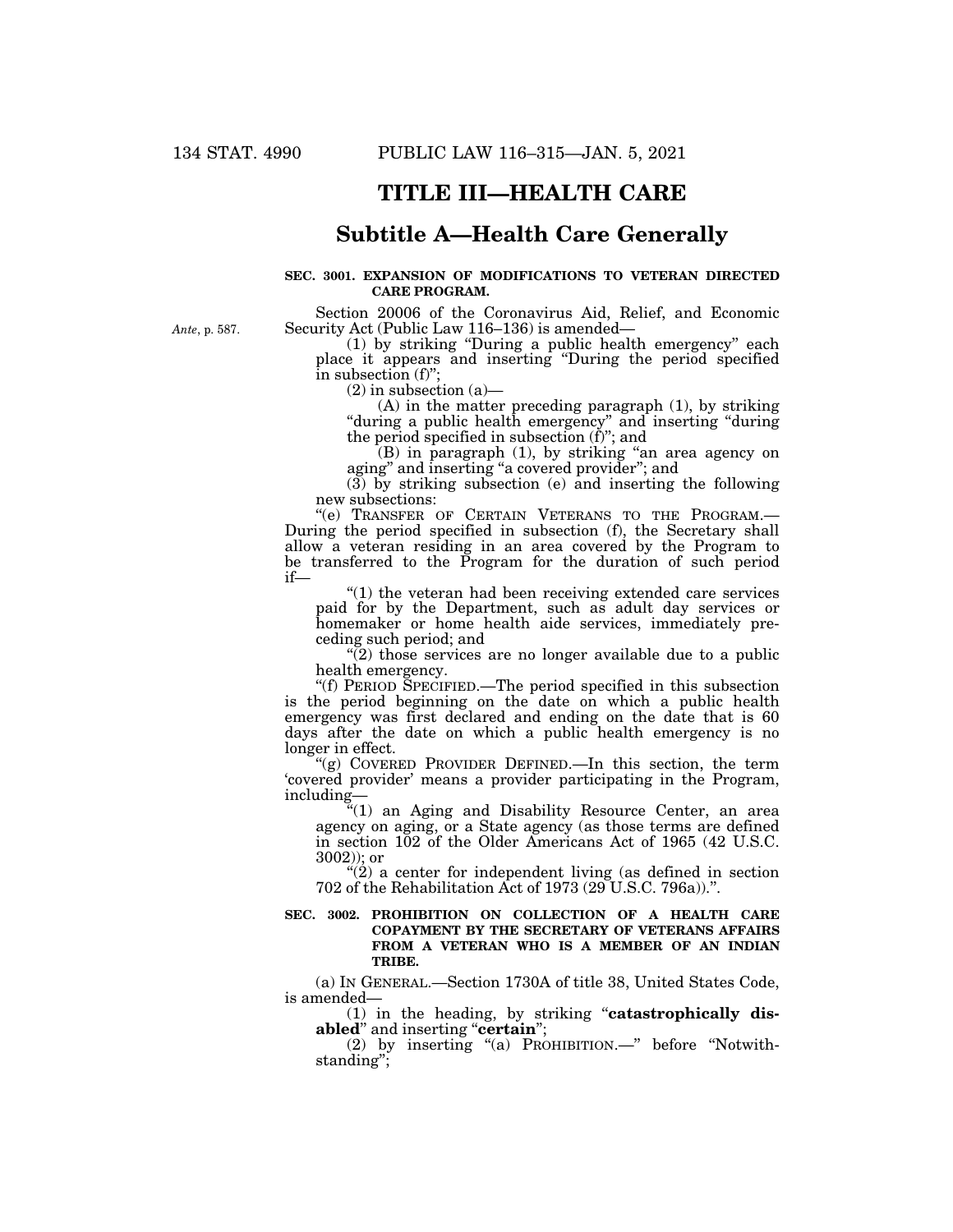(3) by striking ''a veteran who is catastrophically disabled, as defined by the Secretary," and inserting "a covered veteran"; and

(4) by adding at the end the following new subsection: ''(b) COVERED VETERAN DEFINED.—In this section, the term 'covered veteran' means a veteran who—

" $(1)$  is catastrophically disabled, as defined by the Secretary; or

 $\mathfrak{B}(2)$  is an Indian or urban Indian (as those terms are defined in section 4 of the Indian Health Care Improvement Act (25 U.S.C. 1603)).''.

(b) TECHNICAL AMENDMENT.—The table of sections at the beginning of chapter 17 of such title is amended by striking the item relating to section 1730A and inserting the following:

''1730A. Prohibition on collection of copayments from certain veterans.''.

(c) EFFECTIVE DATE.—The amendments made by this section shall take effect on the day that is one year after the date of the enactment of this Act. 38 USC 1730A note.

#### **SEC. 3003. OVERSIGHT FOR STATE HOMES REGARDING COVID–19 INFECTIONS, RESPONSE CAPACITY, AND STAFFING LEVELS.**  38 USC 1701 note.

(a) REPORTING.—

(1) IN GENERAL.—During a covered public health emergency, each State home shall submit weekly to the Secretary of Veterans Affairs and the National Healthcare Safety Network of the Centers for Disease Control and Prevention, through an electronic medium and in a standardized format specified by the Secretary, a report on the emergency.

(2) ELEMENTS.—Each report required by paragraph (1) for Assessments. a State home shall include the following:

(A) The number of suspected and confirmed COVID– 19 infections among residents and staff, including residents previously treated for COVID–19, disaggregated by—

(i) veteran, spouse of a veteran, staff, and other;

(ii) race and ethnicity;

(iii) gender; and (iv) age.

(B) The number of total deaths and COVID–19 deaths among residents and staff, disaggregated by—

(i) veteran, spouse of a veteran, staff, and other;

(ii) race and ethnicity;

(iii) gender; and

(iv) age.

(C) An assessment of the supply of personal protective equipment and hand hygiene supplies.

(D) An assessment of ventilator capacity and supplies.

(E) The number of resident beds and the occupancy rate, disaggregated by veteran, spouse of a veteran, and other.

(F) An assessment of the access of residents to testing for COVID–19.

(G) An assessment of staffing shortages, if any.

(H) Such other information as the Secretary may specify.

(b) PUBLICATION OF TOTAL INFECTIONS AND DEATHS.—

38 USC 1701 prec.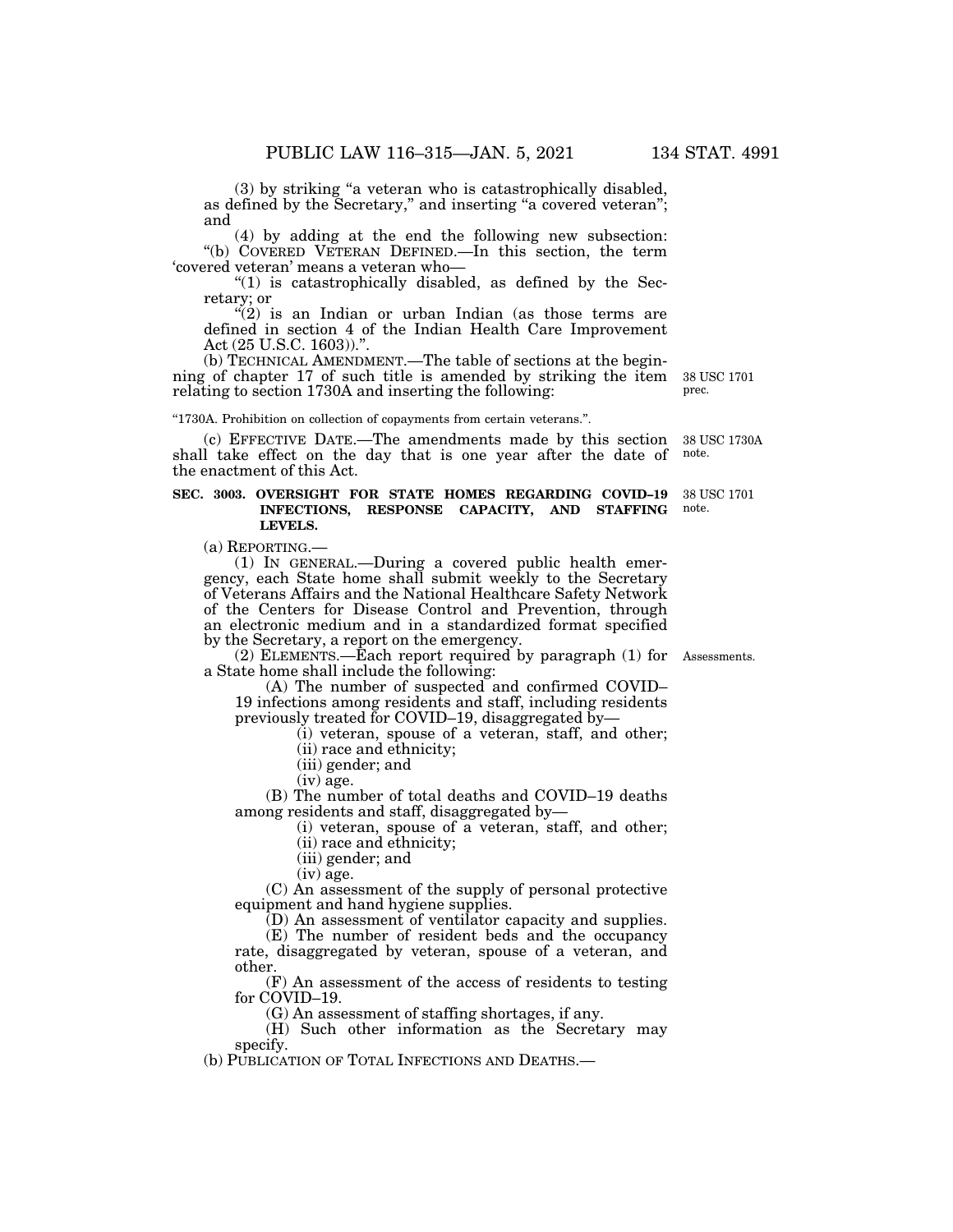Deadlines. Public information. Web postings.

(1) IN GENERAL.—Not later than 30 days after the date of the enactment of this Act, and not less frequently than weekly thereafter, the Secretary shall post on a publicly available website of the Department of Veterans Affairs—

(A) the total number of residents and staff of State homes who are infected with COVID–19; and

(B) the total number of such residents and staff who have died from COVID–19.

(2) INFORMATION ON RESIDENTS AND STAFF.—The Secretary shall disaggregate information on residents and staff published under paragraph (1) by veteran, staff, and other.

(c) DEFINITIONS.—In this section:

(1) COVERED PUBLIC HEALTH EMERGENCY.—The term ''covered public health emergency'' means an emergency with respect to COVID–19 declared by a Federal, State, or local authority.

(2) STATE HOME.—The term ''State home'' has the meaning given that term in section 101(19) of title 38, United States Code.

#### **SEC. 3004. GRANTS FOR STATE HOMES LOCATED ON TRIBAL LANDS.**

(a) STATE HOME DEFINED.—Section 101(19) of title 38, United States Code, is amended by inserting "or Indian tribe (as defined in section 4 of the Indian Self-Determination and Education Assistance Act  $(25 \text{ U.S.C. } 5304)$ <sup>"</sup> after "(other than a possession)".

(b) PAYMENTS TO STATE HOMES.—Section 1741 of title 38, United States Code, is amended by adding at the end the following new subsection:

"(g) In this subchapter, the term 'State' means each of the several States and each Indian tribe (as defined in section 4 of the Indian Self-Determination and Education Assistance Act (25 U.S.C. 5304))."

(c) STATE HOME CONSTRUCTION.—

(1) IN GENERAL.—Section 8131(2) of title 38, United States Code, is amended by inserting ''includes each Indian tribe (as defined in section 4 of the Indian Self-Determination and Education Assistance Act (25 U.S.C. 5304)) but" before "does not".

(2) CONFORMING AMENDMENT.—Section 8132 of such title is amended by striking "several".

(d) ADDITIONAL LEGISLATIVE OR ADMINISTRATIVE ACTION.—

(1) CONSULTATION WITH INDIAN TRIBES.—Not later than 180 days after the date of the enactment of this Act, the Secretary of Veterans Affairs shall consult with Indian tribes to determine if any legislative or administrative action is necessary to modify the State home program to function efficiently in support of State homes operated by Indian tribes pursuant to the amendments made by this section.

(2) REPORT TO CONGRESS.—Not later than 90 days after completing consultations under paragraph (1), the Secretary shall submit to the appropriate committees of Congress a report recommending legislative action that the Secretary considers appropriate to modify the State home program described in such paragraph in light of those consultations.

(3) MODIFICATIONS.—Not later than 180 days after completing consultations under paragraph (1), the Secretary shall make any modifications to regulations implementing the State home program, for which legislative action is not necessary,

Definition.

Deadline. Determination. 38 USC 1741 note.

Deadline.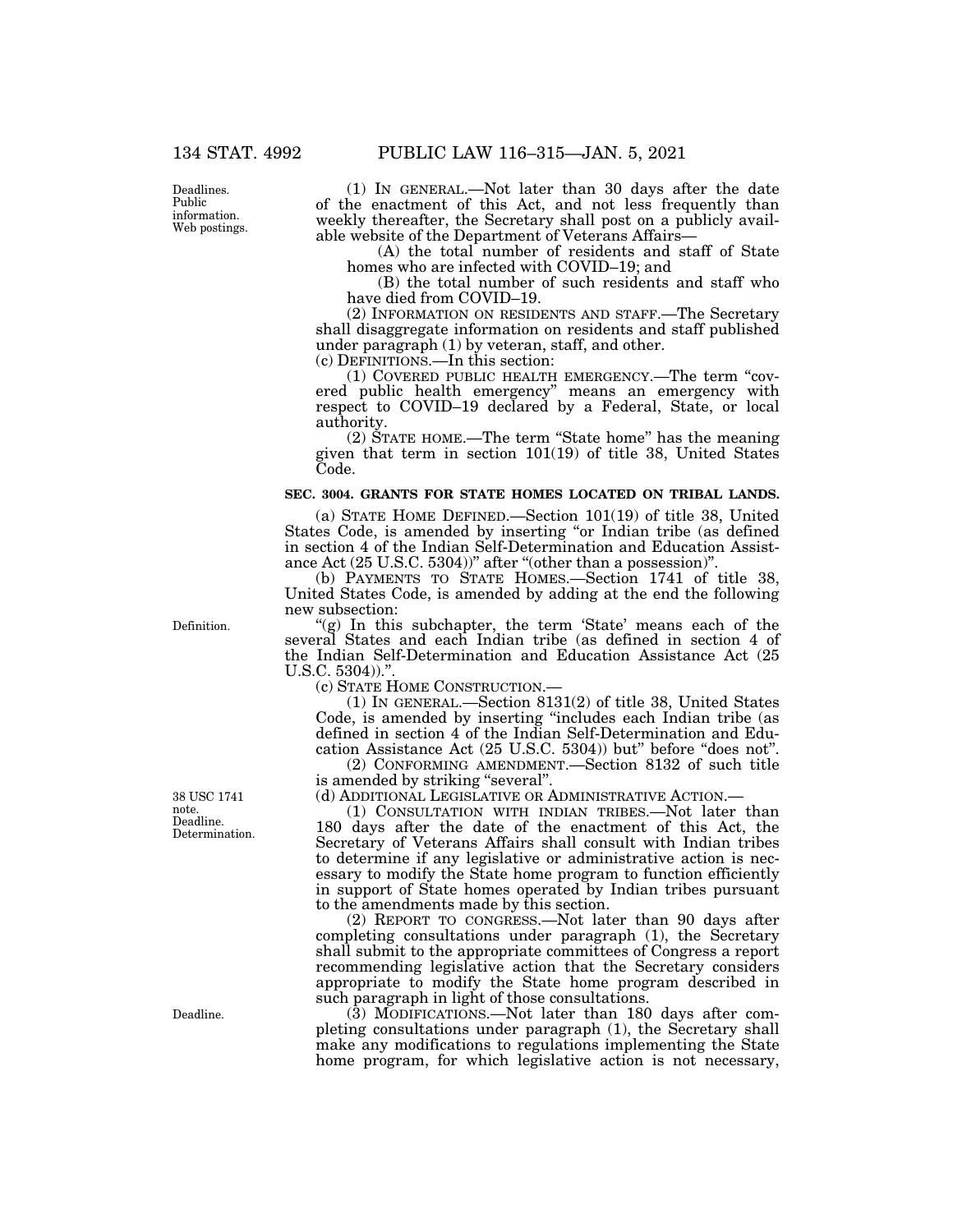as the Secretary considers appropriate in light of those consultations.

(e) TECHNICAL SUPPORT AND ASSISTANCE.—The Secretary of Veterans Affairs shall provide technical support and assistance to Indian tribes in carrying out the State home program at State homes operated by Indian tribes pursuant to the amendments made by this section.

(f) DEFINITIONS.—In this section:

(1) APPROPRIATE COMMITTEES OF CONGRESS.—The term ''appropriate committees of Congress'' means—

(A) the Committee on Veterans' Affairs and the Committee on Indian Affairs of the Senate; and

(B) the Committee on Veterans' Affairs and the Subcommittee for Indigenous Peoples of the United States of the Committee on Natural Resources of the House of Representatives.

(2) INDIAN TRIBE.—The term ''Indian tribe'' has the meaning given that term in section 4 of the Indian Self-Determination and Education Assistance Act (25 U.S.C. 5304).

(3) STATE HOME.—The term ''State home'' has the meaning given that term in section 101(19) of title 38, United States Code.

(4) STATE HOME PROGRAM.—The term ''State home program'' means the program of the Department of Veterans Affairs for which payments are made under subchapter V of chapter 17 of title 38, United States Code, and assistance is provided under subchapter III of chapter 81 of such title.

### **SEC. 3005. CONTINUATION OF WOMEN'S HEALTH TRANSITION TRAINING PROGRAM OF DEPARTMENT OF VETERANS AFFAIRS.**

note.

(a) DURATION.—The Secretary of Veterans Affairs shall carry 38 USC 6303 out the Women's Health Transition Training program of the Department of Veterans Affairs (in this section referred to as the ''Program'') until at least one year after the date of the enactment of this Act.

(b) REPORT.—Not later than one year and ten days after the date of the enactment of this Act, the Secretary of Defense and the Secretary of Veterans Affairs shall jointly submit to the appropriate congressional committees a report on the Program that includes the following:

(1) The number of women members of the Armed Forces, disaggregated by military department (with respect to the Department of the Navy, disaggregated by the Navy and Marine Corps), who participated in the Program.

(2) The number of courses held under the Program.

(3) The locations at which such courses were held, the number of seats available for such courses, and the number of participants at each such location.

(4) With respect to the number of members of the Armed Forces who participated in the Program as specified under paragraph (1)—

(A) the number who enrolled in the health care system of the Department of Veterans Affairs under section 1705(a) of title 38, United States Code; and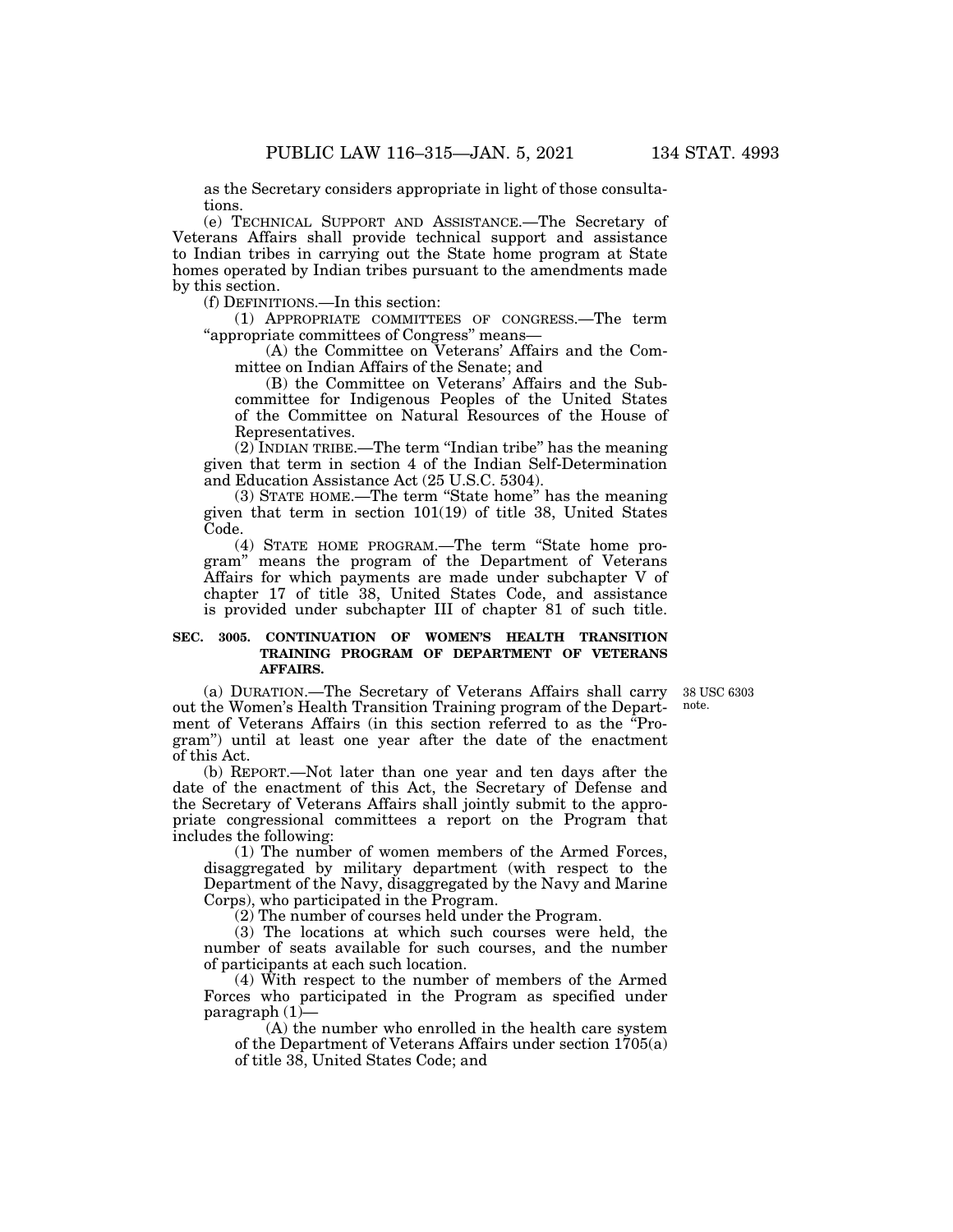(B) the number who attended at least one health care appointment at a medical facility of the Department of Veterans Affairs.

(5) Data relating to—

(A) satisfaction with courses held under the Program; (B) improved awareness of health care services administered by the Secretary of Veterans Affairs; and

(C) any other available statistics regarding the Program.

(6) A discussion of regulatory, legal, or resource barriers to—

(A) making the Program permanent to enable access to services provided under the Program by a greater number of women members of the Armed Forces at locations throughout the United States;

(B) offering the Program online for women members of the Armed Forces who are unable to attend courses held under the Program in person; and

(C) the feasability of automatically enrolling Program participants in the health care system of the Department of Veterans Affairs under section 1705(a) of title 38, United States Code.

(c) APPROPRIATE CONGRESSIONAL COMMITTEES DEFINED.—In this section, the term ''appropriate congressional committees'' means—

(1) the Committee on Armed Services and the Committee on Veterans' Affairs of the Senate; and

(2) the Committee on Armed Services and the Committee on Veterans' Affairs of the House of Representatives.

#### **SEC. 3006. AUTHORITY FOR SECRETARY OF VETERANS AFFAIRS TO FURNISH MEDICALLY NECESSARY TRANSPORTATION FOR NEWBORN CHILDREN OF CERTAIN WOMEN VETERANS.**

(a) IN GENERAL.—Section 1786 of title 38, United States Code, as amended by section 9102 of the William M. (Mac) Thornberry National Defense Authorization Act for Fiscal Year 2021, is further amended—

 $(1)$  in subsection  $(a)$ —

(A) in the matter before paragraph (1), by inserting "and transportation necessary to receive such services" after "described in subsection (b)";

 $(B)$  in paragraph  $(1)$ , by striking "or";

(C) in paragraph (2), by striking the period at the end and inserting ''; or''; and

(D) by adding at the end the following new paragraph:

''(3) another location, including a health care facility, if the veteran delivers the child before arriving at a facility described in paragraph  $(1)$  or  $(2)$ .";

(2) in subsection (b), by inserting before the period at the end the following: '', including necessary health care services provided by a facility other than the facility where the newborn child was delivered (including a specialty pediatric hospital) that accepts transfer of the newborn child and responsibility for treatment of the newborn child''; and

(3) by adding at the end the following new subsections: ''(d) TRANSPORTATION.—(1) Transportation furnished under subsection (a) to, from, or between care settings to meet the needs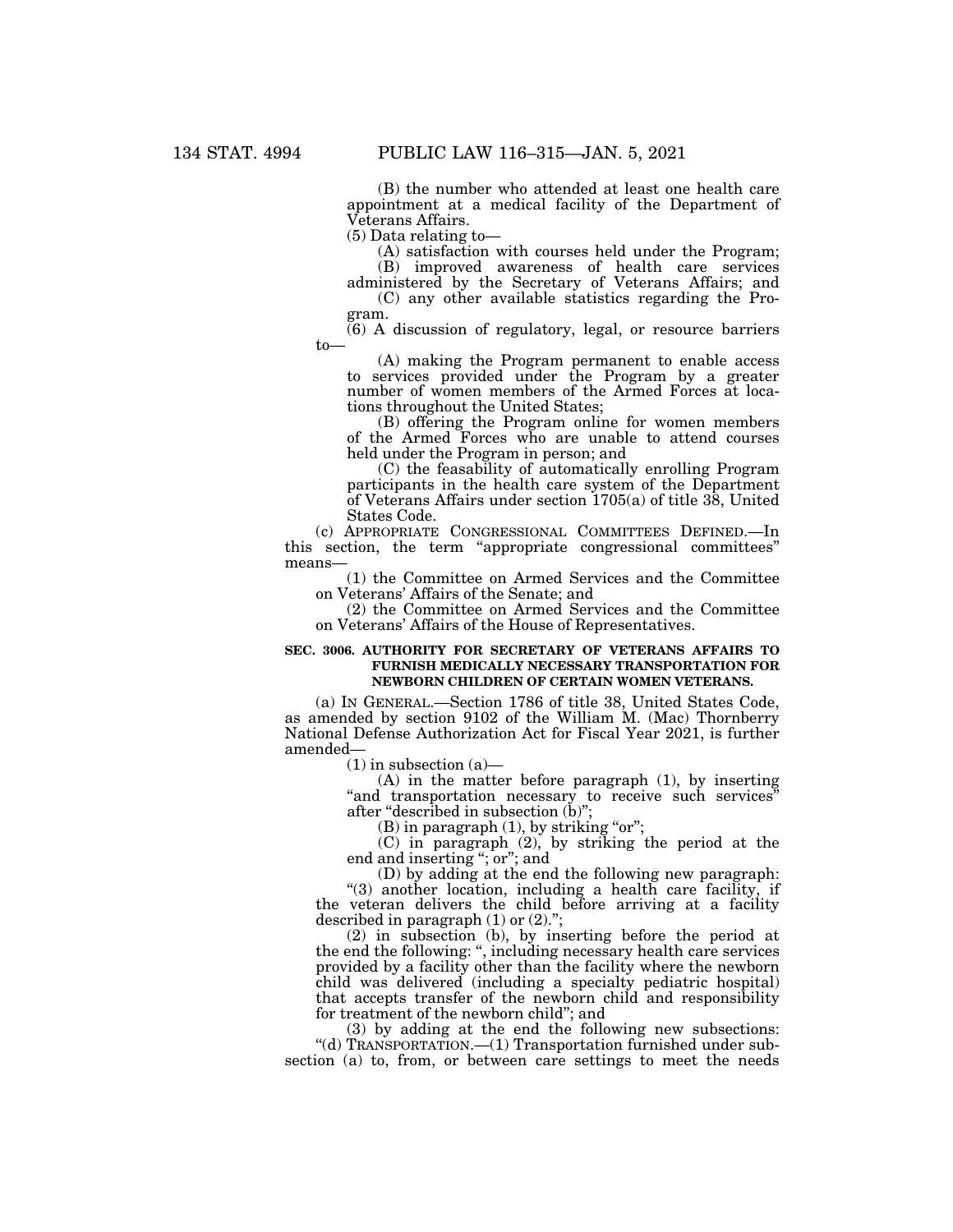of a newborn child includes costs for either or both the newborn child and parents.

" $(2)$  Transportation furnished under subsection  $(a)$  includes transportation by ambulance, including air ambulance, or other appropriate medically staffed modes of transportation—

''(A) to another health care facility (including a specialty pediatric hospital) that accepts transfer of the newborn child or otherwise provides post-delivery care services when the treating facility is not capable of furnishing the care or services required; or

''(B) to a health care facility in a medical emergency of such nature that a prudent layperson reasonably expects that delay in seeking immediate medical attention would be hazardous to life or health.

''(3) Amounts paid by the Department for transportation under this section shall be derived from the Medical Services appropriations account of the Department.

''(e) REIMBURSEMENT OR PAYMENT FOR HEALTH CARE SERVICES OR TRANSPORTATION.—(1) Pursuant to regulations the Secretary shall prescribe to establish rates of reimbursement and any limitations thereto under this section, the Secretary shall directly reimburse a covered entity for health care services or transportation services provided under this section, unless the cost of the services or transportation is covered by an established agreement or contract. If such an agreement or contract exists, its negotiated payment terms shall apply.

"(2)(A) Reimbursement or payment by the Secretary under Deadline. this section on behalf of an individual to a covered entity shall, unless rejected and refunded by the covered entity within 30 days of receipt, extinguish any liability on the part of the individual for the health care services or transportation covered by such payment.

''(B) Neither the absence of a contract or agreement between the Secretary and a covered entity nor any provision of a contract, agreement, or assignment to the contrary shall operate to modify, limit, or negate the requirements of subparagraph (A).

 $\cdot$ (3) In this subsection, the term  $\cdot$  covered entity' means any individual, transportation carrier, organization, or other entity that furnished or paid for health care services or transportation under this section.''.

(b) TREATMENT OF CERTAIN EXPENSES ALREADY INCURRED.—

(1) IN GENERAL.—Pursuant to such regulations as the Secretary of Veterans Affairs shall prescribe, with respect to transportation furnished in order for a newborn child of a veteran to receive health care services under section 1786 of title 38, United States Code, during the period specified in paragraph  $(2)$ , the Secretary may-

(A) waive a debt owed by the veteran to the Department of Veterans Affairs or reimburse expenses already paid by the veteran to the Department for such transportation;

(B) reimburse the veteran for expenses already paid by the veteran to a covered entity for such transportation; or

(C) reimburse a covered entity for the costs of such transportation.

Definition.

Regulations. Reimbursements. 38 USC 1786 note.

Waiver authority.

Regulations.

Applicability.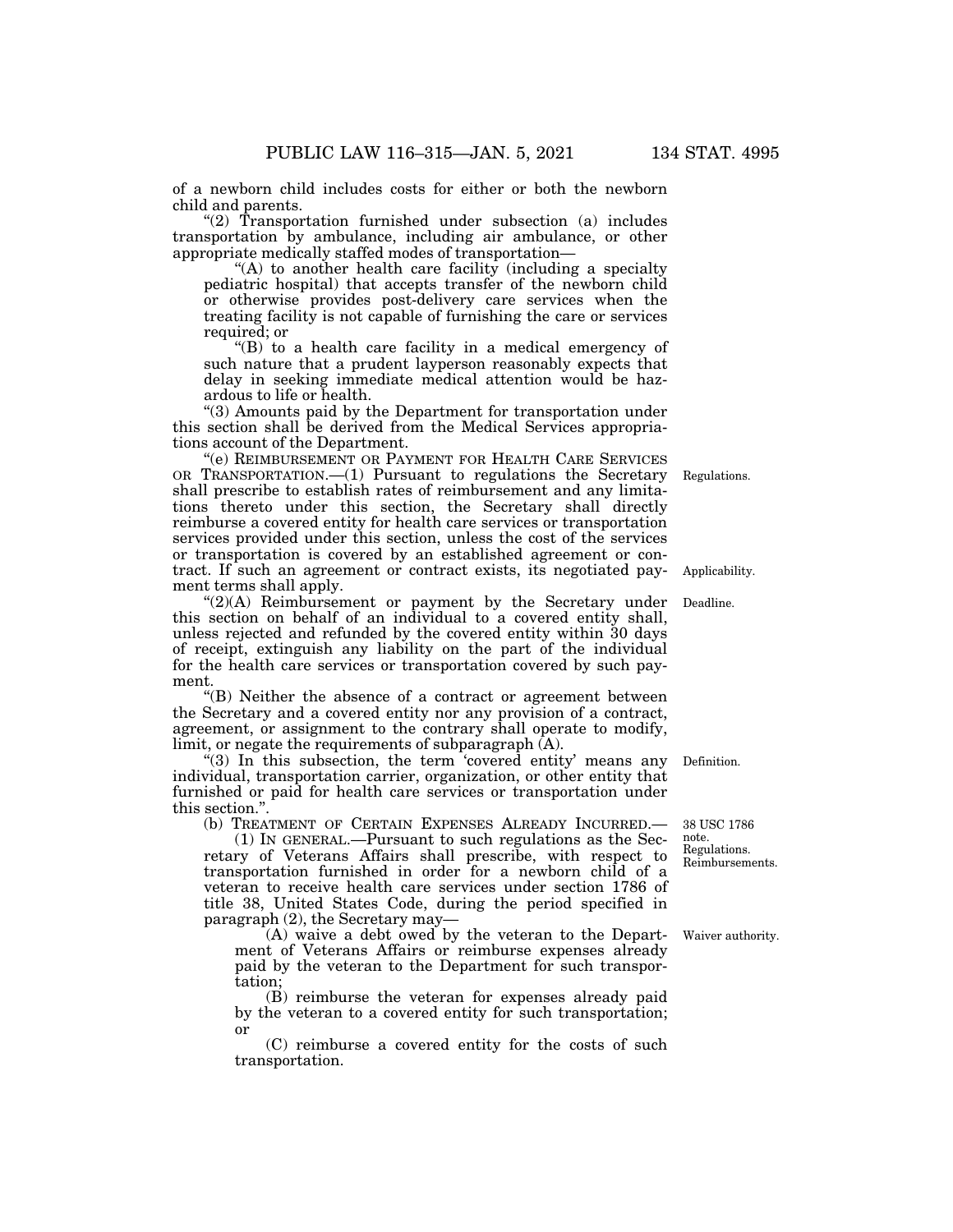(2) PERIOD SPECIFIED.—The period specified in this paragraph is the period beginning on May 5, 2010, and ending on the date of the enactment of this Act.

(3) COVERED ENTITY DEFINED.—In this subsection, the term "covered entity" has the meaning given that term in section 1786(e)(3) of title 38, United States Code, as added by subsection (a).

38 USC 1741 note.

#### **SEC. 3007. WAIVER OF REQUIREMENTS OF DEPARTMENT OF VETERANS AFFAIRS FOR RECEIPT OF PER DIEM PAYMENTS FOR DOMICILIARY CARE AT STATE HOMES AND MODIFICA-TION OF ELIGIBILITY FOR SUCH PAYMENTS.**

(a) WAIVER OF REQUIREMENTS.—Notwithstanding section 1741 of title 38, United States Code (as amended by subsection (b)), the Secretary of Veterans Affairs shall modify section 51.51(b) of title 38, Code of Federal Regulations (or successor regulations), to provide the Secretary the authority to waive the requirements under such section 51.51(b) for a veteran to be eligible for per diem payments for domiciliary care at a State home if—

 $(1)$  the veteran has met not fewer than four of the requirements set forth in such section; or

(2) such waiver would be in the best interest of the veteran. (b) MODIFICATION OF ELIGIBILITY.—Section  $1741(a)(1)$  of title 38, United States Code, is amended, in the flush text following subparagraph (B), by striking "in a Department facility" and inserting ''under the laws administered by the Secretary''.

(c) STATE HOME DEFINED.—In this section, the term ''State home" has the meaning given that term in section 101(19) of title 38, United States Code.

#### **SEC. 3008. EXPANSION OF QUARTERLY UPDATE OF INFORMATION ON STAFFING AND VACANCIES AT FACILITIES OF THE DEPARTMENT OF VETERANS AFFAIRS TO INCLUDE INFORMATION ON DURATION OF HIRING PROCESS.**

(a) QUARTERLY UPDATE.—Subsection (a)(1) of section 505 of the VA MISSION Act of 2018 (Public Law 115–182; 38 U.S.C. 301 note) is amended by adding at the end the following new subparagraph:

"(E) Beginning with any update under paragraph (3) on or after the date of the enactment of the Johnny Isakson and David P. Roe, M.D. Veterans Health Care and Benefits Improvement Act of 2020, the following:

"(i) For employees appointed under paragraphs  $(1)$ and (3) of section 7401 of title 38, United States Code, the number of employees for which the duration of the process from validation of vacancy to receipt of official offer and notification of actual start date exceeds the metrics laid out in the Time to Hire Model of the Veterans Health Administration, or successor model.

"(ii) The percentage of employees who are described in clause (i) compared to all employees appointed under paragraphs  $(1)$  and  $(3)$  of section  $7401$ of such title during the same period.

''(iii) The average number of days potential hires or new hires appointed under paragraphs (1) and (3) of section 7401 of such title spent in each phase of the Time to Hire Model, or successor model.''.

Regulations.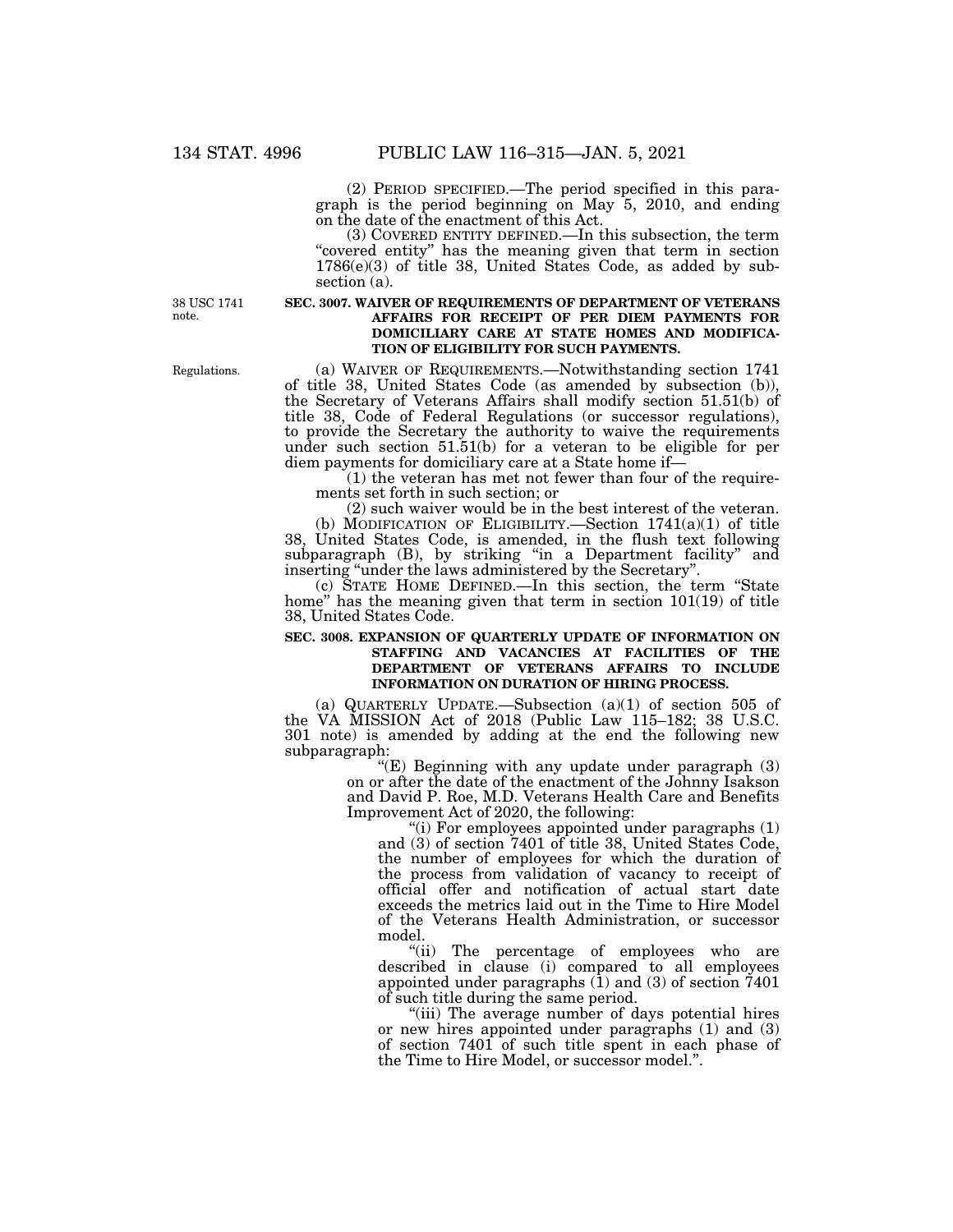(b) ANNUAL REPORT.—Subsection (b) of such section is amended, in the first sentence, by adding before the period at the end the following: "and to improve the onboard timeline for facilities for which the duration of the onboarding process exceeds the metrics laid out in the Time to Hire Model of the Veterans Health Administration, or successor model''.

#### **SEC. 3009. REQUIREMENT FOR CERTAIN DEPARTMENT OF VETERANS AFFAIRS MEDICAL FACILITIES TO HAVE PHYSICAL LOCA-TION FOR THE DISPOSAL OF CONTROLLED SUBSTANCES MEDICATIONS.**

(a) IN GENERAL.—The Secretary of Veterans Affairs shall ensure that each covered Department medical facility has a physical location where patients may dispose of controlled substances medications.

(b) COVERED DEPARTMENT MEDICAL FACILITY.—In this section, the term ''covered Department medical facility'' means a medical facility of the Department of Veterans Affairs with an onsite pharmacy or a physical location dedicated for law enforcement purposes.

(c) EFFECTIVE DATE.—This section shall take effect on January 1, 2022.

#### **SEC. 3010. DEPARTMENT OF VETERANS AFFAIRS PILOT PROGRAM FOR CLINICAL OBSERVATION BY UNDERGRADUATE STU-DENTS.**  38 USC 7401 note.

(a) ESTABLISHMENT.—The Secretary of Veterans Affairs shall carry out a pilot program for a one-year period, beginning not later than August 15, 2021, to provide certain students described in subsection (d) a clinical observation experience at medical centers of the Department of Veterans Affairs.

(b) MEDICAL CENTER SELECTION.—The Secretary shall carry out the pilot program under this section at not fewer than five medical centers of the Department. In selecting such medical centers, the Secretary shall ensure regional diversity among such selected medical centers.<br>(c) CLINICAL OBSERVATION SESSIONS.—

(1) FREQUENCY AND DURATION.—In carrying out the pilot program, the Secretary shall—

(A) provide at least one and not more than three clinical observation sessions at each medical center selected during each calendar year;

(B) ensure that each clinical observation session—

(i) lasts between four and six months; and

(ii) to the extent practicable, begins and ends concurrently with one or more academic terms of an institution of higher education (as defined in section 101 of the Higher Education Act of 1965 (20 U.S.C. 1001)); and

(C) ensure that the clinical observation sessions provided at a medical center have minimal overlap.

(2) SESSIONS.—The Secretary shall ensure that the pilot program consists of clinical observation sessions as follows:

(A) Each session shall allow for not fewer than five students nor greater than 15 students to participate in the session.

(B) Each session shall consist of not fewer than 20 observational hours nor greater than 40 observational hours.

Time period. Effective date.

38 USC 8110 note.

Definition.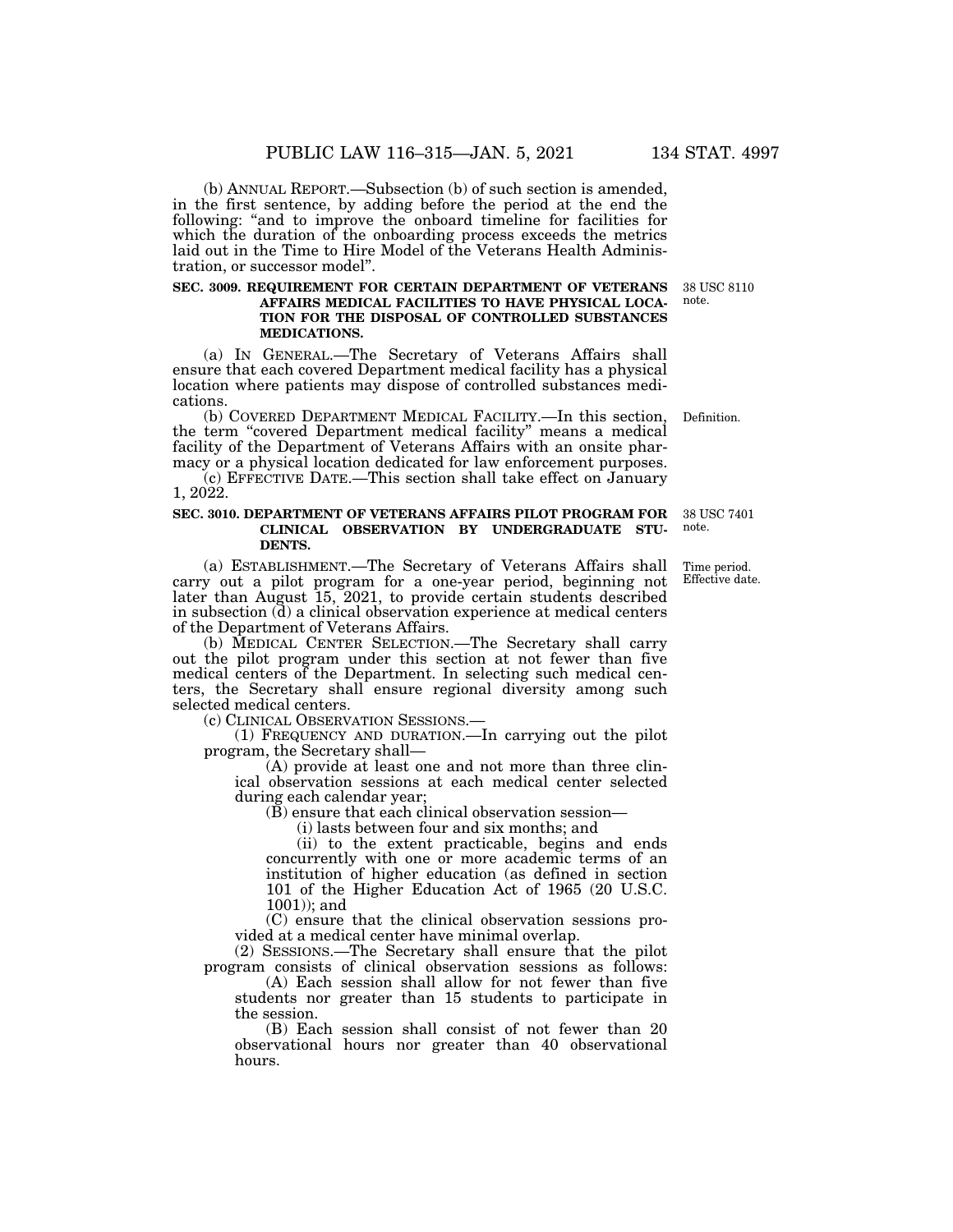(C) A majority of the observational hours shall be spent observing a health professional. The other observational hours shall be spent in a manner that ensures a robust, well rounded experience that exposes the students to a variety of aspects of medical care and health care administration.

(D) Each session shall provide a diverse clinical observation experience.<br>(d) STUDENTS.—

(1) SELECTION.—The Secretary shall select to participate in the pilot program under subsection (a) students who are—

(A) nationals of the United States;

(B) enrolled in an accredited program of study at an institution of higher education; and

(C) referred by their institution of higher education following an internal application process.

(2) PRIORITY.—In making such selection, the Secretary shall give priority to each of the following five categories of students:

(A) Students who, at the time of the completion of their secondary education, resided in a health professional shortage area (as defined in section 332 of the Public Health Service Act (42 U.S.C. 254e)).

(B) First generation college students (as defined in section  $402A(h)(3)$  of the Higher Education Act of 1965  $(20 \text{ U.S.C. } 1067q(a))$ ).

(C) Students who have been referred by minorityserving institutions (as defined in section 371(a) of the Higher Education Act of 1965 (20 U.S.C. 1067q(a))).

(D) Veterans (as defined in section 101 of title 38, United States Code).

(E) Students who indicate an intention to specialize in a health professional occupation identified by the Inspector General of the Department under section 7412 of title 38, United States Code, as having a staffing shortage.

(3) ASSIGNMENT TO MEDICAL CENTERS.—The Secretary shall assign students selected under paragraph (1) to medical centers selected under subsection (b) without regard for whether such medical centers have staffing shortages in any health professional occupation pursuant to section 7412 of title 38, United States Code.

(e) OTHER MATTERS.—In carrying out the pilot program under this section, the Secretary shall—

(1) establish a formal status to facilitate the access to medical centers of the Department by student observers participating in the pilot program;

(2) establish standardized legal, privacy, and ethical requirements for the student observers, including with respect to—

(A) ensuring that no student observer provides any care to patients while participating as an observer; and

(B) ensuring the suitability of a student to participate in the pilot program to ensure that the student poses no risk to patients;

(3) develop and implement a partnership strategy with minority-serving institutions to encourage referrals;

Procedures. (4) create standardized procedures for student observers;

Requirements.

Strategy.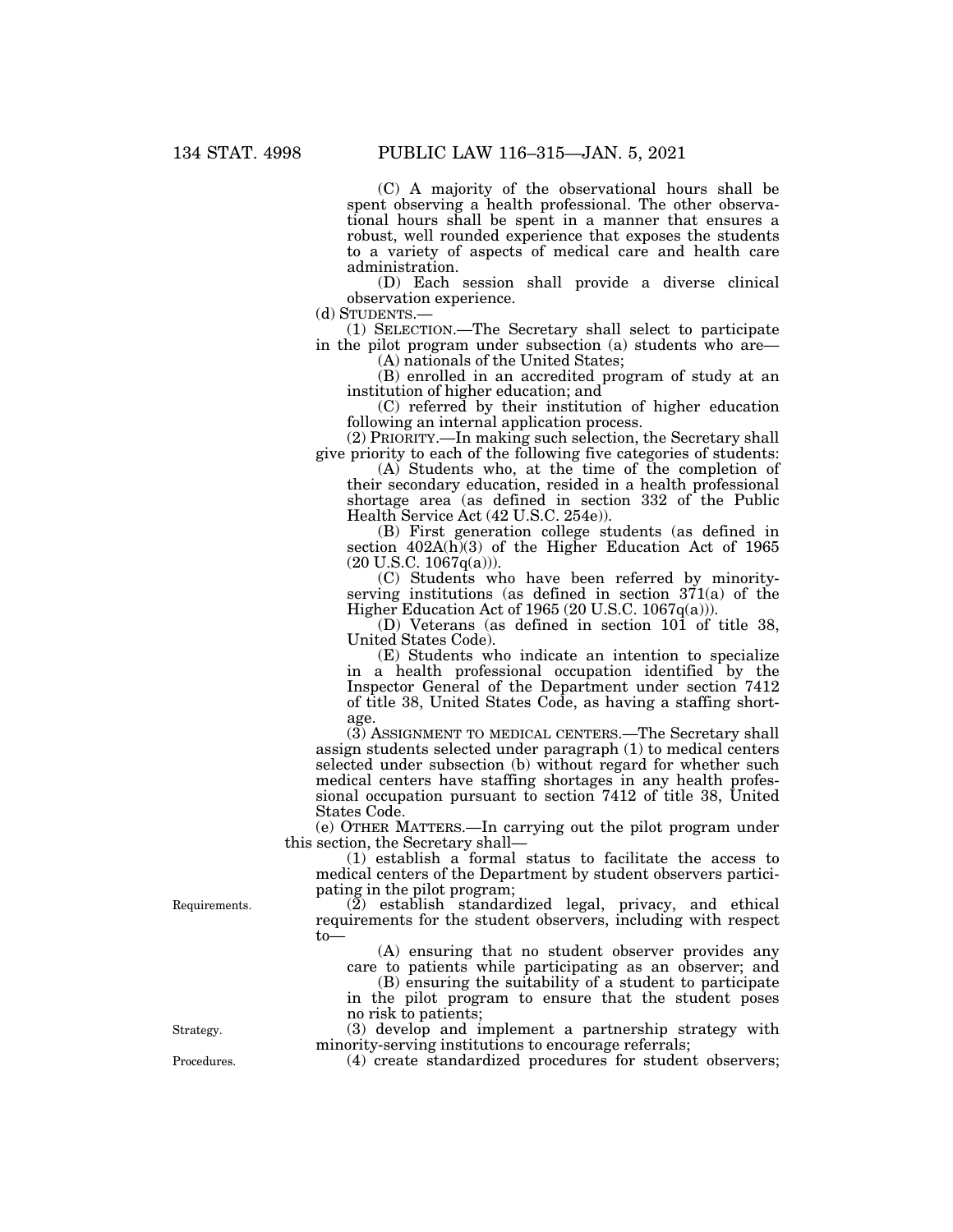(5) create an online information page about the pilot program on the internet website of the Department; Web posting.

(6) publish on the online information page created under paragraph (5) the locations of such centers, and other information on the pilot program, not later than 180 days before the date on which applications are required to be submitted by potential student observers;

(7) identify medical centers and specific health professionals participating in the pilot program; and

(8) notify the Committees on Veterans' Affairs of the House of Representatives and the Senate of the medical centers selected under subsection (c) within 30 days of selection, to facilitate program awareness.

(f) REPORT.—Not later than 180 days after the completion of the pilot program under subsection (a), the Secretary shall submit to the Committees on Veterans' Affairs of the House of Representatives and the Senate a report on the results of the pilot program, including—

(1) the number and demographics of all applicants, those accepted to participate in the pilot program, and those who completed the pilot program; and

(2) if participating institutions of higher education choose to administer satisfaction surveys that assess the experience of those who completed the pilot program, the results of any such satisfaction surveys, provided at the discretion of the institution of higher education.

(g) SENSE OF CONGRESS REGARDING DEPARTMENT OF VETERANS AFFAIRS PILOT PROGRAM FOR CLINICAL OBSERVATION BY UNDER-GRADUATE STUDENTS.—It is the sense of Congress that the pilot program described in subsection (a) should be designed to—

(1) increase the awareness, knowledge, and empathy of future health professionals toward the health conditions common to veterans;

(2) increase the diversity of the recruitment pool of future physicians of the Department; and

(3) expand clinical observation opportunities for all students by encouraging students of all backgrounds to consider a career in the health professions.

(h) NO ADDITIONAL FUNDS AUTHORIZED.—No additional funds are authorized to be appropriated to carry out the requirements of this section. Such requirements shall be carried out using amounts otherwise authorized to be appropriated.

# **Subtitle B—Scheduling and Consult Management**

#### **SEC. 3101. PROCESS AND REQUIREMENTS FOR SCHEDULING APPOINT-**38 USC 1701 **MENTS FOR HEALTH CARE FROM DEPARTMENT OF VET-ERANS AFFAIRS AND NON-DEPARTMENT HEALTH CARE.**

note.

(a) PROCESS AND REQUIREMENTS.—

(1) IN GENERAL.—Not later than 60 days after the date of the enactment of this Act, the Secretary of Veterans Affairs shall— Deadline.

(A) establish a process and requirements for scheduling appointments for—

Notification. Deadline.

Website.

Deadline.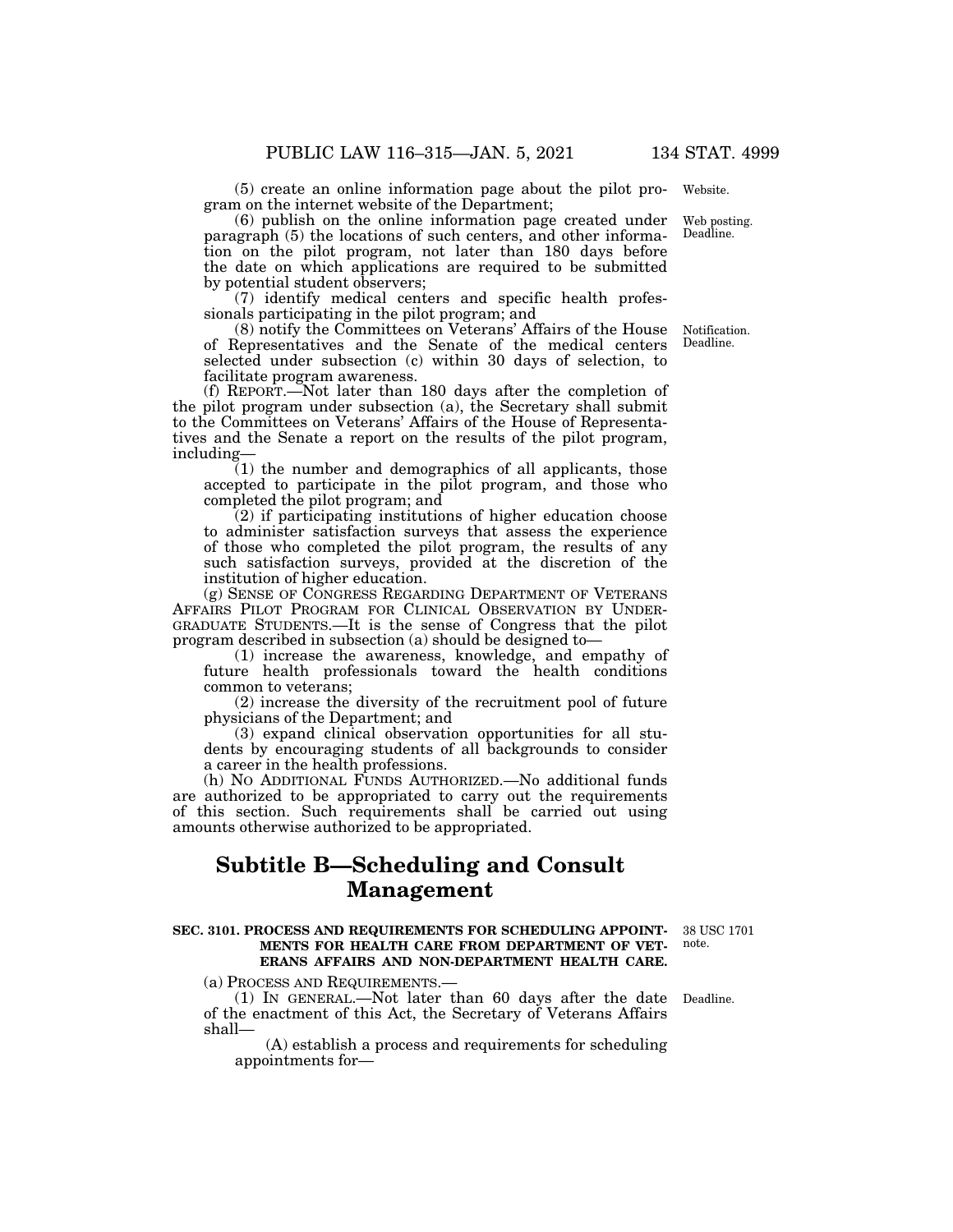(i) health care from the Department of Veterans Affairs; and

(ii) health care furnished through the Veterans Community Care Program under section 1703 of title 38, United States Code, by a non-Department health care provider; and

(B) submit to the Committee on Veterans' Affairs of the Senate and the Committee on Veterans' Affairs of the House of Representatives a description of such process and requirements.

(2) ELEMENTS OF DESCRIPTION.—The description of the process and requirements for scheduling appointments for health care required to be submitted under paragraph  $(1)(B)$ shall include—

(A) information on how such process and requirements take into account the access standards established under section 1703B of title 38, United States Code; and

(B) the maximum number of days allowed to complete each step of such process.

(3) PERIODIC REVISION.—

(A) IN GENERAL.—The Secretary may revise the process and requirements required under paragraph (1) as the Secretary considers necessary.

(B) SUBMITTAL TO CONGRESS.—Not later than 30 days before revising the process and requirements under subparagraph (A), the Secretary shall submit to the Committee on Veterans' Affairs of the Senate and the Committee on Veterans' Affairs of the House of Representatives a description of such revised process and requirements, including a description of any modifications to the certification and training under subsection (b).

(b) CERTIFICATION AND TRAINING ON PROCESS AND REQUIRE-MENTS.—

(1) CERTIFICATION.—Not later than one year after the date of the enactment of this Act, the Secretary shall require each individual involved in the scheduling of appointments for health care from the Department or health care described in subsection (a)(1)(A)(ii), including schedulers, clinical coordinators, and supervisors, to certify to the Secretary that the individual understands the process and requirements established under subsection (a), including the maximum number of days allowed to complete each step of such process.

(2) NEW EMPLOYEES.—The Secretary shall require each employee hired by the Department on or after the date of the enactment of this Act who is to be involved in the scheduling of appointments for health care from the Department or health care described in subsection  $(a)(1)(A)(ii)$ —

(A) to undergo training on the process and requirements established under subsection (a) as part of training for the position for which the employee has been hired; and

(B) to make the certification to the Secretary required under paragraph (1).

(c) METHOD TO MONITOR COMPLIANCE.—

(1) IN GENERAL.—Not later than 180 days after the date of the enactment of this Act, the Secretary shall establish or maintain a method or tool—

Deadline.

Deadline.

Deadline.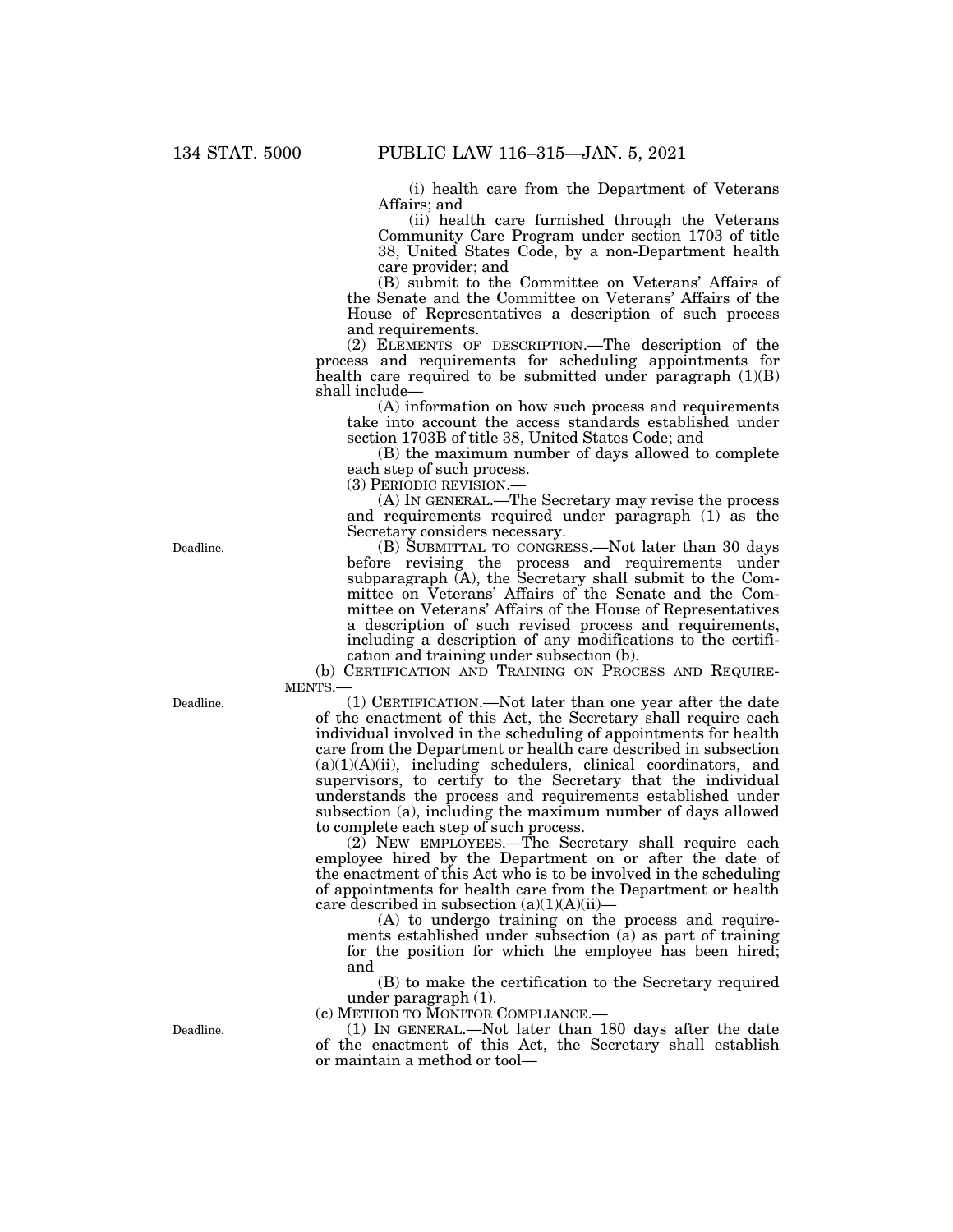(A) to enable monitoring of the compliance of the Department with the process and requirements established under subsection (a), including compliance with policies of the Department relating to the maximum number of days allowed to complete each step of such process; and

(B) to ensure that each medical facility of the Department complies with such process and requirements.

(2) USE THROUGHOUT DEPARTMENT.—

(A) IN GENERAL.—The Secretary shall require each medical facility of the Department to use the method or tool described in paragraph (1).

(B) REPORT.—Not later than one year after the date of the enactment of this Act, the Secretary shall submit to the Committee on Veterans' Affairs of the Senate and the Committee on Veterans' Affairs of the House of Representatives a report indicating whether each medical facility of the Department is using the method or tool described in paragraph (1).

(d) COMPTROLLER GENERAL REPORT.—Not later than two years after the date of the enactment of this Act, the Comptroller General of the United States shall submit to the Committee on Veterans' Affairs of the Senate and the Committee on Veterans' Affairs of the House of Representatives a report on the compliance of the Secretary with the requirements of this section.

#### **SEC. 3102. AUDITS REGARDING SCHEDULING OF APPOINTMENTS AND MANAGEMENT OF CONSULTATIONS FOR HEALTH CARE FROM DEPARTMENT OF VETERANS AFFAIRS AND NON-DEPARTMENT HEALTH CARE.**  38 USC 1701

(a) IN GENERAL.—Not later than each of one year and two years after the date of the enactment of this Act, the Secretary of Veterans Affairs shall provide for the conduct of a facility-level audit of the scheduling of appointments and the management of consultations for health care under the laws administered by the Secretary.

(b) APPLICATION.—

(1) FIRST AUDIT.—The first audit required under subsection (a) shall apply to each medical facility of the Department of Veterans Affairs.

(2) SECOND AUDIT.—The second audit required under subsection (a) shall apply to only those medical facilities of the Department that are in need of corrective action based on the first audit, as determined by the Secretary.

(c) ELEMENTS.—Each audit conducted under subsection (a) shall include the following:

(1) With respect to each medical center of the Department Assessments. covered by the audit, an assessment of any scheduling or consultation management issues at that medical center, including the following:

(A) An assessment of noncompliance with policies of the Veterans Health Administration relating to scheduling appointments and managing consultations.

(B) An assessment of the extent to which appointments or consultations are not timely processed.

(C) A description of any backlogs in appointments or consultations that are awaiting action.

Deadlines.

note.

Determination.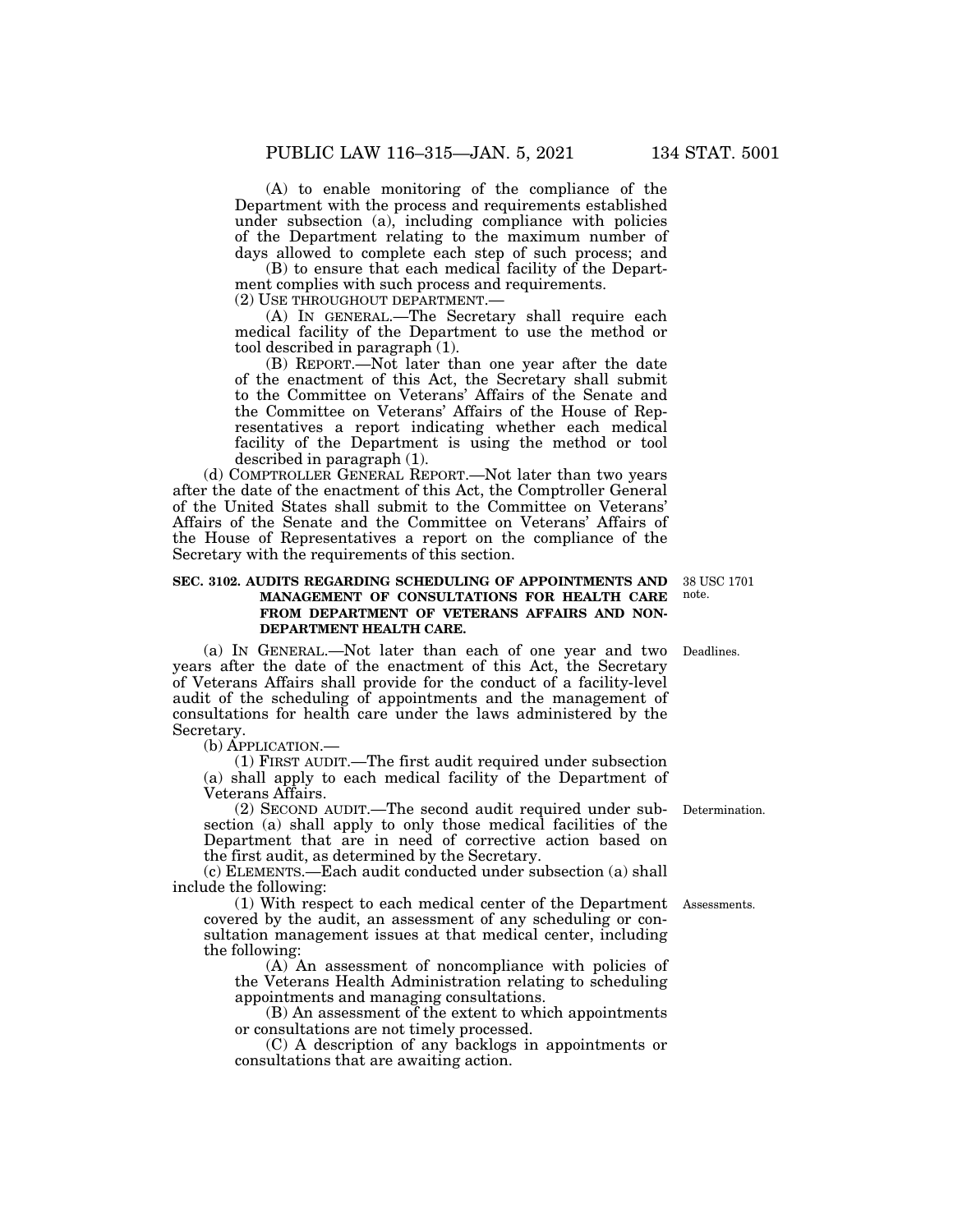(D) An assessment of whether consultations are appropriately processed.

(E) Data with respect to consultations as follows:

(i) Consultations that were scheduled within the request window.

(ii) Duplicate consultation requests.

(iii) Consultations that were discontinued.

(iv) Delays in consultations.

(v) Consultations that were not properly closed or discontinued, including a description of remediation attempts.

(F) A review for accuracy with respect to consultation management as follows:

(i) A review of the accuracy of the type of service, either administrative or clinical, that is inputted in the electronic health record.

(ii) A review of the accuracy of the type of consultation setting, either impatient or outpatient, that is inputted in the electronic health record.

(iii) A review of the appropriateness of the level of urgency of the consultation that is inputted in the electronic health record.

(iv) A review of any delayed or unresolved consultations.

(2) An identification of such recommendations for corrective action as the Secretary considers necessary, including additional training, increased personnel, and other resources.

(3) A certification that the director of each medical center of the Department covered by the audit is in compliance with the process and requirements established under section 3101(a) and such other requirements relating to the scheduling of appointments and management of consultations as the Secretary considers appropriate.

(4) With respect to referrals for health care between health care providers or facilities of the Department, a measurement of, for each medical facility of the Department covered by the audit—

(A) the period of time between—

(i) the date that a clinician of the Department determines that a veteran requires care from another health care provider or facility and the date that the referral for care is sent to the other health care provider or facility;

(ii) the date that the referral for care is sent to the other health care provider or facility and the date that the other health care provider or facility accepts the referral;

(iii) the date that the other health care provider or facility accepts the referral and the date that the appointment with the other health care provider or at the other facility is made; and

(iv) the date that the appointment with the other health care provider or at the other facility is made and the date of the appointment with the other health care provider or at the other facility; and

(B) any other period of time that the Secretary determines necessary to measure.

Reviews.

Data.

Recommendations.

Certification.

Time periods.

Determination.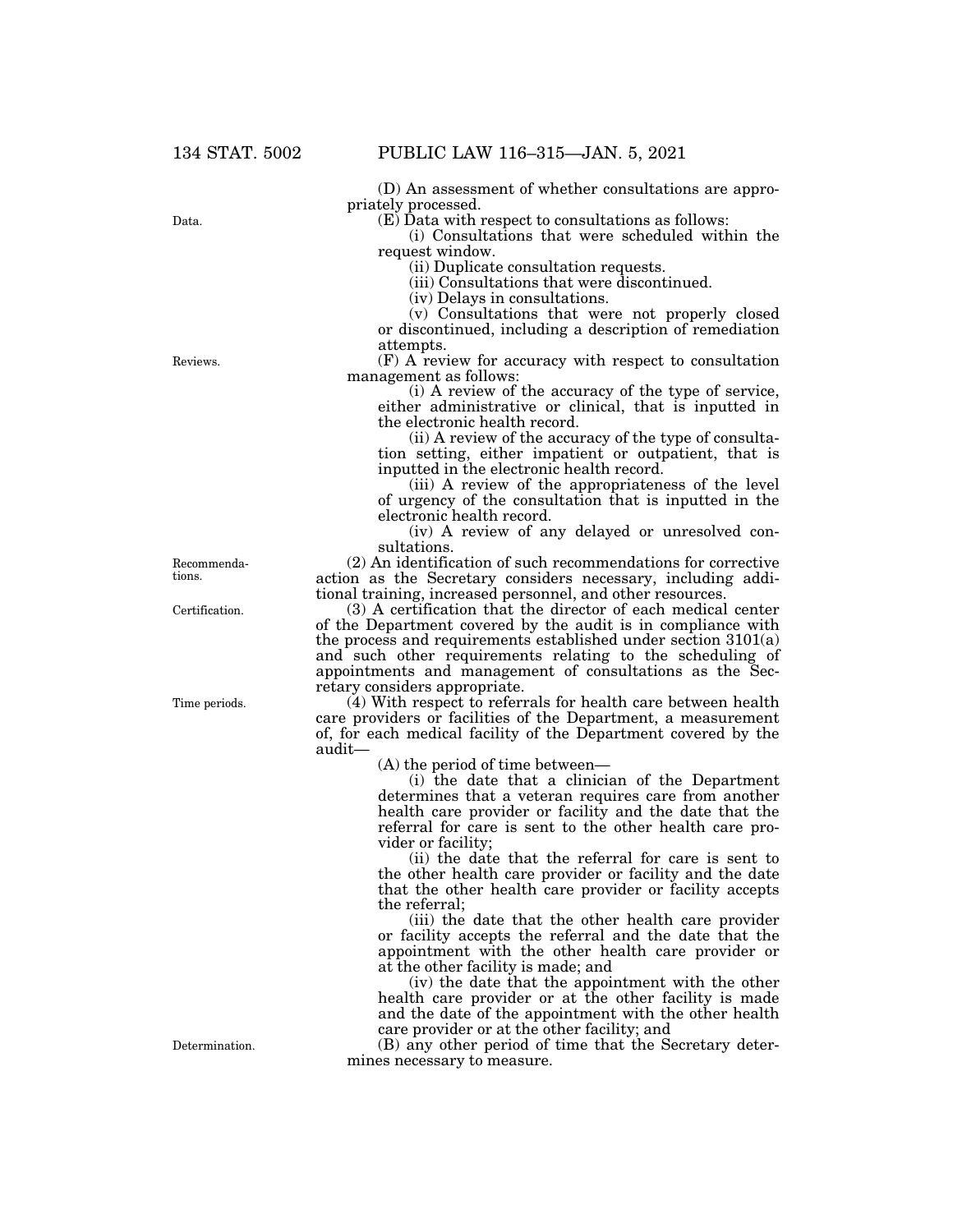(5) With respect to referrals for non-Department health Time periods. care originating from medical facilities of the Department, a measurement of, for each such facility covered by the audit— (A) the period of time between—

(i) the date that a clinician of the Department determines that a veteran requires care, or a veteran presents to the Department requesting care, and the date that the referral for care is sent to a non-Department health care provider;

(ii) the date that the referral for care is sent to a non-Department health care provider and the date that a non-Department health care provider accepts the referral;

(iii) the date that a non-Department health care provider accepts the referral and the date that the referral to a non-Department health care provider is completed;

(iv) the date that the referral to a non-Department health care provider is completed and the date that an appointment with a non-Department health care provider is made; and

(v) the date that an appointment with a non-Department health care provider is made and the date that an appointment with a non-Department health care provider occurs; and

(B) any other period of time that the Secretary deter-Determination. mines necessary to measure.

(d) CONDUCT OF AUDIT BY THIRD PARTY.—Each audit conducted under subsection (a) with respect to a medical facility of the Department shall be conducted by an individual or entity that is not affiliated with the facility.

(e) TRANSMITTAL TO VHA.—Each audit conducted under subsection (a) shall be transmitted to the Under Secretary for Health of the Department so that the Under Secretary can—

 $(1)$  strengthen oversight of the scheduling of appointments and management of consultations throughout the Department;

(2) monitor national policy on such scheduling and management; and

(3) develop a remediation plan to address issues uncovered by those audits.

(f) ANNUAL REPORT.—

(1) IN GENERAL.—Not later than December 31 of each year in which an audit is conducted under subsection (a), the Secretary shall submit to the Committee on Veterans' Affairs of the Senate and the Committee on Veterans' Affairs of the House of Representatives a report on the audit conducted during that year.

(2) ELEMENTS.—The Secretary shall include in each report required by paragraph (1)—

(A) the nationwide results of the audit conducted under subsection (a);

(B) the results of such audit with respect to each medical facility of the Department covered by such audit;

(C) an assessment of how the Department strengthened Assessment. oversight of the scheduling of appointments and management of consultations at each such facility as a result of the audit;

Remediation plan.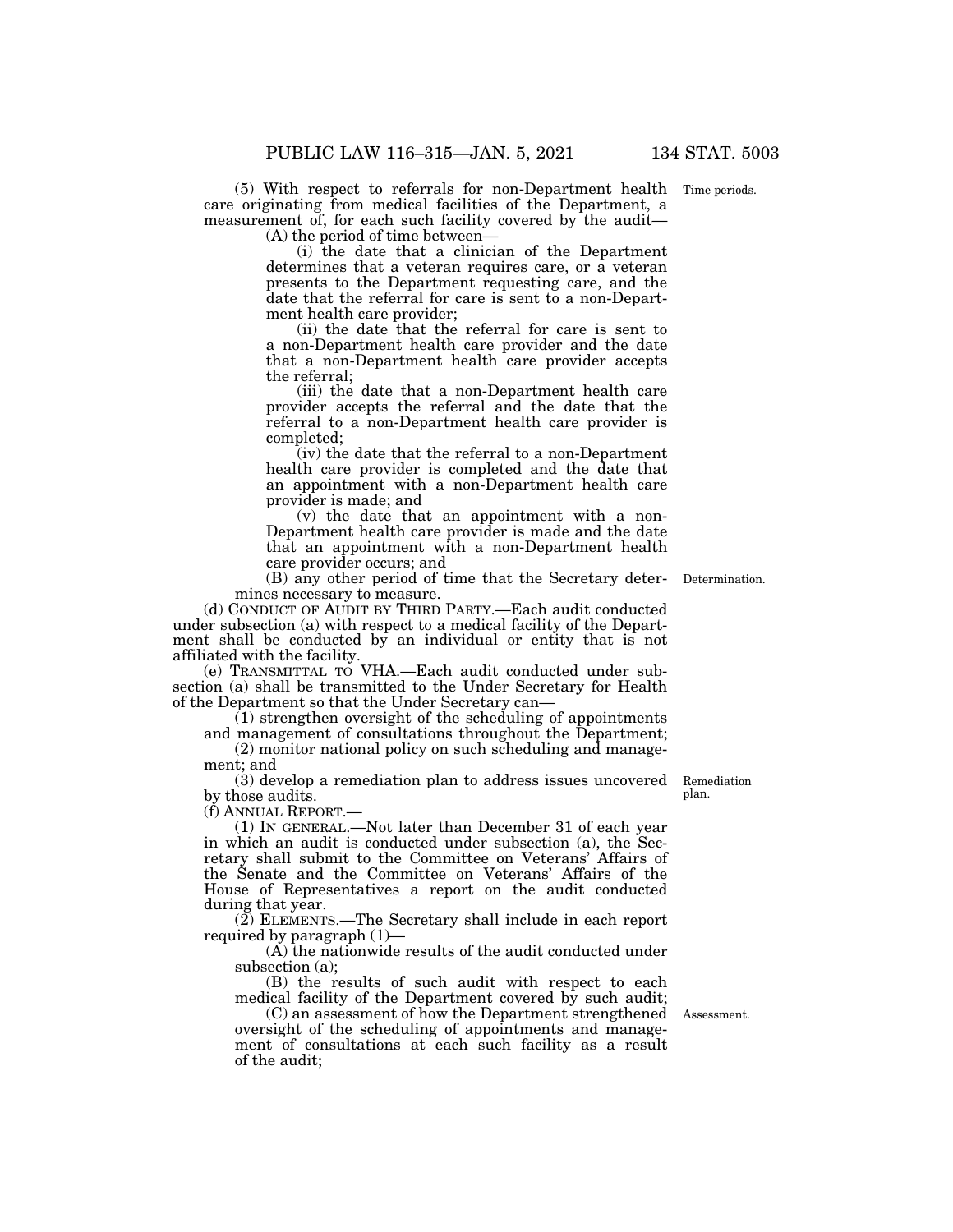Assessment.

(D) an assessment of how the audit informed the national policy of the Department with respect to the scheduling of appointments and management of consultations; and

(E) a description of any remediation plans to address issues raised by the audit that was completed.

38 USC 1703 note.

## **SEC. 3103. ADMINISTRATION OF NON-DEPARTMENT OF VETERANS AFFAIRS HEALTH CARE.**

(a) CERTIFICATION OF PROPER ADMINISTRATION OF NON-DEPART-MENT CARE.—

 $(1)$  REVIEW. $-$ 

(A) IN GENERAL.—The Secretary of Veterans Affairs shall conduct a review of the staffing, training, and other requirements necessary to administer section 1703 of title 38, United States Code.

(B) ELEMENTS.—The review conducted under subparagraph (A) shall include, with respect to each medical facility of the Department of Veterans Affairs—

(i) an assessment of the type of positions required to be staffed at the medical facility;

(ii) the number of such positions authorized;

(iii) the number of such positions funded;

(iv) the number of such positions filled; and

(v) the number of additional such positions required to be authorized.

(2) SUBMITTAL TO CONGRESS.—Not later than 180 days after the date of the enactment of this Act, and every 180 days thereafter, the Secretary shall submit to the Committee on Veterans' Affairs of the Senate and the Committee on Veterans' Affairs of the House of Representatives—

(A) the results of the review conducted under paragraph (1); and

(B) a certification that the Secretary has established all staffing, training, and other requirements required to be reviewed under such paragraph.

(b) SCHEDULING OF APPOINTMENTS.

(1) MEASUREMENT OF TIMELINESS FOR EACH FACILITY.— Not later than 120 days after the date of the enactment of this Act, the Secretary shall measure, with respect to referrals for non-Department health care originating from medical facilities of the Department, for each such facility—

(A) the period of time between—

(i) the date that a clinician of the Department determines that a veteran requires care, or a veteran presents to the Department requesting care, and the date that the referral for care is sent to a non-Department health care provider;

(ii) the date that the referral for care is sent to a non-Department health care provider and the date that a non-Department health care provider accepts the referral;

(iii) the date that a non-Department health care provider accepts the referral and the date that the referral to a non-Department health care provider is completed;

Assessment.

Deadlines.

Deadline.

Time periods.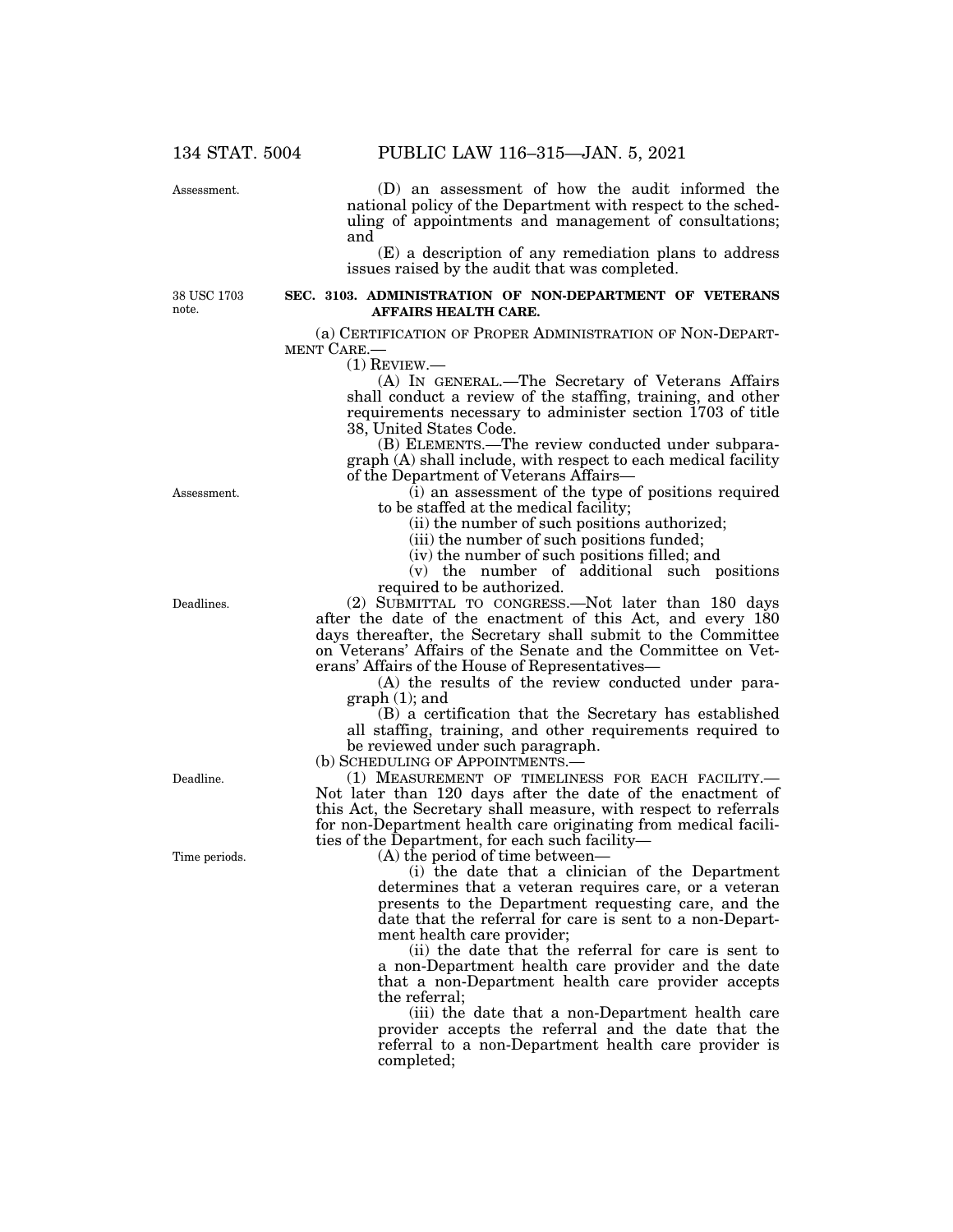(iv) the date that the referral to a non-Department health care provider is completed and the date that an appointment with a non-Department health care provider is made; and

(v) the date that an appointment with a non-Department health care provider is made and the date that an appointment with a non-Department health care provider occurs; and

(B) any other period of time that the Secretary deter-Determination. mines necessary to measure.

(2) SUBMISSIONS TO CONGRESS.—

(A) IN GENERAL.—Not later than one year after the date of the enactment of this Act, the Secretary shall submit to the Committee on Veterans' Affairs of the Senate and the Committee on Veterans' Affairs of the House of Representatives the data measured under paragraph (1), disaggregated by medical facility. Deadline.

(B) UPDATE.—Not less frequently than biweekly, the Secretary shall update the data submitted under subparagraph (A).

(c) COMPTROLLER GENERAL REPORT.—

(1) REVIEW.—Beginning not later than one year after the date of the enactment of this Act, the Comptroller General of the United States shall review compliance by the Secretary with the requirements of this section, including a review of the validity and reliability of data submitted by the Secretary under subsection (b)(2).

(2) REPORT.—Not later than three years after the date of the enactment of this Act, the Comptroller General shall submit to the Committee on Veterans' Affairs of the Senate and the Committee on Veterans' Affairs of the House of Representatives the results of the review conducted under paragraph (1).

# **SEC. 3104. EXAMINATION OF HEALTH CARE CONSULTATION AND SCHEDULING POSITIONS OF DEPARTMENT OF VETERANS AFFAIRS.**

(a) PROPER GRADING OF CONSULTATION AND SCHEDULING POSI-TIONS.—

(1) IN GENERAL.—The Secretary of Veterans Affairs shall conduct an examination of health care positions of the Department of Veterans Affairs to determine whether health care positions involved in the consultation and scheduling processes are appropriately graded.

 $(2)$  CONSULTATION.—In conducting the examination under paragraph (1), the Secretary shall consult with health care staffing experts in the Federal Government and the private sector.

(3) SUBMITTAL TO CONGRESS.—Not later than 120 days Deadline. after the date of the enactment of this Act, the Secretary shall submit to the appropriate committees of Congress the results of the examination conducted under paragraph (1).

(b) REVIEW OF ONBOARDING PROCESS.—Not later than 180 days after the date of the enactment of this Act, the Secretary shall submit to the appropriate committees of Congress—

Deadline.

Effective date.

Time period.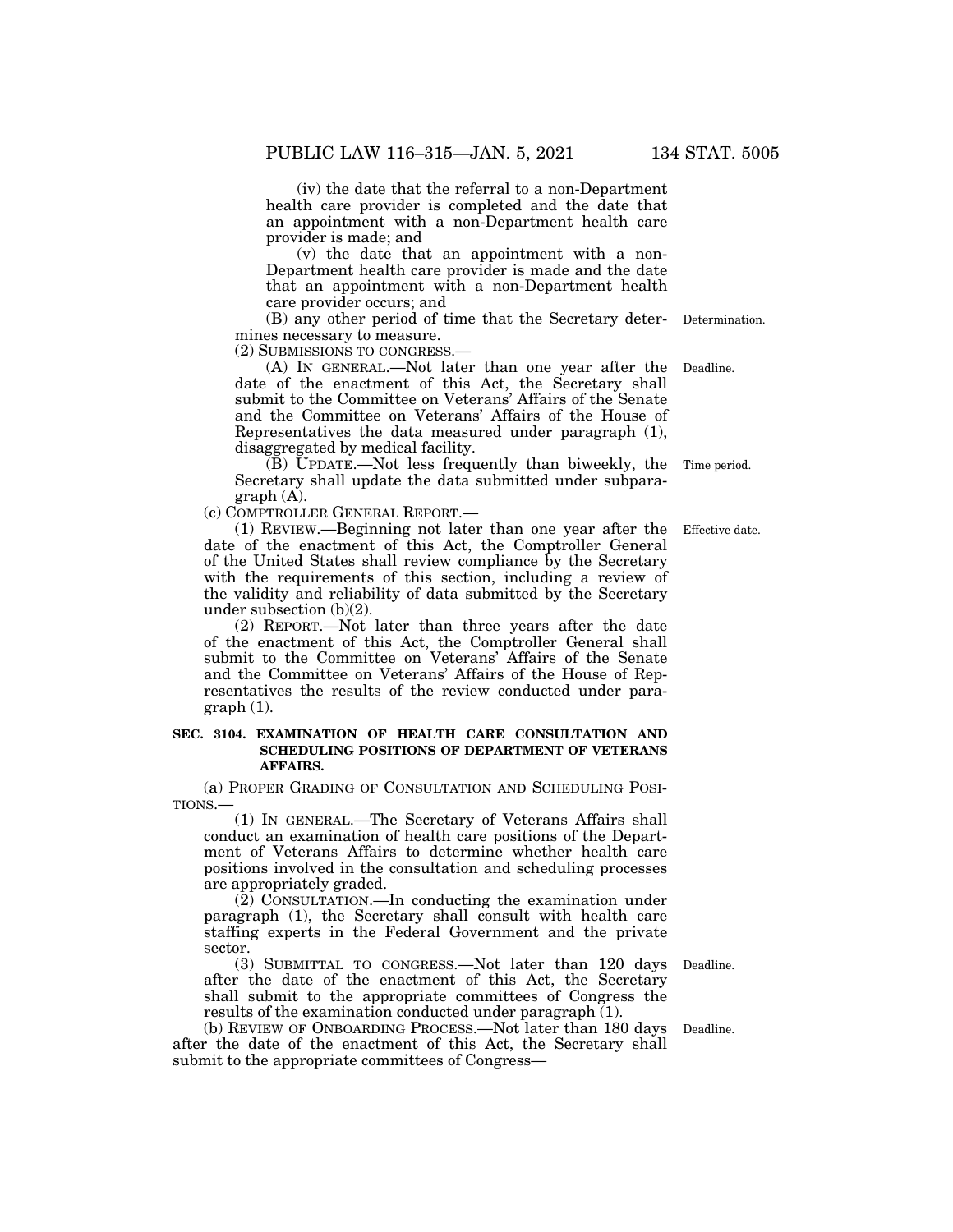(1) a review of the onboarding process of individuals in health care positions described in subsection (a), including how long it takes to hire those individuals; and

(2) a description of any changes that the Secretary has made or plans to make to improve that process.

(c) APPROPRIATE COMMITTEES OF CONGRESS DEFINED.—In this section, the term "appropriate committees of Congress" means-

(1) the Committee on Veterans' Affairs and the Committee on Appropriations of the Senate; and

(2) the Committee on Veterans' Affairs and the Committee on Appropriations of the House of Representatives.

38 USC 101 note. Navy SEAL Bill Mulder Act of 2020.

# **TITLE IV—NAVY SEAL BILL MULDER**

## **SEC. 4001. SHORT TITLE.**

This title may be cited as the "Navy SEAL Bill Mulder Act" of 2020''.

# **Subtitle A—Service-connection and COVID–19**

### **SEC. 4101. PRESUMPTIONS OF SERVICE-CONNECTION FOR MEMBERS OF ARMED FORCES WHO CONTRACT CORONAVIRUS DIS-EASE 2019 UNDER CERTAIN CIRCUMSTANCES.**

(a) IN GENERAL.—Subchapter VI of chapter 11 of title 38, United States Code, is amended by adding at the end the following new section:

38 USC 1164.

## **''§ 1164. Presumptions of service-connection for Coronavirus Disease 2019**

"(a) PRESUMPTIONS GENERALLY. $-(1)$  For purposes of laws administered by the Secretary and subject to section 1113 of this title, if symptoms of Coronavirus Disease 2019 (in this section referred to as 'COVID–19') described in subsection (d) manifest within one of the manifestation periods described in paragraph (2) in an individual who served in a qualifying period of duty described in subsection (b)—

''(A) infection with severe acute respiratory syndrome coronavirus 2 (in this section referred to as 'SARS–CoV–2') shall be presumed to have occurred during the qualifying period of duty;

''(B) COVID–19 shall be presumed to have been incurred during the qualifying period of duty; and

''(C) if the individual becomes disabled or dies as a result of COVID–19, it shall be presumed that the individual became disabled or died during the qualifying period of duty for purposes of establishing that the individual served in the active military, naval, or air service.

" $(2)(A)$  The manifestation periods described in this paragraph are the following:

''(i) During a qualifying period of duty described in subsection (b), if that period of duty was more than 48 continuous hours in duration.

"(ii) Within 14 days after the individual's completion of a qualifying period of duty described in subsection (b).

Time periods.

Deadline.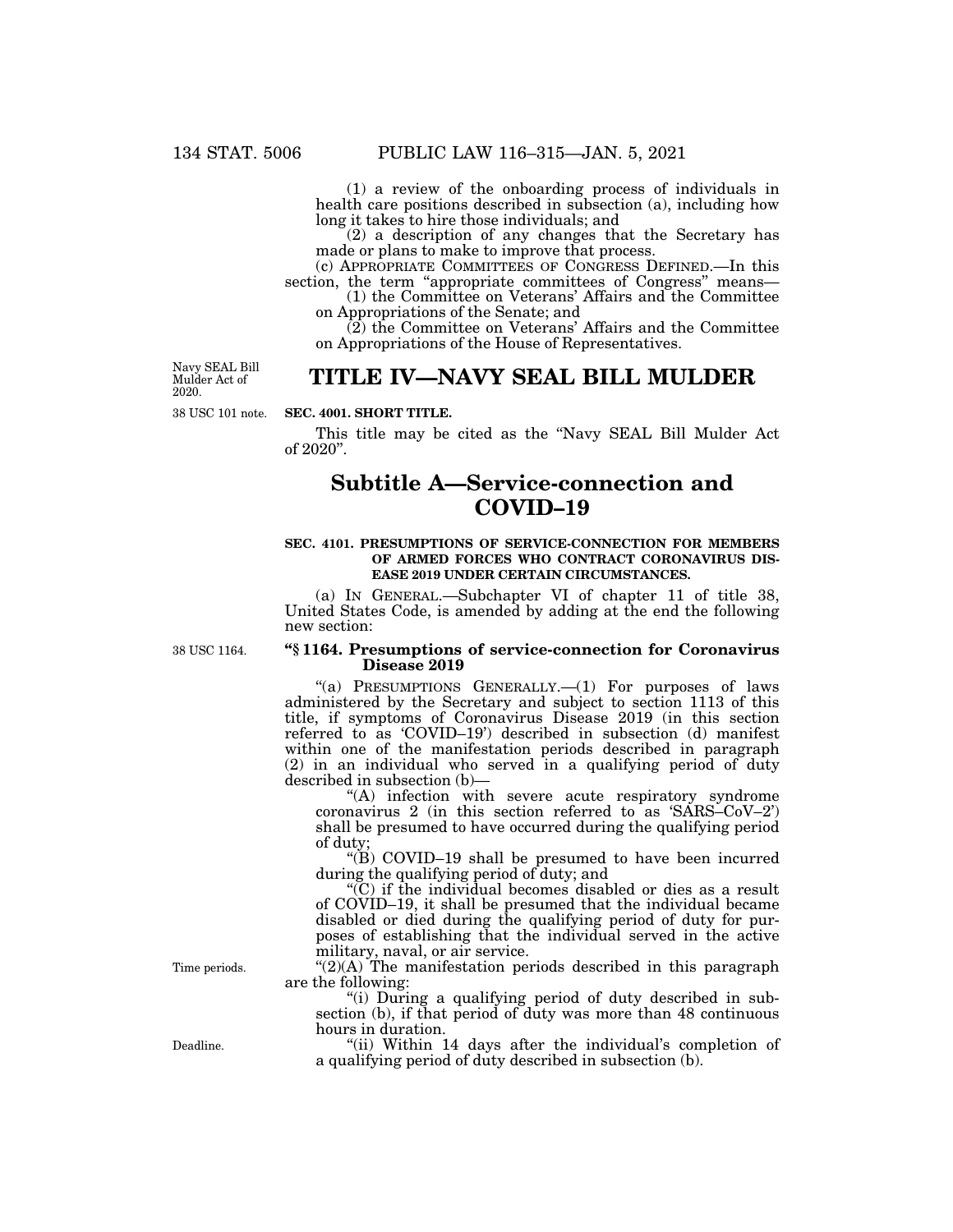''(iii) An additional period prescribed under subparagraph (B).

''(B)(i) If the Secretary determines that a manifestation period of more than 14 days after completion of a qualifying period of service is appropriate for the presumptions under paragraph (1), the Secretary may prescribe that additional period by regulation.

"(ii) A determination under clause (i) shall be made in consultation with the Director of the Centers for Disease Control and Prevention.

''(b) QUALIFYING PERIOD OF DUTY DESCRIBED.—A qualifying period of duty described in this subsection is—

" $(1)$  a period of active duty performed—

" $(A)$  during the national emergency declared by the President under the National Emergencies Act (50 U.S.C. 1601 et seq.); and

''(B) before the date that is three years after the date of the enactment of the Johnny Isakson and David P. Roe, M.D. Veterans Health Care and Benefits Improvement Act of 2020; or

''(2) training duty under title 10 or full-time National Guard duty (as defined in section 101 of title 10), performed under orders issued on or after March 13, 2020—

''(A) during the national emergency declared by the President under the National Emergencies Act (50 U.S.C. 1601 et seq.); and

''(B) before the date that is three years after the date of the enactment of the Johnny Isakson and David P. Roe, M.D. Veterans Health Care and Benefits Improvement Act of 2020.

"(c) APPLICATION OF PRESUMPTIONS FOR TRAINING DUTY.-When, pursuant to subsection (a), COVID–19 is presumed to have been incurred during a qualifying period of duty described in subsection  $(b)(2)$ 

" $(1)$  COVID-19 shall be deemed to have been incurred in the line of duty during a period of active military, naval, or air service; and

 $(2)$  where entitlement to benefits under this title is predicated on the individual who was disabled or died being a veteran, benefits for disability or death resulting from COVID– 19 as described in subsection (a) shall be paid or furnished as if the individual was a veteran, without regard to whether the period of duty would constitute active military, naval, or air service under section 101 of this title.

''(d) SYMPTOMS OF COVID–19.—For purposes of subsection (a), symptoms of COVID–19 are those symptoms that competent medical evidence demonstrates are experienced by an individual affected and directly related to COVID–19.

''(e) MEDICAL EXAMINATIONS AND OPINIONS.—If there is a question of whether the symptoms experienced by an individual described in paragraph  $(1)$  of subsection  $(a)$  during a manifestation period described in paragraph (2) of such subsection are attributable to COVID–19 resulting from infection with SARS–CoV–2 during the qualifying period of duty, in determining whether a medical examination or medical opinion is necessary to make a decision on the claim within the meaning of section 5103A(d) of this title, a qualifying period of duty described in subsection (b) of this section

Determination. Regulations.

Consultation.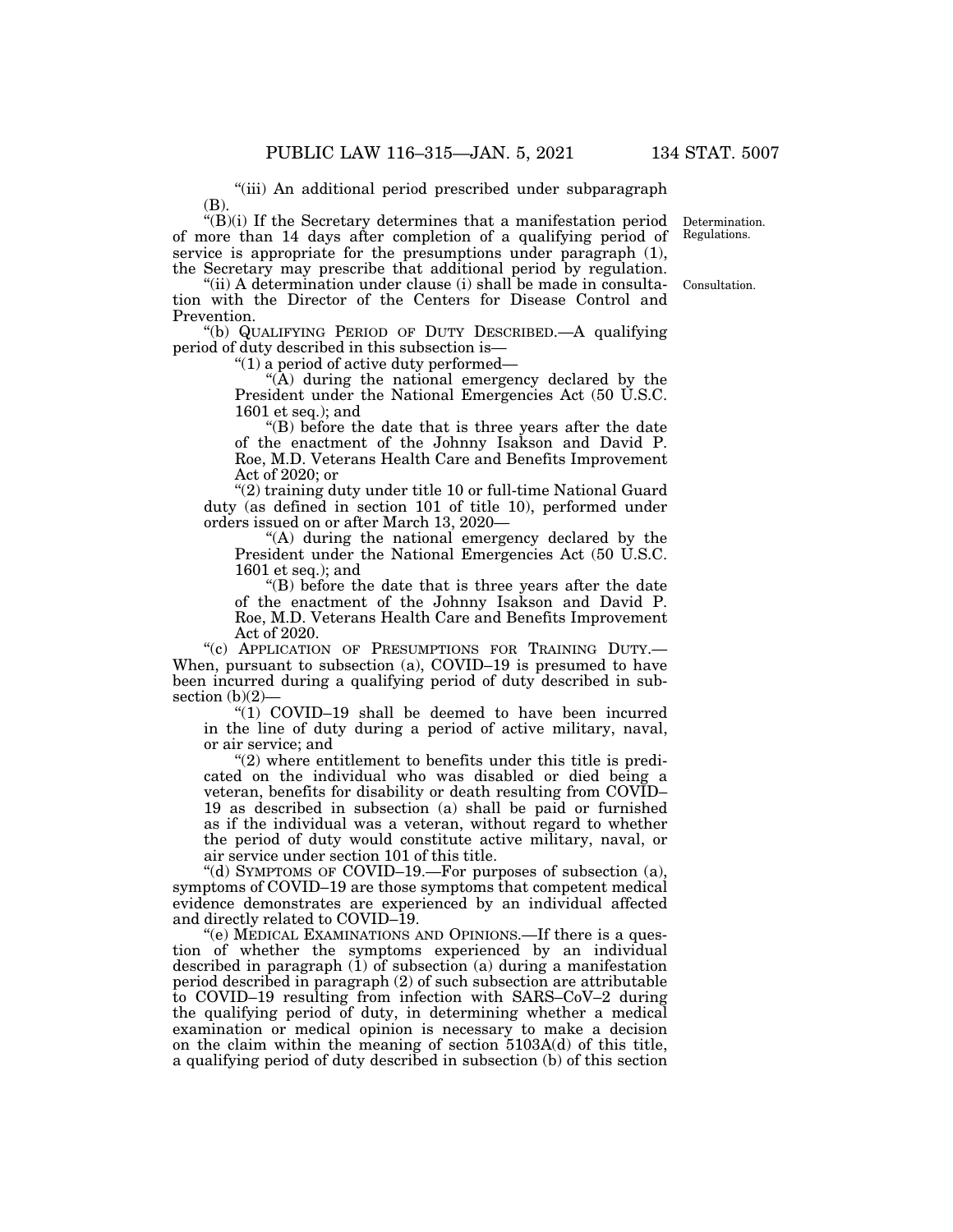shall be treated as if it were active military, naval, or air service for purposes of section  $5103A(d)(2)(B)$  of this title.".

(b) CLERICAL AMENDMENT.—The table of sections at the beginning of such subchapter is amended by adding at the end the following new item:

''1164. Presumptions of service-connection for Coronavirus Disease 2019.''.

# **Subtitle B—Assistance for Homeless Veterans**

38 USC 2011 note.

38 USC 1101 prec.

## **SEC. 4201. FLEXIBILITY FOR THE SECRETARY OF VETERANS AFFAIRS IN CARING FOR HOMELESS VETERANS DURING A COV-ERED PUBLIC HEALTH EMERGENCY.**

(a) GENERAL SUPPORT.—<br>(1) USE OF FUNDS.—During a covered public health emergency, the Secretary of Veterans Affairs may use amounts appropriated or otherwise made available to the Department of Veterans Affairs to carry out sections 2011, 2012, 2031, and 2061 of title 38, United States Code, to provide to homeless veterans and veterans participating in the program carried out under section 8(o)(19) of the United States Housing Act of 1937 (42 U.S.C. 1437f(o)(19)) (commonly referred to as "HUD-VASH''), as the Secretary determines is needed, the following:

(A) Assistance required for safety and survival (such as food, shelter, clothing, blankets, and hygiene items).

(B) Transportation required to support stability and health (such as for appointments with service providers, conducting housing searches, and obtaining food and supplies).

(C) Communications equipment and services (such as tablets, smartphones, disposable phones, and related service plans) required to support stability and health (such as maintaining contact with service providers, prospective landlords, and family).

(D) Such other assistance as the Secretary determines is needed.

(2) HOMELESS VETERANS ON LAND OF THE DEPARTMENT.—

(A) COLLABORATION.—During a covered public health emergency, to the extent possible, the Secretary may collaborate with one or more organizations to manage use of land of the Department for homeless veterans for living and sleeping.

(B) ELEMENTS.—Collaboration under subparagraph (A) may include the provision by either the Secretary or the organization of food services and security for property, buildings, and other facilities owned or controlled by the Department.

(b) GRANT AND PER DIEM PROGRAM.—

(1) LIMITS ON RATES FOR PER DIEM PAYMENTS.—Section 20013(b) of the Coronavirus Aid, Relief, and Economic Security Act (38 U.S.C. 2011 note; Public Law 116–136) is amended—

(A) by redesignating paragraphs (1) and (2) as subparagraphs (A) and (B), respectively;

(B) in the matter preceding subparagraph (A), as so redesignated, by inserting "(1)" before "In the case"; and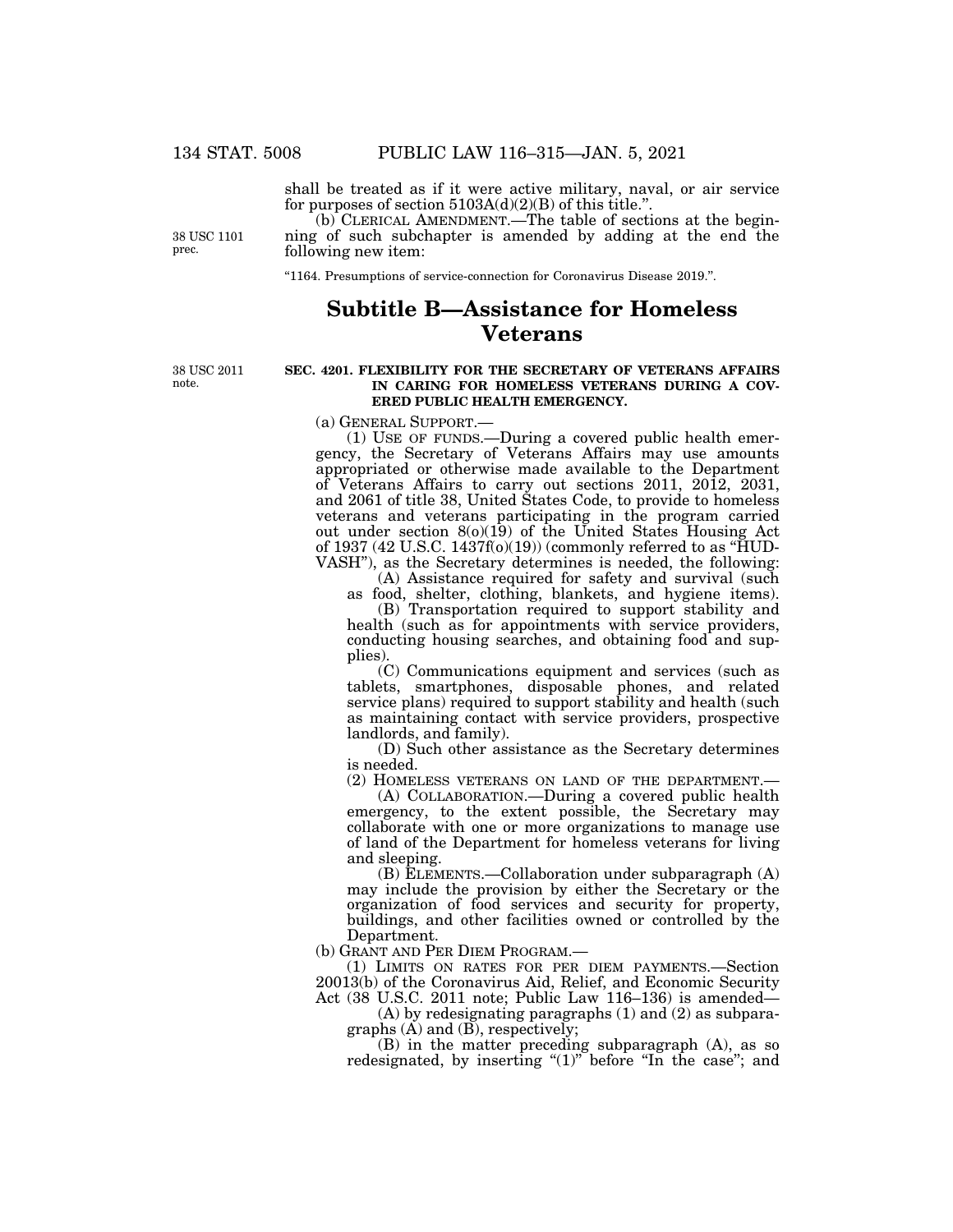(C) by adding at the end the following:

"(2) If the Secretary waives any limit on grant amounts or rates for per diem payments under paragraph (1), notwithstanding section  $2012(a)(2)(B)$  of such title, the maximum rate for per diem payments described in paragraph (1)(B) shall be three times the rate authorized for State homes for domiciliary care under section 1741 of such title.''.

(2) MODIFICATION OF FUNDING LIMITS FOR GRANTS.—Subsection (c)(2) of section 2011 of title 38, United States Code, shall not apply to any grant awarded during a covered public health emergency under such section for a project described in subsection (b)(1) of such section.

(3) USE OF PER DIEM PAYMENTS.—During a covered public health emergency, a recipient of a grant or an eligible entity under the grant and per diem program of the Department (in this subsection referred to as the ''program'') may use per diem payments under sections 2012 and 2061 of title 38, United States Code, to provide assistance required for safety and survival (such as food, shelter, clothing, blankets, and hygiene items) for—

(A) homeless veterans; and

(B) formerly homeless veterans residing in a facility operated wholly or in part by such a recipient or eligible entity receiving per diem payments under section 2012 of such title.

(4) ADDITIONAL TRANSITIONAL HOUSING.—

(A) IN GENERAL.—During a covered public health emergency, under the program, the Secretary may provide amounts for additional transitional housing beds to facilitate access to housing and services provided to homeless veterans.

(B) NOTICE; COMPETITION; PERIOD OF PERFORMANCE.— The Secretary may provide amounts under subparagraph  $(A)$ —

(i) without notice or competition; and

(ii) for a period of performance determined by the Determination. Secretary.

(5) INSPECTIONS AND LIFE SAFETY CODE REQUIREMENTS.— Waiver authority.

(A) IN GENERAL.—During a covered public health emergency, the Secretary may waive any requirement under subsection (b) or (c) of section 2012 of title 38, United States Code, in order to allow the recipient of a grant or an eligible entity under the program—

(i) to quickly identify temporary alternate sites of care for homeless veterans that are suitable for habitation;

(ii) to facilitate social distancing or isolation needs; or

(iii) to facilitate activation or continuation of a program for which a grant has been awarded.

(B) LIMITATION.—The Secretary may waive a requirement pursuant to the authority provided by subparagraph (A) with respect to a facility of a recipient of a grant or an eligible entity under the program only if the facility meets applicable local safety requirements, including fire safety requirements.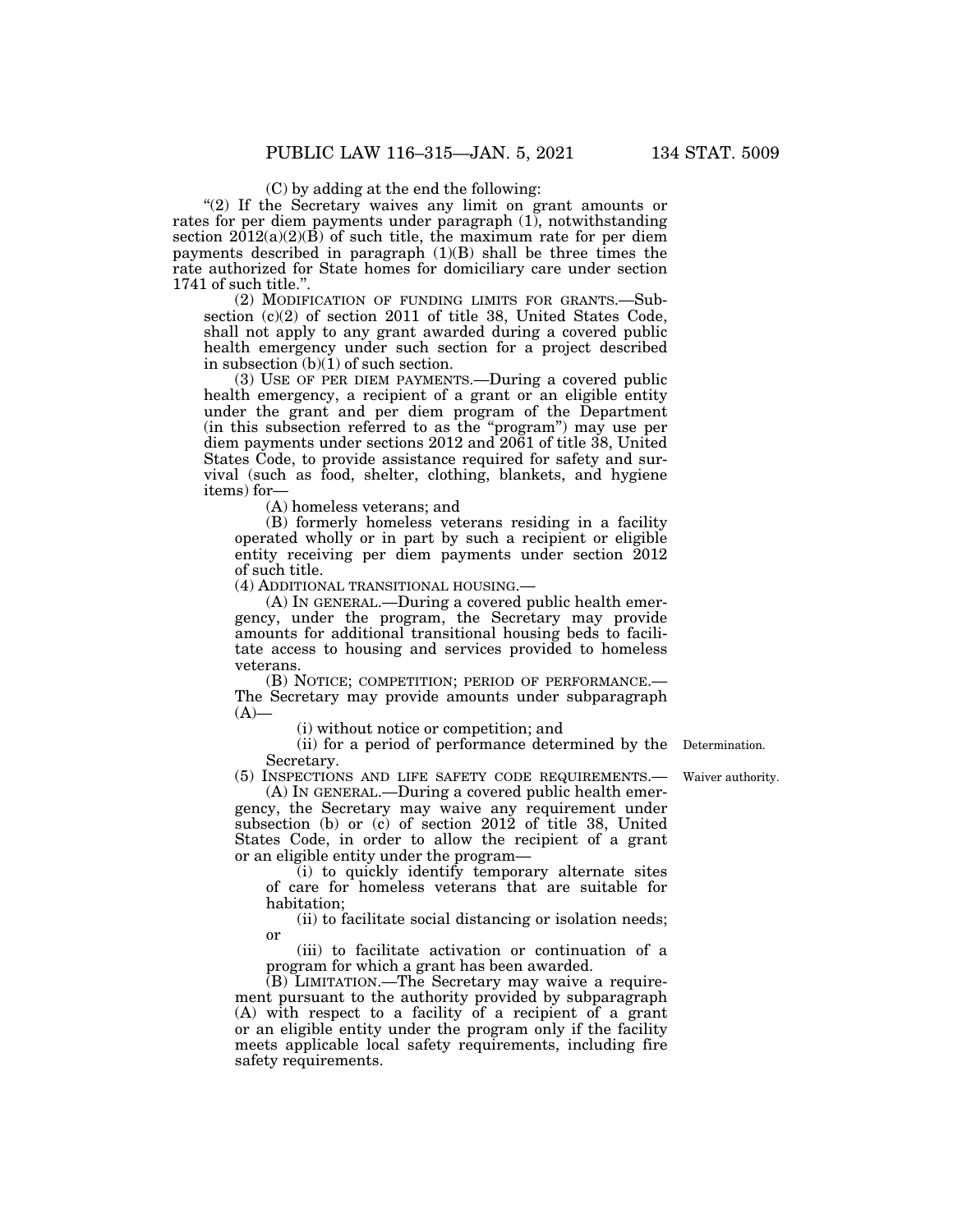(6) DISPOSITION OF PROPERTY RELATING TO GRANTS.— During a covered public health emergency, if the recipient of a grant awarded before or during such emergency under section 2011 of title 38, United States Code, for a project described in subsection (b)(1) of such section is no longer providing services in accordance with the terms of the grant, the recipient shall not be subject during such emergency to any property disposition requirements relating to the grant under subsection (c) or (f) of section 61.67 of title 38, Code of Federal Regulations, section 200.311(c) of title 2, Code of Federal Regulations, or successor regulations.

Waiver authority.

(c) INSPECTION AND LIFE SAFETY CODE REQUIREMENTS FOR THERAPEUTIC HOUSING.—

(1) IN GENERAL.—During a covered public health emergency, the Secretary may waive any inspection or life safety code requirement under subsection (c) of section 2032 of title 38, United States Code—

(A) to allow quick identification of temporary alternate sites of care for homeless veterans that are suitable for habitation;

(B) to facilitate social distancing or isolation needs; or

(C) to facilitate the operation of housing under such section.

(2) LIMITATION.—The Secretary may waive a requirement pursuant to the authority provided by paragraph (1) with respect to a residence or facility referred to in such section 2032 only if the residence or facility, as the case may be, meets applicable local safety requirements, including fire safety requirements.

(d) ACCESS TO DEPARTMENT OF VETERANS AFFAIRS TELEHEALTH SERVICES.—To the extent practicable, during a covered public health emergency, the Secretary shall ensure that veterans participating in or receiving services from a program under chapter 20 of title 38, United States Code, have access to telehealth services to which such veterans are eligible under the laws administered by the Secretary, including by ensuring that telehealth capabilities are available to—

(1) such veterans;

(2) case managers of the Department of programs for homeless veterans authorized under such chapter; and

(3) community-based service providers for homeless veterans receiving funds from the Department through grants or contracts.

(e) DEFINITIONS.—In this section:

(1) COVERED PUBLIC HEALTH EMERGENCY.—The term ''covered public health emergency'' means an emergency with respect to COVID–19 declared by a Federal, State, or local authority.

(2) HOMELESS VETERAN; VETERAN.—The terms ''homeless veteran'' and ''veteran'' have the meanings given those terms in section 2002 of title 38, United States Code.

(3) TELEHEALTH.—

(A) IN GENERAL.—The term ''telehealth'' means the use of electronic information and telecommunications technologies to support and promote long-distance clinical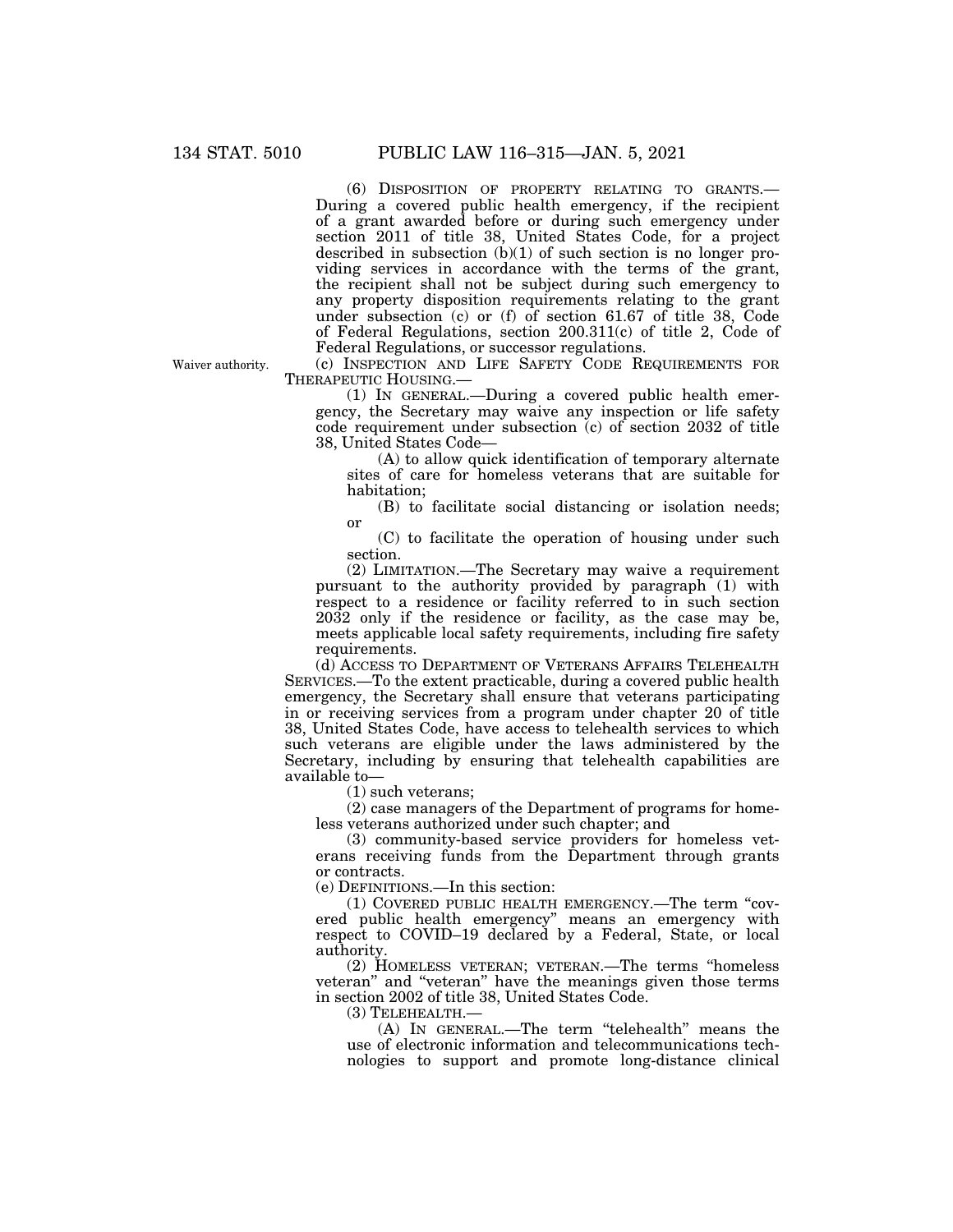health care, patient and professional health-related education, public health, and health administration.

(B) TECHNOLOGIES.—For purposes of subparagraph (A), ''telecommunications technologies'' include video conferencing, the internet, streaming media, and terrestrial and wireless communications.

## **SEC. 4202. LEGAL SERVICES FOR HOMELESS VETERANS AND VET-ERANS AT RISK FOR HOMELESSNESS.**

(a) IN GENERAL.—Subchapter III of chapter 20 of title 38, United States Code, is amended by inserting after section 2022 the following new section:

## **''§ 2022A. Legal services for homeless veterans and veterans**  38 USC 2022A. **at risk for homelessness**

''(a) GRANTS.—Subject to the availability of appropriations provided for such purpose, the Secretary shall award grants to eligible entities that provide legal services to homeless veterans and veterans at risk for homelessness.

''(b) CRITERIA.—(1) The Secretary shall—

(A) establish criteria and requirements for grants under this section, including criteria for entities eligible to receive such grants; and

 $\mathcal{F}(B)$  publish such criteria and requirements in the Federal Federal Register, Register.

" $(2)$  In establishing criteria and requirements under paragraph (1), the Secretary shall—

''(A) take into consideration any criteria and requirements needed with respect to carrying out this section in rural communities, on trust lands, and in the territories and possessions of the United States; and

''(B) consult with organizations that have experience in Consultation. providing services to homeless veterans, including—

''(i) veterans service organizations;

"(ii) the Equal Justice Works AmeriCorps Veterans Legal Corps; and

"(iii) such other organizations as the Secretary determines appropriate.

''(c) ELIGIBLE ENTITIES.—The Secretary may award a grant under this section to an entity applying for such a grant only if the applicant for the grant—

 $\mathcal{L}(1)$  is a public or nonprofit private entity with the capacity (as determined by the Secretary) to effectively administer a grant under this section;

 $''(2)$  demonstrates that adequate financial support will be available to carry out the services for which the grant is sought consistent with the application;

''(3) agrees to meet the applicable criteria and requirements established under subsection (b)(1); and

"(4) has, as determined by the Secretary, demonstrated the capacity to meet such criteria and requirements.

"(d) USE OF FUNDS.—Grants under this section shall be used to provide homeless veterans and veterans at risk for homelessness the following legal services:

''(1) Legal services relating to housing, including eviction defense, representation in landlord-tenant cases, and representation in foreclosure cases.

Grants. Determinations.

publication.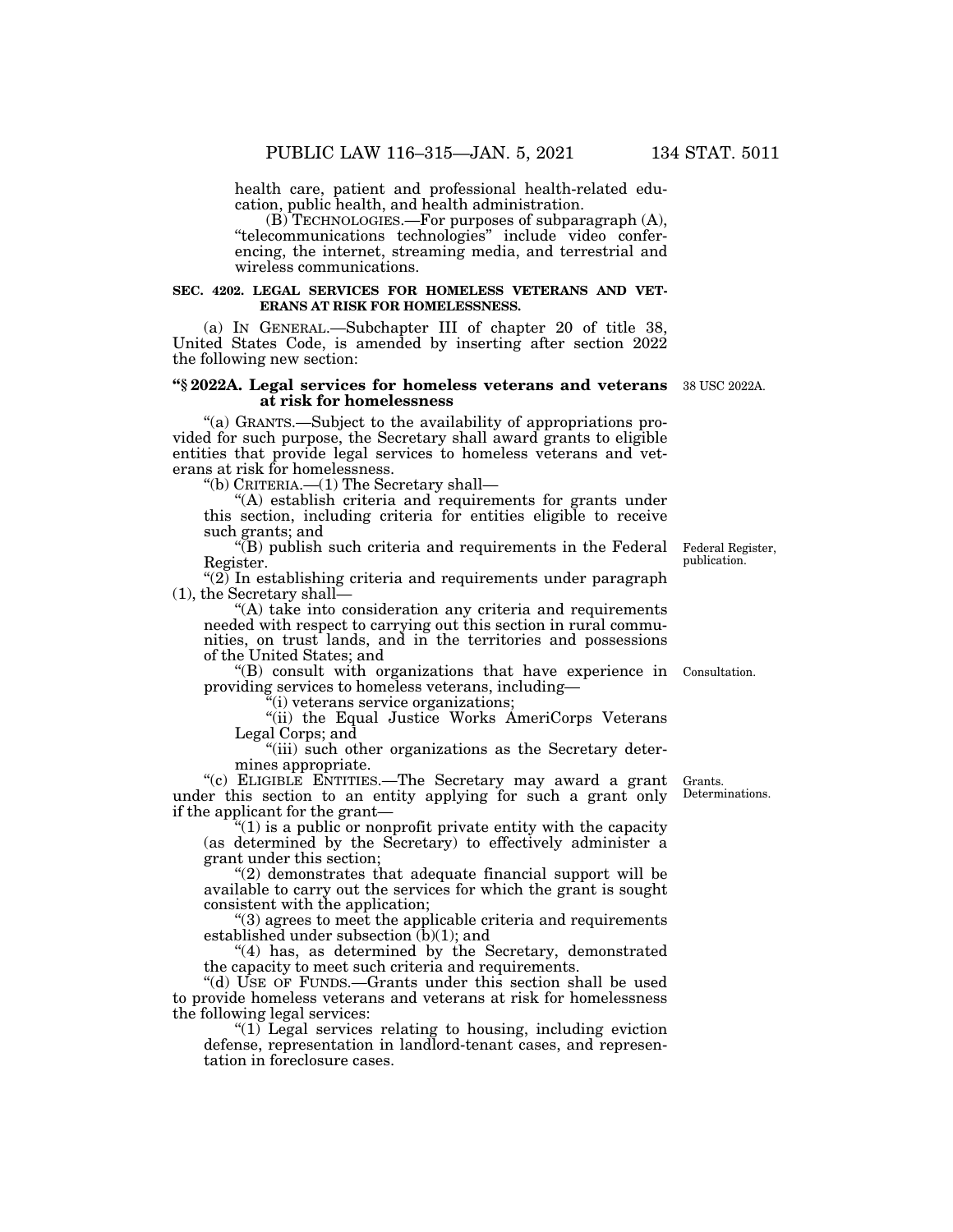" $(2)$  Legal services relating to family law, including assistance in court proceedings for child support, divorce, estate planning, and family reconciliation.

"(3) Legal services relating to income support, including assistance in obtaining public benefits.

''(4) Legal services relating to criminal defense, including defense in matters symptomatic of homelessness, such as outstanding warrants, fines, and driver's license revocation, to reduce recidivism and facilitate the overcoming of reentry obstacles in employment or housing.

''(5) Legal services relating to requests to upgrade the characterization of a discharge or dismissal of a former member of the Armed Forces under section 1553 of title 10.

''(6) Such other legal services as the Secretary determines appropriate.

''(e) FUNDS FOR WOMEN VETERANS.—For any fiscal year, not less than 10 percent of the amount authorized to be appropriated for grants under this section shall be used to provide legal services described in subsection (d) to women veterans.

''(f) LOCATIONS.—To the extent practicable, the Secretary shall award grants under this section to eligible entities in a manner that is equitably distributed across the geographic regions of the United States, including with respect to—

''(1) rural communities;

" $(2)$  trust lands (as defined in section 3765 of this title);

"(3) Native Americans; and

''(4) tribal organizations (as defined in section 4 of the Indian Self-Determination and Education Assistance Act (25 U.S.C. 5304)).

''(g) BIENNIAL REPORTS.—(1) Not less frequently than once every two years, the Secretary shall submit to the Committee on Veterans' Affairs of the Senate and the Committee on Veterans' Affairs of the House of Representatives a report on grants awarded under this section.

" $(2)$  To the extent feasible, each report required by paragraph (1) shall include the following with respect to the period covered by the report:

 $\lambda^{2}(A)$  The number of homeless veterans and veterans at risk for homelessness assisted.

''(B) A description of the legal services provided.

''(C) A description of the legal matters addressed.

''(D) An analysis by the Secretary with respect to the operational effectiveness and cost-effectiveness of the services provided.''.

(b) CLERICAL AMENDMENT.—The table of sections at the beginning of chapter 20 of such title is amended by inserting after the item relating to section 2022 the following new item:

"2022A. Legal services for homeless veterans and veterans at risk for homelessness<sup>'</sup>

(c) CRITERIA.—Not later than 180 days after the date of the enactment of this Act, the Secretary of Veterans Affairs shall establish and publish in the Federal Register the criteria and requirements pursuant to subsection  $(b)(1)$  of section 2022A of title 38, United States Code, as added by subsection (a).

Analysis.

38 USC 2001 prec.

Deadline. Federal Register, publication. 38 USC 2022A note.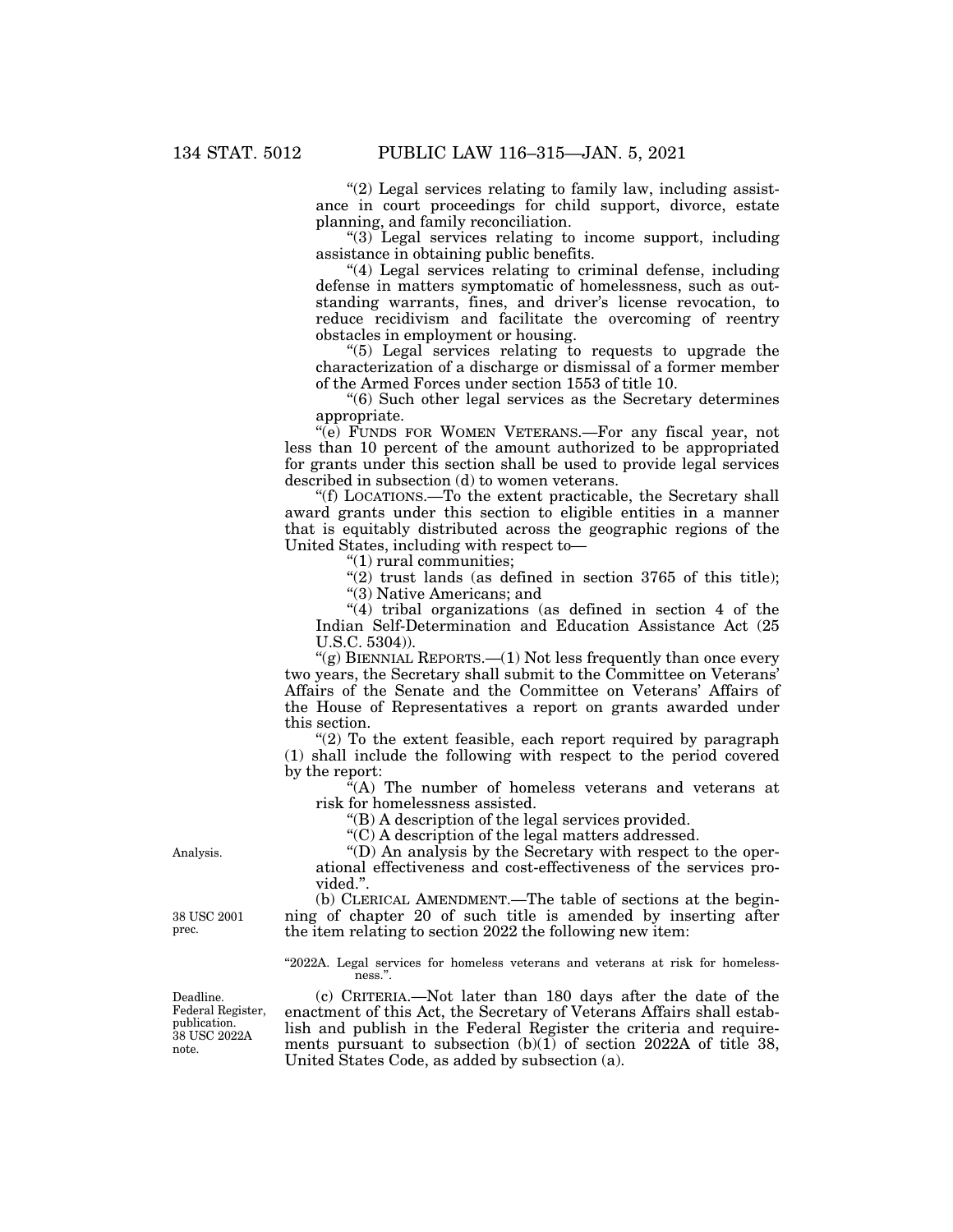# **SEC. 4203. GAP ANALYSIS OF DEPARTMENT OF VETERANS AFFAIRS PROGRAMS THAT PROVIDE ASSISTANCE TO WOMEN VET-ERANS WHO ARE HOMELESS.**

(a) IN GENERAL.—The Secretary of Veterans Affairs shall complete an analysis of programs of the Department of Veterans Affairs that provide assistance to women veterans who are homeless or precariously housed to identify the areas in which such programs are failing to meet the needs of such women.

(b) REPORT.—Not later than 270 days after the date of the enactment of this Act, the Secretary shall submit to the Committee on Veterans' Affairs of the Senate and the Committee on Veterans' Affairs of the House of Representatives a report on the analysis completed under subsection  $(a)$ .

## **SEC. 4204. IMPROVEMENTS TO GRANTS AWARDED BY THE SECRETARY OF VETERANS AFFAIRS TO ENTITIES THAT PROVIDE SERVICES TO HOMELESS VETERANS.**

(a) INCREASE IN PER DIEM PAYMENTS.—Paragraph (2) of subsection (a) of section 2012 of title 38, United States Code, is amended to read as follows:

Cost estimate.

 $\mathcal{L}(2)(A)(i)$  Except as otherwise provided in subparagraph  $(B)$ , the rate for such per diem payments shall be the daily cost of care estimated by the grant recipient or eligible entity adjusted by the Secretary under clause (ii).

"(ii)(I) The Secretary shall adjust the rate estimated by the grant recipient or eligible entity under clause (i) to exclude other sources of income described in subclause (III) that the grant recipient or eligible entity certifies to be correct.

''(II) Each grant recipient or eligible entity shall provide to the Secretary such information with respect to other sources of income as the Secretary may require to make the adjustment under subclause (I).

''(III) The other sources of income referred to in subclauses (I) and (II) are payments to the grant recipient or eligible entity for furnishing services to homeless veterans under programs other than under this subchapter, including payments and grants from other departments and agencies of the United States, from departments or agencies of State or local government, and from private entities or organizations.

"(iii) For purposes of calculating the rate for per diem payments under clause (i), in the case of a homeless veteran who has care of a minor dependent while receiving services from the grant recipient or eligible entity, the daily cost of care of the homeless veteran shall be the sum of the daily cost of care of the homeless veteran determined under clause (i) plus, for each such minor dependent, an amount that equals 50 percent of such daily cost of care.

 $\mathcal{L}(B)(i)(I)$  Except as provided in clause (ii), and subject to the availability of appropriations, the Secretary may adjust the rate for per diem payments under this paragraph, as the Secretary considers appropriate.

''(II) Any adjustment made under this clause—

''(aa) may not result in a rate that—

"(AA) is lower than the rate in effect under this paragraph as in effect immediately preceding the date of the enactment of the Navy SEAL Bill Mulder Act of 2020; or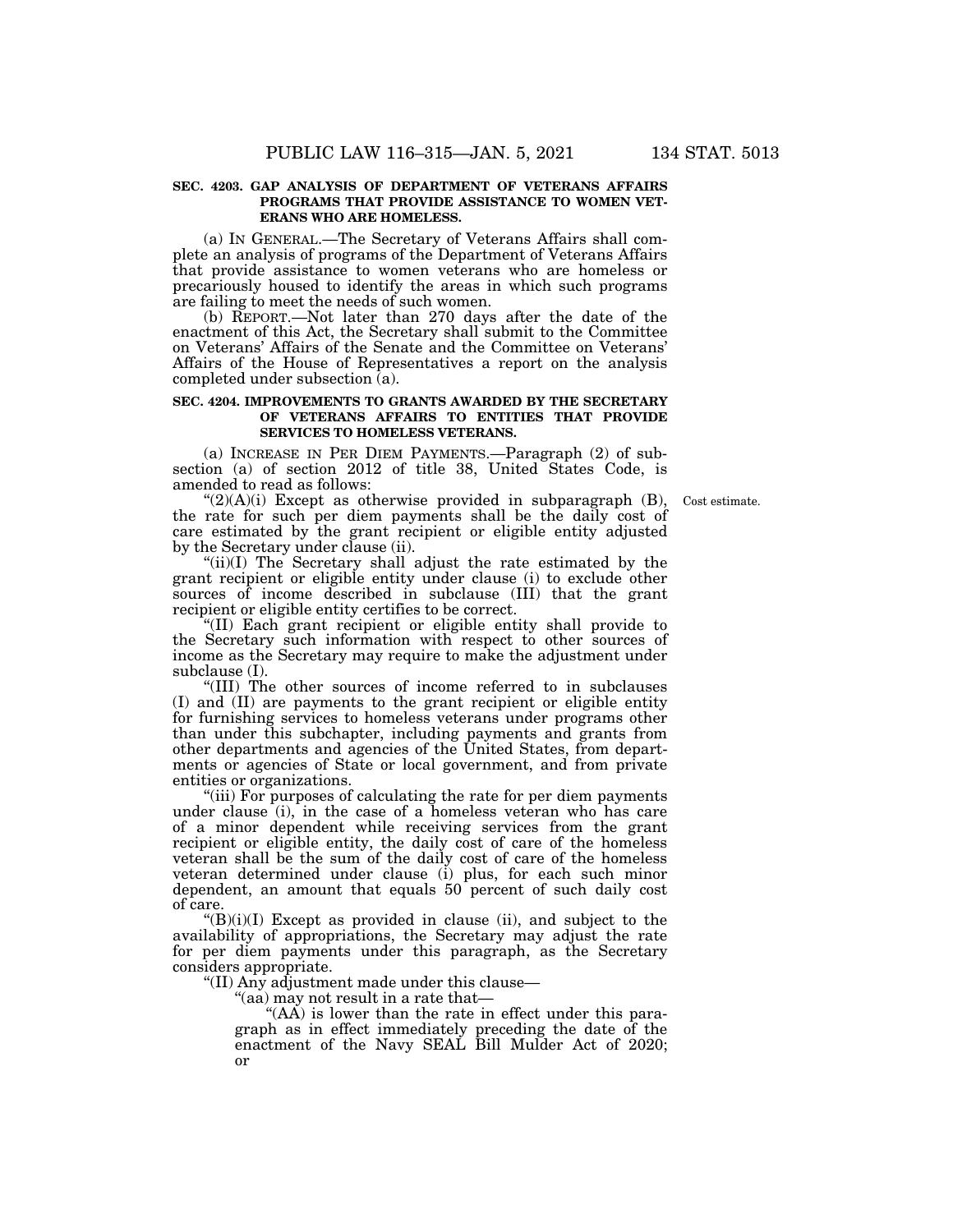"(BB) exceeds the rate that is 115 percent of the rate authorized for State homes for domiciliary care under subsection  $(a)(1)(A)$  of section 1741 of this title, as the Secretary may increase from time to time under subsection (c) of that section; and

''(bb) may be determined on the basis of locality.

"(ii) In the case of services furnished to a homeless veteran who is placed in housing that will become permanent housing for the veteran upon termination of the furnishing of such services to such veteran, the maximum rate of per diem authorized under this section is 150 percent of the rate authorized for State homes for domiciliary care under subsection  $(a)(1)(A)$  of section 1741 of this title, as the Secretary may increase from time to time under subsection (c) of that section.''.

(b) REIMBURSEMENT OF CERTAIN FEES.—Such section is further amended by adding at the end the following new subsection:

''(e) REIMBURSEMENT OF ENTITIES FOR CERTAIN FEES.—The Secretary may reimburse a recipient of a grant under section 2011, 2013, or 2061 of this title or a recipient of per diem payments under this section for fees charged to that grant or per diem payment recipient for the use of the homeless management information system described in section 402(f) of the McKinney-Vento Homeless Assistance Act (42 U.S.C. 11360a(f))—

 $\degree$ (1) in amounts the Secretary determines to be reasonable; and

" $(2)$  if the Secretary determines that the grant or per diem payment recipient is unable to obtain information contained in such system through other means and at no cost to the grant or per diem payment recipient.''.

# **SEC. 4205. REPEAL OF SUNSET ON AUTHORITY TO CARRY OUT PRO-GRAM OF REFERRAL AND COUNSELING SERVICES FOR VETERANS AT RISK FOR HOMELESSNESS WHO ARE TRANSITIONING FROM CERTAIN INSTITUTIONS.**

(a) IN GENERAL.—Section 2023 of title 38, United States Code, is amended—

(1) by striking subsection (d); and

(2) by redesignating subsection (e) as subsection (d).

(b) CONFORMING AMENDMENT.—Section  $2021(a)(4)$  of such title is amended by striking ''section 2023(e)'' and inserting ''section  $2023(d)$ ".

# **SEC. 4206. COORDINATION OF CASE MANAGEMENT SERVICES FOR VET-ERANS RECEIVING HOUSING VOUCHERS UNDER TRIBAL HOUSING AND URBAN DEVELOPMENT-VETERANS AFFAIRS SUPPORTIVE HOUSING PROGRAM.**

Section 2003 of title 38, United States Code, is amended by adding at the end the following new subsection:

"(c) MEMORANDUM OF UNDERSTANDING ON ASSISTANCE FROM INDIAN HEALTH SERVICE.—The Secretary may enter into a memorandum of understanding with the Secretary of Health and Human Services under which case managers of the Indian Health Service may provide case management assistance to veterans who receive housing vouchers under the Tribal Housing and Urban Development-Veterans Affairs Supportive Housing (Tribal HUD-VASH) program of the Department of Housing and Urban Development.''.

Determinations.

Determination.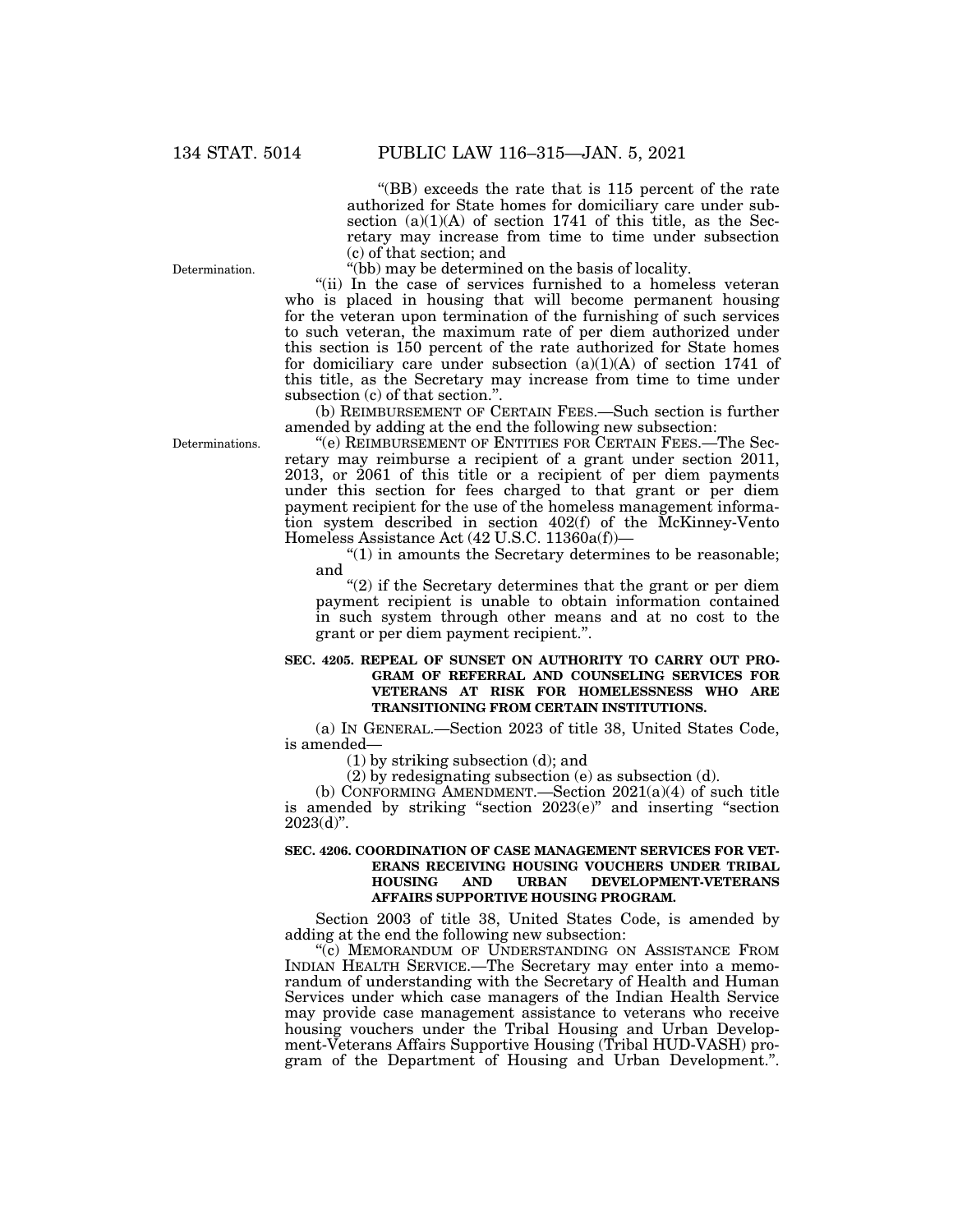### **SEC. 4207. CONTRACTS RELATING TO CASE MANAGERS FOR HOMELESS VETERANS IN SUPPORTED HOUSING PROGRAM.**

(a) IN GENERAL.—Section 304 of the Honoring America's Veterans and Caring for Camp Lejeune Families Act of 2012 (Public Law 112–154; 38 U.S.C. 2041 note) is amended—

 $(1)$  in subsection  $(a)$ 

(A) by inserting " $(1)$ " before "The Secretary";

(B) by adding at the end the following new paragraphs:  $''(2)(A)$  The director of each covered medical center shall seek to enter into one or more contracts or agreements described in paragraph (1).

''(B) Any contract or agreement under subparagraph (A) may require that each case manager employed by an eligible entity who performs services under the contract or agreement has credentials equivalent to the credentials required for a case manager of the Department.

 $(C)(i)$  The Secretary may waive the requirement under subparagraph (A) with respect to a covered medical center if the Secretary determines that fulfilling such requirement is infeasible.

"(ii) If the Secretary grants a waiver under clause (i), the Secretary shall, not later than 90 days after granting such waiver, submit to the Committee on Veterans' Affairs of the Senate and the Committee on Veterans' Affairs of the House of Representatives a report containing—

''(I) an explanation of the determination made under clause (i);

''(II) a plan to increase the number of case managers of the Department; and

''(III) a plan for the covered medical center to increase use of housing vouchers allocated to that medical center under the program described in paragraph (1).

"(D) In this paragraph, the term 'covered medical center' means a medical center of the Department with respect to which the Secretary determines that—

''(i) more than 15 percent of all housing vouchers allocated to that medical center under the program described in paragraph (1) during the fiscal year preceding the fiscal year in which such determination was made were unused due to a lack of case management services provided by the Secretary; and

"(ii) one or more case manager positions have been vacant Time period. for at least nine consecutive months immediately preceding the date of such determination.''; and

 $(2)$  in subsection  $(b)(2)$ –

(A) in the matter before subparagraph (A), by striking '', including because—'' and inserting a period; and

 $(B)$  by striking subparagraphs  $(\tilde{A})$ ,  $(\tilde{B})$ , and  $(C)$ .

(b) EFFECTIVE DATE.—The amendments made by this section shall take effect on the first day of the first fiscal year that begins after the date of the enactment of this Act.

## **SEC. 4208. REPORT ON STAFFING OF DEPARTMENT OF HOUSING AND URBAN DEVELOPMENT-DEPARTMENT OF VETERANS AFFAIRS SUPPORTED HOUSING PROGRAM.**

Not later than 180 days after the date of the enactment of this Act, and every three years thereafter, the Secretary of Veterans Affairs shall submit to the Committee on Veterans' Affairs of the

Definition. Determination.

38 USC 2041 note.

38 USC 2003 note.

Waiver authority. Determination.

Reports. Plans.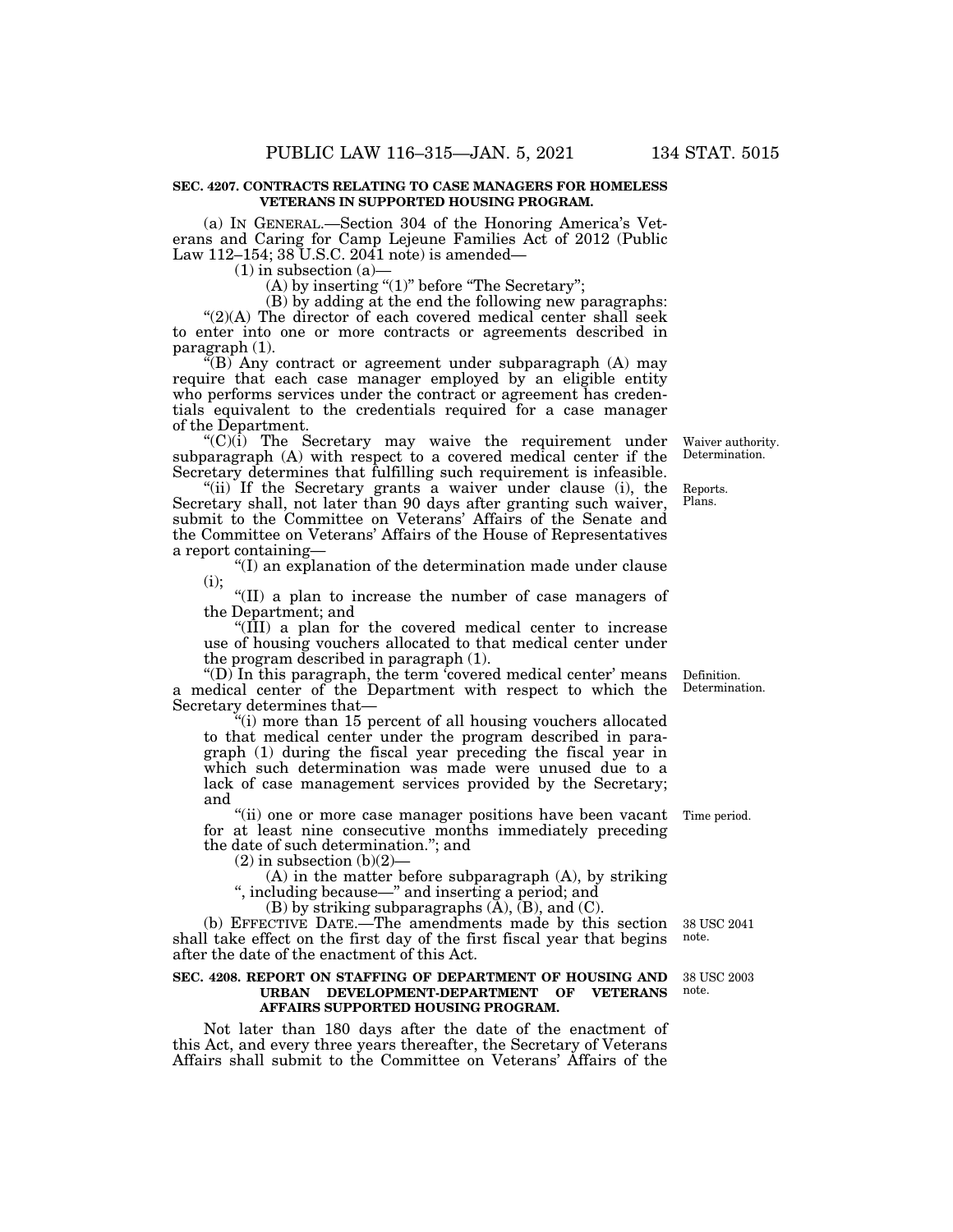Senate and the Committee on Veterans' Affairs of the House of Representatives a report that includes the following:

Assessment.

(1) An assessment of the hiring needs of the program carried out under section 8(o)(19) of the United States Housing Act of 1937 (42 U.S.C. 1437 $f(0)(19)$ ) (in this section referred to as the ''HUD-VASH program''), including—

(A) an identification of the number of case managers of the HUD-VASH program as of the date of the report including—

(i) the total number of vacancies; and

(ii) the vacancies at each medical center of the Department of Veterans Affairs;

(B) the number of case managers of the HUD-VASH program that the Secretary of Veterans Affairs and the Secretary of Housing and Urban Development jointly determine necessary to meet the needs of the Department and the program; and

(C) the amount of turnover among case managers of the HUD-VASH program and whether the turnover was planned or unexpected.

(2) An assessment of how compensation, including recruitment and retention incentives, for case managers of the HUD-VASH program affects turnover, and what percentage of retention compensation is provided to such case managers at each medical center of the Department of Veterans Affairs (compared to other positions).

(3) A comparison of compensation described in paragraph (2) with the compensation provided to State, local, and nongovernmental housing employees at comparable training and experience levels.

(4) Examples of how the Department of Veterans Affairs and the Department of Housing and Urban Development have worked with non-Federal partners (such as local governments, nongovernmental organizations, veterans service organizations, and employee unions) to meet the staffing needs of the HUD-VASH program.

(5) Examples of how medical centers of the Department of Veterans Affairs with high retention rates for case managers of the HUD-VASH program have been able to maintain staffing levels.

# **Subtitle C—Retraining Assistance for Veterans**

## **SEC. 4301. ACCESS FOR THE SECRETARIES OF LABOR AND VETERANS AFFAIRS TO THE FEDERAL DIRECTORY OF NEW HIRES.**

Section 453A(h) of the Social Security Act (42 U.S.C. 653a(h)) is amended by adding at the end the following new paragraph:

"(4) VETERAN EMPLOYMENT.—The Secretaries of Labor and of Veterans Affairs shall have access to information reported by employers pursuant to subsection (b) of this section for purposes of tracking employment of veterans.''.

Assessment.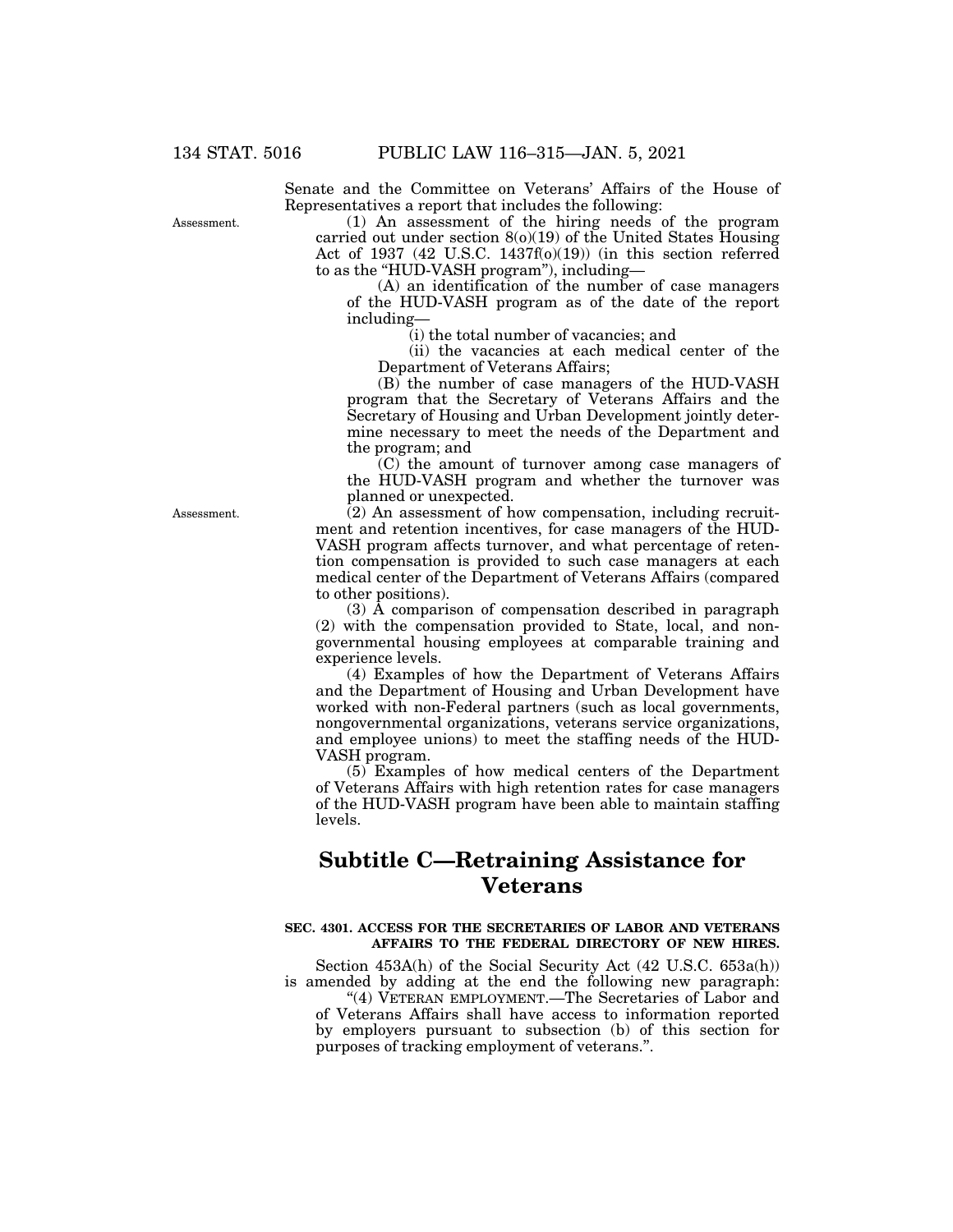## **SEC. 4302. EXPANSION OF ELIGIBLE CLASS OF PROVIDERS OF HIGH TECHNOLOGY PROGRAMS OF EDUCATION FOR VET-ERANS.**

Section 116 of the Harry W. Colmery Veterans Educational Assistance Act of 2017 (Public Law 115–48; 38 U.S.C. 3001 note) is amended—

(1) in subsection (b), by adding at the end the following: ''The Secretary shall treat an individual as an eligible veteran if the Secretary determines that the individual shall become an eligible veteran fewer than 180 days after the date of such determination. If an individual treated as an eligible veteran by reason of the preceding sentence does anything to make the veteran ineligible during the 180-day period referred to in such sentence, the Secretary may require the veteran to repay any benefits received by such veteran by reason of such sentence.'

 $(2)$  in subsection  $(c)$ —

(A) in paragraph (3)(A), by striking ''has been operational for at least 2 years'' and inserting ''employs instructors whom the Secretary determines are experts in their respective fields in accordance with paragraph (6)"; and

(B) by adding at the end the following new paragraph: ''(6) EXPERTS.—The Secretary shall determine whether Determination. instructors are experts under paragraph (3)(A) based on evidence furnished to the Secretary by the provider regarding the ability of the instructors to—

 $\mathcal{H}(A)$  identify professions in need of new employees to hire, tailor the programs to meet market needs, and identify the employers likely to hire graduates;

''(B) effectively teach the skills offered to eligible veterans;

''(C) provide relevant industry experience in the fields of programs offered to incoming eligible veterans; and

''(D) demonstrate relevant industry experience in such fields of programs."

 $(3)$  in subsection  $(d)$ , in the matter preceding paragraph  $(1)$ 

(A) by inserting ''(not including an individual described in the second sentence of subsection (b))" after "each eligible veteran''; and

(B) by inserting "or part-time" after "full-time";

 $(4)$  in subsection  $(g)$ , by striking "\$15,000,000" and inserting ''\$45,000,000''; and

(5) by adding at the end the following new subsection

(i):<br>"(i) Prohibition on Certain Accounting of Assistance.— The Secretary may not consider enrollment in a high technology program of education under this section to be assistance under a provision of law referred to in section 3695 of title 38, United States Code.''.

# **SEC. 4303. PILOT PROGRAM FOR OFF-BASE TRANSITION TRAINING FOR VETERANS AND SPOUSES.**

(a) EXTENSION OF PILOT PROGRAM.—Subsection (a) of section 301 of the Dignified Burial and Other Veterans' Benefits Improvement Act of 2012 (Public Law 112–260; 10 U.S.C. 1144 note) is amended—

Determination. Time period.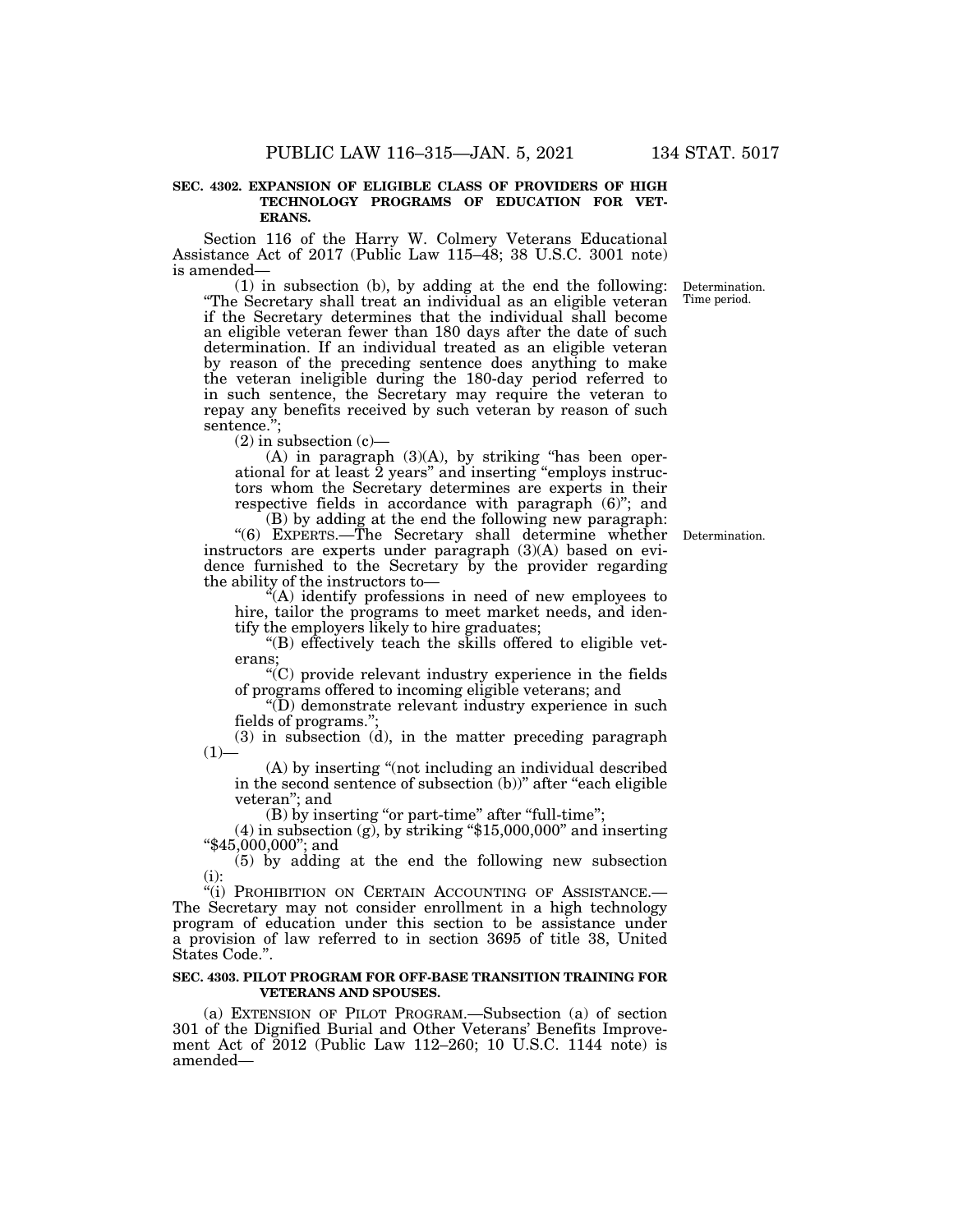(1) by striking ''During the two-year period beginning on the date of the enactment of this Act'' and inserting ''During the five-year period beginning on the date of the enactment of the Navy SEAL Bill Mulder Act of 2020''; and

(2) by striking ''to assess the feasibility and advisability of providing such program to eligible individuals at locations other than military installations''.

(b) LOCATIONS.—Subsection (c) of such section is amended—  $(1)$  in paragraph  $(1)$ —

 $(A)$  in the paragraph heading, by striking "STATES" and inserting ''LOCATIONS''; and

(B) by striking ''not less than three and not more than five States'' and inserting ''not fewer than 50 locations in States (as defined in section 101 of title 38, United States Code)'';

(2) in paragraph (2), by striking ''at least two'' and inserting "at least  $20$ "; and

(3) by adding at the end the following new paragraphs:

''(5) PREFERENCES.—In selecting States for participation in the pilot program, the Secretary shall provide a preference for any State with—

"(A) a high rate of usage of unemployment benefits" for recently separated members of the Armed Forces; or

 $f(B)$  a labor force or economy that has been significantly impacted by a covered public health emergency. ''(6) COVERED PUBLIC HEALTH EMERGENCY DEFINED.—In this

subsection, the term 'covered public health emergency' means— "(A) the public health emergency declared by the Sec-

retary of Health and Human Services under section 319 of the Public Health Service Act (42 U.S.C. 247d) on January 31, 2020, with respect to Coronavirus Disease 2019 (COVID–19); or

''(B) a domestic emergency declared, based on an outbreak of Coronavirus Disease 2019 (COVID–19), by the President, the Secretary of Homeland Security, or a State or local authority."

(c) ANNUAL REPORT.—Subsection (e) of such section is amended by adding at the end the following new sentence: ''Each such report shall include information about the employment outcomes of the eligible individuals who received such training during the year covered by the report."

(d) CONFORMING REPEAL.—Subsection (f) of such section is repealed.

38 USC 4100 note.

## **SEC. 4304. GRANTS FOR PROVISION OF TRANSITION ASSISTANCE TO MEMBERS OF THE ARMED FORCES AFTER SEPARATION, RETIREMENT, OR DISCHARGE.**

(a) IN GENERAL.—The Secretary of Veterans Affairs shall make grants to eligible organizations for the provision of transition assistance to members of the Armed Forces who are separated, retired, or discharged from the Armed Forces, and spouses of such members.

(b) USE OF FUNDS.—The recipient of a grant under this section shall use the grant to provide to members of the Armed Forces and spouses described in subsection (a) resume assistance, interview training, job recruitment training, and related services leading directly to successful transition, as determined by the Secretary.

Determination.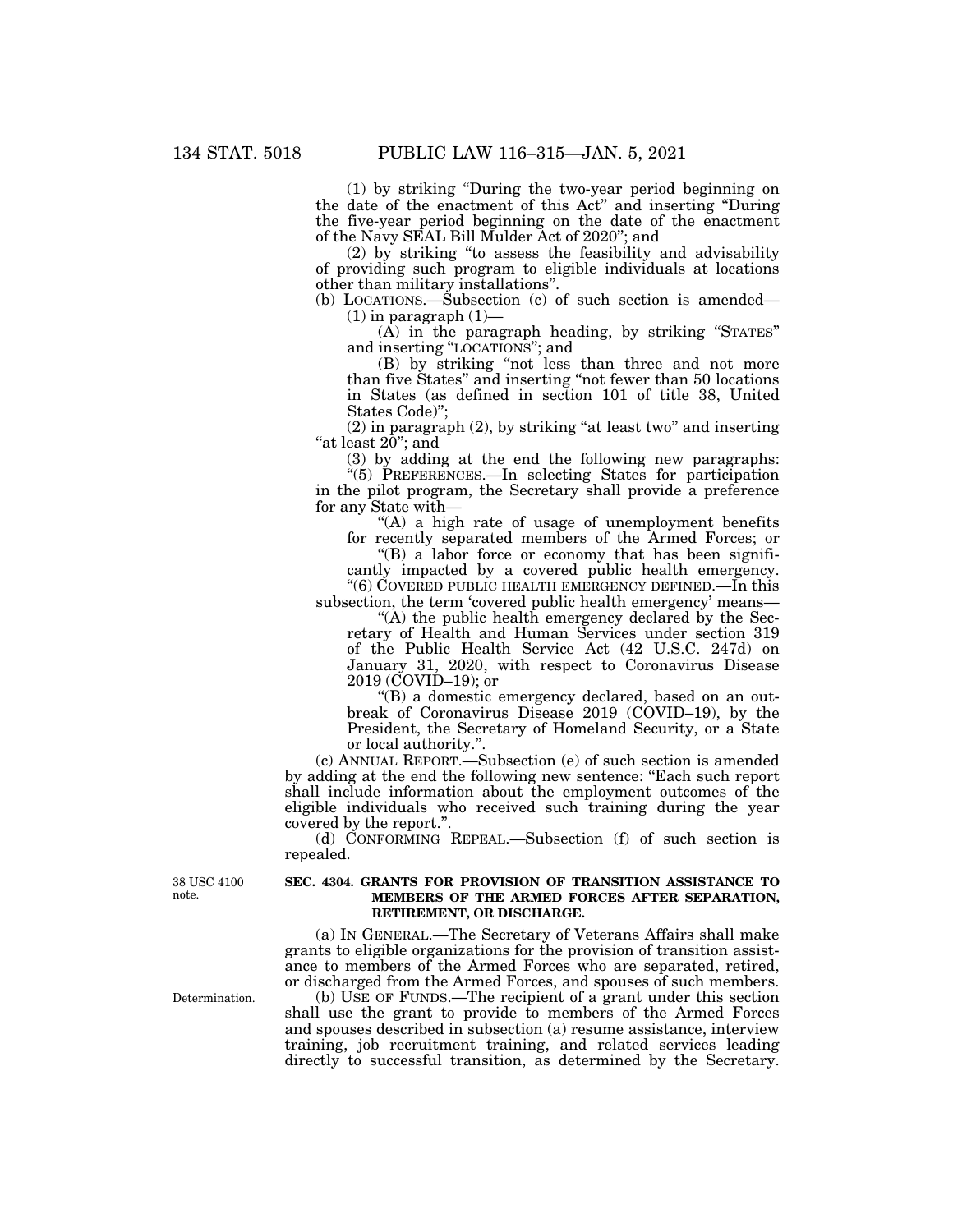(c) ELIGIBLE ORGANIZATIONS.—To be eligible for a grant under this section, an organization shall submit to the Secretary an application containing such information and assurances as the Secretary, in consultation with the Secretary of Labor, may require.

(d) PRIORITY.—In making grants under this section, the Secretary shall give priority to an organization that—

(1) provides multiple forms of services described in subsection (b); or

(2) is located in a State with—

(A) a high rate of unemployment among veterans;

(B) a high rate of usage of unemployment benefits

for recently separated members of the Armed Forces; or (C) a labor force or economy that has been significantly impacted by a covered public health emergency (as such term is defined in section  $131(n)$ .

(e) AMOUNT OF GRANT.—A grant under this section shall be in an amount that does not exceed 50 percent of the amount required by the organization to provide the services described in subsection (b).

(f) DEADLINE.—The Secretary shall carry out this section not later than 180 days after the date of the enactment of this Act.

(g) TERMINATION.—The authority to provide a grant under this section shall terminate on the date that is five years after the date on which the Secretary implements the grant program under this section.

### **SEC. 4305. ONE-YEAR INDEPENDENT ASSESSMENT OF THE EFFECTIVE-NESS OF TRANSITION ASSISTANCE PROGRAM.**

(a) INDEPENDENT ASSESSMENT.—Not later than 90 days after the date of the enactment of this Act, the Secretary of Veterans Affairs, in consultation with the covered officials, shall enter into an agreement with an appropriate entity with experience in adult education to carry out a one-year independent assessment of the Transition Assistance Program under sections 1142 and 1144 of title 10, United States Code (TAP), including—

(1) the effectiveness of the Transition Assistance Program for members of each military department during the entire military life cycle;

(2) the appropriateness of the career readiness standards of the Transition Assistance Program;

(3) a review of information that is provided to the Depart-Review. ment of Veterans Affairs under the Transition Assistance Program, including mental health data;

(4) whether the Transition Assistance Program effectively addresses the challenges veterans face entering the civilian workforce and in translating experience and skills from military service to the job market;

(5) whether the Transition Assistance Program effectively addresses the challenges faced by the families of veterans making the transition to civilian life;

(6) appropriate metrics regarding outcomes of the Transition Assistance Program for members of the Armed Forces one year after separation, retirement, or discharge from the Armed Forces;

(7) what the Secretary, in consultation with the covered officials and veterans service organizations, determine to be successful outcomes for the Transition Assistance Program;

Consultation. Determination.

Deadline. Consultation. Contracts.

Consultation.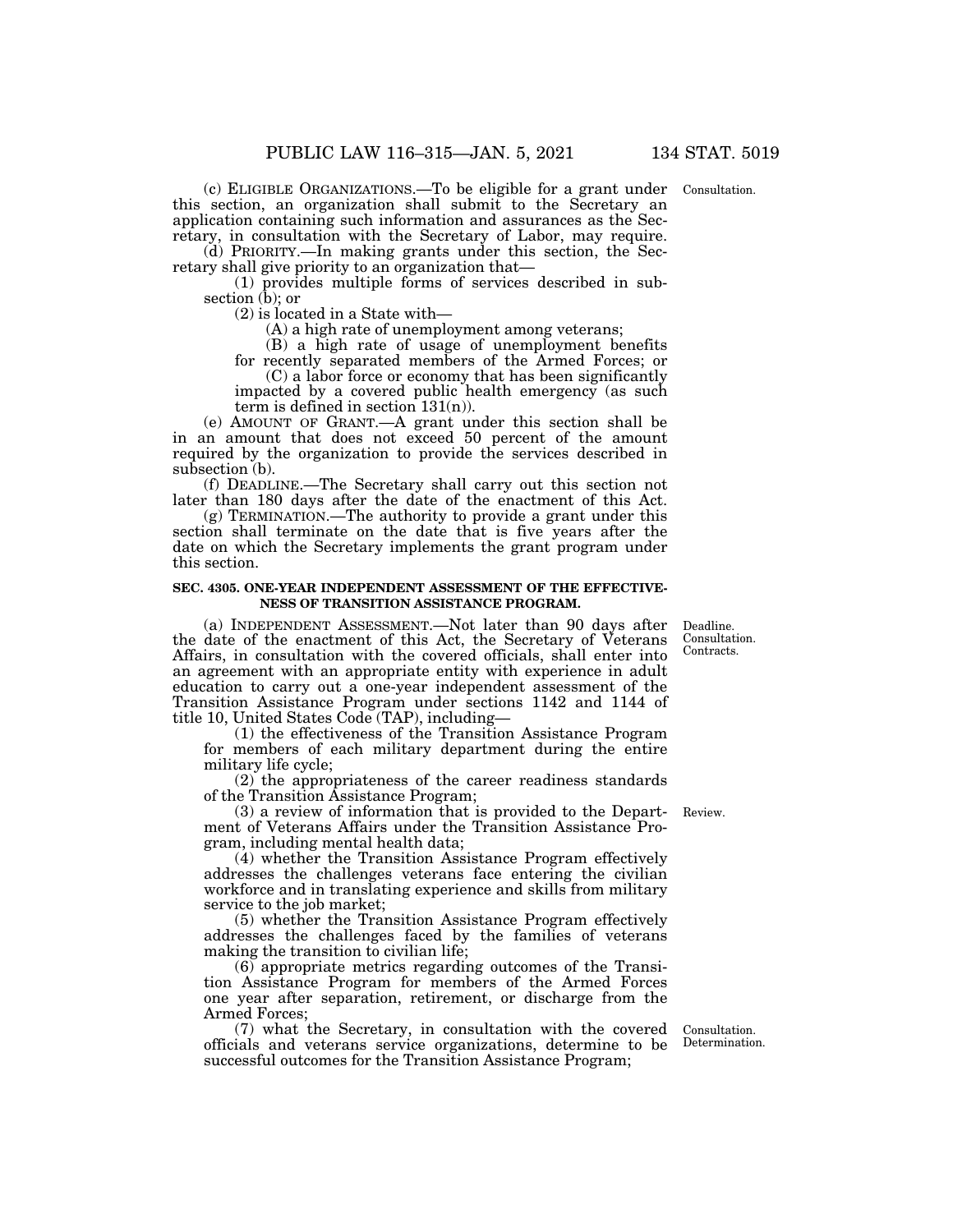(8) whether members of the Armed Forces achieve successful outcomes for the Transition Assistance Program, as determined under paragraph (7);

(9) how the Secretary and the covered officials provide feedback to each other regarding such outcomes;

(10) recommendations for the Secretaries of the military departments regarding how to improve outcomes for members of the Armed Forces after separation, retirement, and discharge; and

(11) other topics the Secretary and the covered officials determine would aid members of the Armed Forces as they transition to civilian life.

(b) REPORT.—Not later than 90 days after the completion of the independent assessment under subsection (a), the Secretary and the covered officials shall jointly submit to the appropriate committees of Congress—

(1) the findings and recommendations (including recommended legislation) of the independent assessment prepared by the entity described in subsection (a); and

(2) responses of the Secretary and the covered officials to the findings and recommendations described in paragraph (1).

(c) DEFINITIONS.—In this section:

(1) APPROPRIATE COMMITTEES OF CONGRESS.—The term ''appropriate committees of Congress'' means—

(A) the Committee on Veterans' Affairs and the Committee on Armed Services of the Senate; and

(B) the Committee on Veterans' Affairs and the Committee on Armed Services of the House of Representatives.

(2) COVERED OFFICIALS.—The term ''covered officials'' means—

(A) the Secretary of Defense;

(B) the Secretary of Labor;

(C) the Administrator of the Small Business Administration; and

(D) the Secretaries of the military departments.

(3) MILITARY DEPARTMENT.—The term ''military department'' has the meaning given that term in section 101 of title 10, United States Code.

## **SEC. 4306. LONGITUDINAL STUDY ON CHANGES TO TRANSITION ASSISTANCE PROGRAM.**

(a) STUDY.—Not later than 90 days after the date of the enactment of this Act, the Secretary of Veterans Affairs, in consultation with the Secretary of Defense, the Secretary of Labor, and the Administrator of the Small Business Administration, shall conduct a five-year longitudinal study regarding the Transition Assistance Program under sections 1142 and 1144 of title 10, United States Code (TAP), on three separate cohorts of members of the Armed Forces who have separated from the Armed Forces, including-

(1) a cohort that has attended counseling under the Transition Assistance Program as implemented on the date of the enactment of this Act;

(2) a cohort that attends counseling under the Transition Assistance Program after the Secretary of Defense and the Secretary of Labor implement changes recommended in the report under section 136(b); and

Recommendations.

Determination.

Recommendations.

Deadline. Consultation. Time period.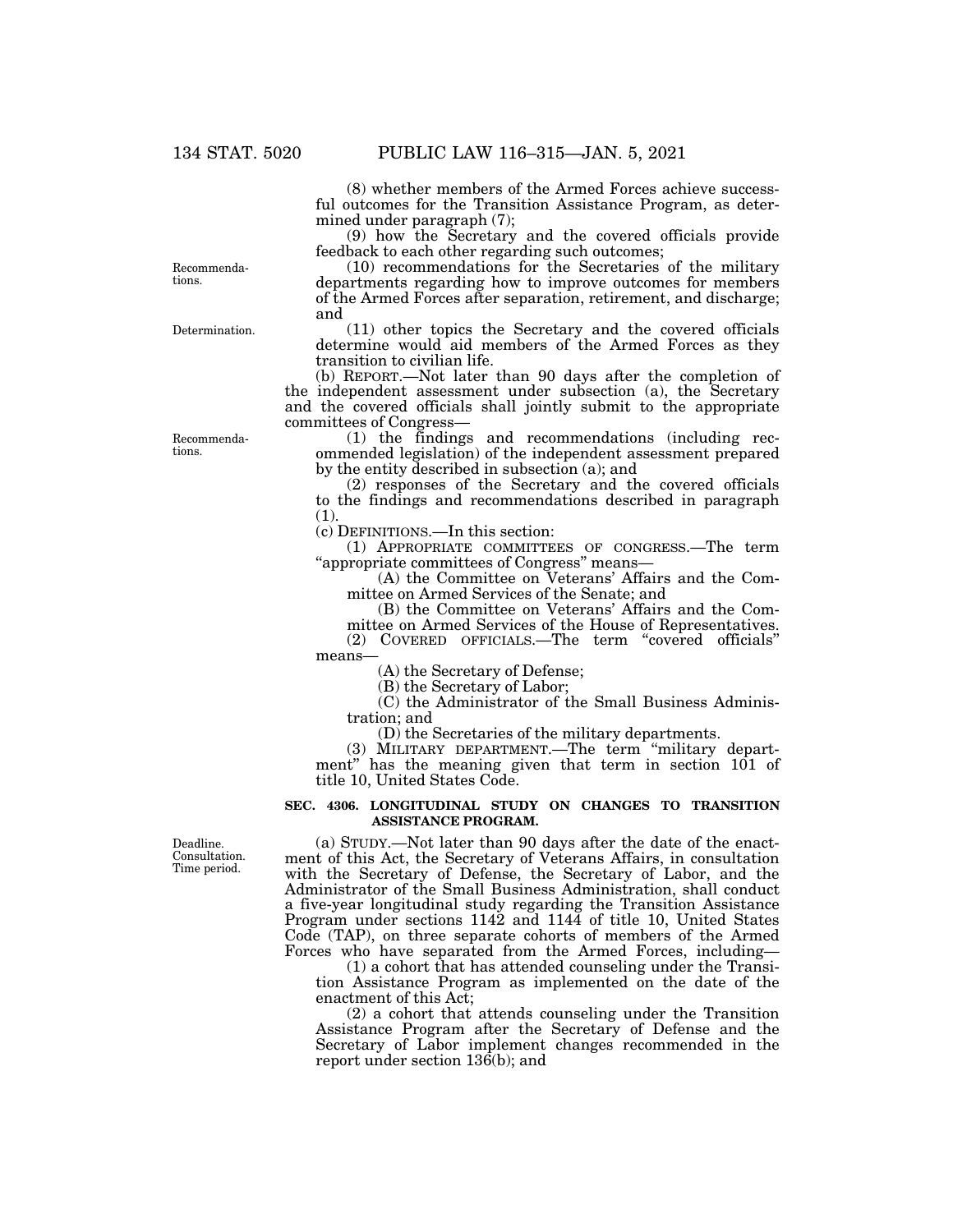(3) a cohort that has not attended counseling under the Transition Assistance Program.

(b) PROGRESS REPORTS.—Not later than 90 days after the date that is one year after the date of the initiation of the study under subsection (a), and annually thereafter for the three subsequent years, the Secretary of Veterans Affairs, the Secretary of Defense, the Secretary of Labor, and the Administrator of the Small Business Administration shall jointly submit to the appropriate committees of Congress a progress report of activities under the study during the immediately preceding year.<br>(c) FINAL REPORT.—

 $(1)$  In GENERAL.—Not later than 180 days after the completion of the study under subsection (a), the Secretary of Veterans Affairs, the Secretary of Defense, the Secretary of Labor, and the Administrator of the Small Business Administration shall jointly submit to the appropriate committees of Congress a report of final findings and recommendations based on the study.

(2) ELEMENTS.—The final report under paragraph (1) shall include information regarding the following:

(A) The percentage of each cohort that received unemployment benefits during the study under subsection (a).

(B) The numbers of months members of each cohort were employed during the study.

(C) Annual starting and ending salaries of members of each cohort who were employed during the study.

(D) How many members of each cohort enrolled in an institution of higher learning, as that term is defined in section 3452(f) of title 38, United States Code.

(E) The academic credit hours, degrees, and certificates obtained by members of each cohort during the study.

(F) The annual income of members of each cohort. (G) The total household income of members of each cohort.

(H) How many members of each cohort own their principal residences.

(I) How many dependents members of each cohort have.

(J) The percentage of each cohort that achieves a successful outcome for the Transition Assistance Program, as determined under section 136(a)(7).

(K) Other criteria the Secretaries and the Administrator of the Small Business Administration determine appropriate.

(d) APPROPRIATE COMMITTEES OF CONGRESS DEFINED.—In this section, the term "appropriate committees of Congress" means—

(1) the Committee on Veterans' Affairs and the Committee on Armed Services of the Senate; and

(2) the Committee on Veterans' Affairs and the Committee on Armed Services of the House of Representatives.

# **TITLE V—DEBORAH SAMPSON**

# **SEC. 5001. SHORT TITLE.**

This title may be cited as the "Deborah Sampson Act of 2020".

38 USC 101 note. Deborah Sampson Act of 2020.

Criteria.

Recommendations.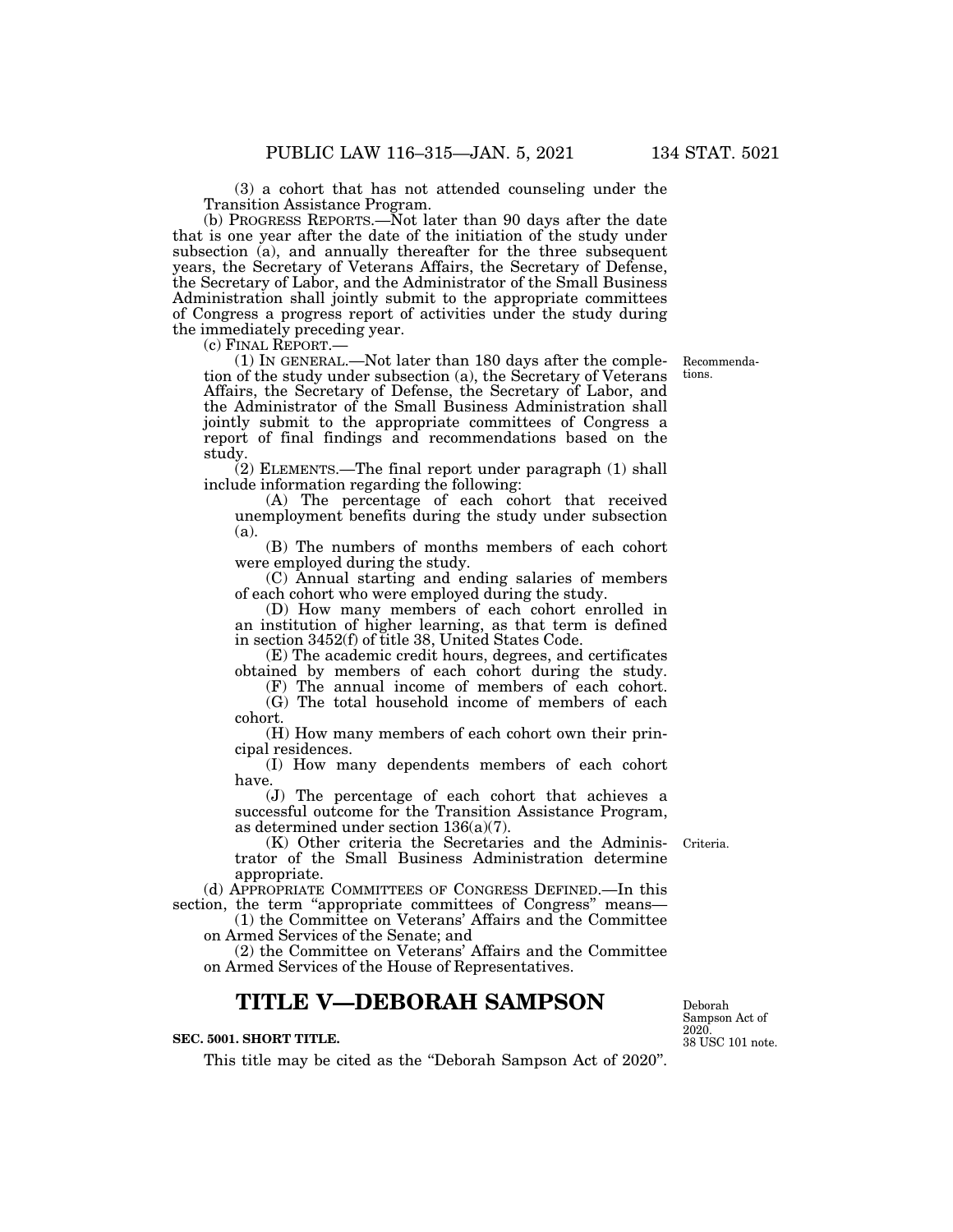# **Subtitle A—Improving Access for Women Veterans to the Department of Veterans Affairs**

### **SEC. 5101. OFFICE OF WOMEN'S HEALTH IN DEPARTMENT OF VET-ERANS AFFAIRS.**

(a) CHIEF OFFICER OF WOMEN'S HEALTH.—Subsection (a) of section 7306 of title 38, United States Code, is amended—

(1) by redesignating paragraph (10) as paragraph (11); and

(2) by inserting after paragraph (9) the following new para $graph (10):$ 

"(10) The Chief Officer of Women's Health.".<br>(b) ORGANIZATION OF OFFICE AND ANNUAL REPORTS.-

(1) IN GENERAL.—Subchapter I of chapter 73 of title 38, United States Code, is amended by adding at the end of the following new sections:

38 USC 7310.

## **''§ 7310. Office of Women's Health**

''(a) ESTABLISHMENT.—(1) The Under Secretary for Health shall establish and operate in the Veterans Health Administration the Office of Women's Health (in this section referred to as the 'Office').

"(2) The Office shall be located at the Central Office of the Department of Veterans Affairs.

''(3)(A) The head of the Office is the Chief Officer of Women's Health (in this section referred to as the 'Chief Officer').

''(B) The Chief Officer shall report to the Under Secretary for Health.

"(4) The Under Secretary for Health shall provide the Office with such staff and other support as may be necessary for the Office to carry out effectively the functions of the Office under this section.

''(5) The Under Secretary for Health may reorganize existing offices within the Veterans Health Administration as of the date of the enactment of this section in order to avoid duplication with the functions of the Office.

''(b) FUNCTIONS.—The functions of the Office include the following:

" $(1)$  To provide a central office for monitoring and encouraging the activities of the Veterans Health Administration with respect to the provision, evaluation, and improvement of health care services provided to women veterans by the Department.

" $(2)$  To develop and implement standards of care for the provision of health care for women veterans by the Department.

''(3) To monitor and identify deficiencies in standards of care for the provision of health care for women veterans by the Department, to provide technical assistance to medical facilities of the Department to address and remedy deficiencies, and to perform oversight of implementation of such standards of care.

"(4) To monitor and identify deficiencies in standards of care for the provision of health care for women veterans provided through the community pursuant to this title and to provide recommendations to the appropriate office to address and remedy any deficiencies.

Recommendations.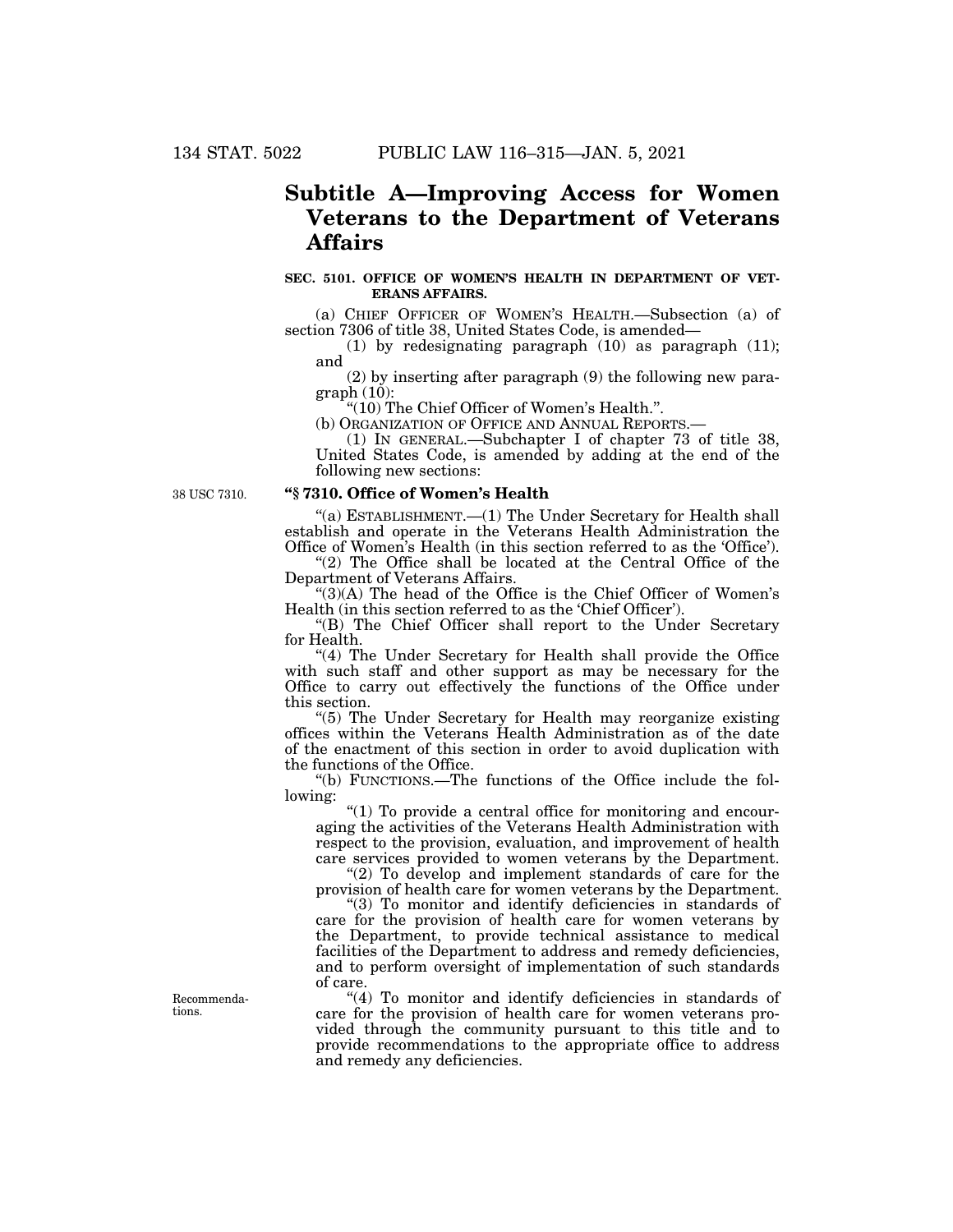''(5) To oversee distribution of resources and information related to health programming for women veterans under this title.

''(6) To promote the expansion and improvement of clinical, research, and educational activities of the Veterans Health Administration with respect to the health care of women veterans.

"(7) To provide, as part of the annual budgeting process, recommendations with respect to the amounts to be requested for furnishing hospital care and medical services to women veterans pursuant to chapter 17 of this title, including, at a minimum, recommendations that ensure that such amounts either reflect or exceed the proportion of veterans enrolled in the system of patient enrollment of the Department established and operated under section 1705(a) of this title who are women.

''(8) To provide recommendations to the Under Secretary for Health with respect to modifying the Veterans Equitable Resource Allocation system, or successor system, to ensure that resource allocations under such system, or successor system, reflect the health care needs of women veterans.

''(9) To carry out such other duties as the Under Secretary for Health may require.

"(c) RECOMMENDATIONS.—(1) If the Under Secretary for Health determines not to implement any recommendation made by the Chief Officer with respect to the allocation of resources to address the health care needs of women veterans, the Secretary shall notify the appropriate congressional committees of such determination by not later than 30 days after the date on which the Under Secretary for Health receives the recommendation.

" $(2)$  Each notification under paragraph  $(1)$  relating to a determination with respect to a recommendation shall include the following:

''(A) The reasoning of the Under Secretary for Health in making the determination.

''(B) An alternative, if one is selected, to the recommendation that the Under Secretary for Health will carry out to fulfill the health care needs of women veterans.

''(d) STANDARDS OF CARE.—For purposes of carrying out the functions of the Office under this section, the standards of care for the provision of health care for women veterans from the Department shall include, at a minimum, the following:

" $(1)$  A requirement for-

"(A) at least one designated women's health primary care provider at each medical center of the Department whose duties include, to the extent practicable, providing training to other health care providers of the Department with respect to the needs of women veterans; and

''(B) at least one designated women's health primary care provider at each community-based outpatient clinic of the Department who may serve women patients as a percentage of the total duties of the provider.

" $(2)$  Other requirements as determined by the Under Secretary for Health.

"(e)  $\text{OUTREACH.}$ -The Chief Officer shall ensure that-<br>Deadlines.

Determination.

Determination. Notification. Deadline.

Requirements.

Recommendations.

Recommendations.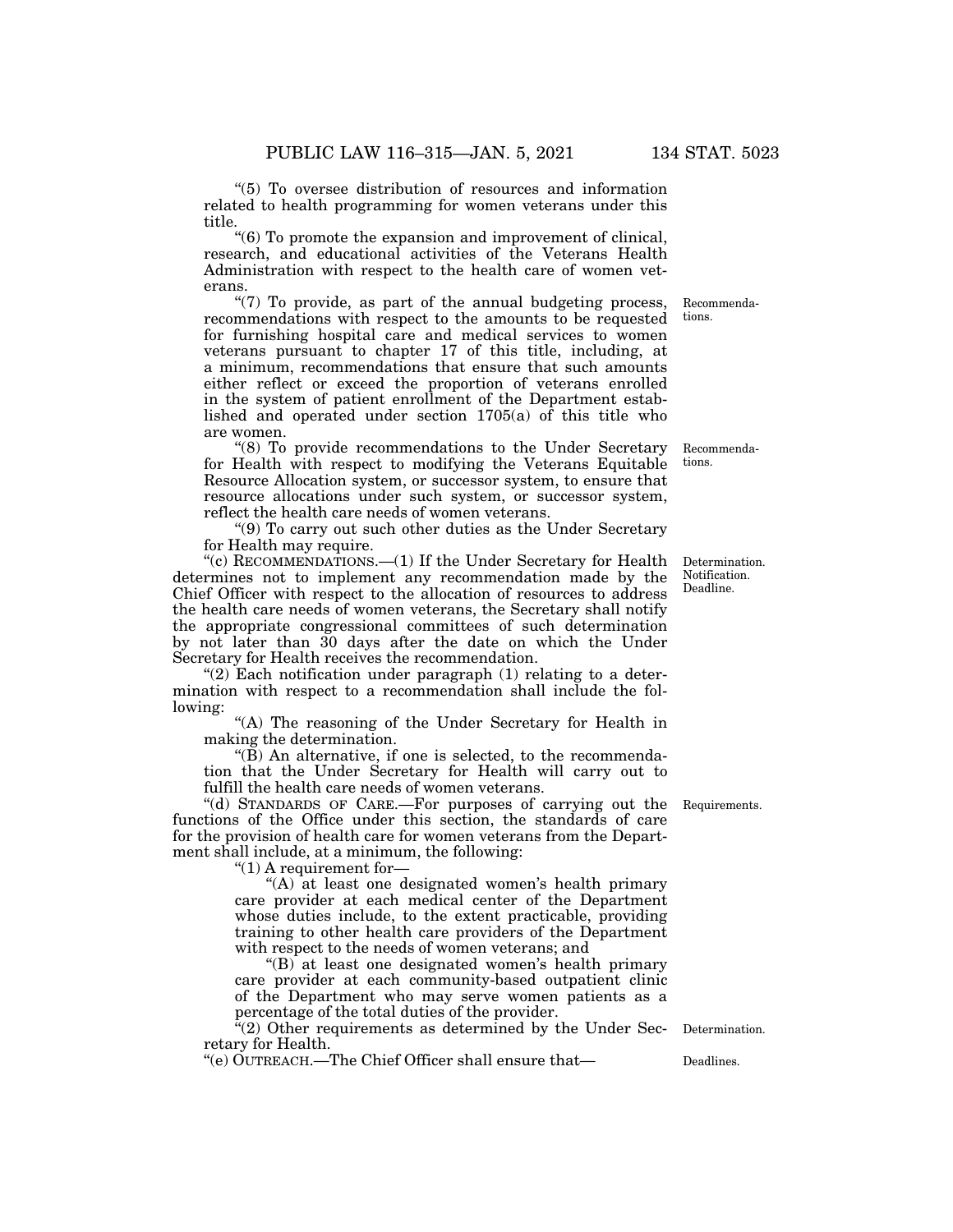"(1) not less frequently than biannually, each medical facility of the Department holds a public forum for women veterans that occurs outside of regular business hours; and

"(2) not less frequently than quarterly, each medical facility of the Department convenes a focus group of women veterans that includes a discussion of harassment occurring at such facility.

''(f) DEFINITIONS.—In this section:

''(1) The term 'appropriate congressional committees' has the meaning given that term in section 7310A(h) of this title.

" $(2)$  The term 'facility of the Department' has the meaning given the term 'facilities of the Department' in section 1701(3) of this title.

''(3) The term 'Veterans Equitable Resource Allocation system' means the resource allocation system established pursuant to section 429 of the Departments of Veterans Affairs and Housing and Urban Development, and Independent Agencies Appropriations Act, 1997 (Public Law 104–204; 110 Stat. 2929).

Analyses. 38 USC 7310A.

# **''§ 7310A. Annual reports on women's health**

"(a) ANNUAL REPORTS.—Not later than December 1 of each year, the Chief Officer of Women's Health shall submit to the appropriate congressional committees a report containing the matters under subsections (b) through (g).

''(b) OFFICE OF WOMEN'S HEALTH.—Each report under subsection (a) shall include a description of—

" $(1)$  actions taken by the Office of Women's Health established under section 7310 of this title in the preceding fiscal year to improve the provision of health care by the Department to women veterans;

"(2) any identified deficiencies related to the provision of health care by the Department to women veterans and the standards of care established in such section and the plan of the Department to address such deficiencies;

''(3) the funding and personnel provided to the Office and whether additional funding or personnel are needed to meet the requirements of such section; and

" $(4)$  other information that would be of interest to the appropriate congressional committees with respect to oversight of the provision of health care by the Department to women veterans.

''(c) ACCESS TO GENDER-SPECIFIC SERVICES.—(1) Each report under subsection (a) shall include an analysis of the access of women veterans to gender-specific services under contracts, agreements, or other arrangements with non-Department medical providers entered into by the Secretary for the provision of hospital care or medical services to veterans.

" $(2)$  The analysis under paragraph  $(1)$  shall include data and performance measures for the availability of gender-specific services described in such paragraph, including—

 $(A)$  the average wait time between the preferred appointment date of the veteran and the date on which the appointment is completed;

''(B) the average driving time required for veterans to attend appointments; and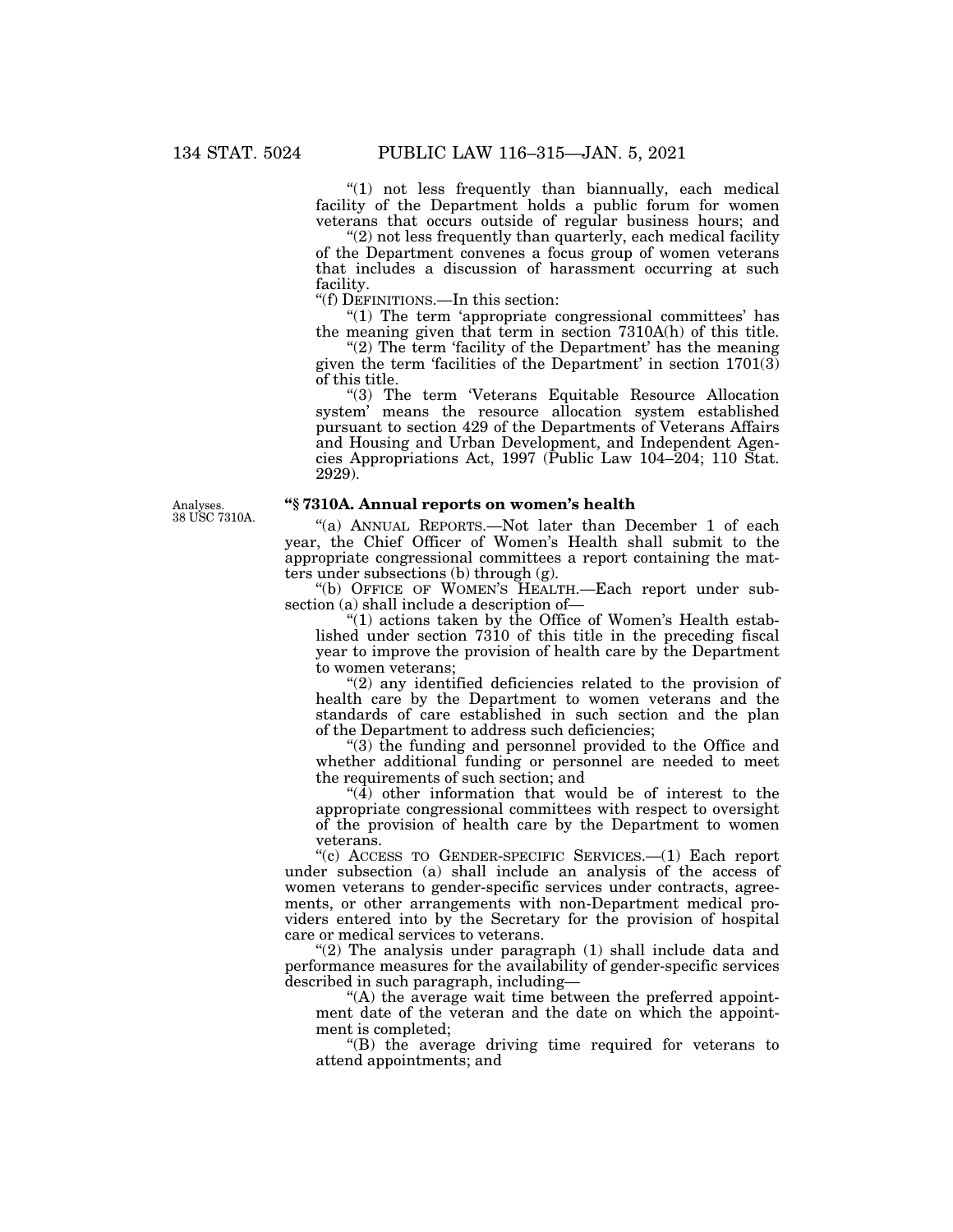''(C) reasons why appointments could not be scheduled with non-Department medical providers.

"(d) MODELS OF CARE.— $(1)$  Each report under subsection  $(a)$ shall include an analysis of the use by the Department of general primary care clinics, separate but shared spaces, and women's health centers as delivery of care models for women veterans.

"(2) The analysis under paragraph (1) shall include the fol- Assessments. lowing:

"(A) The number of facilities of the Department that fall into each delivery of care model described in such paragraph, disaggregated by Veterans Integrated Service Network and State.

''(B) A description of the criteria used by the Department to determine which such model is most appropriate for each facility of the Department.

''(C) An assessment of how the Department decides to make investments to modify facilities to a different model.

''(D) A description of what, if any, plans the Department has to modify facilities from general primary care clinics to another model.

 $(E)$  An assessment of whether any facilities could be modified to a separate but shared space for a women's health center within planned investments under the strategic capital investment planning process of the Department.

''(F) An assessment of whether any facilities could be modified to a separate or shared space or a women's health center with minor modifications to existing plans under the strategic capital investment planning process of the Department.

"(G) An assessment of whether the Department has a goal for how many facilities should fall into each such model.

''(e) STAFFING.—Each report under subsection (a) shall include an analysis of the staffing of the Department relating to the treatment of women, including the following, disaggregated by Veterans Integrated Service Network and State (except with respect to para $graph (4)$ :

''(1) The number of women's health centers.

" $(2)$  The number of patient aligned care teams of the Department relating to women's health.

"(3) The number of full- and part-time gynecologists of the Department.

" $(4)$  The number of designated women's health care providers of the Department, disaggregated by facility of the Department.

Time periods.

''(5) The number of health care providers of the Department who have completed a mini-residency for women's health care through the Women Veterans Health Care Mini-Residency Program of the Department during the one-year period preceding the submittal of the report and the number of mini-residency training slots for such program that are available during the one-year period following such date.

''(6) The number of designated women's health care providers of the Department who have sufficient women patient loads or case complexities to retain their competencies and proficiencies.

''(f) ACCESSIBILITY AND TREATMENT OPTIONS.—Each report under subsection (a) shall include an analysis of the accessibility and treatment options for women veterans, including the following: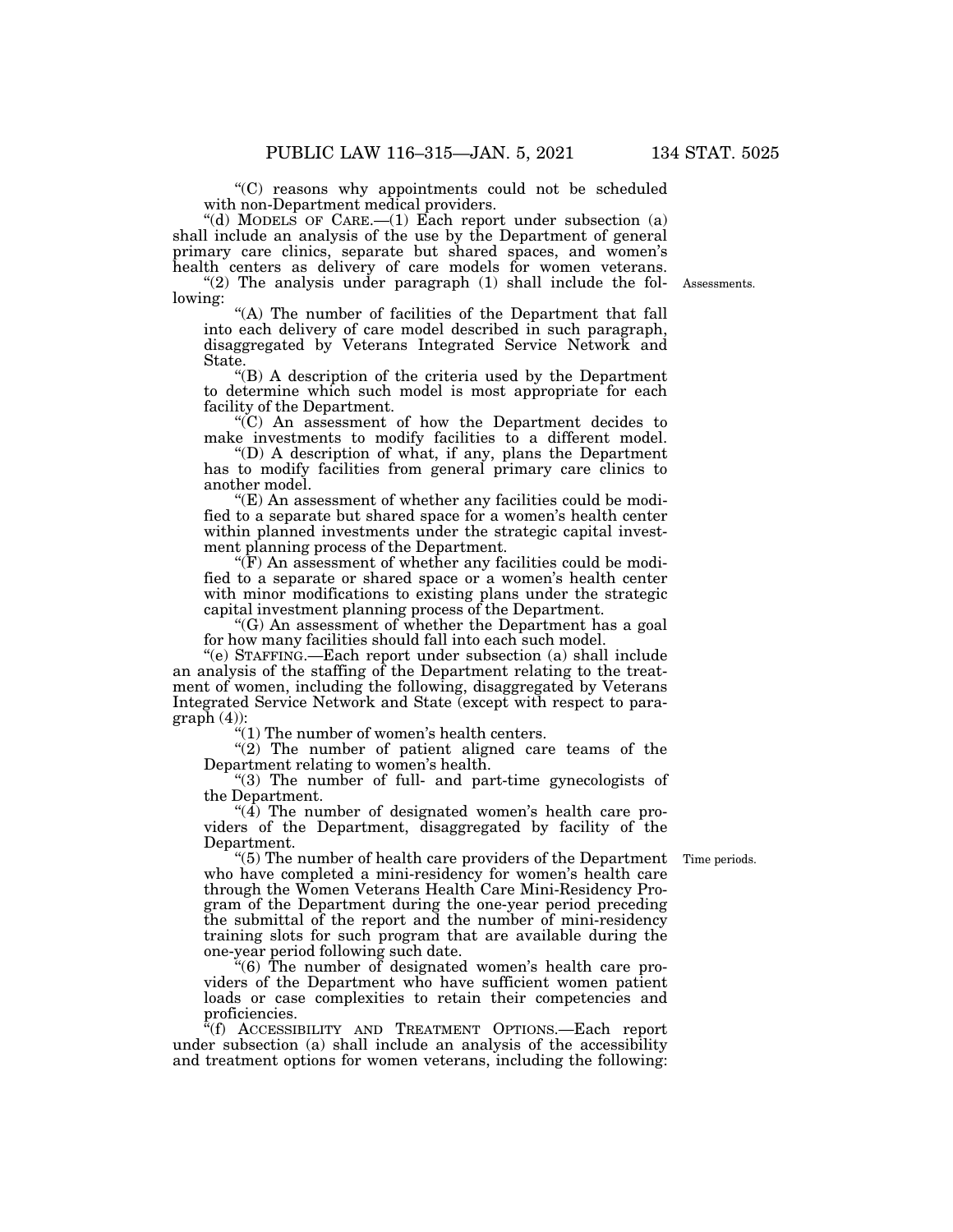134 STAT. 5026 PUBLIC LAW 116–315—JAN. 5, 2021

Assessments.

" $(1)$  An assessment of wheelchair accessibility of women's health centers of the Department, including, with respect to each such center, an assessment of accessibility for each kind of treatment provided at the center, including with respect to radiology and mammography, that addresses all relevant factors, including door sizes, hoists, and equipment.

"(2) The options for women veterans to access mental health providers and primary care providers who are women.

"(3) The options for women veterans at medical facilities of the Department with respect to clothing sizes, including for gowns, drawstring pants, and pajamas.

"(g) DEFINITIONS.—In this section:

"(1) The term 'appropriate congressional committees' means—

''(A) the Committee on Appropriations and the Committee on Veterans' Affairs of the Senate; and

''(B) the Committee on Appropriations and the Committee on Veterans' Affairs of the House of Representatives.

"(2) The term 'gender-specific services' means mammography, obstetric care, gynecological care, and such other services as the Secretary determines appropriate.''.

(2) REFERENCES TO HEALTH CARE AND SERVICES.—The references to health care and the references to services in sections 7310 and 7310A of title 38, United States Code, as added by paragraph (1), are references to the health care and services included in the medical benefits package provided by the Department as in effect on the day before the date of the enactment of this Act.

(3) CLERICAL AMENDMENT.—The table of sections for such chapter is amended by inserting after the item relating to section 7309A the following new items:

''7310. Office of Women's Health.

''7310A. Annual reports on women's health.''.

(c) INITIAL REPORT.—The Chief Officer of Women's Health of the Department of Veterans Affairs shall submit the initial report under section 7310A of title 38, United States Code, as added by subsection (b), by not later than one year after the date of the enactment of this Act.

# **SEC. 5102. WOMEN VETERANS RETROFIT INITIATIVE.**

(a) IN GENERAL.—The Secretary of Veterans Affairs shall prioritize the retrofitting of existing medical facilities of the Department of Veterans Affairs with fixtures, materials, and other outfitting measures to support the provision of care to women veterans at such facilities.

(b) PLAN.—

(1) IN GENERAL.—Not later than one year after the date of the enactment of this Act, the Secretary shall submit to Congress, the Committee on Veterans' Affairs of the Senate, and the Committee on Veterans' Affairs of the House of Representatives a plan to address deficiencies in environment of care for women veterans at medical facilities of the Department.

(2) ELEMENTS.—The plan required by paragraph (1) shall include the following:

(A) An explanation of the specific environment of care deficiencies that need correcting.

38 USC 7310 note.

38 USC 7301 prec.

38 USC 7310A note.

38 USC 8110 note.

Deadline.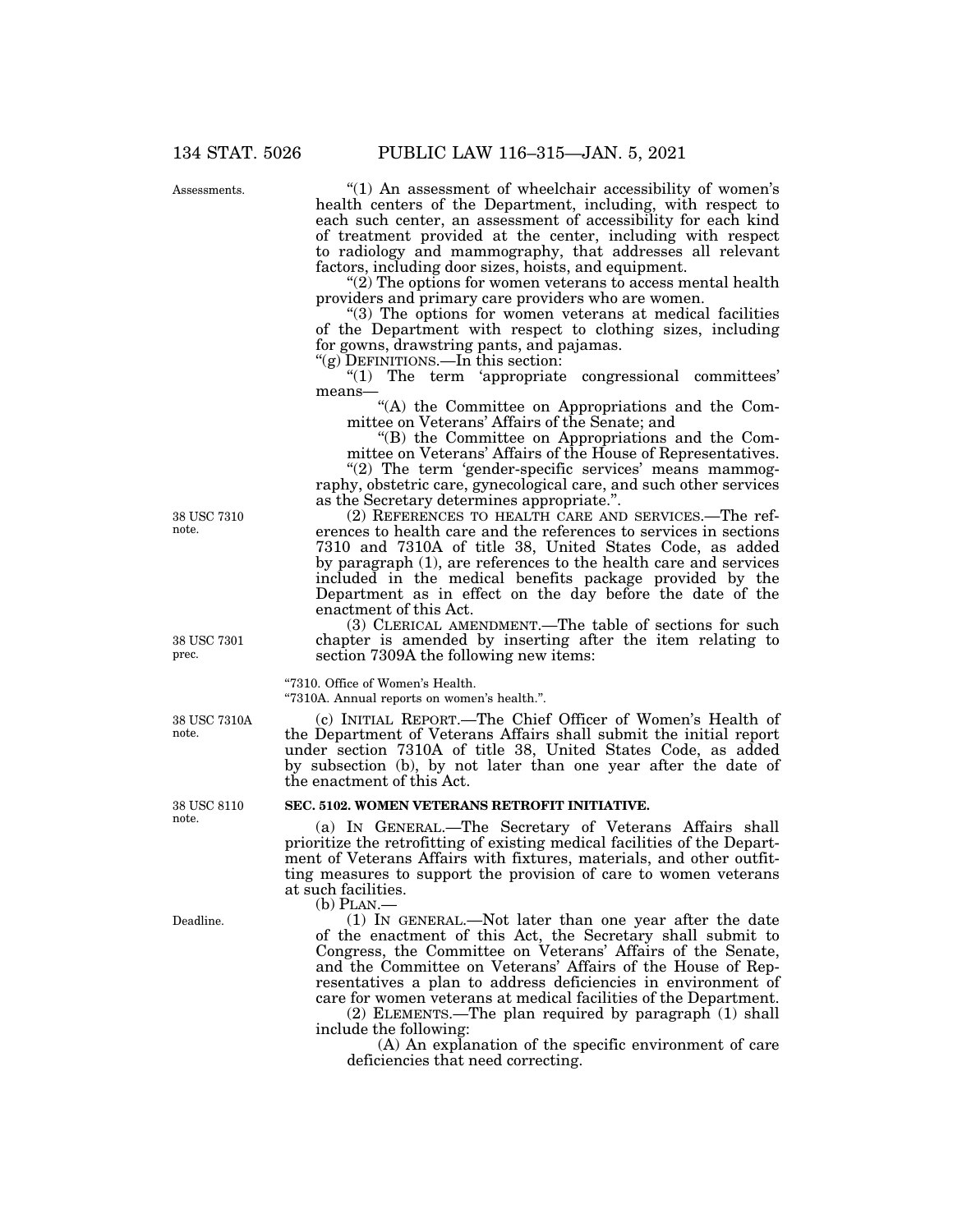(B) An assessment of how the Secretary prioritizes Assessments. retrofitting existing medical facilities to support provision of care to women veterans in comparison to other requirements.

(C) A five-year strategic plan and cost projection for retrofitting medical facilities of the Department to support the provision of care to women veterans as required under subsection (a).

(c) AUTHORIZATION OF APPROPRIATIONS.—Subject to appropriations and the plan under (b), there is authorized to be appropriated to the Secretary \$20,000,000 to carry out subsection (a) in addition to amounts otherwise made available to the Secretary for the purposes set forth in such subsection.

# **SEC. 5103. ESTABLISHMENT OF ENVIRONMENT OF CARE STANDARDS AND INSPECTIONS AT DEPARTMENT OF VETERANS AFFAIRS MEDICAL CENTERS.**

(a) IN GENERAL.—The Secretary of Veterans Affairs shall establish a policy under which the environment of care standards and inspections at medical centers of the Department of Veterans Affairs include—

(1) an alignment of the requirements for such standards and inspections with the women's health handbook of the Veterans Health Administration;

(2) a requirement for the frequency of such inspections; (3) delineation of the roles and responsibilities of staff at each medical center who are responsible for compliance;

(4) the requirement that each medical center submit to

the Secretary and make publicly available a report on the compliance of the medical center with the standards; and

(5) a remediation plan.

(b) REPORT.—Not later than 180 days after the date of the enactment of this Act, the Secretary shall submit to the Committee on Veterans' Affairs of the Senate and the Committee on Veterans' Affairs of the House of Representatives a report certifying in writing that the policy required by subsection (a) has been finalized and disseminated to all medical centers of the Department.

### **SEC. 5104. PROVISION OF REINTEGRATION AND READJUSTMENT SERV-ICES TO VETERANS AND FAMILY MEMBERS IN GROUP RETREAT SETTINGS.**

(a) IN GENERAL.—Section 1712A of title 38, United States Code, is amended—

 $(1)$  in subsection  $(a)(1)(B)$ —

(A) in clause (ii), by redesignating subclauses (I) and (II) as items (aa) and (bb);

(B) by redesignating clauses (i) and (ii) as subclauses  $(I)$  and  $(II)$ ;

(C) in the matter preceding subclause (I), as redesignated by subparagraph (B), by striking ''Counseling'' and inserting ''(i) Counseling''; and

(D) by adding at the end the following new clause: "(ii)(I) Except as provided in subclauses (IV) and  $\check{\text{U}}$ ), counseling furnished to an individual under subparagraph (A) may include reintegration and readjustment services described in subclause (II) furnished in group retreat settings.

''(II) Reintegration and readjustment services described in this subclause are the following:

Public information. Reports.

Certification. Remediation plan.

38 USC 1701 note.

Requirements.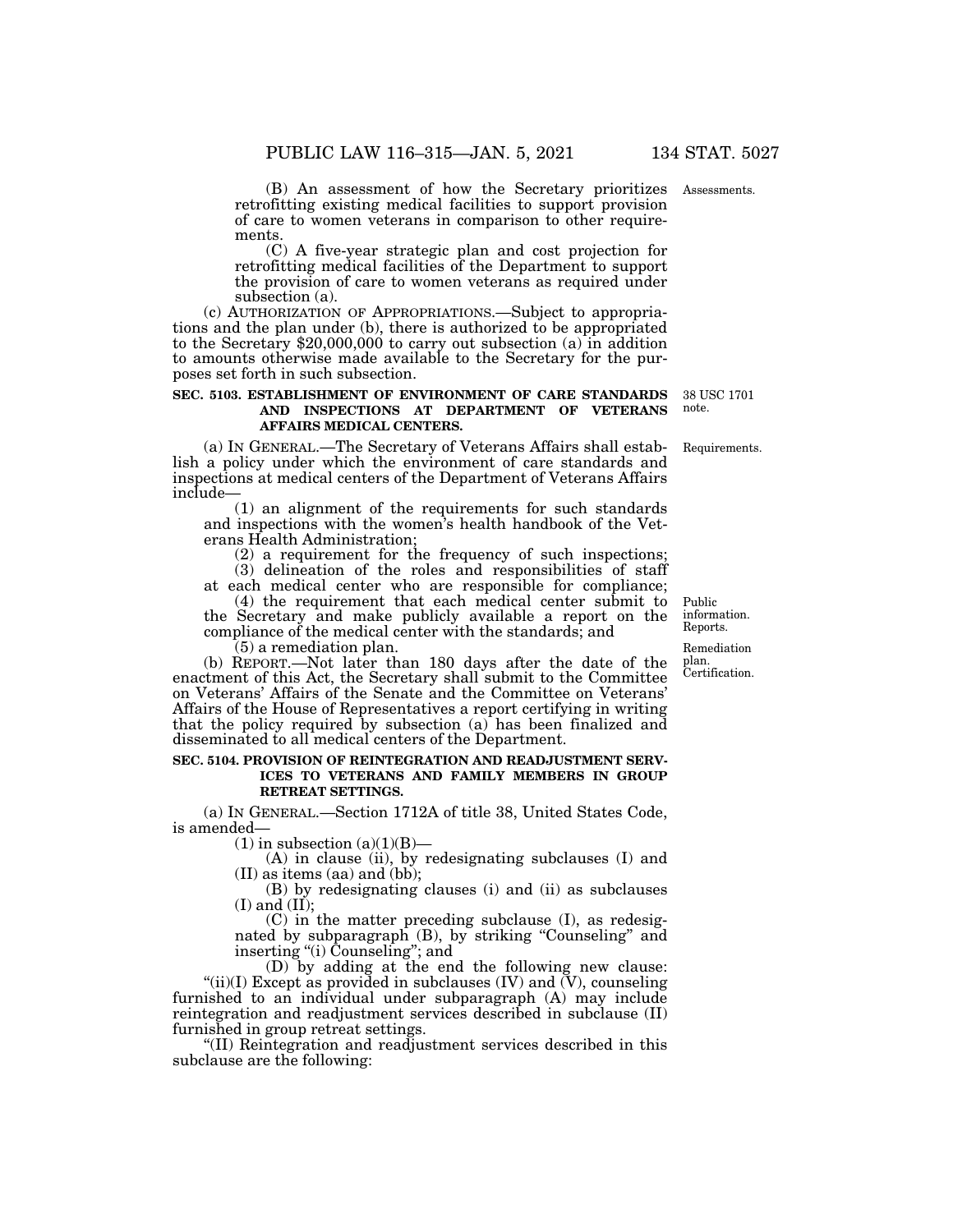''(aa) Information on reintegration of the individual into family, employment, and community.

''(bb) Financial counseling.

''(cc) Occupational counseling.

''(dd) Information and counseling on stress reduction.

"(ee) Information and counseling on conflict resolution.

''(ff) Such other information and counseling as the Secretary considers appropriate to assist the individual in reintegration into family, employment, and community.

''(III) In furnishing reintegration and readjustment services under subclause (I), the Secretary shall offer women the opportunity to receive such services in group retreat settings in which the only participants are women.

 $\sqrt{f}(IV)$  An individual described in subparagraph  $(C)(v)$  may receive reintegration and readjustment services under subclause (I) of this clause only if the individual receives such services with a family member described in subclause (I) or (II) of such subparagraph.

"(V) In each of fiscal years  $2021$  through  $2025$ , the maximum number of individuals to whom integration and readjustment services may be furnished in group retreat settings under this subclause (I) shall not exceed 1,200 individuals.''.

(b) REQUEST FOR SERVICES.—Subsection (a)(2) of such section is amended—

(1) by striking ''Upon'' and inserting ''(A) Upon'';

 $(2)$  by striking "paragraph  $(1)(B)$ " and inserting "paragraph"  $(1)(B)(i)''$ ; and

(3) by adding at the end the following new subparagraph:

''(B) Upon the request of an individual described in paragraph (1)(C), the Secretary shall furnish the individual reintegration and readjustment services in group retreat settings under paragraph  $(1)(B)(ii)$  if the Secretary determines the experience will be therapeutically appropriate.''.

# **SEC. 5105. PROVISION OF LEGAL SERVICES FOR WOMEN VETERANS.**

(a) AGREEMENT REQUIRED.—The Secretary of Veterans Affairs shall enter into one or more agreements with public or private entities to provide legal services to women veterans.

(b) FOCUS.—The focus of an agreement entered into under subsection (a) shall be to address the following unmet needs of women veterans as set forth in the most recently completed Community Homelessness Assessment, Local Education and Networking Groups for Veterans (CHALENG for Veterans) survey:

(1) Child support.

(2) Prevention of eviction and foreclosure.

(3) Discharge upgrades.

(4) Financial guardianship.

(5) Credit counseling.

(6) Family reconciliation assistance.

## **SEC. 5106. COMPTROLLER GENERAL SURVEYS AND REPORT ON SUP-PORTIVE SERVICES PROVIDED FOR VERY LOW-INCOME WOMEN VETERANS.**

(a) SURVEYS.—

(1) SURVEY OF WOMEN VETERANS.—The Comptroller General of the United States shall survey women veterans who have received or are receiving supportive services provided under section 2044 of title 38, United States Code, to determine

Determination.

38 USC 3001 note prec.

Determination.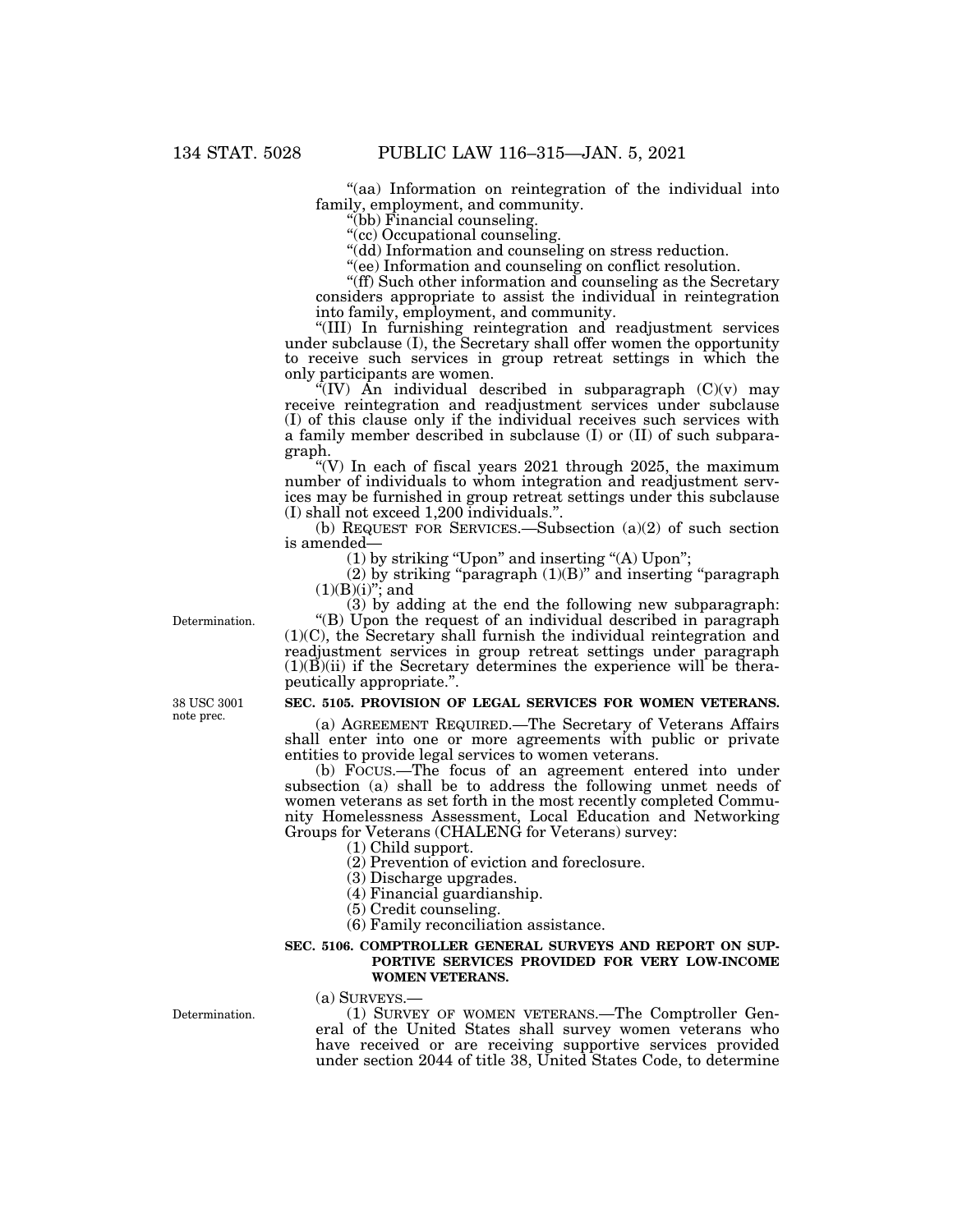satisfaction with the ability of such services to meet the specific needs of such veterans.

(2) SURVEY OF ELIGIBLE ENTITIES.—The Comptroller General shall survey eligible entities receiving financial assistance under such section and other partners of the Department of Veterans Affairs, including veterans service organizations and the National Coalition of Homeless Veterans, on the view of such entities and partners regarding—

(A) whether the Department is meeting the needs of women veterans through the provision of supportive services under such section; and

(B) any additional supportive services that may be required to meet such needs.

(b) REPORT.—

(1) IN GENERAL.—Not later than 18 months after the date of the enactment of this Act, the Comptroller General of the United States shall submit to the Committee on Veterans' Affairs of the Senate and the Committee on Veterans' Affairs of the House of Representatives a report on the efforts of the Department of Veterans Affairs to provide supportive services to women veterans under section 2044 of title 38, United States.

(2) ELEMENTS.—The report required by paragraph (1) shall include the following:

(A) A review of how the Department determines which Review. categories of supportive services would be beneficial to women veterans who receive services under such section.

(B) A description of the challenges women veterans who have children face in accessing supportive services under such section, including with respect to accessing—

(i) homeless shelters with their children;

(ii) homeless shelters that have restrictions on male children; and

(iii) affordable child care.

(C) A description of how the Department identifies eligible entities under such section that can provide supportive services to meet the needs of women veterans, including eligible entities with experience in—

(i) intimate partner violence;

(ii) legal matters pertaining especially to women veterans, including temporary restraining orders and child care orders;

(iii) supportive services for children; and

(iv) the evaluation of which categories of services would be beneficial to women veterans who receive such services under such section.

(D) A description of how much the Department spends, from funds appropriated to carry out such section and funds provided under the Coronavirus Aid, Relief, and Economic Security Act (Public Law 116–136), on supportive services specifically for women veterans, and in particular, on the services described in subparagraph (A).

(E) The results of the surveys conducted under subsection (a).

(F) A review of the resources and programming offered Review. to woman veterans under such section.

Evaluation.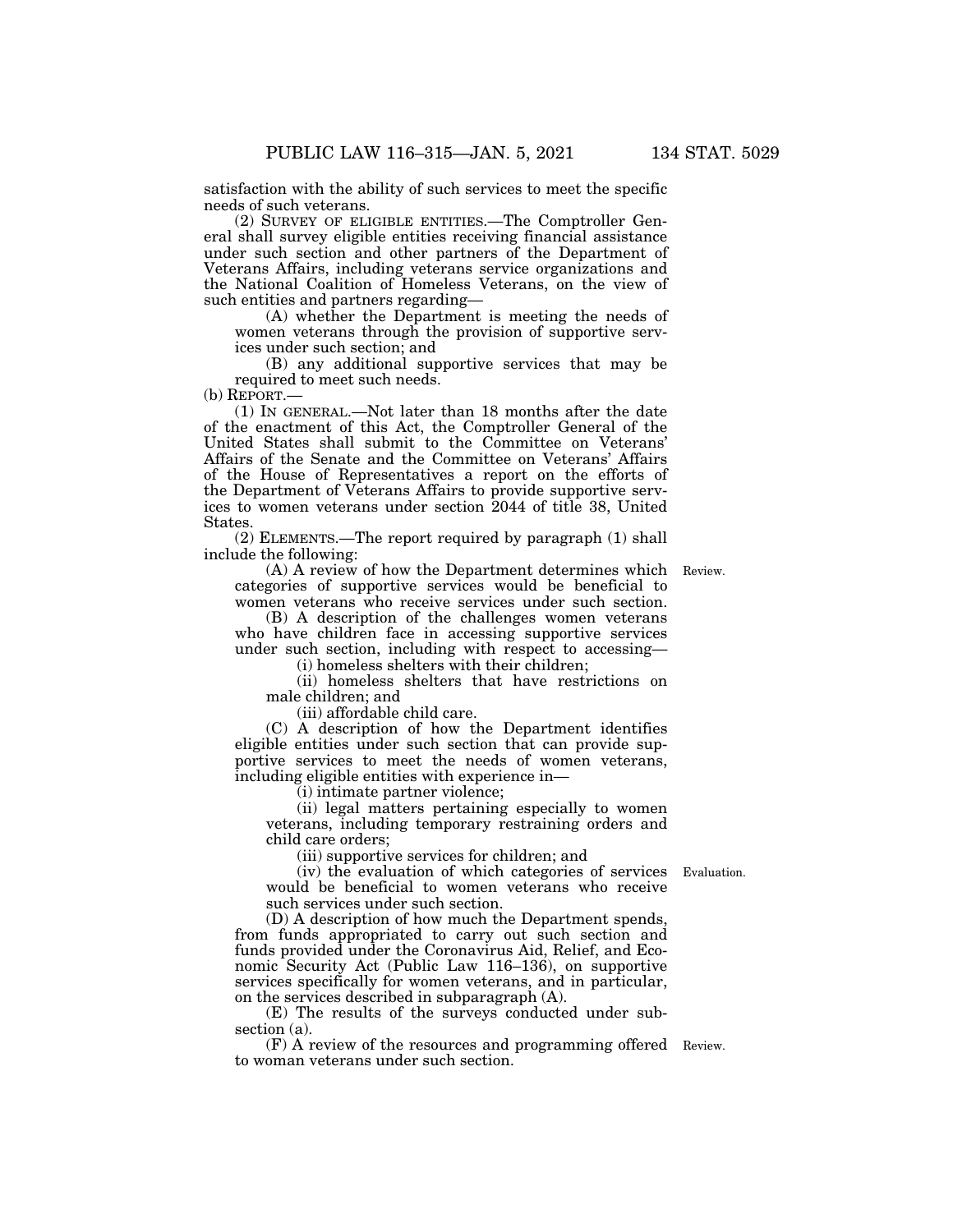Assessment.

(G) An assessment of such other areas as the Comptroller General considers appropriate.

# **SEC. 5107. PROGRAMS ON ASSISTANCE FOR CHILD CARE FOR CERTAIN VETERANS.**

(a) ASSISTANCE FOR CHILD CARE FOR CERTAIN VETERANS RECEIVING HEALTH CARE.— (1) IN GENERAL.—Subchapter I of chapter 17 of title 38,

United States Code, is amended by adding at the end the following new section:

38 USC 1709C.

# **''§ 1709C. Assistance for child care for certain veterans receiving health care**

''(a) PROGRAM REQUIRED.—The Secretary shall carry out a program to provide, subject to subsection (b), assistance to qualified veterans described in subsection (c) to obtain child care so that such veterans can receive health care services described in subsection  $(c)(2)$ .

''(b) LIMITATION ON PERIOD OF PAYMENTS.—Assistance may be provided to a qualified veteran under this section for receipt of child care only during the period that the qualified veteran—

"(1) receives the types of health care services described in subsection (c)(2) at a facility of the Department; and

 $''(2)$  requires travel to and return from such facility for the receipt of such health care services.

''(c) QUALIFIED VETERANS.—For purposes of this section, a qualified veteran is a veteran who—

" $(1)$  is the primary caretaker of a child or children; and "(2)(A) receives from the Department-

''(i) regular mental health care services;

''(ii) intensive mental health care services; or

"(iii) such other intensive health care services that the Secretary determines that provision of assistance to the veteran to obtain child care would improve access to such health care services by the veteran; or

''(B) is in need of regular or intensive mental health care services from the Department, and but for lack of child care services, would receive such health care services from the Department.

''(d) LOCATIONS.—Not later than five years after the date of the enactment of the Deborah Sampson Act of 2020, the Secretary shall carry out the program at each medical center of the Department.

''(e) FORMS OF CHILD CARE ASSISTANCE.—(1) Child care assistance under this section may include the following:

''(A) Stipends for the payment of child care offered by a licensed child care center (either directly or through a voucher program) that shall be, to the extent practicable, modeled after the Department of Veterans Affairs Child Care Subsidy Program established pursuant to section 630 of the Treasury and General Government Appropriations Act, 2002 (Public Law 107–67; 115 Stat. 552).

''(B) Direct provision of child care at an on-site facility of the Department.

''(C) Payments to private child care agencies.

''(D) Collaboration with facilities or programs of other Federal agencies.

Deadline.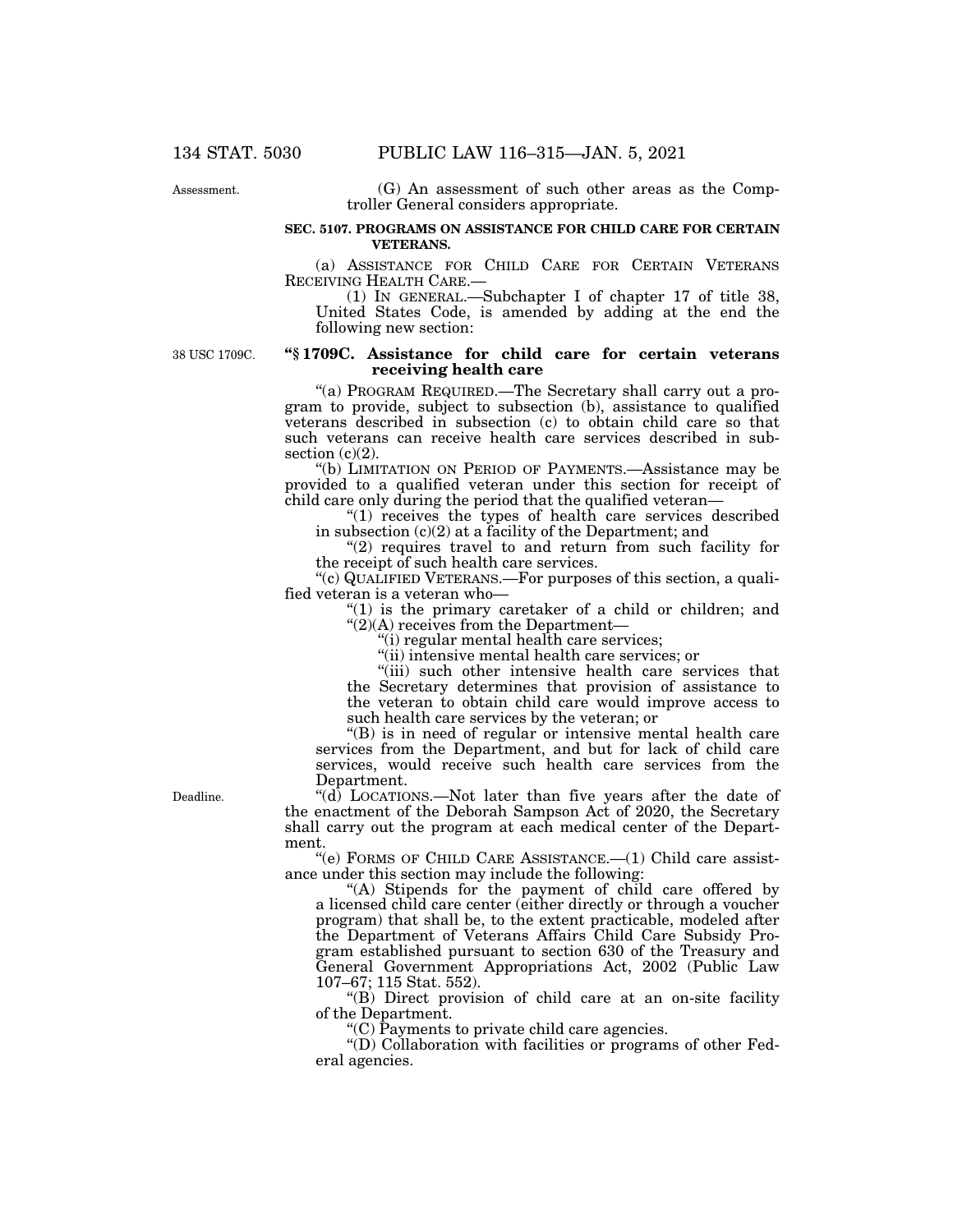" $(E)$  Such other forms of assistance as the Secretary considers appropriate.

" $(2)$  In providing child care assistance under this section, the child care needs of the local area shall be considered and the head of each medical center may select the type of care that is most appropriate or feasible for such medical center.

''(3) In the case that child care assistance under this section is provided as a stipend under paragraph  $(1)(A)$ , such stipend shall cover the full cost of such child care."

(2) CONFORMING AMENDMENT.—Section 205(e) of the Caregivers and Veterans Omnibus Health Services Act of 2010  $(Public Law 111–163; 38 U.S.C. 1710 note)$  is amended by striking "September 30, 2020" and inserting "the date of the enactment of the Deborah Sampson Act of 2020''.

(3) CLERICAL AMENDMENT.—The table of sections at the beginning of chapter 17 of such title is amended by inserting after the item relating to section 1709B the following new item: 38 USC 1701 prec.

''1709C. Assistance for child care for certain veterans receiving health care,''.

(b) PILOT PROGRAM ON ASSISTANCE FOR CHILD CARE FOR CER-TAIN VETERANS RECEIVING READJUSTMENT COUNSELING AND RELATED MENTAL HEALTH SERVICES.—

(1) IN GENERAL.—The Secretary of Veterans Affairs shall carry out a pilot program to assess the feasibility and advisability of providing, subject to paragraph (2), assistance to qualified veterans described in paragraph (3) to obtain child care so that such veterans can receive readjustment counseling and related mental health services.

(2) LIMITATION ON PERIOD OF PAYMENTS.—Assistance may be provided to a qualified veteran under the pilot program for receipt of child care only during the period that the qualified veteran receives readjustment counseling and related health care services at a Vet Center.

(3) QUALIFIED VETERANS.—For purposes of this subsection, a qualified veteran is a veteran who—

(A) is the primary caretaker of a child or children; and

(B)(i) receives from the Department regular readjustment counseling and related mental health services; or

(ii) is in need of regular readjustment counseling and related mental health services from the Department, and but for lack of child care services, would receive such counseling and services from the Department.

(4) LOCATIONS.—The Secretary shall carry out the pilot program in not fewer than three Readjustment Counseling Service Regions selected by the Secretary for purposes of the pilot program.

(5) FORMS OF CHILD CARE ASSISTANCE.—

(A) IN GENERAL.—Child care assistance under the pilot program may include the following:

(i) Stipends for the payment of child care offered by a licensed child care center (either directly or through a voucher program) that shall be, to the extent practicable, modeled after the Department of Veterans

38 USC 1712A

note.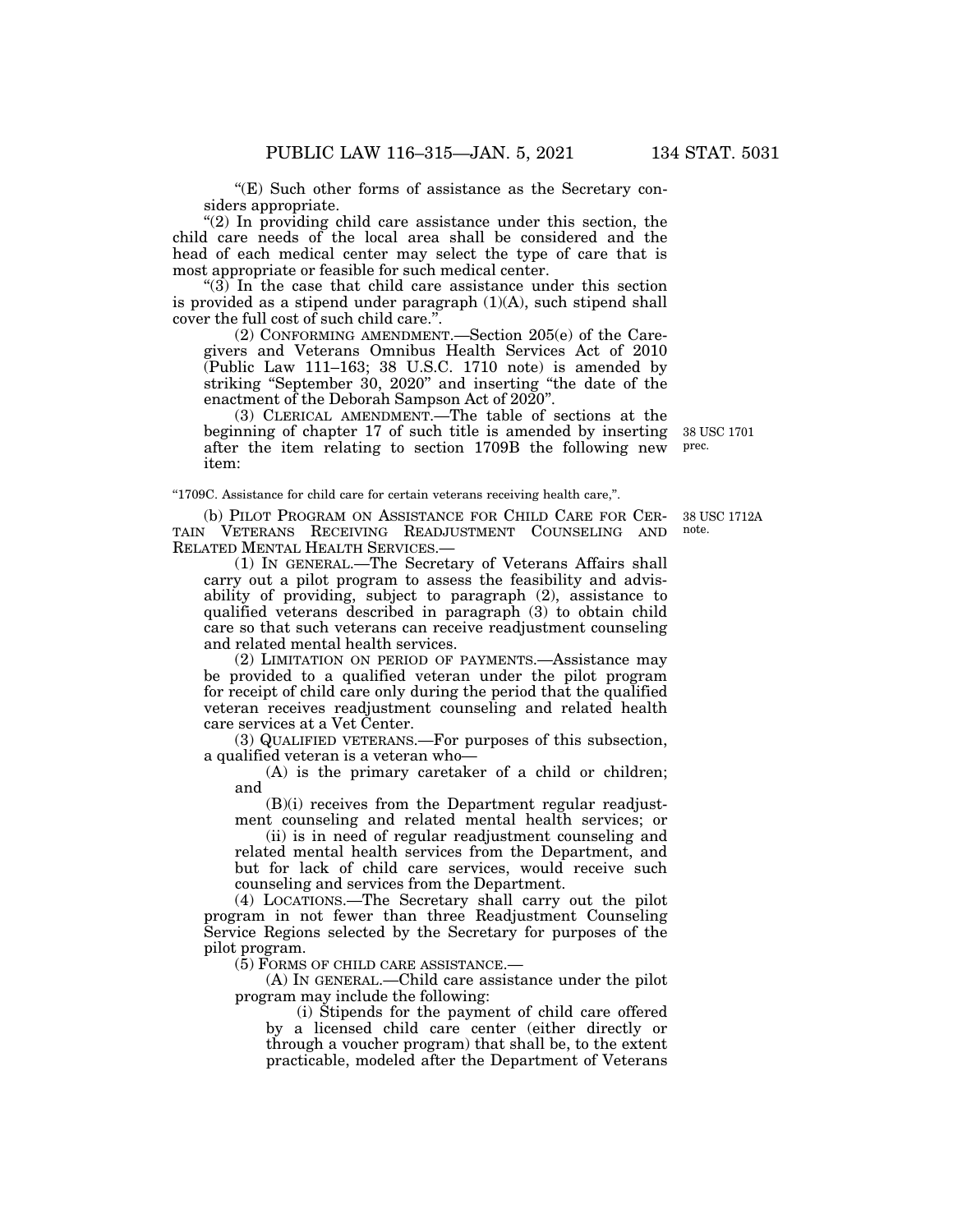Affairs Child Care Subsidy Program established pursuant to section 630 of the Treasury and General Government Appropriations Act, 2002 (Public Law 107–67; 115 Stat. 552).

(ii) Payments to private child care agencies.

(iii) Collaboration with facilities or programs of other Federal agencies.

(iv) Such other forms of assistance as the Secretary considers appropriate.

(B) LOCAL AREA.—In providing child care assistance under the pilot program, the child care needs of the local area shall be considered and the head of each Vet Center may select the type of care that is most appropriate or feasible for such Vet Center.

(C) USE OF STIPEND.—In the case that child care assistance under the pilot program is provided as a stipend under subparagraph (A)(i), such stipend shall cover the full cost of such child care.

(6) DURATION.—The pilot program shall be carried out during the two-year period beginning on the date of the commencement of the pilot program.

(7) REPORT.—

(A) IN GENERAL.—Not later than 180 days after the completion of the pilot program, the Secretary shall submit to Congress a report on the pilot program.

(B) ELEMENTS.—The report required by subparagraph (A) shall include the findings and conclusions of the Secretary regarding the pilot program, and shall include such recommendations for the continuation or expansion of the pilot program as the Secretary considers appropriate.

(8) VET CENTER DEFINED.—In this subsection, the term "Vet Center" has the meaning given that term in section 1712A(h) of title 38, United States Code.

# **SEC. 5108. AVAILABILITY OF PROSTHETICS FOR WOMEN VETERANS FROM DEPARTMENT OF VETERANS AFFAIRS.**

(a) ACCESS AT EACH MEDICAL FACILITY.—Section 1714(a) of title 38, United States Code, is amended—

(1) by striking "(a) Any veteran" and inserting "(a)(1) Any veteran''; and

(2) by adding at the end the following new paragraph: "(2) In furnishing prosthetic appliances under paragraph  $(1)$ , the Secretary shall ensure women veterans are able to access clinically appropriate prosthetic appliances through each medical facility of the Department.''.

(b) REPORT.—

(1) IN GENERAL.—Not later than one year after the date of the enactment of this Act, the Secretary of Veterans Affairs shall submit to the Committee on Veterans' Affairs of the Senate and the Committee on Veterans' Affairs of the House of Representatives a report on the availability from the Department of Veterans Affairs of prosthetics made for women veterans, including an assessment of the availability of such prosthetics at medical facilities of the Department.

(2) ELEMENTS.—The report required by paragraph (1) shall include—

Recommendations.

Assessment.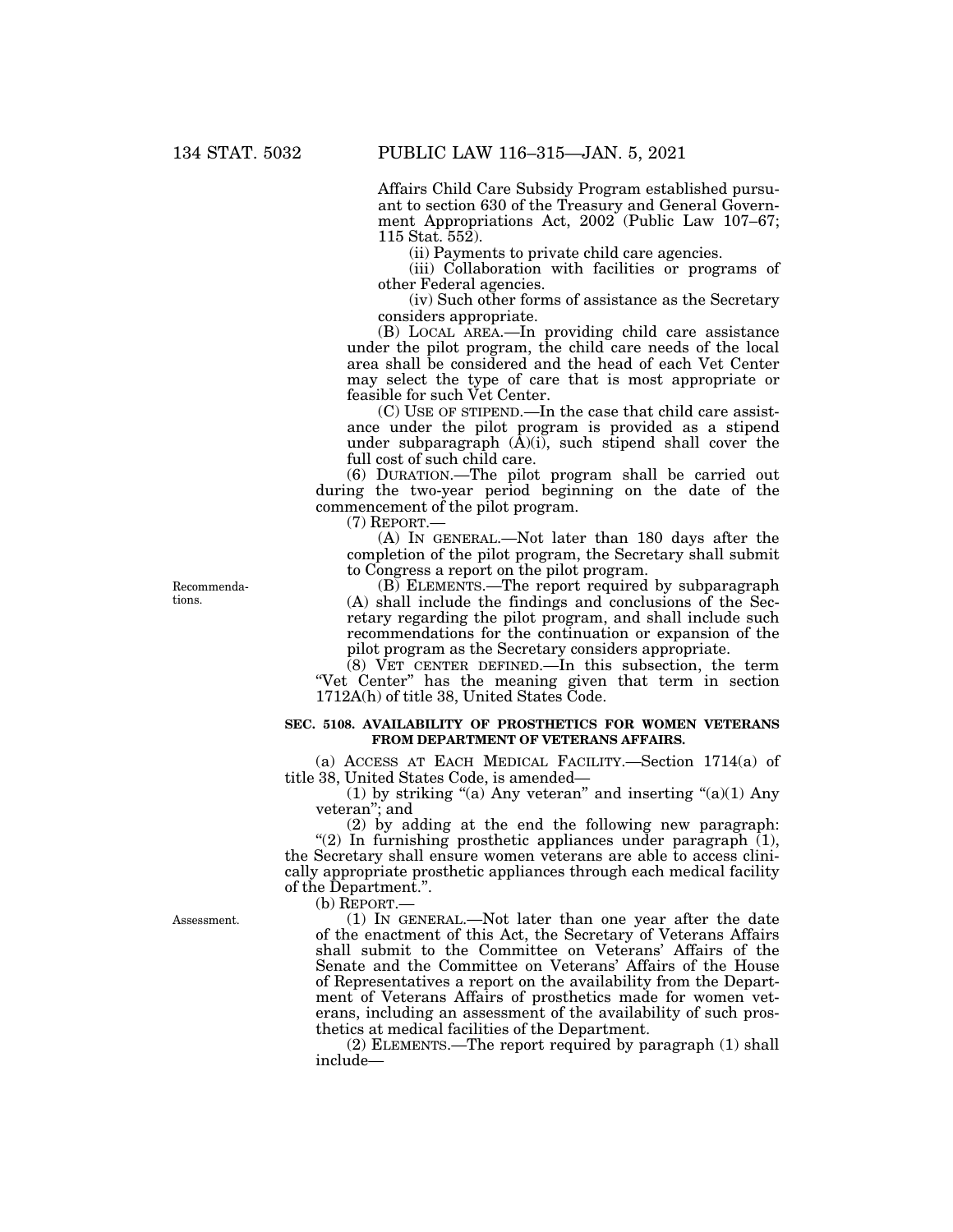(A) a list of all devices classified by the Department List. as prosthetic devices, including a breakdown of whether a device is considered gender-neutral or gender-specific;

(B) for gender-neutral devices, a breakdown of sizing;

(C) the average time it takes for a woman veteran

to receive a prosthetic device after it is prescribed, disaggregated by Veterans Integrated Service Network and medical center of the Department;

(D) the total number of women veterans utilizing the Department for prosthetic services, disaggregated by facility of the Department;

(E) an assessment of efforts by the Department on Assessment. research, development, and employment of additive manufacture technology (commonly referred to as 3D printing) to provide prosthetic items for women veterans;

(F) the results of a survey with a representative sample of not fewer than 50,000 veterans (of which women shall be overrepresented) in an amputee care program on satisfaction with prosthetics furnished or procured by the Department that replace appendages or their function; and

(G) such other information as the Secretary considers appropriate.

#### **SEC. 5109. REQUIREMENT TO IMPROVE DEPARTMENT OF VETERANS AFFAIRS WOMEN VETERANS CALL CENTER.**

The Secretary of Veterans Affairs shall enhance the capabilities of the women veterans call center of the Department of Veterans Affairs to respond to requests by women veterans for assistance with accessing health care and benefits furnished under the laws administered by the Secretary.

# **SEC. 5110. STUDY ON INFERTILITY SERVICES FURNISHED AT DEPART-MENT OF VETERANS AFFAIRS.**

(a) STUDY REQUIRED.—The Secretary of Veterans Affairs shall conduct a study on the infertility services offerings at the Department of Veterans Affairs.

(b) ELEMENTS.—The study conducted under subsection (a) shall include the following:

(1) An assessment of the following:

(A) The availability of infertility services at facilities of the Department and through laws administered by the Secretary for the provision of non-Department care.

(B) The demand for such services from eligible individuals.

(2) Identification of potential challenges in accessing infertility services for eligible individuals.

(3) An analysis of Department resources for the furnishing of infertility services, including analysis of Department workforce and non-Department providers. Analysis.

(4) Development of recommendations for the improvement of infertility services under laws administered by the Secretary to improve eligible individuals' access, delivery of services, and health outcomes.

(c) REPORT.—Not later than one year after the date of the enactment of this Act, the Secretary shall submit to the Committee on Veterans' Affairs of the Senate and the Committee on Veterans' Affairs of the House of Representatives a report on the study conducted under subsection (a).

Assessment.

Recommendations.

38 USC 6303 note.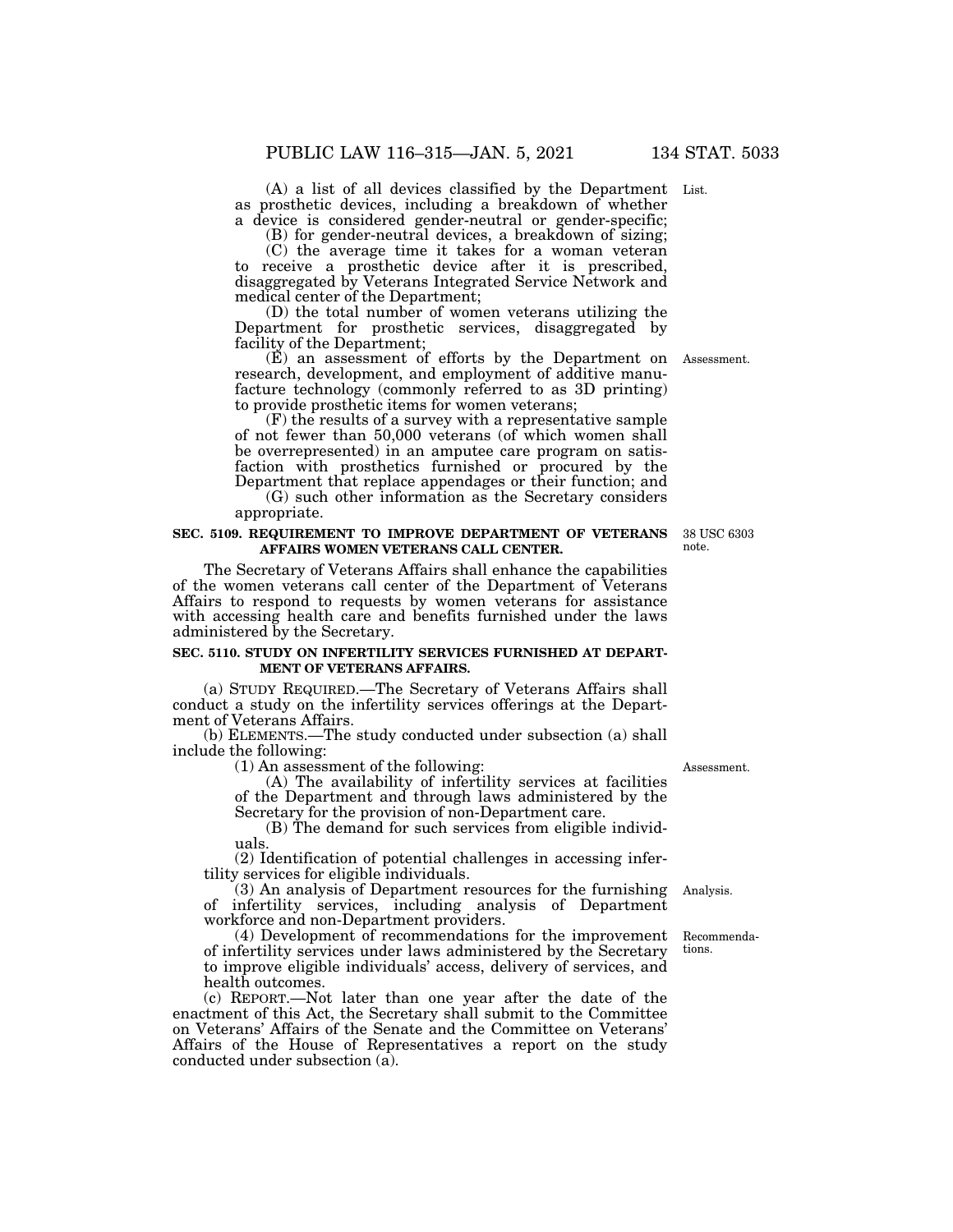(d) ELIGIBLE INDIVIDUAL DEFINED.—In this section, the term "eligible individual" means an individual who is a veteran who is eligible for and enrolled in the health care system of the Department under section 1705(a) of title 38, United States Code.

## **SEC. 5111. SENSE OF CONGRESS ON ACCESS TO FACILITIES OF DEPARTMENT OF VETERANS AFFAIRS BY RESERVISTS FOR COUNSELING AND TREATMENT RELATING TO MILI-TARY SEXUAL TRAUMA.**

(a) IN GENERAL.—It is the sense of Congress that members of the reserve components of the Armed Forces, including members of the National Guard, should be able to access all health care facilities of the Department of Veterans Affairs, not just Vet Centers, to receive counseling and treatment relating to military sexual trauma.

(b) DEFINITIONS.—In this section:

(1) MILITARY SEXUAL TRAUMA.—The term ''military sexual trauma'' has the meaning given such term in section 1164(c) of title 38, United States Code, as added by section 5501(a) of this title.

(2) VET CENTER.—The term ''Vet Center'' has the meaning given that term in section 1712A(h) of such title.

# **Subtitle B—Increasing Staff Cultural Competency**

38 USC 8110 note.

#### **SEC. 5201. STAFFING OF WOMEN'S HEALTH PRIMARY CARE PROVIDERS AT MEDICAL FACILITIES OF DEPARTMENT OF VETERANS AFFAIRS.**

The Secretary of Veterans Affairs shall ensure that each medical facility of the Department of Veterans Affairs has not fewer than one full-time or part-time women's health primary care provider whose duties include, to the extent possible, providing training to other health care providers of the Department on the needs of women veterans.

### **SEC. 5202. ADDITIONAL FUNDING FOR PRIMARY CARE AND EMER-GENCY CARE CLINICIANS IN WOMEN VETERANS HEALTH CARE MINI-RESIDENCY PROGRAM.**

(a) IN GENERAL.—There is authorized to be appropriated to the Secretary of Veterans Affairs \$1,000,000 for each fiscal years 2021 through 2025 to provide opportunities for participation in the Women Veterans Health Care Mini-Residency Program of the Department of Veterans Affairs for primary care and emergency care clinicians.

(b) TREATMENT OF AMOUNTS.—The amounts authorized to be appropriated under subsection (a) shall be in addition to amounts otherwise made available to the Secretary for the purposes set forth in such subsection.

## **SEC. 5203. ESTABLISHMENT OF WOMEN VETERAN TRAINING MODULE FOR NON-DEPARTMENT OF VETERANS AFFAIRS HEALTH CARE PROVIDERS.**

(a) IN GENERAL.—Not later than one year after the date of the enactment of this Act, the Secretary of Veterans Affairs shall

Appropriations authorization.

Deadline.

38 USC 1703 note.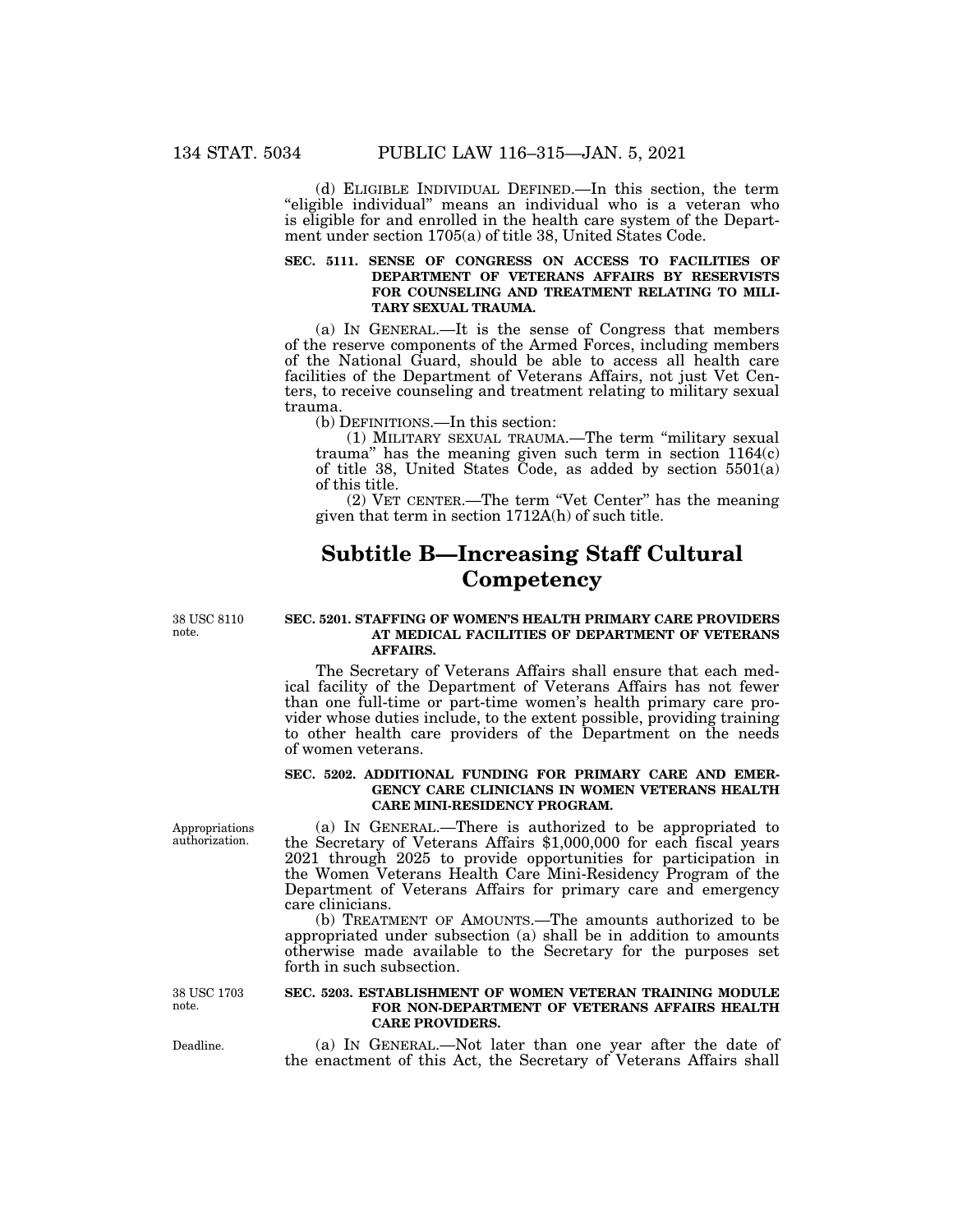establish and make available to community providers a training module that is specific to women veterans.

(b) TRAINING MATERIALS PROVIDED.—Under the training module established and made available to community providers under subsection (a), the Secretary shall provide to community providers the same training materials relating to treatment of women veterans that is provided to health care providers of the Department of Veterans Affairs to ensure that all health care providers treating women veterans have access to the same materials to support competency throughout the community.

(c) ADMINISTRATION OF TRAINING MODULE.—The Secretary shall administer the training module established under subsection (a) to community providers through an internet website of the Department.

(d) ANNUAL REPORT.—Not later than one year after the establishment of the training module under subsection (a), and annually thereafter, the Secretary shall submit to Congress a report on—

(1) the utilization by community providers of the training module; and

(2) the effectiveness of the training module.

(e) DEFINITIONS.—In this section:

(1) COMMUNITY PROVIDER.—The term ''community provider'' means a non-Department of Veterans Affairs health care provider who provides preauthorized health care to veterans under the laws administered by the Secretary of Veterans Affairs.

(2) PREAUTHORIZED HEALTH CARE.—The term "preauthorized health care" means health care provided to a veteran that is authorized by the Secretary before being provided.

## **SEC. 5204. STUDY ON STAFFING OF WOMEN VETERAN PROGRAM MAN-AGER PROGRAM AT MEDICAL CENTERS OF DEPARTMENT OF VETERANS AFFAIRS AND TRAINING OF STAFF.**

(a) STUDY.—The Secretary of Veterans Affairs shall conduct Determination. a study on the use of the Women Veteran Program Manager program of the Department of Veterans Affairs to determine—

(1) if the program is appropriately staffed at each medical center of the Department;

(2) whether each medical center of the Department is staffed with a Women Veteran Program Manager; and

(3) whether it would be feasible and advisable to have a Women Veteran Program Ombudsman at each medical center of the Department.

(b) REPORT.—Not later than 270 days after the date of the enactment of this Act, the Secretary shall submit to the Committee on Veterans' Affairs of the Senate and the Committee on Veterans' Affairs of the House of Representatives a report on the study conducted under subsection (a).

(c) TRAINING.—The Secretary shall ensure that all Women Veteran Program Managers and Women Veteran Program Ombudsmen receive the proper training to carry out their duties.

# **SEC. 5205. STUDY ON WOMEN VETERAN COORDINATOR PROGRAM.**

(a) STUDY AND REPORT REQUIRED.—Not later than 180 days after the date of the enactment of this Act, the Secretary of Veterans Affairs shall—

38 USC 1701 note.

Website.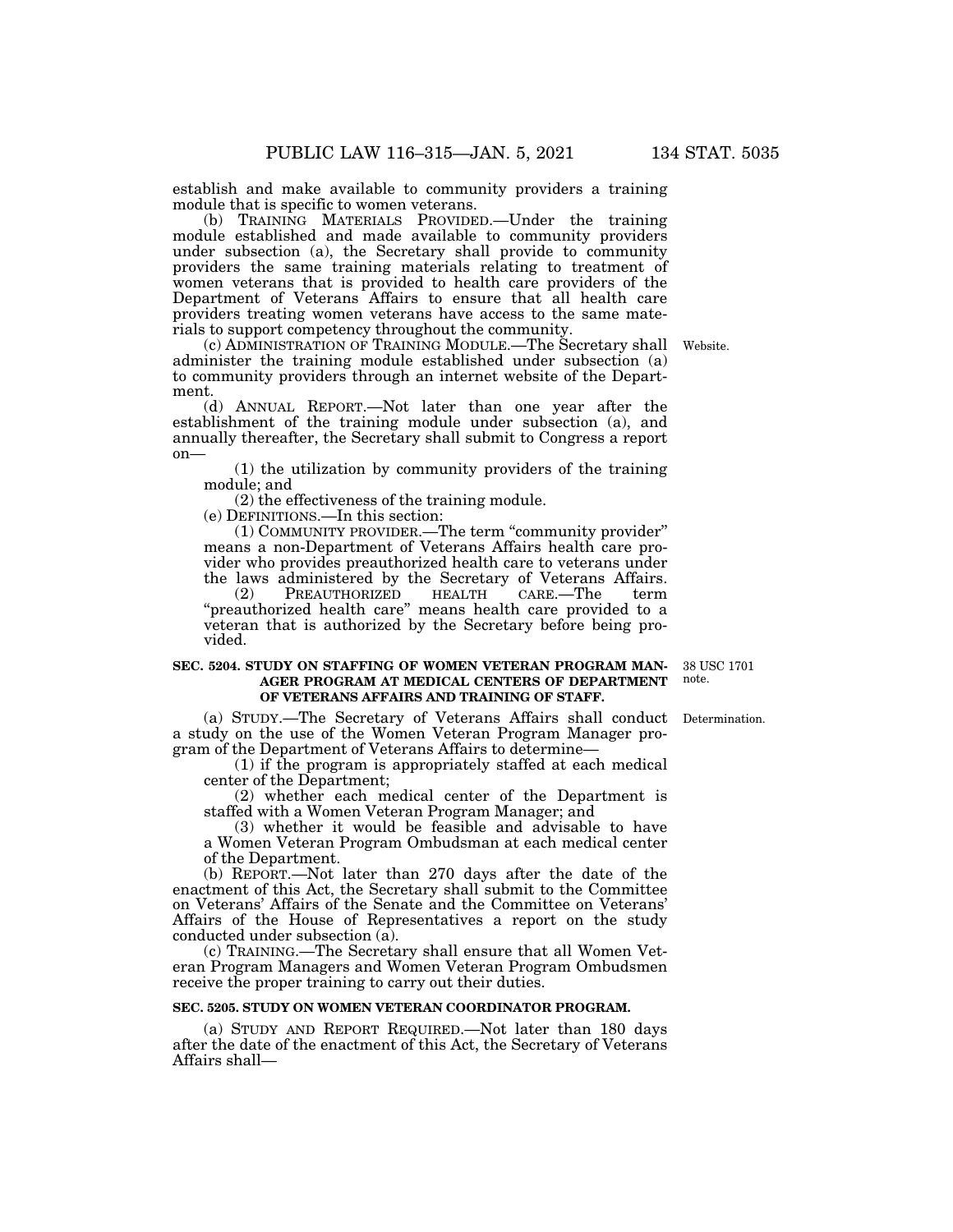(1) complete a study on the Women Veteran Coordinator program of the Veterans Benefits Administration of the Department of Veterans Affairs; and

(2) submit to the Committee on Veterans' Affairs of the Senate and the Committee on Veterans' Affairs of the House of Representatives a report on the findings of the Secretary with respect to the study completed under paragraph  $(1)$ .

(b) ELEMENTS.—The study required by subsection (a)(1) shall identify the following:

(1) If the program described in such subsection is appropriately staffed at each regional benefits office of the Department.

(2) Whether each regional benefits office of the Department is staffed with a Women Veteran Coordinator.

(3) The position description of the Women Veteran Coordinator.

(4) Whether an individual serving in the Women Veteran Coordinator position concurrently serves in any other position, and if so, the allocation of time the individual spends in each such position.

(5) A description of the metrics the Secretary uses to determine the job performance and effectiveness of the Women Veteran Coordinator.

# **SEC. 5206. STAFFING IMPROVEMENT PLAN FOR PEER SPECIALISTS OF DEPARTMENT OF VETERANS AFFAIRS WHO ARE WOMEN.**

(a) ASSESSMENT OF CAPACITY.—

Deadline. Consultation.

(1) IN GENERAL.—Not later than 90 days after the date of the enactment of this Act, the Secretary of Veterans Affairs, in consultation with the Inspector General of the Department of Veterans Affairs, shall commence an assessment of the capacity of peer specialists of the Department of Veterans Affairs who are women.

(2) ELEMENTS.—The assessment required by paragraph (1) shall include an assessment of the following:

(A) The geographical distribution of peer specialists of the Department who are women.

(B) The geographical distribution of women veterans.

(C) The number and proportion of women peer specialists who specialize in peer counseling on mental health or suicide prevention.

(D) The number and proportion of women peer specialists who specialize in peer counseling on non-mental health related matters.

(b) REPORT.—Not later than one year after the assessment required by subsection (a) has commenced, the Secretary shall submit to the Committee on Veterans' Affairs of the Senate and the Committee on Veterans' Affairs of the House of Representatives a report detailing the findings of the assessment.

(c) STAFFING IMPROVEMENT PLAN.—

(1) IN GENERAL.—Not later than 180 days after submitting the report under subsection (b), the Secretary, in consultation with the Inspector General, shall submit to the Committee on Veterans' Affairs of the Senate and the Committee on Veterans' Affairs of the House of Representatives a plan, based on the results of the assessment required by subsection (a),

Deadline. Consultation.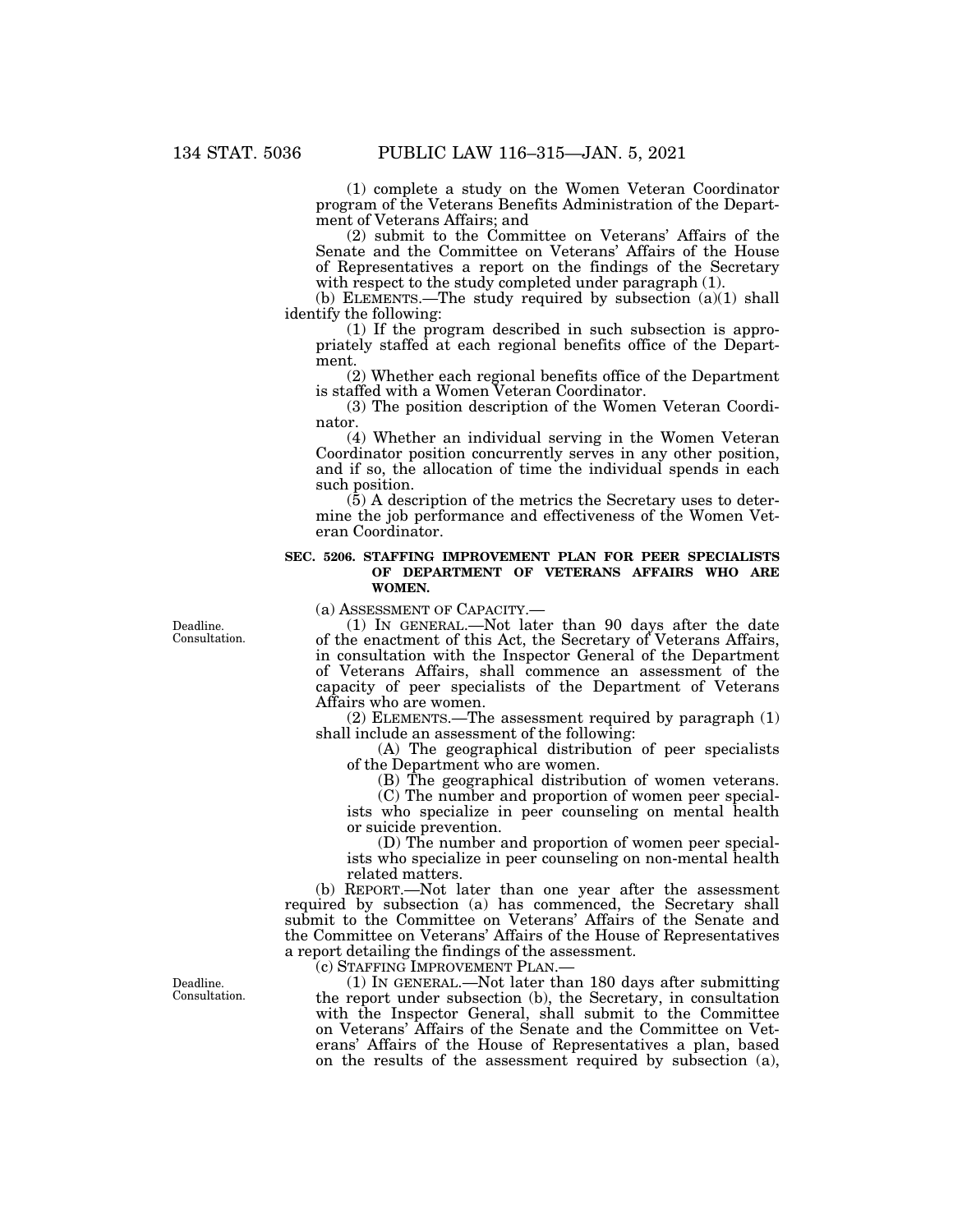to hire additional qualified peer specialists who are women, with special consideration for areas that lack peer specialists who are women.

(2) ELEMENTS.—The peer specialist positions included in the plan required by paragraph  $(1)$ —

(A) shall be non-volunteer, paid positions; and

(B) may be part-time positions.

# **Subtitle C—Eliminating Harassment and Assault**

## **SEC. 5301. EXPANSION OF COVERAGE BY DEPARTMENT OF VETERANS AFFAIRS OF COUNSELING AND TREATMENT FOR SEXUAL TRAUMA.**

(a) EXPANSION OF ELIGIBILITY FOR COUNSELING AND TREAT-MENT.—Section 1720D of title 38, United States Code, is amended—

 $(1)$  in subsection  $(a)$ —

 $(A)$  in paragraph  $(1)$ , by striking "active duty, active duty for training, or inactive duty training'' and inserting ''duty, regardless of duty status or line of duty determination (as that term is used in section 12323 of title 10)''; and

(B) in paragraph  $(2)(A)$ , by striking "active duty, active duty for training, or inactive duty training'' and inserting ''duty, regardless of duty status or line of duty determination (as that term is used in section 12323 of title 10)''; (2) by striking ''veteran'' each place it appears and inserting

''former member of the Armed Forces'';

(3) by striking ''veterans'' each place it appears and inserting "former members of the Armed Forces"; and

(4) by adding at the end the following new subsection: "(g) In this section, the term 'former member of the Armed Forces' includes the following:

''(1) A veteran.

" $(2)$  An individual described in section 1720I(b) of this title.''.

(b) INCLUSION OF TREATMENT FOR PHYSICAL HEALTH CONDI-TIONS.—Such section is further amended—

 $(1)$  in subsection  $(a)$ 

 $(A)$  in paragraph  $(1)$ —

(i) by inserting '', to include care for physical health conditions, as appropriate,'' after ''counseling and appropriate care and services'';

(ii) by striking ''overcome psychological trauma'' and inserting ''treat a condition''; and

(iii) by striking ''mental health professional'' and inserting ''health care professional''; and

(B) in paragraph  $(2)(\overline{A})$ , by striking "overcome psychological trauma" and inserting "treat a condition"; and  $(2)$  in subsection  $(d)$ —

(A) in paragraph (1), by inserting ''and other health care professionals'' after ''mental health professionals''; and

 $(B)$  in paragraph  $(2)(A)$ , by inserting "and other health care professionals'' after ''mental health professionals''.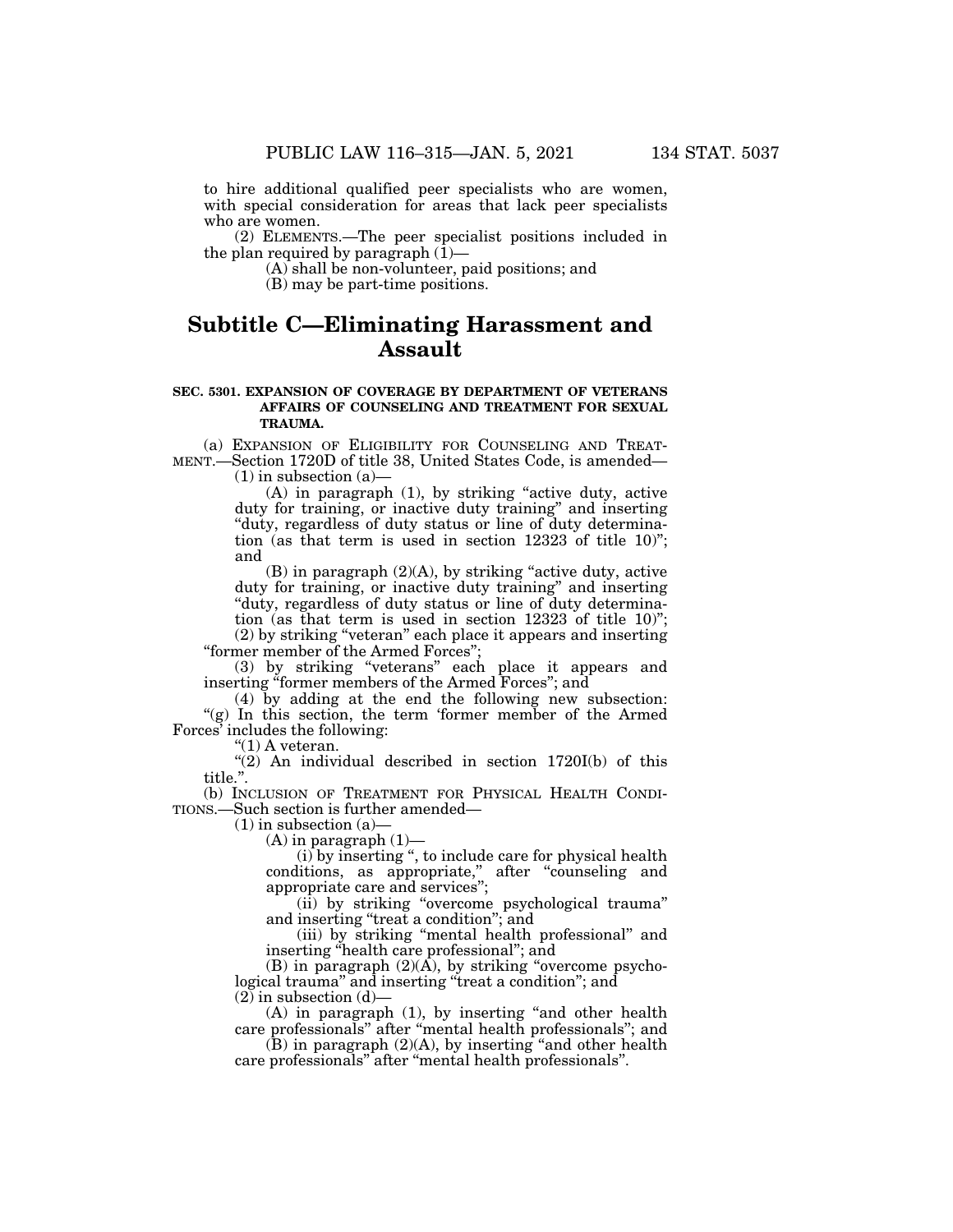## **SEC. 5302. ASSESSMENT OF EFFECTS OF INTIMATE PARTNER VIOLENCE ON WOMEN VETERANS BY ADVISORY COM-MITTEE ON WOMEN VETERANS.**

Section 542(c)(1) of title 38, United States Code, is amended—

 $(1)$  in subparagraph  $(B)$ , by striking "and" at the end; (2) by redesignating subparagraph (C) as subparagraph

(D); and (3) by inserting after subparagraph (B) the following new

subparagraph (C):

 $(C)$  an assessment of the effects of intimate partner violence on women veterans; and''.

## **SEC. 5303. ANTI-HARASSMENT AND ANTI-SEXUAL ASSAULT POLICY OF DEPARTMENT OF VETERANS AFFAIRS.**

(a) IN GENERAL.—Subchapter II of chapter 5 of title 38, United States Code, is amended by adding at the end the following new section:

38 USC 533.

# **''§ 533. Anti-harassment and anti-sexual assault policy**

"(a) ESTABLISHMENT.— $(1)$  The Secretary, acting through the Office of Assault and Prevention of the Veterans Health Administration, shall establish a comprehensive policy to end harassment and sexual assault, including sexual harassment and gender-based harassment, throughout the Department.

" $(2)$  The policy required by paragraph  $(1)$  shall include the following:

''(A) A process for employees and contractors of the Department to respond to reported incidents of harassment and sexual assault committed by any non-Department individual within a facility of the Department, including with respect to accountability or disciplinary measures.

''(B) A process for employees and contractors of the Department to respond to reported incidents of harassment and sexual assault of any non-Department individual within a facility of the Department.

 $\rm C$ ) A process for any non-Department individual to report harassment and sexual assault described in subparagraph (A), including an option for confidential reporting, and for the Secretary to respond to and address such reports.

''(D) Clear mechanisms for non-Department individuals to readily identify to whom and how to report incidents of harassment and sexual assault committed by another non-Department individual.

''(E) Clear mechanisms for employees and contractors of the Department to readily identify to whom and how to report incidents of harassment and sexual assault and how to refer non-Department individuals with respect to reporting an incident of harassment or sexual assault.

 $\mathcal{F}(F)$  A process for, and mandatory reporting requirement applicable to, any employee or contractor of the Department who witnesses harassment or sexual assault described in subparagraph (A) or (B) within a facility of the Department, regardless of whether the individual affected by such harassment or sexual assault wants to report such harassment or sexual assault.

''(G) The actions possible, including disciplinary actions, for employees or contractors of the Department who fail to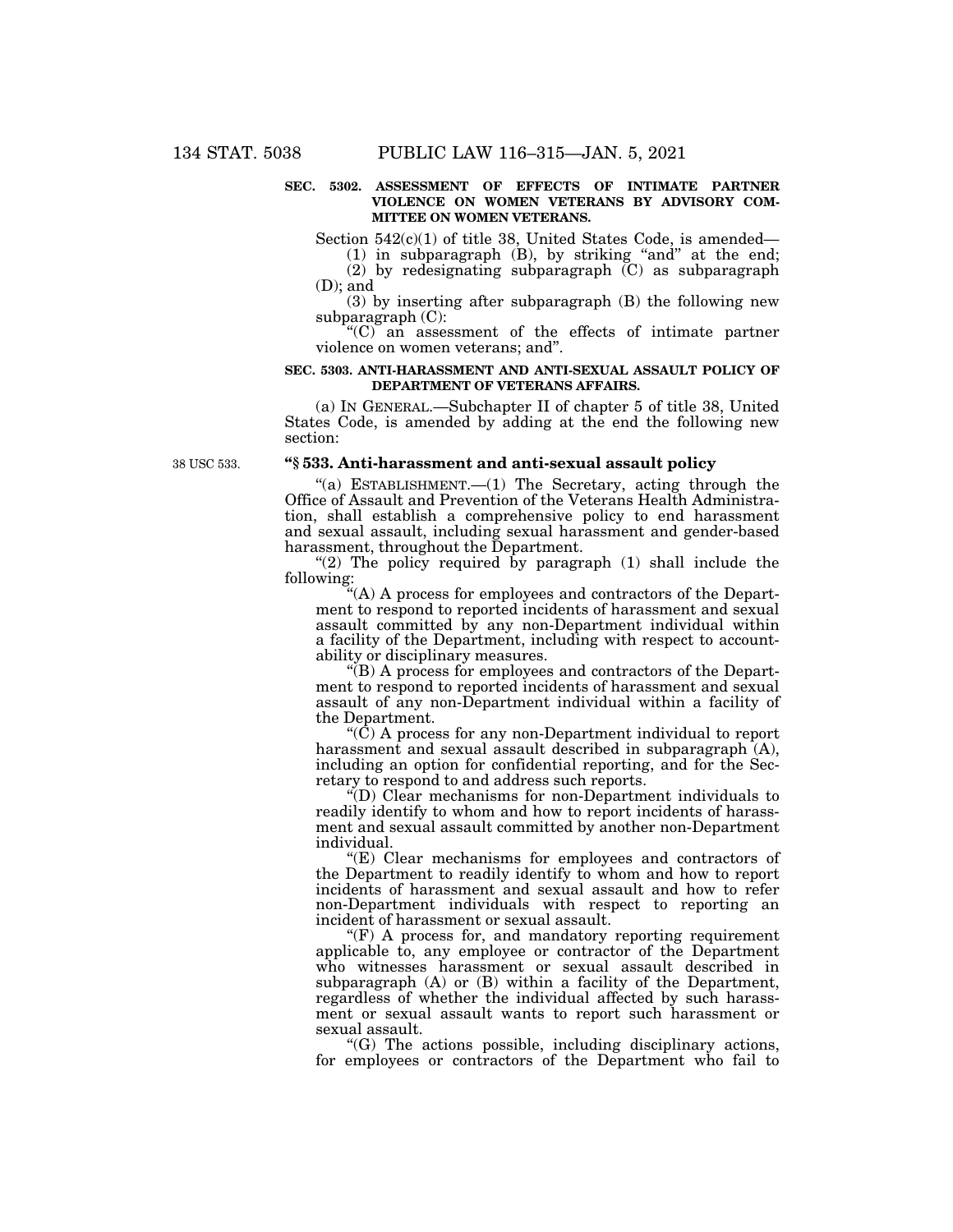report incidents of harassment and sexual assault described in subparagraph (A) or (B) that the employees or contractors witness.

''(H) On an annual or more frequent basis, mandatory training for employees and contractors of the Department regarding how to report and address harassment and sexual assault described in subparagraphs (A) and (B), including bystander intervention training.

''(I) On an annual or more frequent basis, the distribution of the policy under this subsection and anti-harassment and anti-sexual assault educational materials by mail or email to each individual receiving a benefit under a law administered by the Secretary.

''(J) The prominent display of anti-harassment and antisexual assault messages in each facility of the Department, including how non-Department individuals may report harassment and sexual assault described in subparagraphs (A) and (B) at such facility and the points of contact under subsection (b).

 $K(K)$  The posting on internet websites of the Department, including the main internet website regarding benefits of the Department and the main internet website regarding health care of the Department, of anti-harassment and anti-sexual assault banners specifically addressing harassment and sexual assault described in subparagraphs (A) and (B).

''(b) POINTS OF CONTACT.—The Secretary shall designate, as Designation. a point of contact to receive reports of harassment and sexual assault described in subparagraphs  $(A)$  and  $(B)$  of subsection  $(a)(2)$ —

 $''(1)$  at least one individual, in addition to law enforcement, at each facility of the Department (including Vet Centers under section 1712A of this title), with regard to that facility;

"(2) at least one individual employed in each Veterans Integrated Service Network, with regard to facilities in that Veterans Integrated Service Network;

''(3) at least one individual employed in each regional benefits office;

"(4) at least one individual employed at each location of the National Cemetery Administration; and

''(5) at least one individual employed at the Central Office of the Department to track reports of such harassment and sexual assault across the Department, disaggregated by facility.

''(c) ACCOUNTABILITY.—(1) The Secretary shall establish a policy to ensure that each facility of the Department and each director of a Veterans Integrated Service Network is responsible for addressing harassment and sexual assault at the facility and the Network.

"(2) The policy required by paragraph  $(1)$  shall include—

"(A) a remediation plan for facilities that experience five or more incidents of sexual harassment, sexual assault, or combination thereof, during any single fiscal year; and

''(B) taking appropriate actions under chapter 7 or subchapter V of chapter 74 of this title.

''(d) DATA.—The Secretary shall ensure that the in-take process Survey. for veterans at medical facilities of the Department includes a survey to collect the following information:

Remediation plan.

Web posting.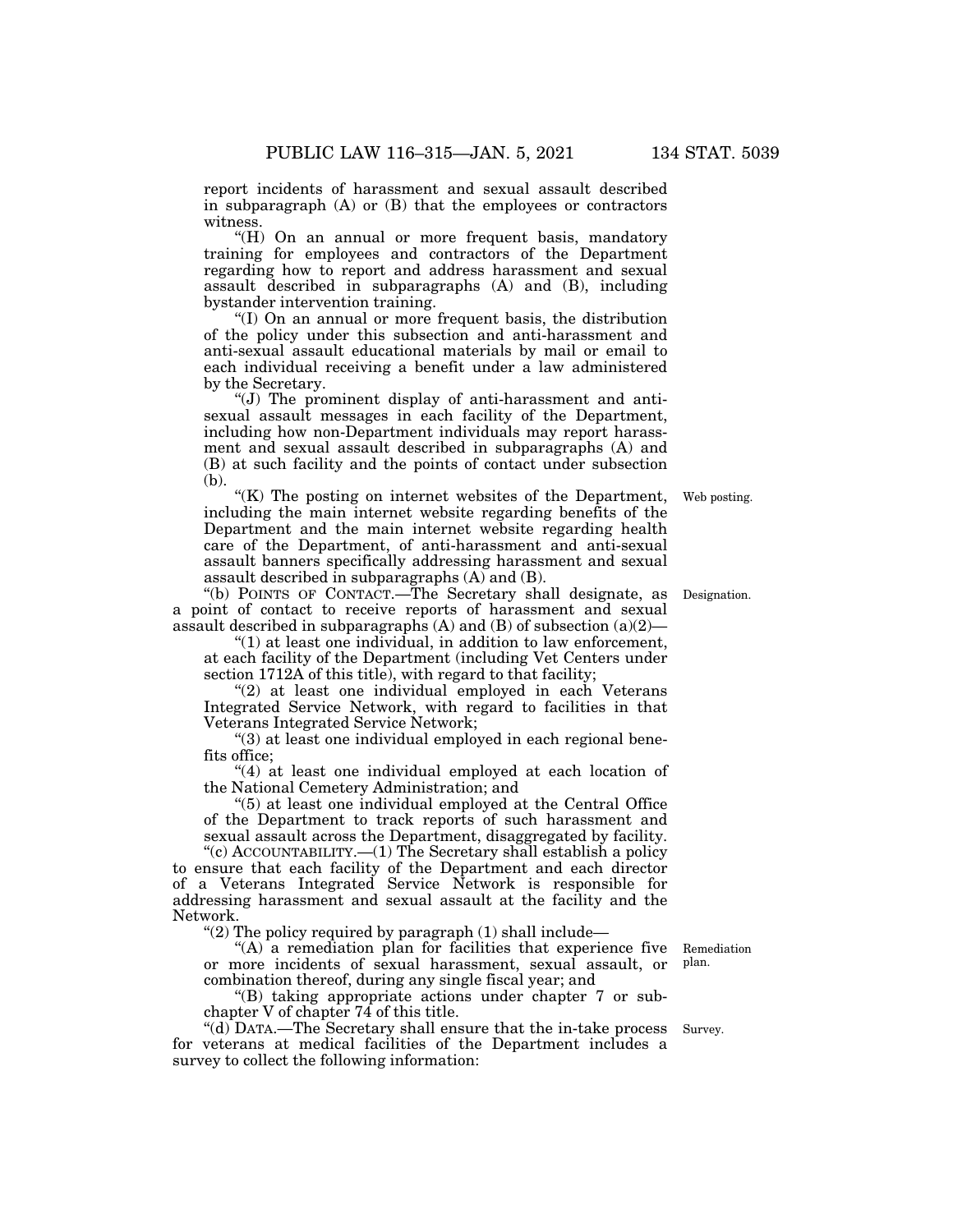"(1) Whether the veteran feels safe at the facility and whether any events occurred at the facility that affect such feeling.

 $\sqrt{\left(2\right)}$  Whether the veteran wants to be contacted later by the Department with respect to such safety issues.

''(e) WORKING GROUP.—(1) The Secretary shall establish a working group to assist the Secretary in implementing policies to carry out this section.

"(2) The working group established under paragraph (1) shall consist of representatives from—

''(A) veterans service organizations;

''(B) State, local, and Tribal veterans agencies; and

''(C) other persons the Secretary determines appropriate. "(3) The working group established under paragraph (1) shall develop, and the Secretary shall carry out—

''(A) an action plan for addressing changes at the local level to reduce instances of harassment and sexual assault;

''(B) standardized media for veterans service organizations and other persons to use in print and on the internet with respect to reducing harassment and sexual assault; and

''(C) bystander intervention training for veterans.

"(4) The working group established under paragraph  $(1)$  shall not be subject to the requirements of the Federal Advisory Committee Act (5 U.S.C. App.).

"(f) ANNUAL REPORTS.— $(1)$  The Secretary shall submit to the Committee on Veterans' Affairs of the Senate and the Committee on Veterans' Affairs of the House of Representatives an annual report on harassment and sexual assault described in subparagraphs  $(A)$  and  $(B)$  of subsection  $(a)(2)$  in facilities of the Department.

"(2) Each report submitted under paragraph (1) shall include the following:

 $\mathcal{H}(A)$  Results of harassment and sexual assault programming, including the End Harassment program.

(B) Results of studies from the Women's Health Practice-Based Research Network of the Department relating to harassment and sexual assault.

''(C) Data collected on incidents of sexual harassment and sexual assault.

''(D) A description of any actions taken by the Secretary during the year preceding the date of the report to stop harassment and sexual assault at facilities of the Department.

 $f(E)$  An assessment of the implementation of the training required in subsection  $(a)(2)(H)$ .

 $\mathrm{``(F)}$  A list of resources the Secretary determines necessary to prevent harassment and sexual assault at facilities of the Department.

" $(g)$  DEFINITIONS.—In this section:

 $"(1)$  The term 'non-Department individual' means any individual present at a facility of the Department who is not an employee or contractor of the Department.

"(2) The term 'sexual harassment' means unsolicited verbal or physical contact of a sexual nature which is threatening in character.''.

Action plan.

Data.

Assessment.

List. Determination.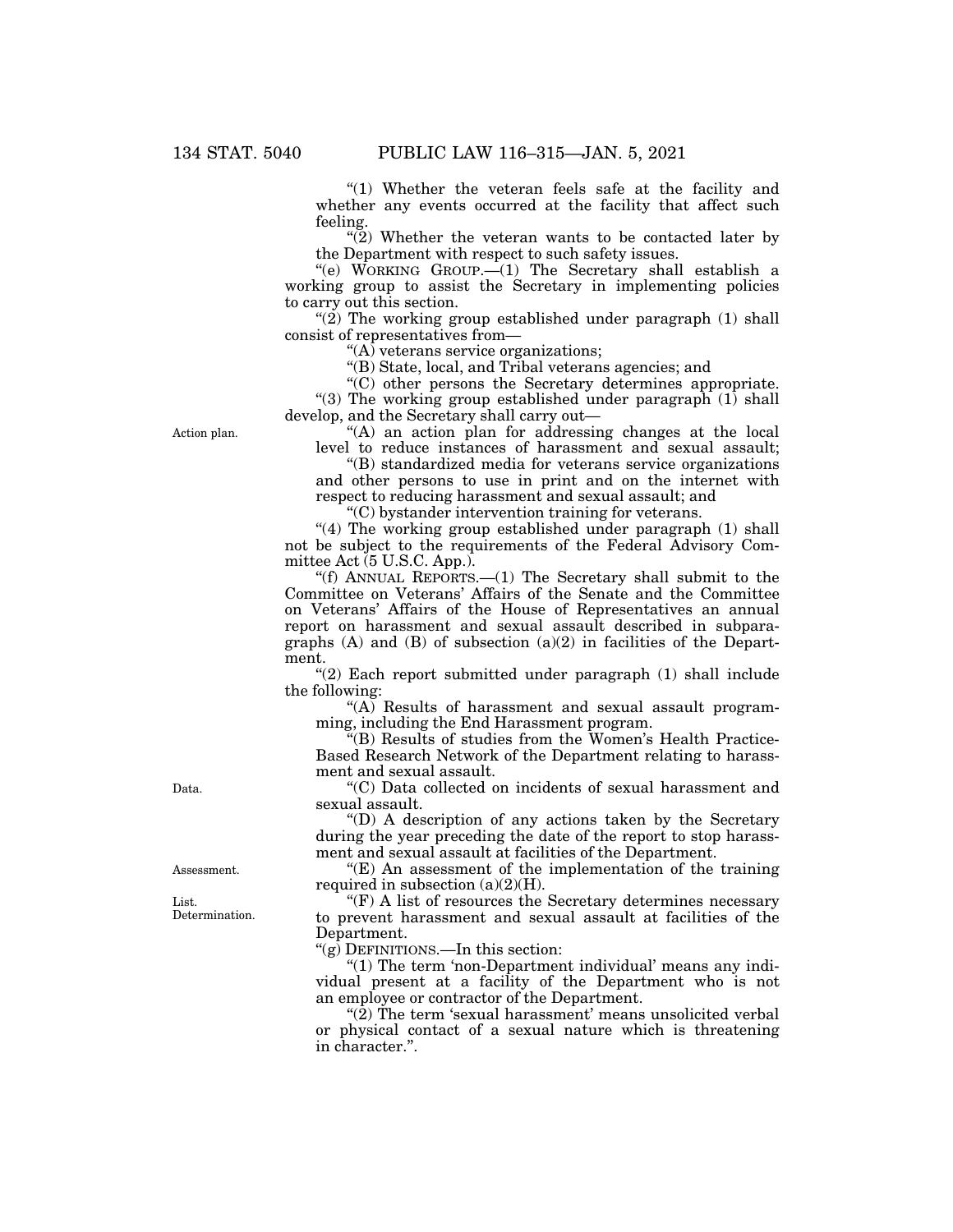(b) CLERICAL AMENDMENT.—The table of sections at the beginning of such chapter is amended by adding after the item relating 38 USC 501 prec. to section 532 the following new item:

''533. Anti-harassment and anti-sexual assault policy.''.

(c) DEFINITION OF SEXUAL HARASSMENT.—Section 1720D(f) of such title is amended by striking "repeated,".

(d) DEADLINE.—The Secretary shall commence carrying out section 533 of such title, as added by subsection (a), not later than 180 days after the date of enactment of this Act.

#### **SEC. 5304. PILOT PROGRAM ON ASSISTING VETERANS WHO EXPERI-ENCE INTIMATE PARTNER VIOLENCE OR SEXUAL ASSAULT.**  38 USC 6303 note.

(a) PILOT PROGRAM REQUIRED.—The Secretary of Veterans Affairs shall carry out a pilot program to assess the feasibility and advisability of assisting former members of the Armed Forces who have experienced or are experiencing intimate partner violence or sexual assault in accessing benefits from the Department of Veterans Affairs, including coordinating access to medical treatment centers, housing assistance, and other benefits from the Department.

(b) DURATION.—The Secretary shall carry out the pilot program under subsection (a) during the two-year period beginning on the date of the commencement of the pilot program.

(c) COLLABORATION.—The Secretary shall carry out the pilot program under subsection (a) in collaboration with—

(1) intimate partner violence shelters and programs;

(2) rape crisis centers;

(3) State intimate partner violence and sexual assault coalitions; and

(4) such other health care or other service providers that serve intimate partner violence or sexual assault victims as determined by the Secretary, particularly those providing emergency services or housing assistance.

(d) AUTHORIZED ACTIVITIES.—In carrying out the pilot program under subsection (a), the Secretary may conduct the following activities:

(1) Training for community-based intimate partner violence or sexual assault service providers on—

(A) identifying former members of the Armed Forces who have been victims of, or are currently experiencing, intimate partner violence or sexual assault;

(B) coordinating with local service providers of the Department; and

(C) connecting former members of the Armed Forces with appropriate housing, mental health, medical, and other financial assistance or benefits from the Department.

(2) Assistance to service providers to ensure access of veterans to intimate partner violence and sexual assault emergency services, particularly in underserved areas, including services for Native American veterans (as defined in section 3765 of title 38, United States Code).

(3) Such other outreach and assistance as the Secretary determines necessary for the provision of assistance under subsection (a).

38 USC 533 note.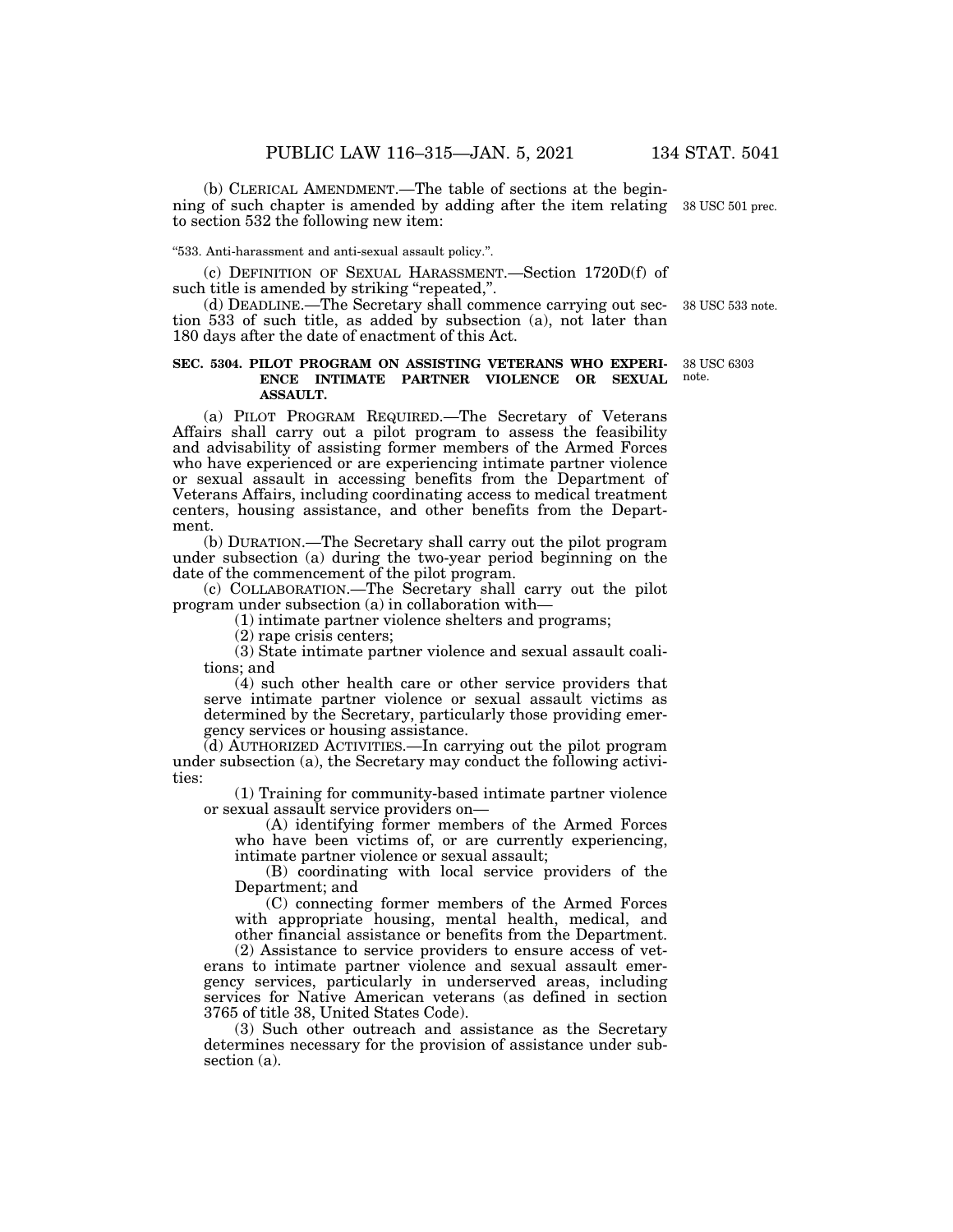(e) INTIMATE PARTNER VIOLENCE AND SEXUAL ASSAULT OUT-REACH COORDINATORS.—

(1) IN GENERAL.—In order to effectively assist veterans who have experienced intimate partner violence or sexual assault, the Secretary may establish local coordinators to provide outreach under the pilot program required by subsection (a).

(2) LOCAL COORDINATOR KNOWLEDGE.—The Secretary shall ensure that each coordinator established under paragraph (1) is knowledgeable about—

(A) the dynamics of intimate partner violence and sexual assault, including safety concerns, legal protections, and the need for the provision of confidential services;

(B) the eligibility of veterans for services and benefits from the Department that are relevant to recovery from intimate partner violence and sexual assault, particularly emergency housing assistance, mental health care, other health care, and disability benefits; and

(C) local community resources addressing intimate partner violence and sexual assault.

(3) LOCAL COORDINATOR ASSISTANCE.—Each coordinator established under paragraph (1) shall assist intimate partner violence shelters and rape crisis centers in providing services to veterans.

(f) REPORT.—

(1) IN GENERAL.—Not later than 180 days after the completion of the pilot program under subsection (a), the Secretary shall submit to Congress a report on the pilot program.

(2) CONTENTS.—The report required by paragraph (1) shall include the following:

(A) The findings and conclusions of the Secretary with respect to the pilot program.

(B) Such recommendations for continuing or expanding the pilot program as the Secretary considers appropriate. (g) DEFINITIONS.—In this section:

(1) INTIMATE PARTNER.—

(A) IN GENERAL.—The term "intimate partner" means a person with whom one has a close personal relationship that may be characterized by the partners' emotional connectedness, regular contact, ongoing physical contact and sexual behavior, identity as a couple, and familiarity and knowledge about each other's lives.

(B) CLOSE PERSONAL RELATIONSHIPS.—In this paragraph, the term ''close personal relationships'' includes the following:

(i) A relationship between married spouses.

(ii) A relationship between common-law spouses.

(iii) A relationship between civil union spouses.

(iv) A relationship between domestic partners.

(v) A relationship between dating partners.

(vi) A relationship between ongoing sexual partners.

(2) INTIMATE PARTNER VIOLENCE.—The term ''intimate partner violence'' includes physical violence, sexual violence, stalking, and psychological aggression, including coercive tactics by a current or former intimate partner.

Recommendations.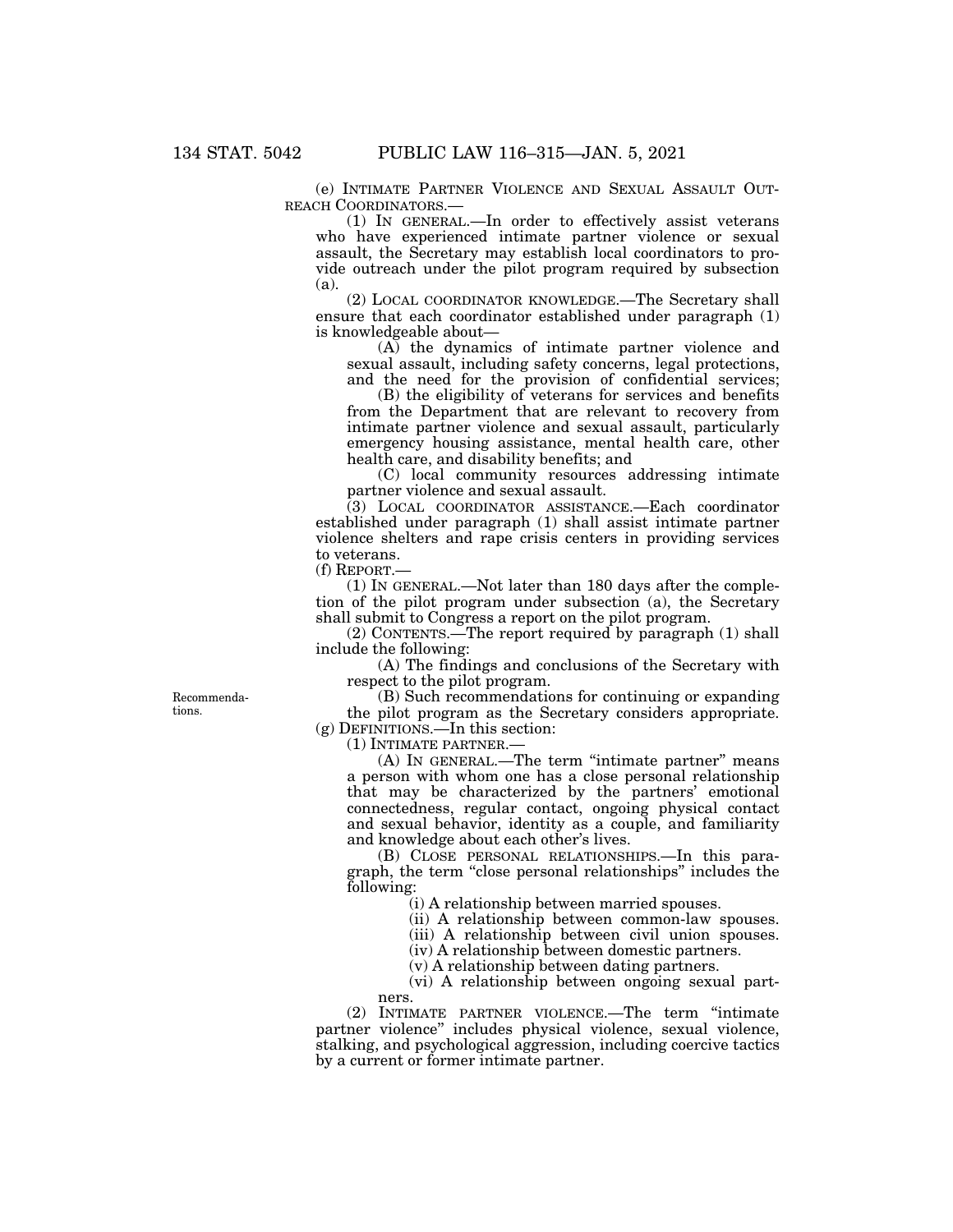#### **SEC. 5305. STUDY AND TASK FORCE ON VETERANS EXPERIENCING INTIMATE PARTNER VIOLENCE OR SEXUAL ASSAULT.**

(a) NATIONAL BASELINE STUDY.—

(1) IN GENERAL.—Not later than one year after the date of the enactment of this Act, the Secretary of Veterans Affairs, in consultation with the Attorney General, shall conduct a national baseline study to examine the scope of the problem of intimate partner violence and sexual assault among veterans and spouses and intimate partners of veterans. Deadline. Consultation.

 $(2)$  MATTERS INCLUDED.—The study under paragraph  $(1)$ shall—

(A) include a literature review of all relevant research Review. on intimate partner violence and sexual assault among veterans and spouses and intimate partners of veterans;

(B) examine the prevalence of the experience of intimate partner violence among—

(i) women veterans;

(ii) veterans who are minority group members (as defined in section 544 of title 38, United States Code, and including other minority populations as the Secretary determines appropriate);

(iii) urban and rural veterans;

(iv) veterans who are enrolled in a program under section 1720G of title 38, United States Code;

(v) veterans who are in intimate relationships with other veterans; and

(vi) veterans who are described in more than one clause of this subparagraph;

(C) examine the prevalence of the perpetration of intimate partner violence by veterans; and

(D) include recommendations to address the findings of the study. Recommendations.

(3) REPORT.—Not later than 30 days after the date on which the Secretary completes the study under paragraph (1), the Secretary shall submit to the Committee on Veterans' Affairs of the Senate and the Committee on Veterans' Affairs of the House of Representatives a report on such study.

(b) TASK FORCE.—

(1) IN GENERAL.—Not later than 90 days after the date on which the Secretary completes the study under subsection (a), the Secretary, in consultation with the Attorney General and the Secretary of Health and Human Services, shall establish a national task force (in this section referred to as the "Task Force") to develop a comprehensive national program, including by integrating facilities, services, and benefits of the Department of Veterans Affairs into existing networks of community-based intimate partner violence and sexual assault services, to address intimate partner violence and sexual assault among veterans.

(2) LEADERSHIP.—The Secretary of Veterans Affairs shall lead the Task Force in collaboration with the Attorney General and the Secretary of Health and Human Services.

(c) CONSULTATION WITH STAKEHOLDERS.—In carrying out this section, the Task Force shall consult with—

(1) representatives from veteran service organizations and military service organizations;

Deadline. Consultation. Establishment.

38 USC 1720D note.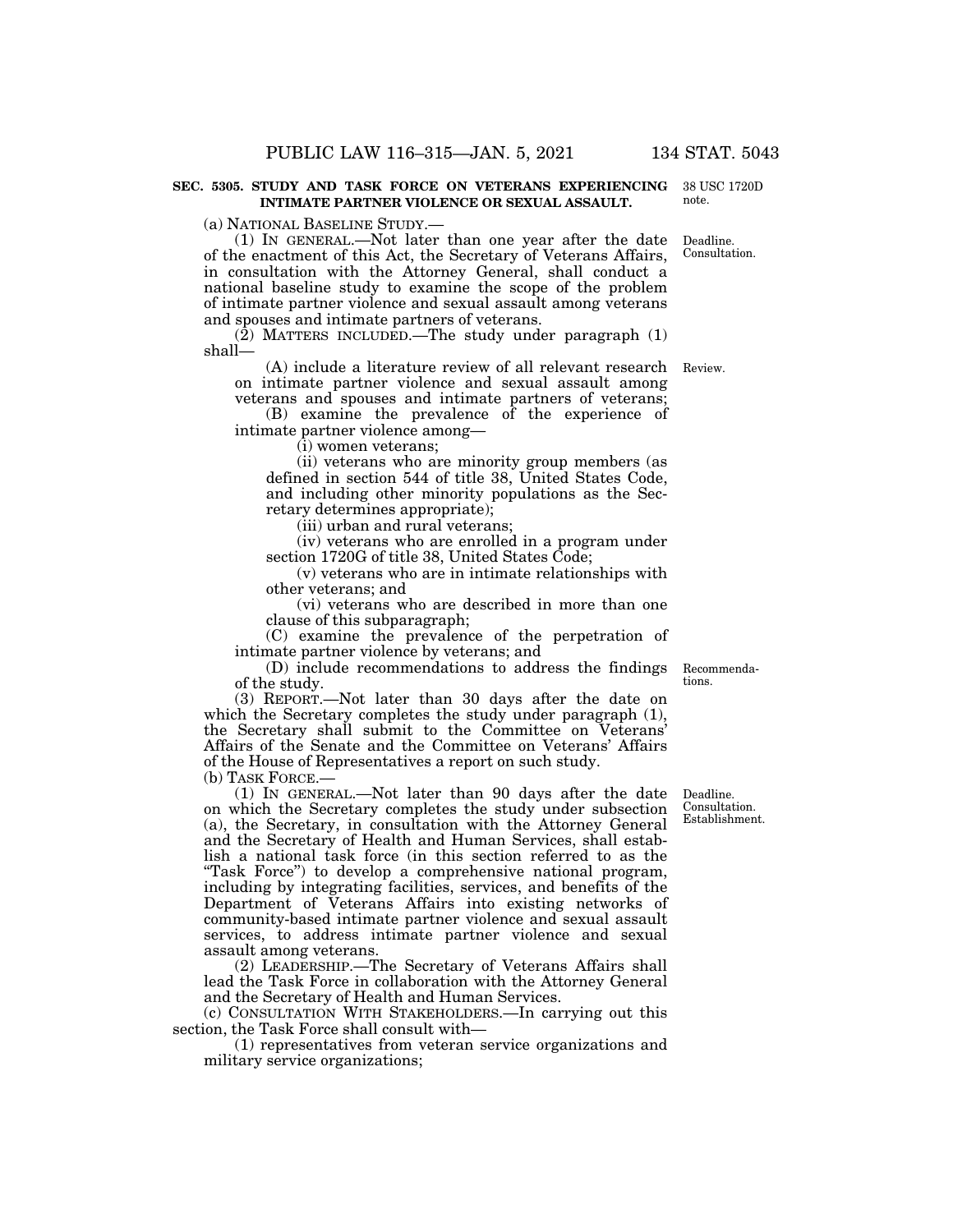(2) representatives from not fewer than three national organizations or State coalitions with demonstrated expertise in intimate partner violence prevention, response, or advocacy; and

(3) representatives from not fewer than three national organizations or State coalitions, particularly those representing underserved and ethnic minority communities, with demonstrated expertise in sexual assault prevention, response, or advocacy.

(d) DUTIES.—The duties of the Task Force shall include the following:

(1) To review existing services and policies of the Department and develop a comprehensive national program to be carried out by the Secretary of Veterans Affairs, in collaboration with the heads of relevant Federal agencies, to address intimate partner violence and sexual assault prevention, response, and treatment.

(2) To review the feasibility and advisability of establishing an expedited process to secure emergency, temporary benefits, including housing or other benefits, for veterans who are experiencing intimate partner violence or sexual assault.

(3) To review and make recommendations regarding the feasibility and advisability of establishing dedicated, temporary housing assistance for veterans experiencing intimate partner violence or sexual assault.

(4) To identify any requirements regarding intimate partner violence assistance or sexual assault response and services that are not being met by the Department and make recommendations on how the Department can meet such requirements.

(5) To review and make recommendations regarding the feasibility and advisability of providing direct services or contracting for community-based services for veterans in response to a sexual assault, including through the use of sexual assault nurse examiners, particularly in underserved or remote areas, including services for Native American veterans.

(6) To review the availability of counseling services provided by the Department and through peer network support, and to provide recommendations for the enhancement of such services, to address—

(A) the perpetration of intimate partner violence and sexual assault; and

(B) the recovery of veterans, particularly women veterans, from intimate partner violence and sexual assault.

(7) To review and make recommendations to expand services available for veterans at risk of perpetrating intimate partner violence.

(e) REPORT.—Not later than one year after the date of the enactment of this Act, and not less frequently than annually thereafter by October 1 of each year, the Task Force shall submit to the Secretary of Veterans Affairs and Congress a report on the activities of the Task Force, including any recommendations for legislative or administrative action.

(f) NONAPPLICABILITY OF FACA.—The Task Force shall not be subject to the requirements of the Federal Advisory Committee Act (5 U.S.C. App.).

(g) DEFINITIONS.—In this section:

Reviews. Recommendations.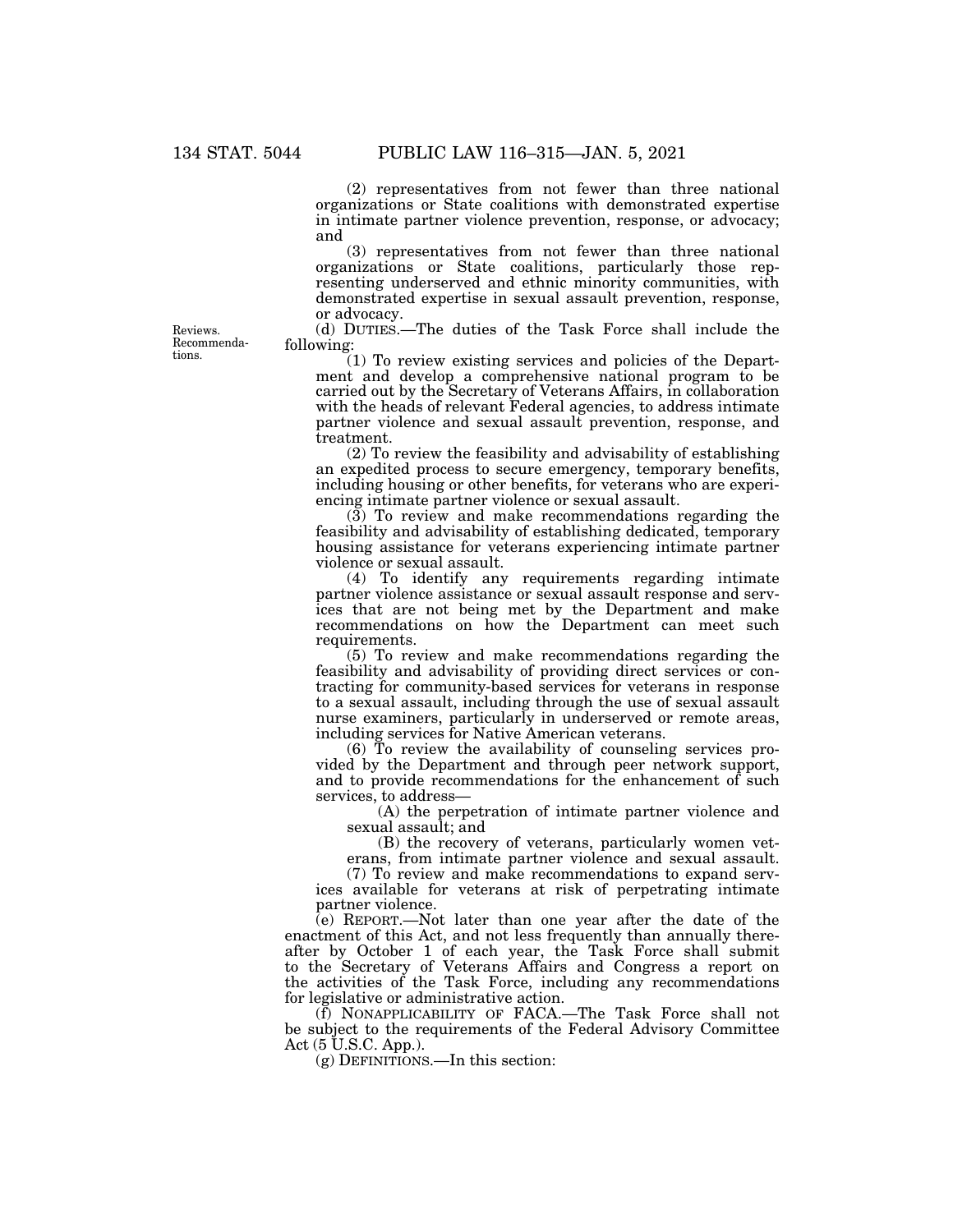(1) NATIVE AMERICAN VETERAN.—The term ''Native American veteran'' has the meaning given that term in section 3765

of title 38, United States Code.

(2) STATE.—The term ''State'' has the meaning given that term in section 101 of title 38, United States Code.

### **Subtitle D—Data Collection and Reporting**

#### **SEC. 5401. REQUIREMENT FOR COLLECTION AND ANALYSIS OF DATA**  38 USC 527 note. **ON DEPARTMENT OF VETERANS AFFAIRS BENEFITS AND SERVICES AND DISAGGREGATION OF SUCH DATA BY GENDER, RACE, AND ETHNICITY.**

The Secretary of Veterans Affairs shall—

(1) collect and analyze data on each program of the Department of Veterans Affairs that provides a service or benefit to a veteran, including the program carried out under section 1144 of title 10, United States Code;

(2) disaggregate such data by gender, race, and ethnicity, when the data lends itself to such disaggregation; and

(3) publish the data collected and analyzed under paragraph (1), except for such cases in which the Secretary determines that some portions of the data would undermine the anonymity of a veteran.

#### **SEC. 5402. STUDY ON BARRIERS FOR WOMEN VETERANS TO RECEIPT OF HEALTH CARE FROM DEPARTMENT OF VETERANS AFFAIRS.**

(a) STUDY REQUIRED.—The Secretary of Veterans Affairs shall conduct a comprehensive study of the barriers to the provision of health care by the Department of Veterans Affairs encountered by women who are veterans.

(b) SURVEY.—In conducting the study required by subsection (a), the Secretary shall—

(1) survey women veterans who seek or receive hospital care or medical services provided by the Department as well as women veterans who do not seek or receive such care or services;

(2) administer the survey to a representative sample of women veterans from each Veterans Integrated Service Network; and

(3) ensure that the sample of women veterans surveyed is of sufficient size for the study results to be statistically significant and is a larger sample than that of the study specified in subsection  $(c)(1)$ .

(c) USE OF PREVIOUS STUDIES.—In conducting the study required by subsection (a), the Secretary shall build on the work of the studies of the Department titled—

(1) ''National Survey of Women Veterans in Fiscal Year 2007–2008''; and

(2) ''Study of Barriers for Women Veterans to VA Health Care 2015''.

(d) ELEMENTS OF STUDY.—In conducting the study required by subsection (a), the Secretary shall conduct research on the effects of the following on the women veterans surveyed in the study:

Publication. Determination.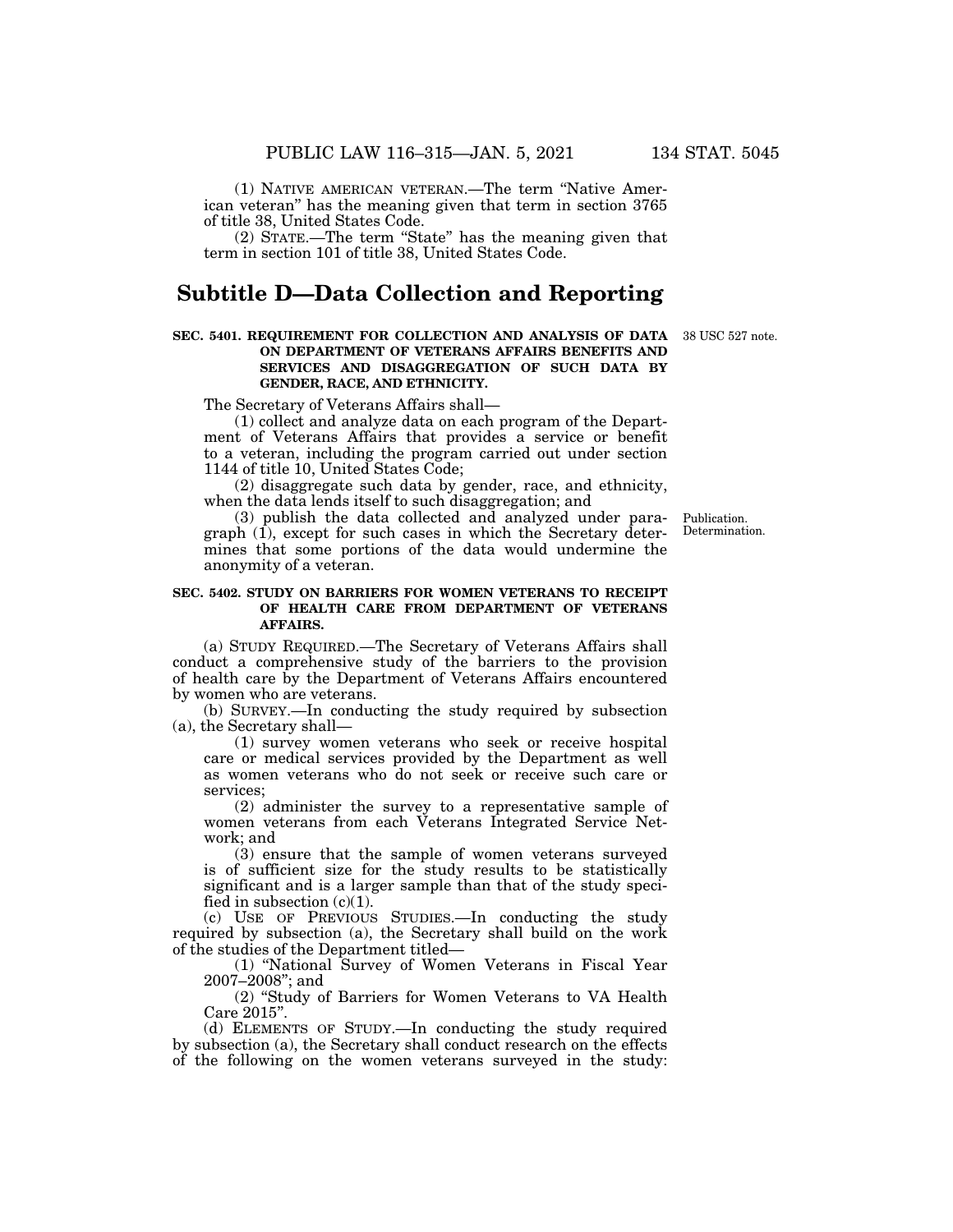(1) The barriers associated with seeking mental health care services, including with respect to provider availability, telehealth access, and family, work, and school obligations.

(2) The effect of driving distance or availability of other forms of transportation to the nearest medical facility on access to care.

(3) The effect of access to care from non-Department providers.

(4) The availability of child care.

(5) The satisfaction of such veterans with the provision by the Department of integrated primary care, women's health clinics, or both, including perceptions of quality of care, safety, and comfort.

(6) The understanding and perceived accessibility among such veterans of eligibility requirements for, and the scope of services available under, hospital care and medical services.

(7) The perception of such veterans of personal safety and comfort in inpatient, outpatient, and behavioral health facilities.

(8) The gender sensitivity of health care providers and staff to issues that particularly affect women.

(9) The effectiveness of outreach for health care services available to women veterans.

(10) The location and operating hours of health care facilities that provide services to women veterans.

(11) The perception of such veterans of the motto of the Department.

(12) Such other significant barriers as the Secretary considers appropriate.

(e) DISCHARGE BY CONTRACT.—The Secretary shall enter into a contract with a qualified independent entity or organization to carry out the study and research required under this section.

(f) MANDATORY REVIEW OF DATA BY CERTAIN DEPARTMENT DIVI-SIONS.— (1) REVIEW.—

(A) IN GENERAL.—The Secretary shall ensure that the head of each division of the Department of Veterans Affairs specified in paragraph (2) reviews the results of the study conducted under this section.

(B) SUBMITTAL OF FINDINGS.—The head of each division specified in paragraph (2) shall submit findings with respect to the study under this section to the Under Secretary of the Department with responsibilities relating to health care services for women veterans.

(2) SPECIFIED DIVISIONS.—The divisions of the Department of Veterans Affairs specified in this paragraph are the following:

(A) The Office of the Under Secretary for Health.

(B) The Office of Women's Health established under section 7310 of title 38, United States Code.

(C) The Center for Women Veterans under section 318 of such title.

(D) The Advisory Committee on Women Veterans established under section 542 of such title.

 $(g)$  REPORT.

(1) IN GENERAL.—Not later than 30 months after the date of the enactment of this Act, the Secretary shall submit to Congress a report on the study required under this section.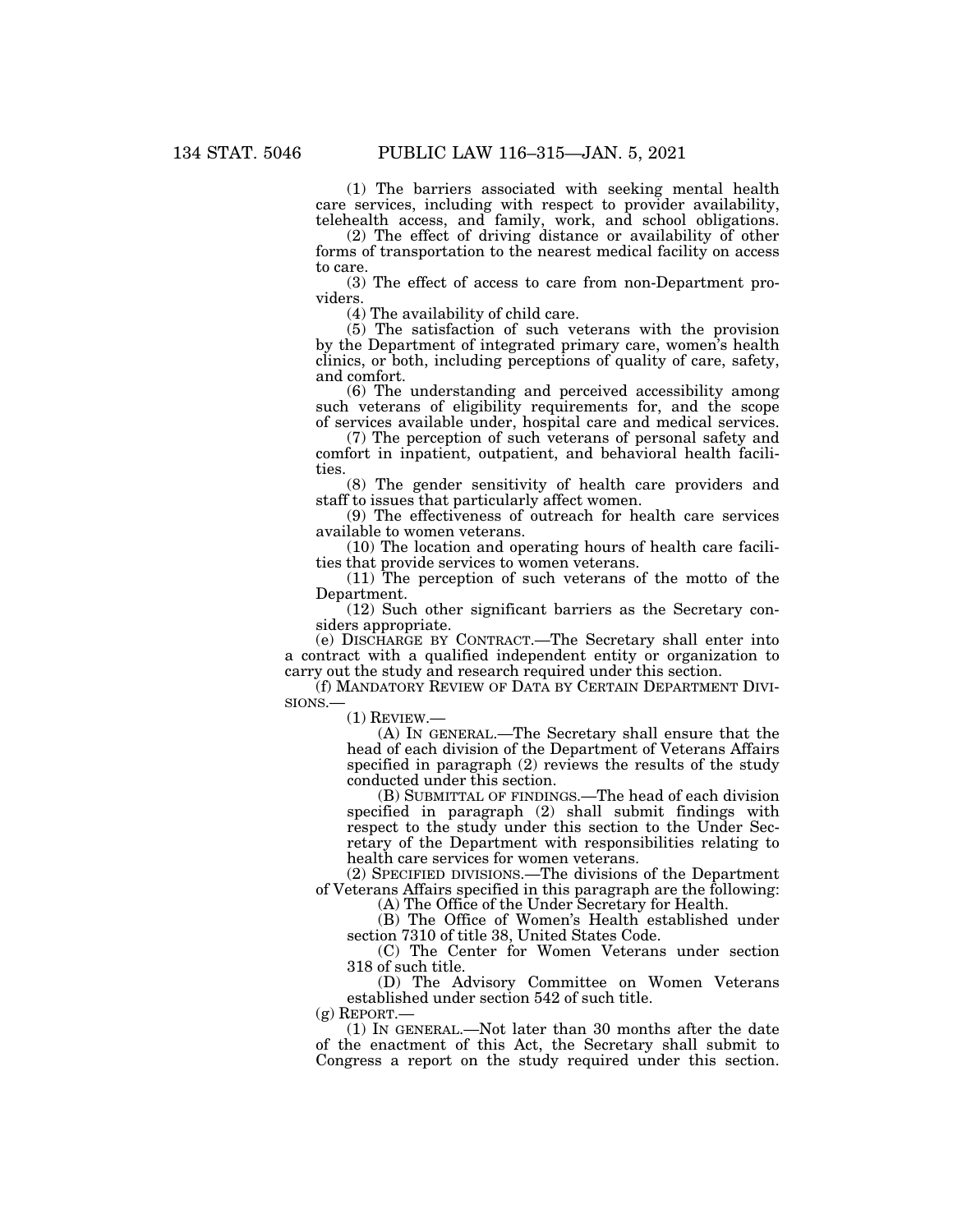(2) ELEMENTS.—The report under paragraph (1) shall include—

(A) the findings of the head of each division of the Department specified under subsection (f)(2); and

(B) recommendations for such administrative and legislative action as the Secretary considers appropriate.

#### **SEC. 5403. STUDY ON FEASIBILITY AND ADVISABILITY OF OFFERING PARENTING STAIR PROGRAM AT ALL MEDICAL CENTERS OF DEPARTMENT OF VETERANS AFFAIRS.**

(a) IN GENERAL.—The Secretary of Veterans Affairs shall conduct a study on the feasibility and advisability of expanding the Parenting STAIR program to all medical centers of the Department of Veterans Affairs and including such program as part of care for military sexual trauma for affected members and former members of the Armed Forces.

(b) ELEMENTS.—In conducting the study under subsection (a), Assessments. the Secretary shall assess—

(1) staffing needed to offer the Parenting STAIR program at all medical centers of the Department;

(2) any additional infrastructure or resources (such as child care during the program) needed for the expansion of the program; and

(3) such other factors relevant to the expansion of the program as the Secretary considers appropriate.

(c) REPORTS TO CONGRESS.—

(1) INTERIM REPORT.—Not later than one year after the date of the enactment of this Act, the Secretary shall submit to the Committee on Veterans' Affairs of the Senate and the Committee on Veterans' Affairs of the House of Representatives a report detailing—

(A) the current number and locations of all facilities of the Department offering the Parenting STAIR program; and

(B) the number of veterans served by such program in the most recent fiscal year or calendar year for which data is available.

(2) FINAL REPORT.—Not later than three years after the date of the enactment of this Act, the Secretary shall submit to the Committee on Veterans' Affairs of the Senate and the Committee on Veterans' Affairs of the House of Representatives a report detailing—

(A) the results of the study conducted under subsection (a);

Update.

(B) an update on how many veterans have used the Parenting STAIR program since its development in fiscal year 2017, disaggregated by year, including the locations in which veterans have used such program; and

(C) a determination on the feasibility and advisability of expanding the Parenting STAIR program to all medical facilities of the Department offering care for military sexual trauma.

(d) DEFINITIONS.—In this section:

(1) AFFECTED MEMBERS AND FORMER MEMBERS OF THE ARMED FORCES.—The term ''affected members and former members of the Armed Forces'' means members and former members

Determination.

Recommendations.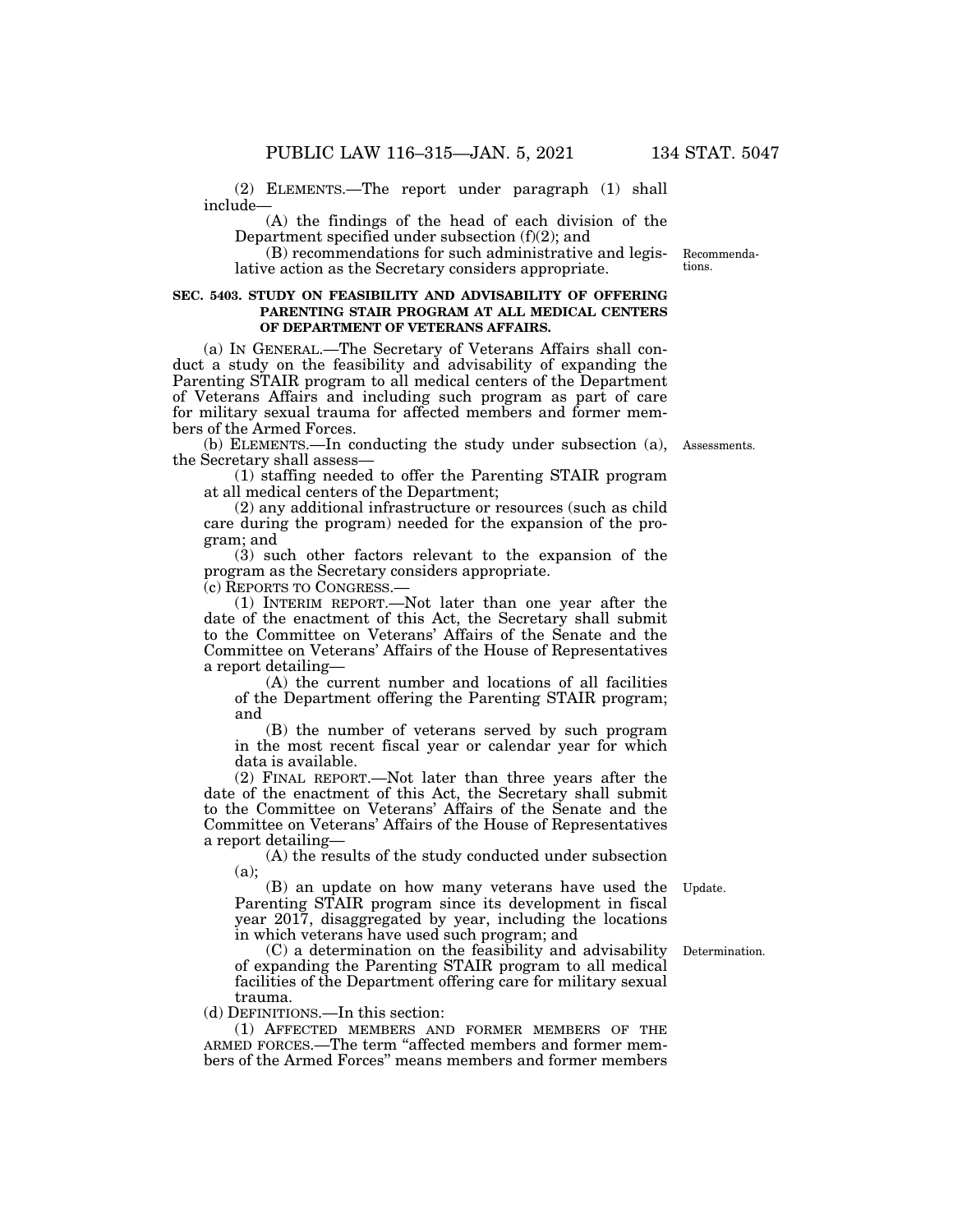of the Armed Forces who are parents and have experienced military sexual trauma.

(2) MILITARY SEXUAL TRAUMA.—The term ''military sexual trauma'' has the meaning given such term in section 1164(c) of title 38, United States Code, as added by section 5501(a) of this title.

(3) PARENTING STAIR PROGRAM.—The term ''Parenting STAIR program'' means the program of the Department of Veterans Affairs that consists of a five-session, parenting-specific treatment protocol based on skills training in affective and interpersonal regulation (commonly referred to as ''STAIR''), which is a cognitive behavioral therapy that has been identified as a promising practice for treating post-traumatic stress disorder, including chronic and complicated forms, among individuals with co-occurring disorders.

## **Subtitle E—Benefits Matters**

#### **SEC. 5501. EVALUATION OF SERVICE-CONNECTION OF MENTAL HEALTH CONDITIONS RELATING TO MILITARY SEXUAL TRAUMA.**

(a) SPECIALIZED TEAMS TO EVALUATE CLAIMS INVOLVING MILI-TARY SEXUAL TRAUMA.—

(1) IN GENERAL.—subchapter VI of chapter 11 of such title is amended by adding at the end the following new section:

38 USC 1164.

#### **''§ 1164. Specialized teams to evaluate claims involving military sexual trauma**

''(a) IN GENERAL.—The Secretary shall establish specialized teams to process claims for compensation for a covered mental health condition based on military sexual trauma experienced by a veteran during active military, naval, or air service.

''(b) TRAINING.—The Secretary shall ensure that members of teams established under subsection (a) are trained to identify markers indicating military sexual trauma.

''(c) DEFINITIONS.—In this section:

"(1) The term 'covered mental health condition' means posttraumatic stress disorder, anxiety, depression, or other mental health diagnosis described in the current version of the Diagnostic and Statistical Manual of Mental Disorders published by the American Psychiatric Association that the Secretary determines to be related to military sexual trauma.

"(2) The term 'military sexual trauma' means, with respect to a veteran, a physical assault of a sexual nature, battery of a sexual nature, or sexual harassment during active military, naval, or air service.''.

(2) CLERICAL AMENDMENT.—The table of sections at the beginning of such chapter is amended by adding at the end the following new item:

''1164. Specialized teams to evaluate claims involving military sexual trauma.''.

(b) ANNUAL REPORTS ON CLAIMS FOR DISABILITIES INCURRED OR AGGRAVATED BY MILITARY SEXUAL TRAUMA.-

(1) REPORTS REQUIRED.—Not later than March 1, 2021, and not less frequently than once each year thereafter through 2027, the Secretary of Veterans Affairs shall submit to Congress

38 USC 1101 prec.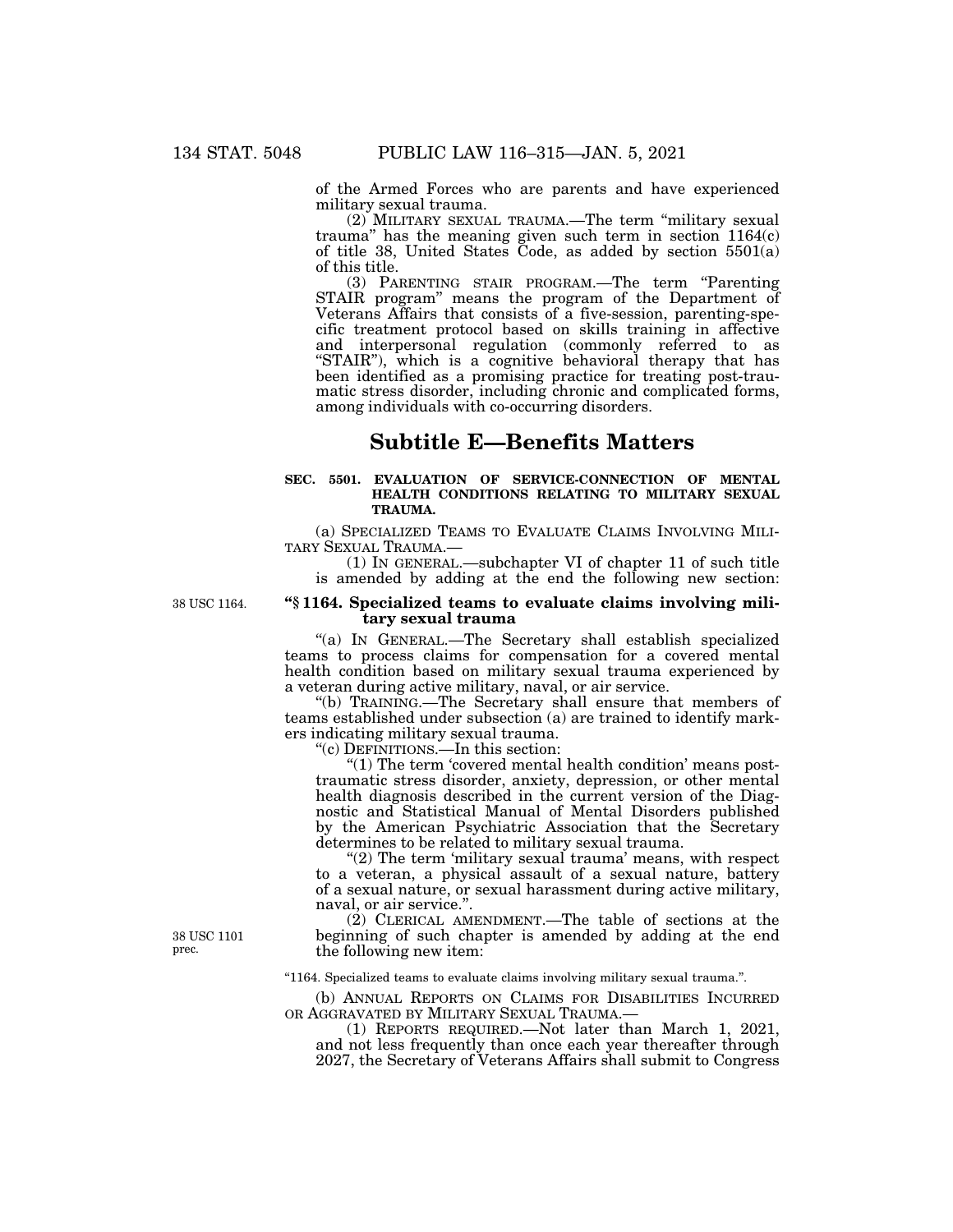a report on covered claims submitted during the previous fiscal year to identify and track the consistency of decisions across regional offices of the Department of Veterans Affairs.

(2) ELEMENTS.—Each report under paragraph (1) shall include the following:

(A) The number of covered claims submitted to or considered by the Secretary during the fiscal year covered by the report.

(B) Of the covered claims listed under subparagraph (A), the number and percentage of such claims—

(i) submitted by each sex;

(ii) that were approved, including the number and percentage of such approved claims submitted by each sex;

(iii) that were denied, including the number and percentage of such denied claims submitted by each sex; and

(iv) that were developed and reviewed by a specialized team established under section 1164(a) of title 38, United States Code, as added by subsection (a).

(C) Of the covered claims listed under subparagraph

(A) that were approved, the number and percentage, disaggregated by sex, of claims assigned to each rating percentage.

(D) Of the covered claims listed under subparagraph (A) that were denied—

(i) the three most common reasons given by the Secretary under section 5104(b)(1) of title 38, United States Code, for such denials; and

(ii) the number of denials that were based on the failure of a veteran to report for a medical examination.

(E) The number of covered claims that, as of the end of the fiscal year covered by the report, are pending and, separately, the number of such claims on appeal.

(F) For the fiscal year covered by the report, the average number of days that covered claims take to complete, beginning on the date on which the claim is submitted.

(G) A description of the training that the Secretary provides to employees of the Veterans Benefits Administration, or such contractors or other individuals as the Secretary considers appropriate, specifically with respect to covered claims, including the frequency, length, and content of such training.

(H) Whether all covered claims are subject to second level review until the individual rater of the Veterans Benefits Administration adjudicating such covered claims achieves an accuracy rate of 90 percent on decisions of such covered claims.

(3) DEFINITIONS.—In this subsection:

(A) COVERED CLAIMS.—The term ''covered claims'' means claims for disability compensation submitted to the Secretary based on a covered mental health condition alleged to have been incurred or aggravated by military sexual trauma.

(B) COVERED MENTAL HEALTH CONDITION.—The term "covered mental health condition" has the meaning given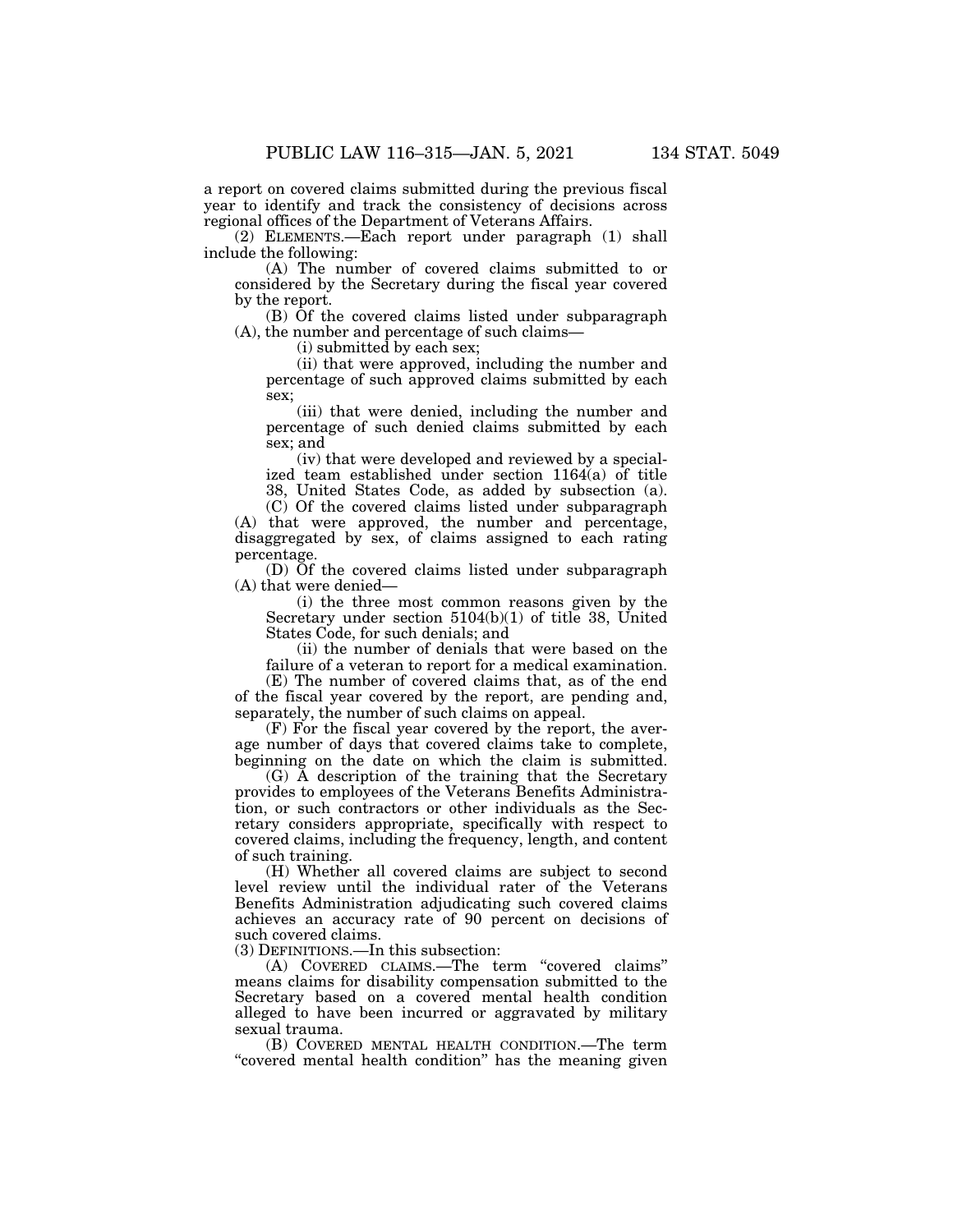such term in section 1164(c) of title 38, United States Code.

(C) MILITARY SEXUAL TRAUMA.—The term ''military sexual trauma'' has the meaning given such term in such section.

#### **SEC. 5502. CHOICE OF SEX OF DEPARTMENT OF VETERANS AFFAIRS MEDICAL EXAMINER FOR ASSESSMENT OF CLAIMS FOR COMPENSATION RELATING TO DISABILITY RESULTING FROM PHYSICAL ASSAULT OF A SEXUAL NATURE, BAT-TERY OF A SEXUAL NATURE, OR SEXUAL HARASSMENT.**

(a) IN GENERAL.—Subchapter VI of chapter 11 of title 38, United States Code, as amended by section 5501 of this title, is further amended by inserting after section 1164, as added by section 5501, the following new section:

38 USC 1165.

#### **''§ 1165. Choice of sex of medical examiner for certain disabilities**

"(a) IN GENERAL.—The Secretary shall ensure that a veteran who requires a medical examination from a covered medical provider in support of a claim for compensation under this chapter for a mental or physical health condition that resulted from a physical assault of a sexual nature, battery of a sexual nature, or sexual harassment may designate the sex of the medical provider who provides such medical examination.

''(b) COVERED MEDICAL PROVIDERS.—For purposes of this section, a covered medical provider is any medical provider who is employed by the Department or is under any contract with the Department to provide a medical examination or a medical opinion when such an examination or opinion is necessary to make a decision on a claim.

''(c) NOTICE.—Before providing any medical examination for a veteran in support for a claim described in subsection (a), the Secretary shall notify the veteran of the veteran's rights under subsection (a).".

(b) CLERICAL AMENDMENT.—The table of sections at the beginning of chapter 11 of such title, as amended by section 5501 of this title, is further amended by inserting after the item relating to section 1164 the following new item:

''1165. Choice of sex of medical examiner for certain disabilities.''.

#### **SEC. 5503. SECRETARY OF VETERANS AFFAIRS REPORT ON IMPLE-MENTING RECOMMENDATIONS OF INSPECTOR GENERAL OF DEPARTMENT OF VETERANS AFFAIRS IN CERTAIN REPORT ON DENIED POSTTRAUMATIC STRESS DISORDER CLAIMS RELATED TO MILITARY SEXUAL TRAUMA.**

Not later than 90 days after the date of the enactment of this Act, the Secretary of Veterans Affairs shall submit to the Committee on Veterans' Affairs of the Senate and the Committee on Veterans' Affairs of the House a report on the progress of the Secretary in implementing the recommendations from the report of the Inspector General of the Department of Veterans Affairs entitled ''Denied Posttraumatic Stress Disorder Claims Related to Military Sexual Trauma'' (17–05248–241).

38 USC 1101 prec.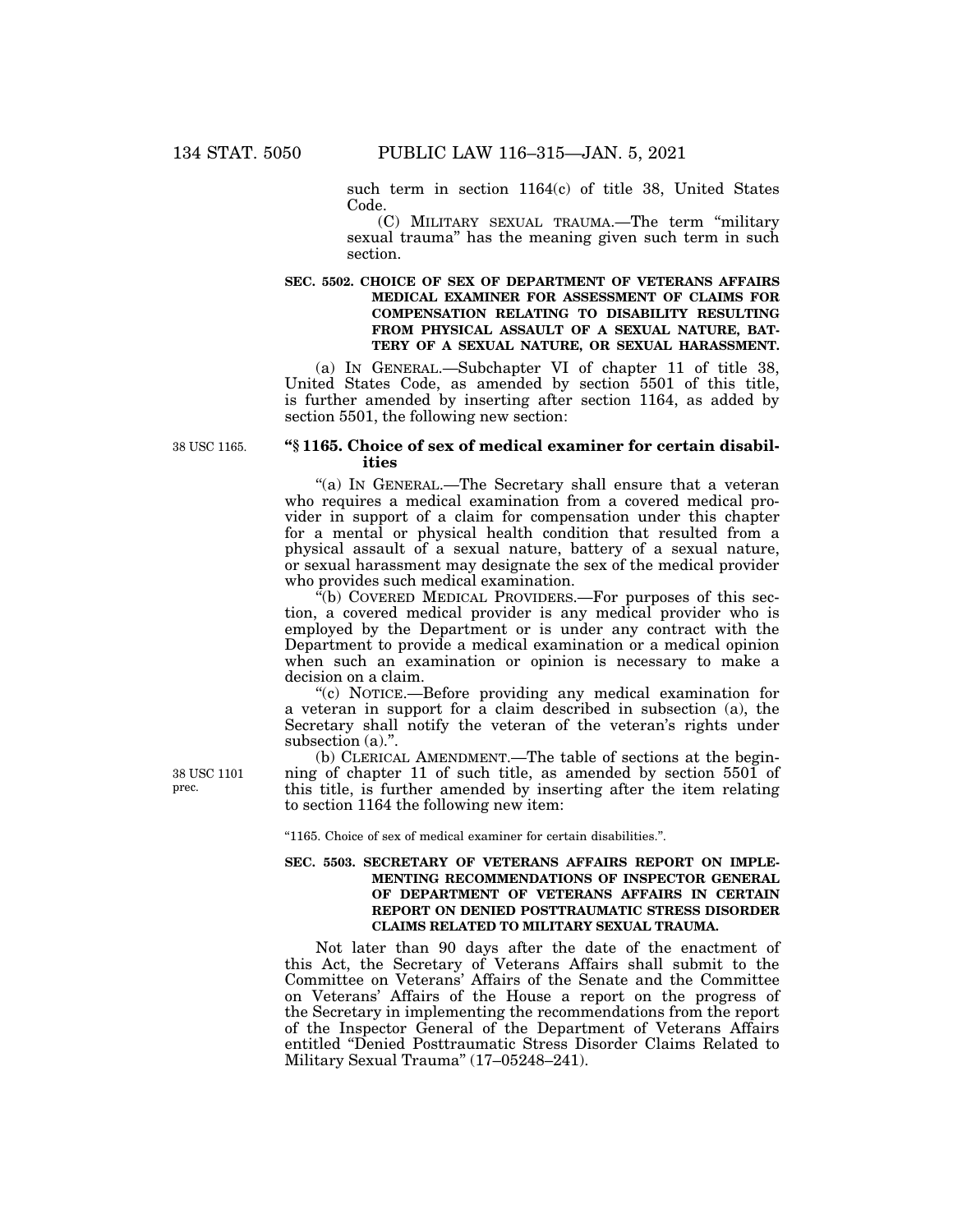# **TITLE VI—REPRESENTATION AND FINANCIAL EXPLOITATION MATTERS**

#### **SEC. 6001. SHORT TITLE.**

This title may be cited as the "Financial Refuge for Every Elderly Veteran Act of 2020" or the "FREE Veteran Act of 2020".

#### **SEC. 6002. PLAN TO ADDRESS THE FINANCIAL EXPLOITATION OF VET-ERANS RECEIVING PENSION FROM THE DEPARTMENT OF VETERANS AFFAIRS.**

(a) DEVELOPMENT OF METHOD FOR SOLICITATION AND COLLEC-TION OF INFORMATION.—Not later than one year after the date of the enactment of this Act, the Secretary of Veterans Affairs shall develop a method for systematically soliciting and collecting information on complaints received, referrals made, and actions taken by the pension management centers of the Department of Veterans Affairs and any other relevant components of the Department, in cases of potential financial exploitation of individuals receiving pension under chapter 15 of title 38, United States Code.

(b) PLAN TO ASSESS AND ADDRESS FINANCIAL EXPLOITATION OF VETERANS.—

(1) IN GENERAL.—The Secretary shall develop and periodically update a plan—

(A) to regularly assess the information solicited and collected under subsection (a) to identify trends of potential financial exploitation of the individuals described in subsection (a) across the Department; and

(B) to outline actions that the Department can take to improve education and training to address those trends.

(2) SUBMISSION OF PLAN.—Not later than one year after the date of the enactment of this Act and not less frequently than once every two years thereafter until the date that is six years after the date of the enactment of this Act, the Secretary shall submit the plan most recently developed or updated under paragraph  $(1)$  to-

(A) the Comptroller General of the United States; and

(B) the Committee on Veterans' Affairs and the Special Committee on Aging of the Senate and the Committee on Veterans' Affairs of the House of Representatives.

#### **SEC. 6003. OVERPAYMENTS OF PENSION TO VETERANS RECEIVING PENSION FROM THE DEPARTMENT OF VETERANS AFFAIRS.**

(a) GUIDANCE AND TRAINING FOR CLAIMS PROCESSORS.—As the Secretary of Veterans Affairs considers necessary, but not less frequently than once every three years until the date that is 10 years after the date of the enactment of this Act, the Under Secretary for Benefits of the Department of Veterans Affairs shall update guidance and training curriculum for the processors of claims for pension under chapter 15 of title 38, United States Code, regarding the evaluation of questionable medical expenses on applications for pension, including by updating such guidance with respect to what constitutes a questionable medical expense and by including examples of such expenses.

38 USC 5101 note.

Time period. Updates.

Financial Refuge for Every Elderly Veteran Act of 2020.

38 USC 101 note.

Deadlines. 38 USC 1501 note.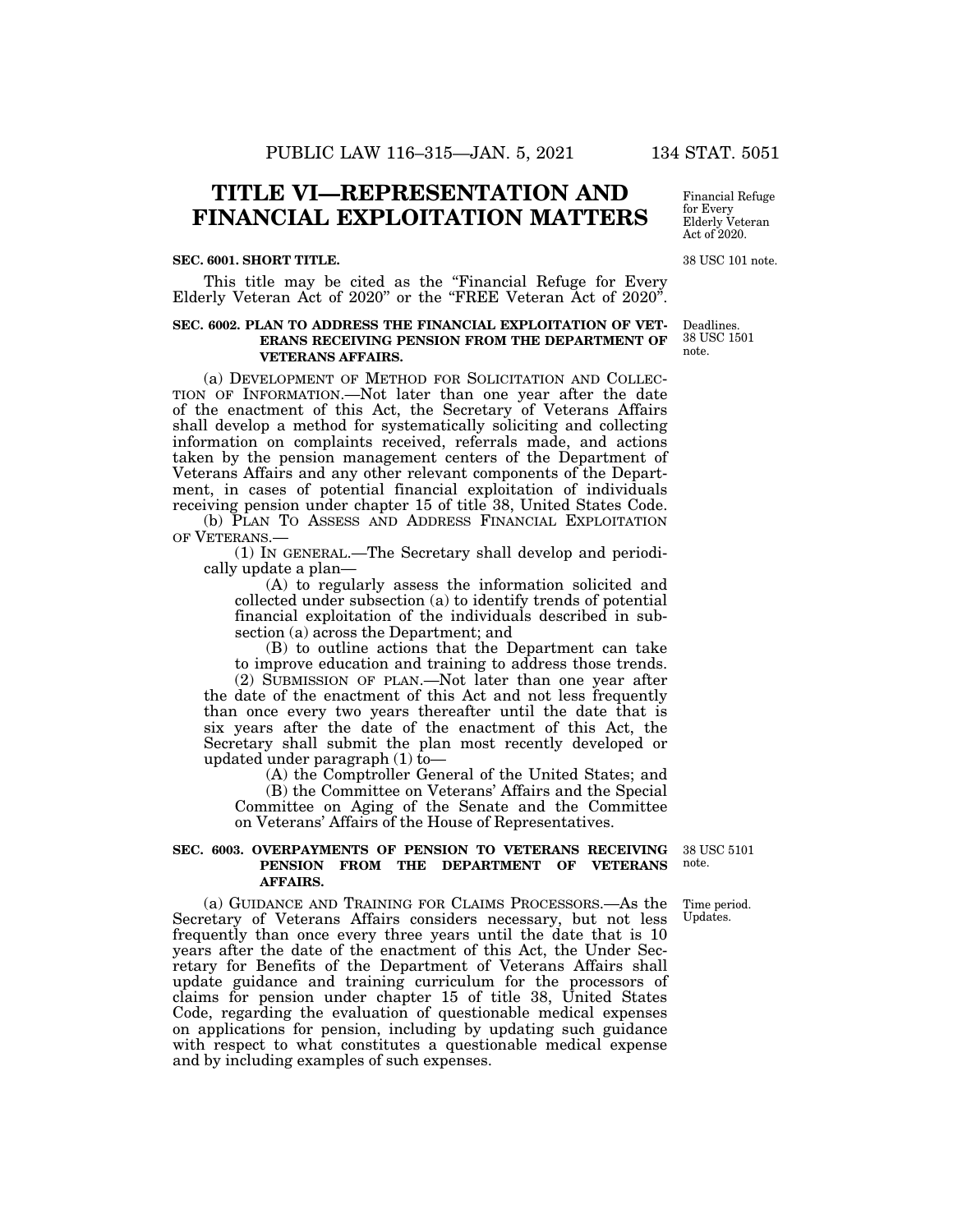(b) IDENTIFICATION AND TRACKING.—The Under Secretary shall develop a method for identifying and tracking the number of individuals who have received overpayments of pension under chapter 15 of title 38, United States Code.

Time periods.

(c) ANNUAL REPORT.—Not later than one year after the date of the enactment of this Act and not later than October 31 of each fiscal year beginning thereafter until the date that is four years after the date of the enactment of this Act, the Under Secretary shall submit to Congress a report that includes, for the period covered by the report, the following:

(1) The number of individuals who received overpayments of pension under chapter 15 of title 38, United States Code.

(2) The five most common reasons for overpayments described in paragraph (1).

(3) The number of veterans who had to repay overpayments described in paragraph (1).

(4) The number of veterans for whom the Secretary waived a requirement to repay an overpayment described in paragraph (1).

(5) The total dollar amount of overpayments described in paragraph (1).

(6) The total dollar amount of repayments of veterans for overpayments described in paragraph (1).

(7) The average dollar amount of repayments described in paragraph (6).

#### **SEC. 6004. EVALUATION OF ADDITIONAL ACTIONS FOR VERIFYING DIRECT DEPOSIT INFORMATION PROVIDED BY VETERANS ON APPLICATIONS FOR VETERANS PENSION.**

(a) IN GENERAL.—The Under Secretary for Benefits of the Department of Veterans Affairs shall—

(1) conduct an evaluation of the feasibility and advisability of requiring the processors of claims for pension under chapter 15 of title 38, United States Code, to take additional actions to verify that the direct deposit information provided by an individual on an application for pension is for the appropriate recipient; and

(2) identify such legislative or administrative actions as the Under Secretary considers appropriate to ensure that payments of pension are provided to the correct recipients. (b) SUBMISSION TO CONGRESS.—

(1) IN GENERAL.—Not later than 240 days after the date of the enactment of this Act, the Under Secretary shall submit to Congress a report on the evaluation and identification under subsection (a).

(2) CONTENTS.—The report required by paragraph (1) shall include the following:

(A) The findings of the Under Secretary with respect to the evaluation conducted under subsection (a)(1).

(B) The actions identified under subsection (a)(2).

(C) A plan for implementing any administrative actions identified under subsection  $(a)(\overline{2})$ .

(D) A rationale for not implementing any actions evaluated under paragraph (1) of subsection (a) but not identified under paragraph  $(2)$  of such subsection.

Reports.

Implementation plan.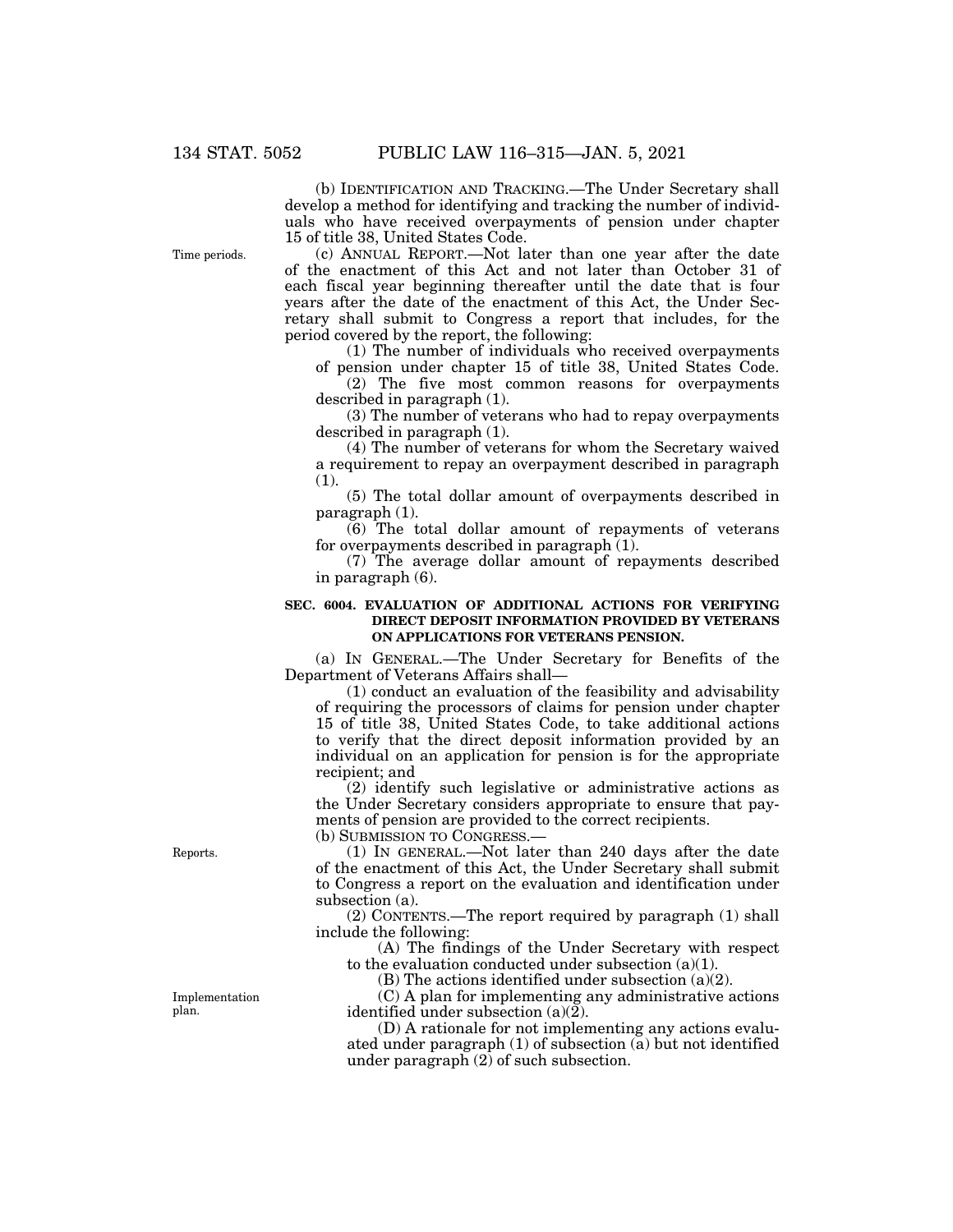#### **SEC. 6005. ANNUAL REPORT ON EFFORTS OF DEPARTMENT OF VET-ERANS AFFAIRS TO ADDRESS THE FINANCIAL EXPLOI-TATION OF VETERANS RECEIVING PENSION.**

(a) IN GENERAL.—Not later than one year after the date of the enactment of this Act and not less frequently than once each year thereafter until the date that is four years after the date of the enactment of this Act, the Secretary of Veterans Affairs shall submit to the Committee on Veterans' Affairs of the Senate and the Committee on Veterans' Affairs of the House of Representatives a report on efforts to address the financial exploitation of individuals receiving pension under chapter 15 of title 38, United States Code.

(b) CONTENTS.—Each report required by subsection (a) shall include, for the period covered by the report, the following:

(1) The number of individuals who received pension under chapter 15 of title 38, United States Code, who have been referred by any component of the Department of Veterans Affairs to the Office of Inspector General of the Department as likely or proven victims of financial exploitation.

(2) The number of referrals and reports relating to the financial exploitation of such individuals made by the Department of Veterans Affairs to—

(A) the Consumer Sentinel Network of the Federal Trade Commission; and

(B) the Department of Justice.

(3) A description of the actions taken as a result of such referrals and reports against—

(A) individuals recognized by the Secretary as agents or attorneys under section 5904 of title 38, United States Code; and

(B) individuals not so recognized.

#### **SEC. 6006. NOTICE REGARDING FEES CHARGED IN CONNECTION WITH**  38 USC 1501 **FILING AN APPLICATION FOR VETERANS PENSION.**

note.

The Under Secretary for Benefits of the Department of Veterans Affairs shall ensure that every paper or electronic document relating to the receipt of pension under chapter 15 of title 38, United States Code, that is available to individuals who apply for such pension, including educational forms about or applications for such pension, includes a notice that the Department does not charge any fee in connection with the filing of an application for such pension.

#### **SEC. 6007. OUTREACH PLAN FOR EDUCATING VULNERABLE VETERANS ABOUT POTENTIAL FINANCIAL EXPLOITATION RELATING TO THE RECEIPT OF PENSION.**

(a) DEVELOPMENT OF PLAN.—The Under Secretary for Benefits of the Department of Veterans Affairs shall develop, in collaboration with veterans service organizations, an outreach plan for educating vulnerable individuals about potential financial exploitation relating to the receipt of pension under chapter 15 of title 38, United States Code.

(b) SUBMISSION TO CONGRESS.—Not later than 180 days after Deadline. the date of the enactment of this Act, the Under Secretary shall submit to the Committee on Veterans' Affairs and the Special Committee on Aging of the Senate and the Committee on Veterans'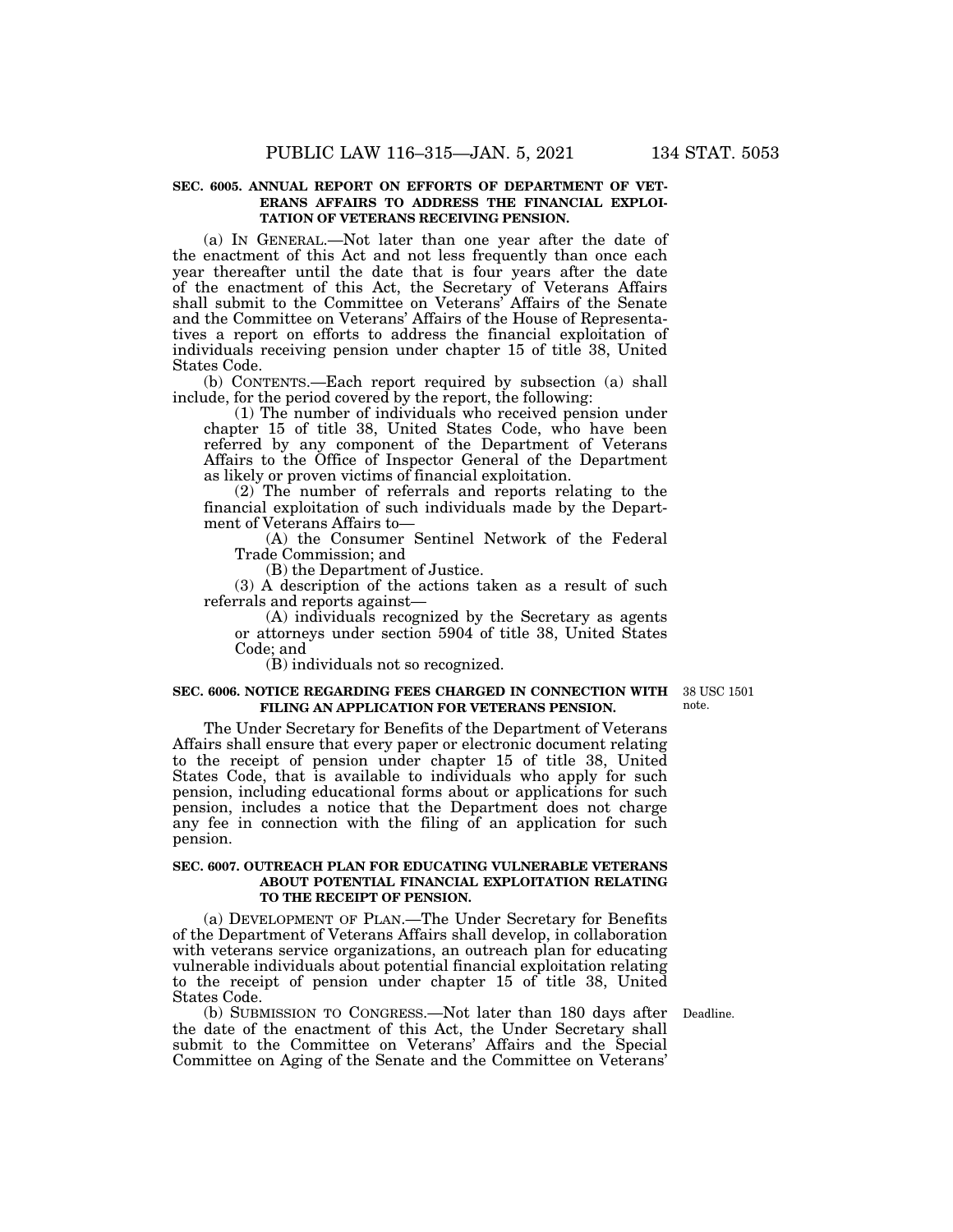Affairs of the House of Representatives the plan developed under subsection (a).

(c) VETERANS SERVICE ORGANIZATION DEFINED.—In this section, the term ''veterans service organization'' means an organization recognized by the Secretary of Veterans Affairs for the representation of veterans under section 5902 of title 38, United States Code.

# **TITLE VII—OTHER MATTERS**

# **Subtitle A—Administrative and Other Matters**

#### **SEC. 7001. MEDICAL EXAMINATION PROTOCOL FOR VOLUNTEER DRIVERS PARTICIPATING IN PROGRAM OF TRANSPOR-TATION SERVICES FOR VETERANS.**

Section 111A(b) of title 38, United States Code, is amended—  $(1)$  by inserting " $(1)$ " before "The Secretary"; and

(2) by adding at the end the following new paragraph: " $(2)(A)$  Not later than 90 days after the date of the enactment of the Johnny Isakson and David P. Roe, M.D. Veterans Health Care and Benefits Improvement Act of 2020, the Secretary shall develop and establish a national protocol for the administration of medical examinations for volunteer drivers to participate in the program described in paragraph (1).

"(B) In developing the protocol required by subparagraph  $(A)$ , the Secretary shall consult with such persons as the Secretary determines have an interest in the program described in paragraph (1).

 $C'(C)(i)$  The Secretary shall implement the protocol by first conducting a one-year pilot program using the protocol.

"(ii) After conducting the pilot program required by clause (i), the Secretary shall assess the pilot program and make such changes to the protocol as the Secretary considers appropriate.

''(iii) After making changes to the protocol under clause (ii), the Secretary shall implement the protocol in phases during the course of one year.''.

#### **SEC. 7002. DEPARTMENT OF VETERANS AFFAIRS ADVISORY COM-MITTEE ON TRIBAL AND INDIAN AFFAIRS.**

(a) ESTABLISHMENT OF ADVISORY COMMITTEE.—

(1) IN GENERAL.—Subchapter III of chapter 5 of title 38, United States Code, is amended by adding at the end the following new section:

38 USC 547.

#### **''§ 547. Advisory Committee on Tribal and Indian Affairs**

"(a) ESTABLISHMENT. $-(1)$  The Secretary shall establish an advisory committee to provide advice and guidance to the Secretary on matters relating to Indian tribes, tribal organizations, and Native American veterans.

" $(2)$  The advisory committee established under paragraph  $(1)$ shall be known as the 'Advisory Committee on Tribal and Indian Affairs' (in this section referred to as the 'Committee').

"(3) The Committee shall facilitate, but not supplant, government-to-government consultation between the Department and Indian tribes or tribal organizations.

Deadline.

Consultation. Determination.

Time period.

Assessment.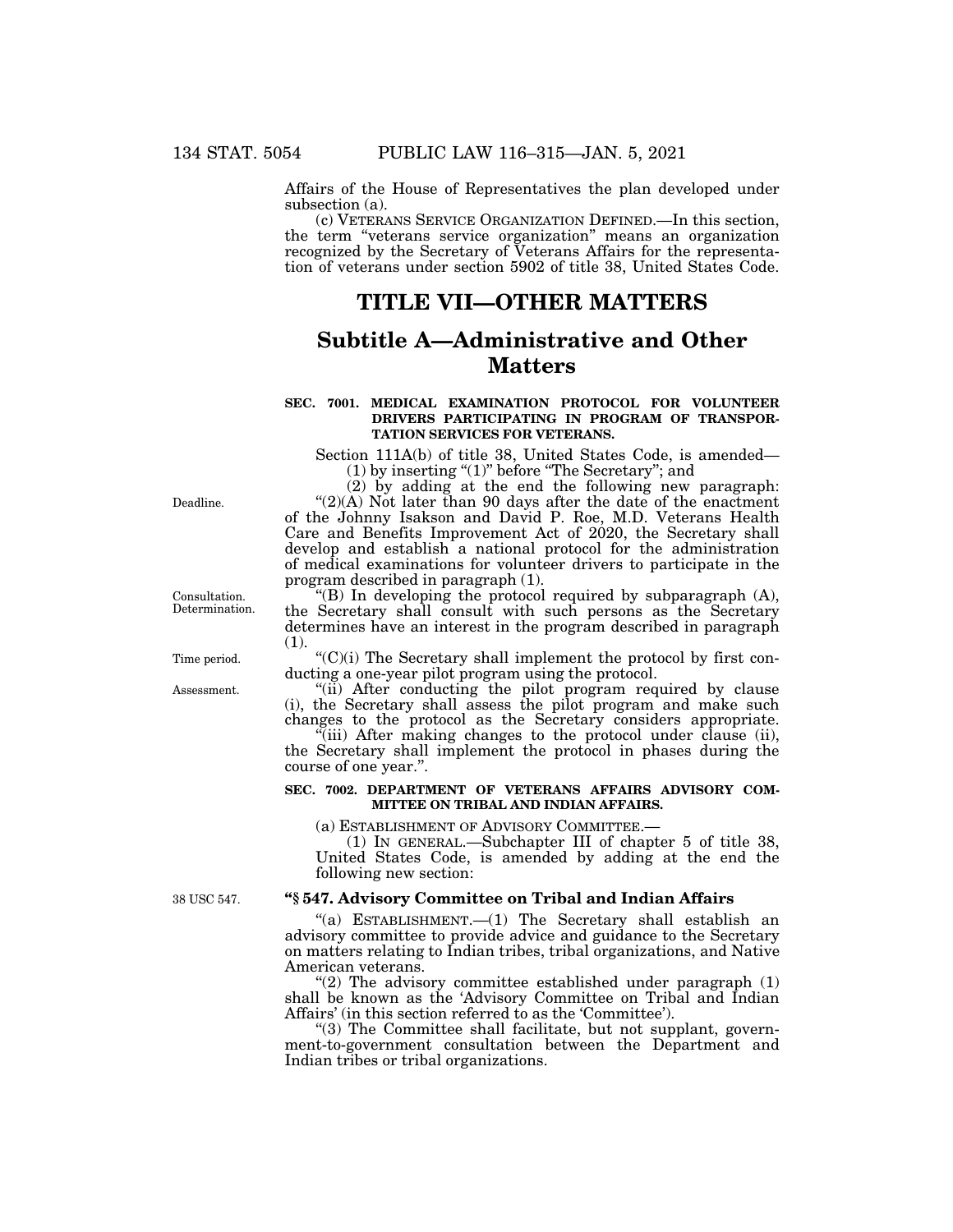"(4) The Secretary shall consult with Indian tribes or tribal Consultation. organizations in developing a charter for the Committee.

"(b) MEMBERSHIP.— $(1)$  The Committee shall be comprised of 15 voting members selected by the Secretary from among individuals nominated as specified under this subsection.

" $(2)$  In selecting members under paragraph  $(1)$ , the Secretary shall ensure that—

"(A) at least one member of each of the 12 service areas of the Indian Health Service is represented in the membership of the Committee nominated by Indian tribes or tribal organizations;

''(B) at least one member of the Committee represents the Native Hawaiian veteran community nominated by a Native Hawaiian Organization;

''(C) at least one member of the Committee represents urban Indian organizations nominated by a national urban Indian organization; and

''(D) not fewer than half of the members are veterans, Determination. unless the Secretary determines that an insufficient number of qualified veterans were nominated under paragraph (1).

" $(3)$  No member of the Committee may be an employee of the Federal Government.

''(c) TERMS; VACANCIES.—(1) A member of the Committee shall be appointed for a term of two years.

 $\mathbb{P}(2)$  The Secretary shall fill a vacancy in the Committee in Deadline. the same manner as the original appointment within 180 days.

"(d) MEETINGS.— $(1)(A)$  Except as provided in subparagraph (B), the Committee shall meet in-person with the Secretary, or the Secretary's designee, not less frequently than twice each year and hold monthly conference calls as necessary.

''(B) During a public health emergency (as defined in section 20003 of the Coronavirus Aid, Relief, and Economic Security Act (Public Law 116–136)), meetings under subparagraph (A) may be conducted virtually.

 $C(2)$ (A) Representatives of relevant Federal agencies may attend meetings of the Committee and provide information to the Committee.

''(B) One representative of the Office of Tribal Government Relations of the Department shall attend at each meeting of the Committee.

''(C) Representatives attending meetings under this paragraph shall not be considered voting members of the Committee.

''(D) A representative attending a meeting or providing information under this paragraph may not receive additional compensation for services performed with respect to the Committee.

"(e) SUBCOMMITTEES.— $(1)$  The Committee may establish subcommittees.

"(2) The Secretary may, in consultation with the Committee, appoint a member to a subcommittee established under paragraph (1) who is not a member of the Committee.

''(3) Such subcommittees may enhance the function of the Committee, but may not supersede the authority of the Committee or provide direct advice or work products to the Department.

''(f) DUTIES.—The duties of the Committee are as follows:

"(1) To advise the Secretary on ways the Department can improve the programs and services of the Department to better serve Native American veterans.

Consultation.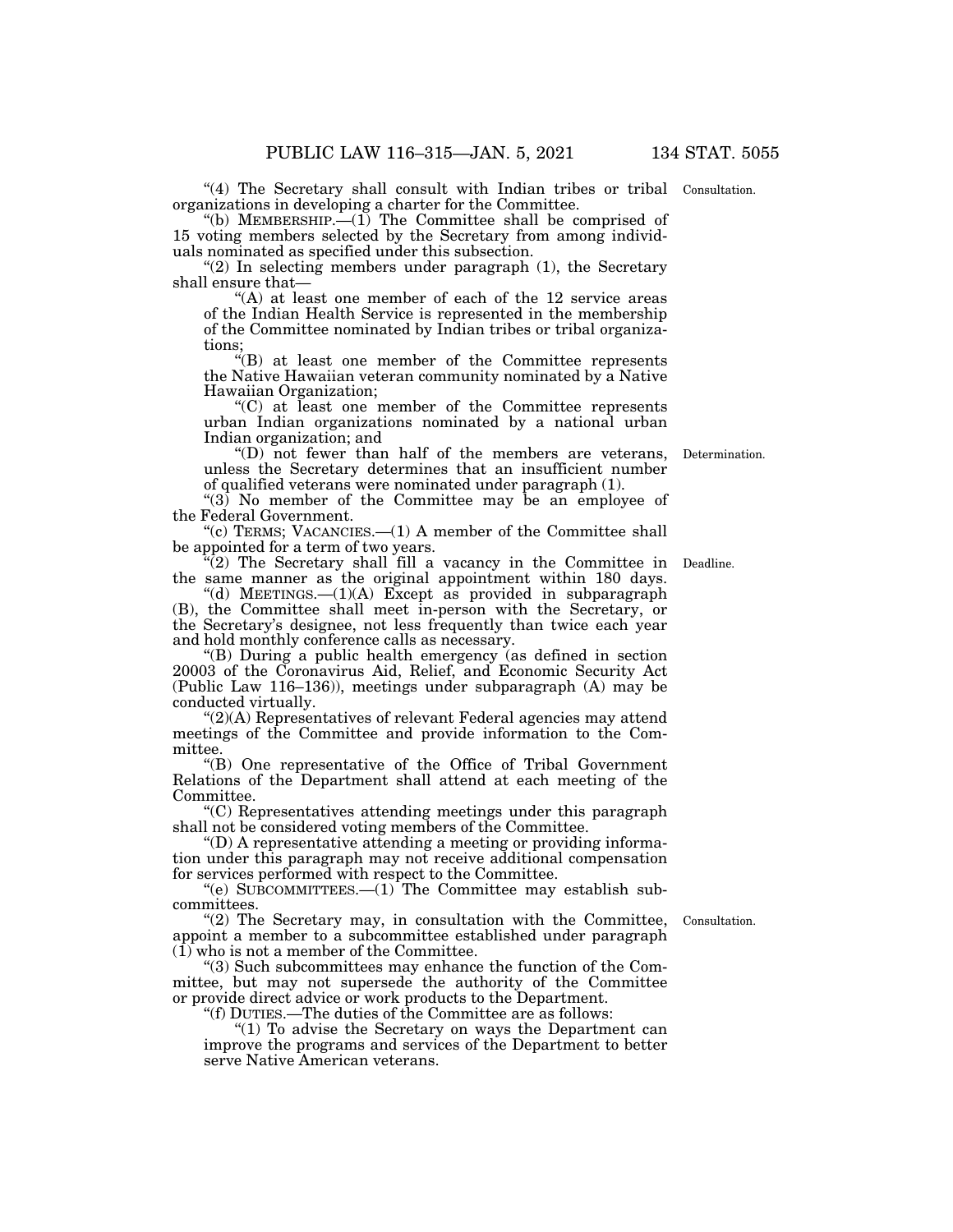"(2) To identify for the Department evolving issues of relevance to Indian tribes, tribal organizations, and Native American veterans relating to programs and services of the Department.

''(3) To propose clarifications, recommendations, and solutions to address issues raised at tribal, regional, and national levels, especially regarding any tribal consultation reports.

"(4) To provide a forum for Indian tribes, tribal organizations, urban Indian organizations, Native Hawaiian organizations, and the Department to discuss issues and proposals for changes to Department regulations, policies, and procedures.

''(5) To identify priorities and provide advice on appropriate strategies for tribal consultation and urban Indian organizations conferring on issues at the tribal, regional, or national levels.

''(6) To ensure that pertinent issues are brought to the attention of Indian tribes, tribal organizations, urban Indian organizations, and Native Hawaiian organizations in a timely manner, so that feedback can be obtained.

''(7) To encourage the Secretary to work with other Federal agencies and Congress so that Native American veterans are not denied the full benefit of their status as both Native Americans and veterans.

''(8) To highlight contributions of Native American veterans in the Armed Forces.

''(9) To make recommendations on the consultation policy of the Department on tribal matters.

"(10) To support a process to develop an urban Indian organization confer policy to ensure the Secretary confers, to the maximum extent practicable, with urban Indian organizations.

" $(11)$  To conduct other duties as recommended by the Committee.

"(g) REPORTS.— $(1)$  Not less frequently than once each year, the Committee shall submit to the Secretary and the appropriate committees of Congress such recommendations as the Committee may have for legislative or administrative action for the upcoming year.

''(2) Not later than 90 days after the date on which the Secretary receives a recommendation under paragraph (1), the Secretary shall submit to the appropriate committees of Congress a written response to the recommendation.

"(3) Not less frequently than once every two years, the Committee shall submit to the Secretary and the appropriate committees of Congress a report describing the activities of the Committee during the previous two years.

''(4) The Secretary shall make publicly available on an Internet website of the Department—

"(A) each recommendation the Secretary receives under paragraph (1);

 $\sqrt{\text{B}}$  each response the Secretary submits under paragraph (2); and

''(C) each report the Secretary receives under paragraph (3).

"(h) COMMITTEE PERSONNEL MATTERS.—A member of the Committee shall be allowed travel expenses, including per diem in lieu of subsistence, at rates authorized for an employee of an agency

Recommenda-

Public information. Web posting.

Deadline.

Recommendations.

tions.

Recommendations.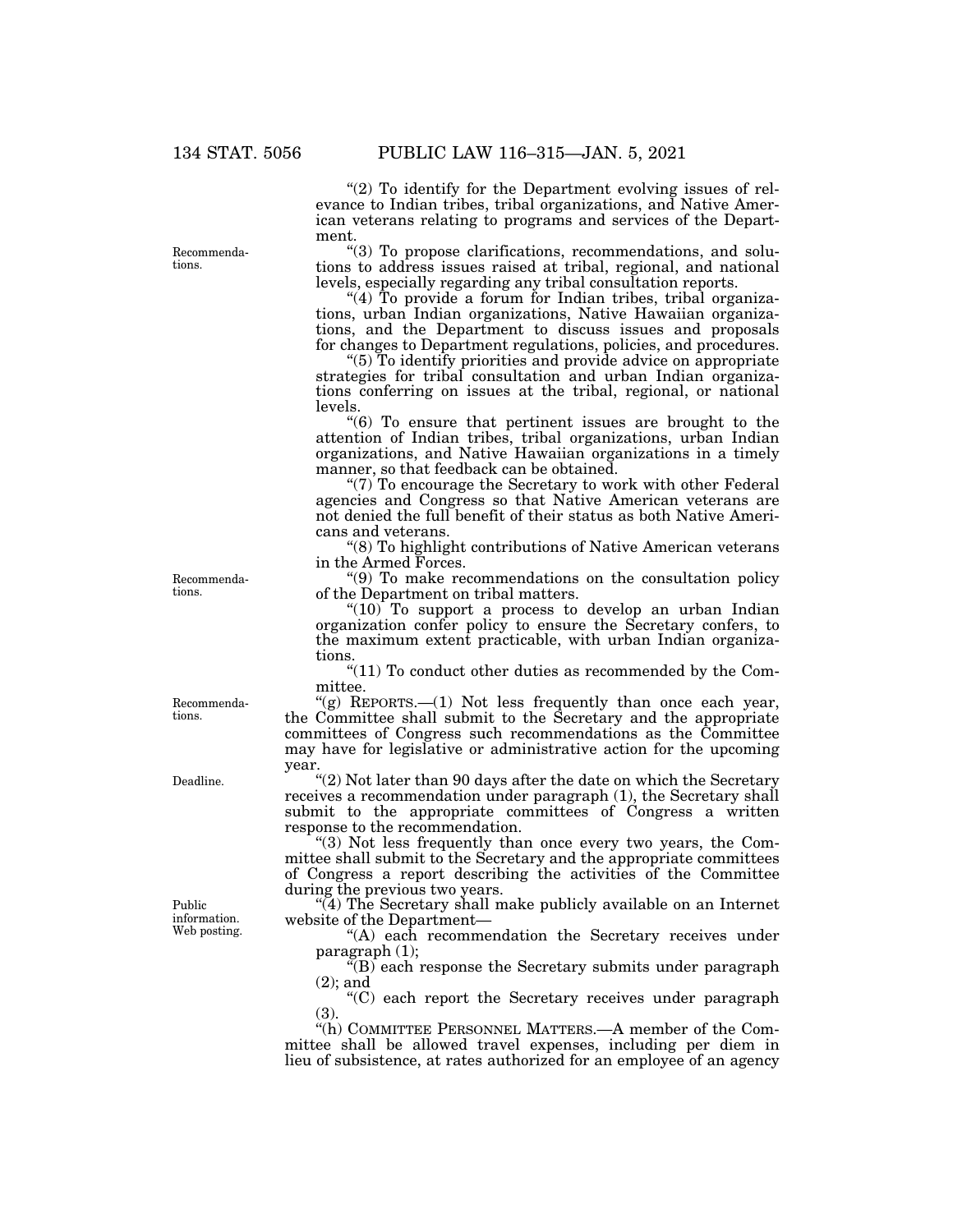under subchapter I of chapter 57 of title 5 while away from the home or regular place of business of the member in the performance of the duties of the Committee.

''(i) FEDERAL ADVISORY COMMITTEE ACT EXEMPTION.—Section 14 of the Federal Advisory Committee Act (5 U.S.C. App.) shall not apply to the Committee.

''(j) DEFINITIONS.—In this section:

''(1) The term 'appropriate committees of Congress' means— ''(A) the Committee on Veterans' Affairs and the Committee on Indian Affairs of the Senate; and

''(B) the Committee on Veterans' Affairs and the Committee on Natural Resources of the House of Representatives

" $(2)$  The term 'Indian tribe' has the meaning given such term in section 4 of the Indian Self-Determination and Education Assistance Act (25 U.S.C. 5304).

"(3) The term 'Native Hawaiian organization' means any organization that—

''(A) serves the interests of Native Hawaiians;

''(B) has Native Hawaiians in substantive and policymaking positions within the organization;

" $(\tilde{C})$  has demonstrated experience working with Native Hawaiian veterans; and

''(D) shall include the Office of Hawaiian Affairs.

"(4) The term 'Native American veteran' has the meaning given such term in section 3765 of this title.

"(5) The term 'Office of Hawaiian Affairs' means the Office of Hawaiian Affairs established by the constitution of the State of Hawaii.''.

"(6) The term 'tribal organization' has the meaning given such term in section 3765 of this title.

"(7) The term 'urban Indian organization' has the meaning given such term in section 4 of the Indian Health Care Improvement Act (25 U.S.C. 1603).''.

(2) CLERICAL AMENDMENT.—The table of sections at the beginning of chapter 5 of such title is amended by inserting after the item relating to section 546 the following new item:

''547. Advisory Committee on Tribal and Indian Affairs.''.

(b) DEADLINE FOR ESTABLISHMENT.—The Secretary of Veterans Affairs shall establish the advisory committee required by section 547 of title 38, United States Code, as added by subsection (a)(1), not later than 180 days after the date of the enactment of this Act.

(c) DEADLINE FOR INITIAL APPOINTMENTS.—Not later than 90 days after the date on which the Secretary establishes the advisory committee required by such section, the Secretary shall appoint members under subsection (b)(1) of such section.

(d) INITIAL MEETING.—Not later than 90 days after the date on which the Secretary establishes the advisory committee required by such section, such advisory committee shall hold its first meeting.

(e) REPORT ON RELATION TO OFFICE OF TRIBAL AND GOVERN-MENT RELATIONS.—

(1) IN GENERAL.—Not later than two years after the date of the first meeting held by the advisory committee required by such section, the Secretary shall submit to Congress a report on whether and to what extent the activities of the advisory

38 USC 547 note.

38 USC 501 prec.

Deadline.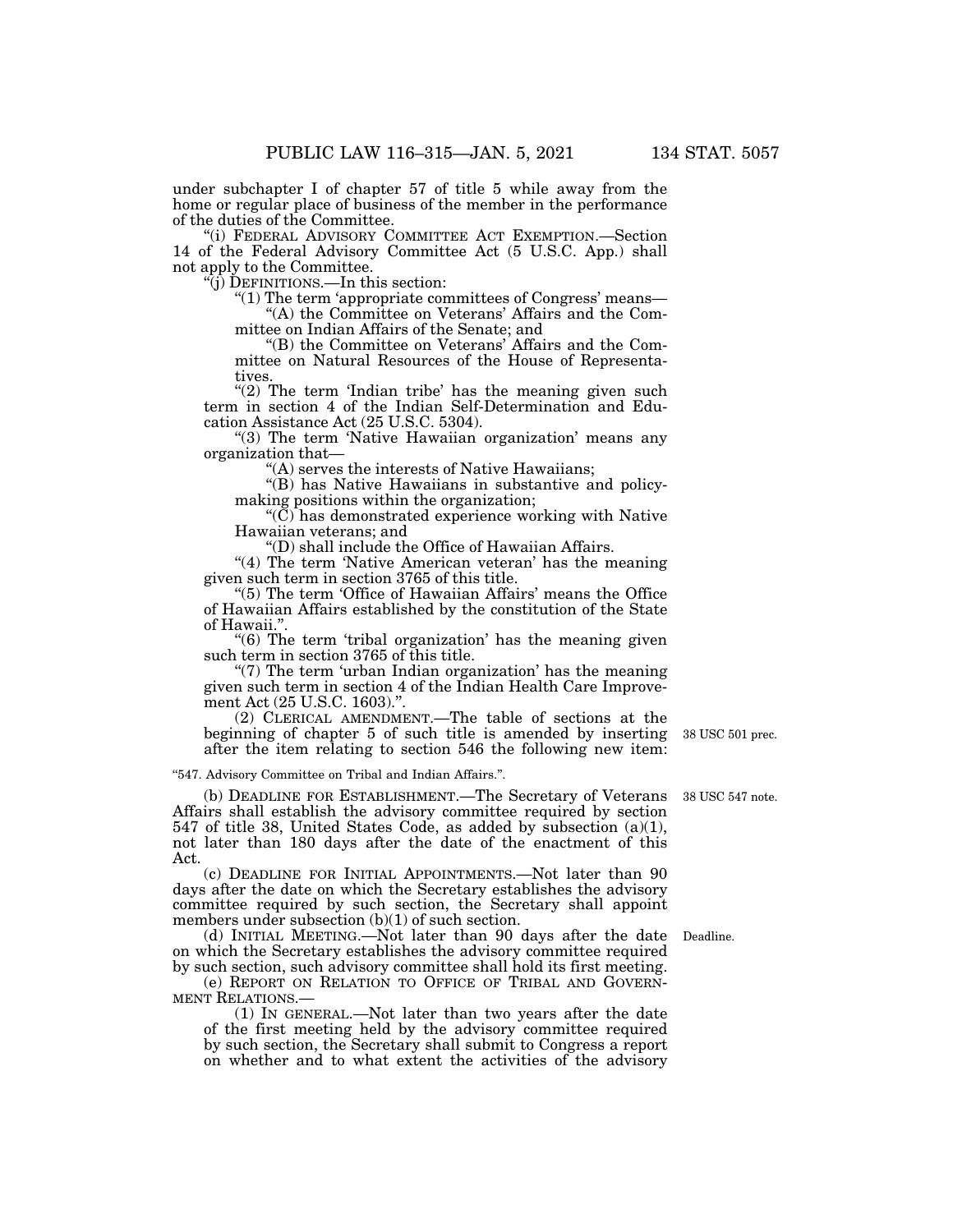committee improve the function of the Office of Tribal and Government Relations of the Department of Veterans Affairs, aid the decisions of the Secretary, and whether and to what extent the activities of the advisory committee duplicate function of the Department performed before the enactment of this Act.

(2) REVIEW BY ADVISORY COMMITTEE.—The Secretary shall—

(A) give the advisory committee an opportunity to review the report required by paragraph (1) before submitting the report under such paragraph; and

(B) include in the report submitted under such paragraph such comments as the advisory committee considers appropriate regarding the views of the advisory committee with respect to the report.

#### **SEC. 7003. PREFERENCE FOR OFFERORS EMPLOYING VETERANS.**

(a) IN GENERAL.—Subchapter II of chapter 81 of title 38, United States Code, is amended by adding after section 8128 the following new section:

#### **''§ 8129. Preference for offerors employing veterans**

"(a) PREFERENCE.—(1) In awarding a contract for the procurement of goods or services, the Secretary may give a preference to offerors that employ veterans on a full-time basis.

"(2) The Secretary shall determine such preference based on the percentage of the full-time employees of the offeror who are veterans.

''(b) ENFORCEMENT PENALTIES FOR MISREPRESENTATION.—(1) Any offeror that is determined by the Secretary to have willfully and intentionally misrepresented the veteran status of the employees of the offeror for purposes of subsection (a) may be debarred from contracting with the Department for a period of not less than five years.

"(2) If the Secretary carries out a debarment under paragraph (1), the Secretary shall—

''(A) commence debarment action against the offeror by not later than 30 days after determining that the offeror willfully and intentionally misrepresented the veteran status of the employees of the offeror as described in paragraph (1); and

''(B) complete debarment actions against such offeror by not later than 90 days after such determination.

" $(3)$  The debarment of an offeror under paragraph  $(1)$  includes the debarment of all principals in the offeror for a period of not less than five years.''.

(b) CLERICAL AMENDMENT.—The table of sections at the beginning of chapter 81 of such title is amended by inserting after the item relating to section 8128 the following new item:

''8129. Preference for offerors employing veterans.''.

#### **SEC. 7004. EXTENSION OF CERTAIN EMPLOYMENT AND REEMPLOY-MENT RIGHTS TO MEMBERS OF THE NATIONAL GUARD WHO PERFORM STATE ACTIVE DUTY.**

Section 4303 of title 38, United States Code, is amended— (1) in paragraph (13), by inserting ''State active duty for a period of 14 days or more, State active duty in response

38 USC 8129.

Determination.

Time period.

Deadlines.

38 USC 8101 prec.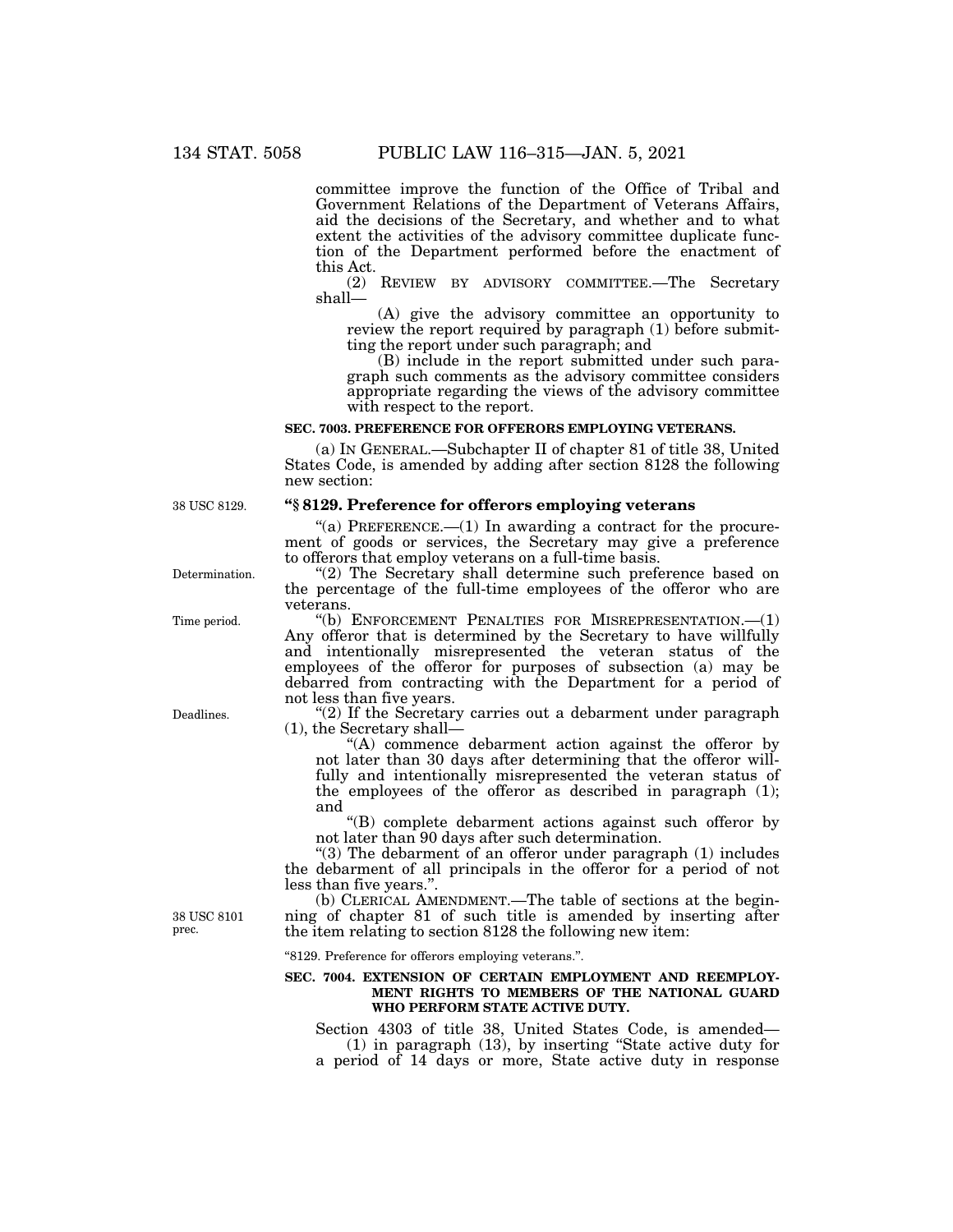to a national emergency declared by the President under the National Emergencies Act (50 U.S.C. 1601 et seq.), State active duty in response to a major disaster declared by the President under section 401 of the Robert T. Stafford Disaster Relief and Emergency Assistance Act (42 U.S.C. 5170)," after "fulltime National Guard duty,'';

(2) by redesignating paragraph (15) as paragraph (16); and

(3) by inserting after paragraph (14) the following new paragraph (15):

 $(15)$  The term 'State active duty' means training or other duty, other than inactive duty, performed by a member of the National Guard of a State— Definition.

''(A) not under section 502 of title 32 or under title 10;

''(B) in service to the Governor of a State; and

 $(C)$  for which the member is not entitled to pay from the Federal Government.''.

#### **SEC. 7005. REPAYMENT OF MISUSED BENEFITS.**

(a) IN GENERAL.—Section 6107(b) of title 38, United States Code, is amended—

(1) in paragraph (1), by striking ''In any case in which a fiduciary described in paragraph (2)'' and inserting ''In any case not covered by subsection  $(a)$  in which a fiduciary";

(2) by striking paragraph (2); and

(3) by redesignating paragraph (3) as paragraph (2).

(b) APPLICATION.—The amendments made by subsection (a) shall apply with respect to any determination by the Secretary of Veterans Affairs made on or after the date of the enactment of this Act regarding the misuse of benefits by a fiduciary.

### **SEC. 7006. EXEMPTION OF CERTAIN TRANSFERS.**

Section 7364(b)(1) of title 38, United States Code, is amended by adding at the end the following new sentence: ''Any amounts so transferred after September 30, 2016, shall be available without regard to fiscal year limitations, notwithstanding section 1535(d) of title 31.''.

#### **SEC. 7007. REPORT AND PLANNED ACTIONS OF THE SECRETARY OF VETERANS AFFAIRS TO ADDRESS CERTAIN HIGH-RISK AREAS OF THE DEPARTMENT OF VETERANS AFFAIRS.**

(a) REPORT REQUIRED.—Not later than 180 days after the date of the enactment of this Act, the Secretary of Veterans Affairs, in consultation with the Comptroller General of the United States, shall submit to the Committees on Veterans' Affairs of the Senate and House of Representatives a report outlining the plan the Secretary has developed and the actions the Secretary has taken to address the areas of concern identified by the Comptroller General for the Department of Veterans Affairs in the 2019 High-Risk List of the Government Accountability Office (GAO–19–157SP) regarding—

(1) acquisition management; and

(2) managing risks and improving health care.

(b) ELEMENTS.—The report under subsection (a) shall include each of the following:

(1) Root causes of the areas of concern described in paragraphs (1) and (2) of subsection (a).

38 USC 6107 note.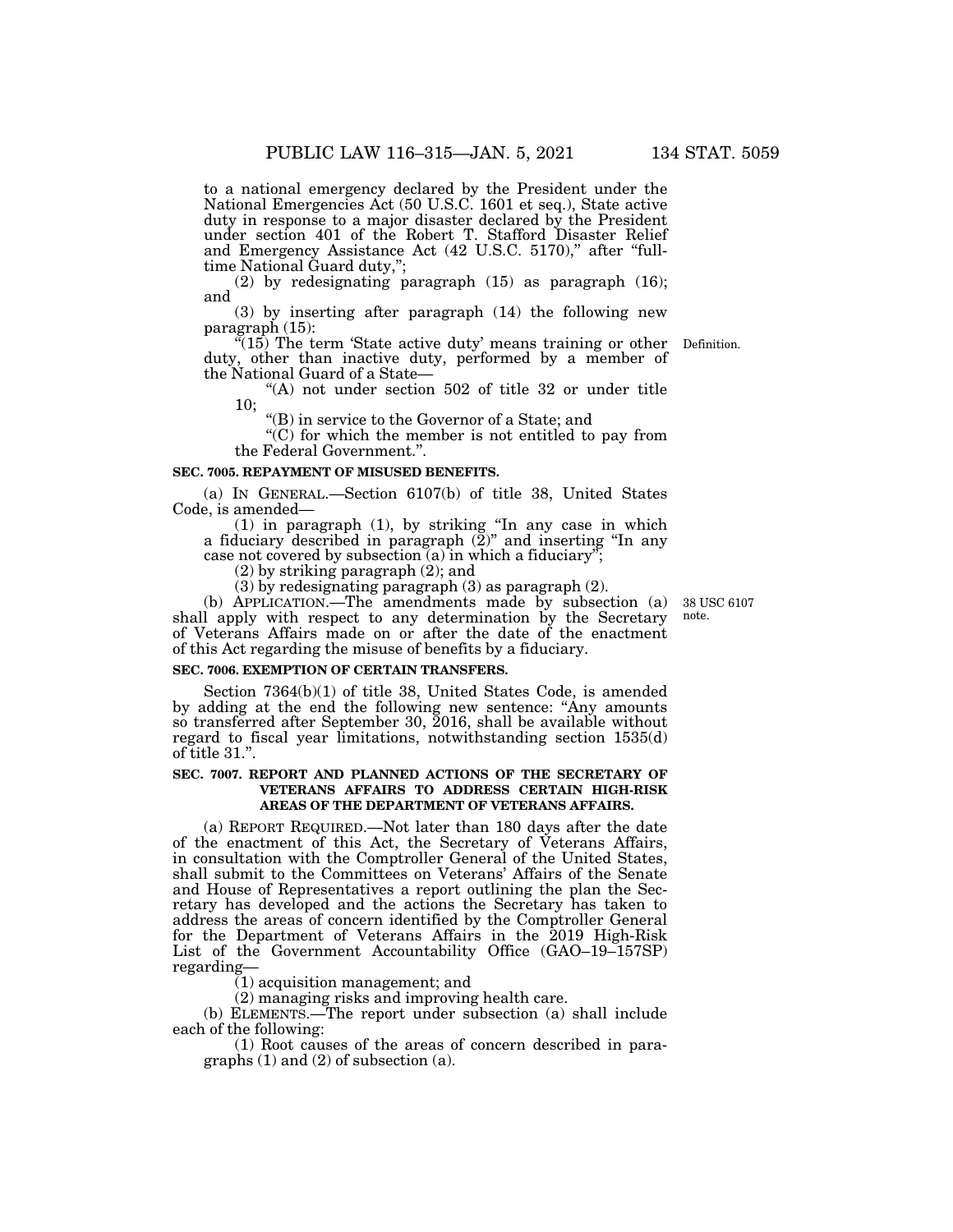(2) Corrective actions and specific steps to address each root cause, including—

 $(A)$  the progress of the Secretary in implementing those actions and steps; and

(B) timelines and milestones the Secretary determines feasible to complete each corrective action.

(3) Resources the Secretary determines are necessary to implement corrective actions, including—

(A) funding;

(B) stakeholders;

(C) technology; and

(D) senior officials responsible for implementing the corrective actions and reporting results.

(4) Metrics for assessing progress in addressing the areas of concern described in paragraphs  $(1)$  and  $(2)$  of subsection (a).

(5) Key outcomes that demonstrate progress in addressing the areas of concern described in paragraphs (1) and (2) of subsection (a).

(6) Obstacles to implementation of the plan that the Secretary identifies.

(7) Recommendations of the Secretary regarding legislation or funding the Secretary determines necessary to implement the plan.

(8) Any other information the Secretary determines is relevant to understanding the progress of the Department toward the removal of the areas of concern from the High Risk List. (c) ANNUAL UPDATES.—

(1) UPDATE REQUIRED.—Not less than once each year during the implementation period under paragraph (2), the Secretary shall submit to Congress an update regarding implementation of each element of the plan under subsection (b).

(2) IMPLEMENTATION PERIOD.—The implementation period described in this paragraph begins on the date on which the Secretary submits the report required under subsection (a) and ends on the earlier of the following dates:

(A) The date on which the Comptroller General removes the last area of concern for the Department from the most recent High-Risk List of the Government Accountability Office.

(B) The date that is 8 years after the date on which the Secretary submits the plan required under subsection (a).

#### **SEC. 7008. ANNUAL REPORT BY SECRETARY OF VETERANS AFFAIRS ON IMPLEMENTATION OF PRIORITY RECOMMENDATIONS OF COMPTROLLER GENERAL OF THE UNITED STATES PERTAINING TO DEPARTMENT OF VETERANS AFFAIRS.**

(a) ANNUAL REPORT REQUIRED.—Not later than 270 days after the date of the enactment of this Act, and not less than once during each of the subsequent 3 years, the Secretary of Veterans Affairs shall submit to the Committees on Veterans' Affairs of the Senate and House of Representatives and to the Comptroller General of the United States a report on the implementation of priority recommendations of the Comptroller General that pertain to the Department of Veterans Affairs.

Recommendations.

Determination.

Timelines. Determination.

Determination. Determination.

Time period.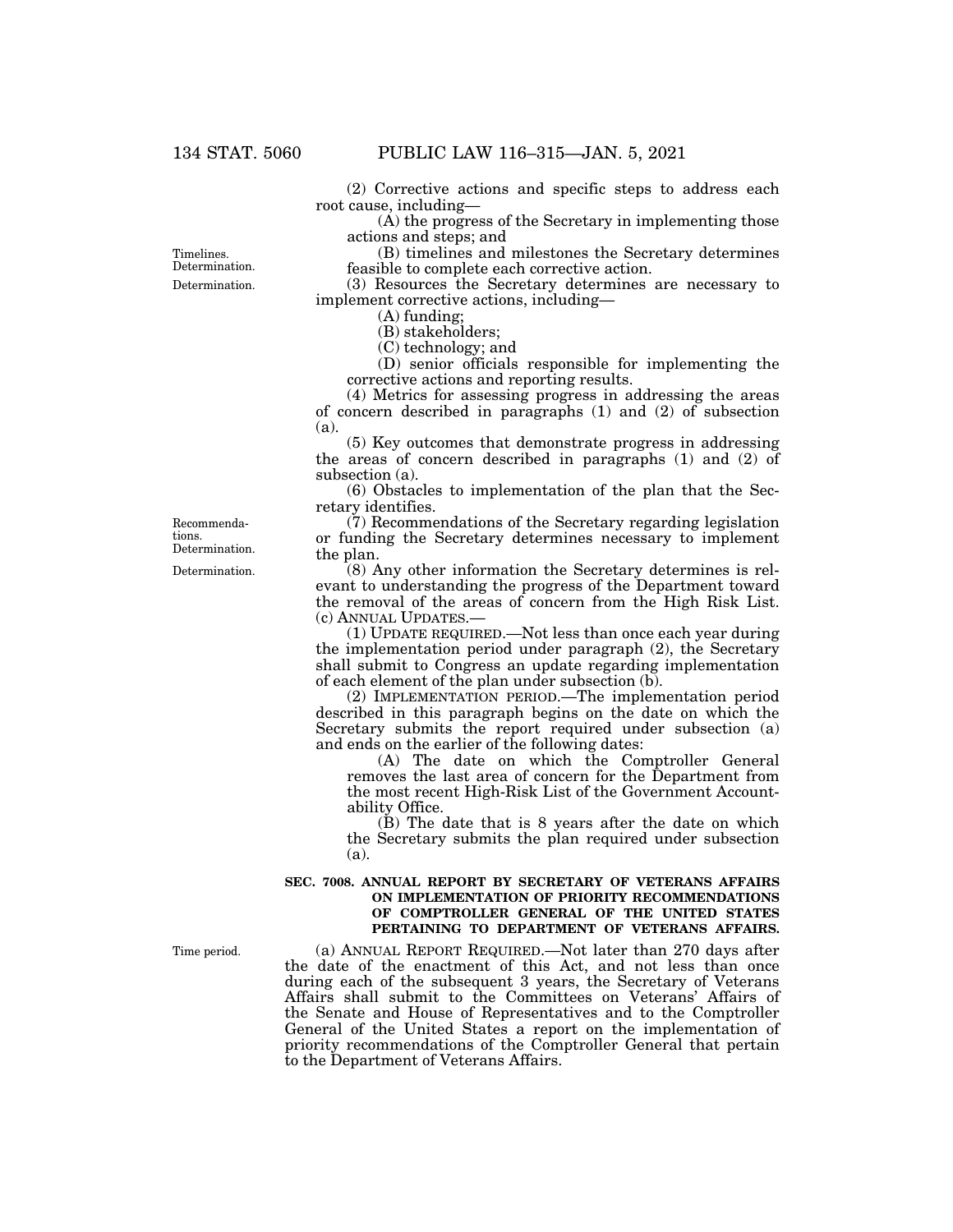(b) CONTENTS.—Each report submitted under subsection (a) shall include, for the period covered by the report, the following:

(1) The progress of the Secretary in implementing all open priority recommendations of the Comptroller General for the Department of Veterans Affairs.

(2) An explanation for each instance where the Secretary has decided not to implement, or has not fully implemented, an open priority recommendation of the Comptroller General for the Department.

(3) A summary of the corrective actions taken and Summary. remaining steps the Secretary plans to take to implement open priority recommendations of the Comptroller General.

(c) SUPPLEMENT NOT SUPPLANT CERTAIN REQUIRED REPORTS OR WRITTEN STATEMENTS.—The report under this section shall not be construed to supplant any report or written statement required under section 720 of title 31, United States Code.

#### **SEC. 7009. CLARIFICATION OF METHODS USED TO MONITOR COMPLI-ANCE WITH CERTAIN LIMITATIONS ON SUBCON-TRACTING.**

Section 8127(k)(3)(A) of title 38, United States Code, is amended by striking "and any other" and inserting "or any other".

#### **SEC. 7010. DEPARTMENT OF VETERANS AFFAIRS REQUIREMENT TO PROVIDE CERTAIN NOTICE TO PERSONS FILING CLAIMS FOR DAMAGE, INJURY, OR DEATH ON STANDARD FORM 95.**

Not later than 90 days after the date on which a person submits to the Secretary of Veterans Affairs a claim for damage, injury, or death on Standard Form 95, or any successor form, the Secretary shall provide to such person notice of each of the following:

(1) The benefit of obtaining legal advice concerning such claim.

(2) The employment status of any individual listed on the form.

(3) If the claim involves a contractor that entered into an agreement with the Secretary, the importance of obtaining legal advice as to the statute of limitations regarding the claim in the State in which the claim arose.

# **Subtitle B—Matters Relating to the Chief Financial Officer of Department of Veterans Affairs**

#### **SEC. 7101. DEFINITIONS.**

In this subtitle:

(1) APPROPRIATE CONGRESSIONAL COMMITTEES.—The term ''appropriate congressional committees'' means the Committees on Veterans' Affairs of the Senate and the House of Representatives and the Committees on Appropriations of the Senate and the House of Representatives.

(2) SUBORDINATE CHIEF FINANCIAL OFFICER.—The term ''subordinate chief financial officer''—

(A) includes—

38 USC 309 note.

Deadline. 38 USC 515 note.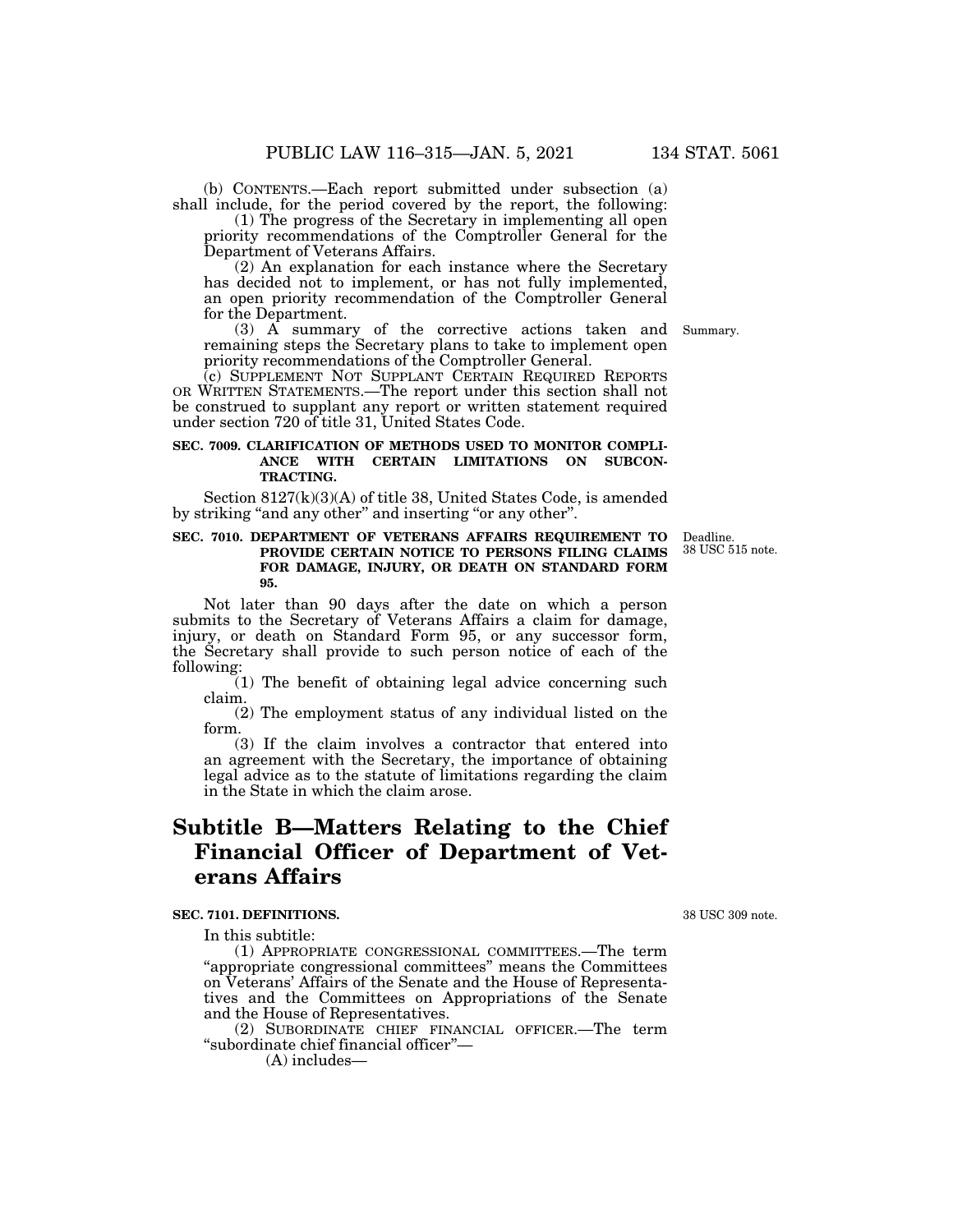(i) the chief financial officer of the Veterans Health Administration, the chief financial officer of the Office of Community Care within the Veterans Health Administration, and all chief financial officers of Veterans Integrated Service Networks within the Veterans Health Administration;

(ii) the chief financial officer of the Veterans Benefits Administration and all chief financial officers of organizational subdivisions representing business lines within the Veterans Benefits Administration;

(iii) the chief financial officer of the National Cemetery Administration; and

(iv) the chief financial officer of the Office of Information and Technology; and

(B) does not include the Inspector General.

#### **SEC. 7102. PLANS FOR ADDRESSING MATERIAL WEAKNESSES AND PRO-VIDING SUFFICIENT AUTHORITY TO CHIEF FINANCIAL OFFICER OF DEPARTMENT OF VETERANS AFFAIRS.**

Not later than 180 days after the date of the enactment of this Act, and annually thereafter for each of the three subsequent years, the Secretary of Veterans Affairs, acting through the Chief Financial Officer of the Department of Veterans Affairs, shall submit to the appropriate congressional committees-

(1) an action plan, including steps, related timelines, costs, progress, status of implementation, and any updates for fully addressing the material weaknesses of the Department discussed in the Management's Discussion and Analysis section of the financial statements of the Department submitted to Congress under section 3515 of title 31, United States Code for the year preceding the year during which the report is submitted; and

(2) a plan outlining the steps the Secretary plans to take to address the recommendations of auditors related to entitylevel internal controls and to provide sufficient authority to the Chief Financial Officer of the Department to carry out the requirements of section 902 of title 31, United States Code.

#### **SEC. 7103. CHIEF FINANCIAL OFFICER ATTESTATION.**

Concurrent with the submittal to Congress of the President's budget request under section 1105 of title 31, United States Code, for fiscal year 2022 and each of the next three subsequent fiscal years, the Chief Financial Officer of the Department of Veterans affairs shall submit to the appropriate congressional committees each of the following:

(1) A certification of the responsibility of the Chief Financial Officer for internal financial controls of the Department.

(2) An attestation that the Chief Financial Officer has collaborated sufficiently with the subordinate chief financial officers of the Department to be confident in the financial projections included the budget request and supporting materials.

#### **SEC. 7104. CHIEF FINANCIAL OFFICER RESPONSIBILITY FOR SUBORDI-NATE CHIEF FINANCIAL OFFICERS.**

(a) IN GENERAL.—In accordance with the responsibilities of the Chief Financial Officer of the Department of Veterans Affairs for the recruitment, selection, and training of personnel to carry

Deadlines. Time period.

Certification.

Attestation.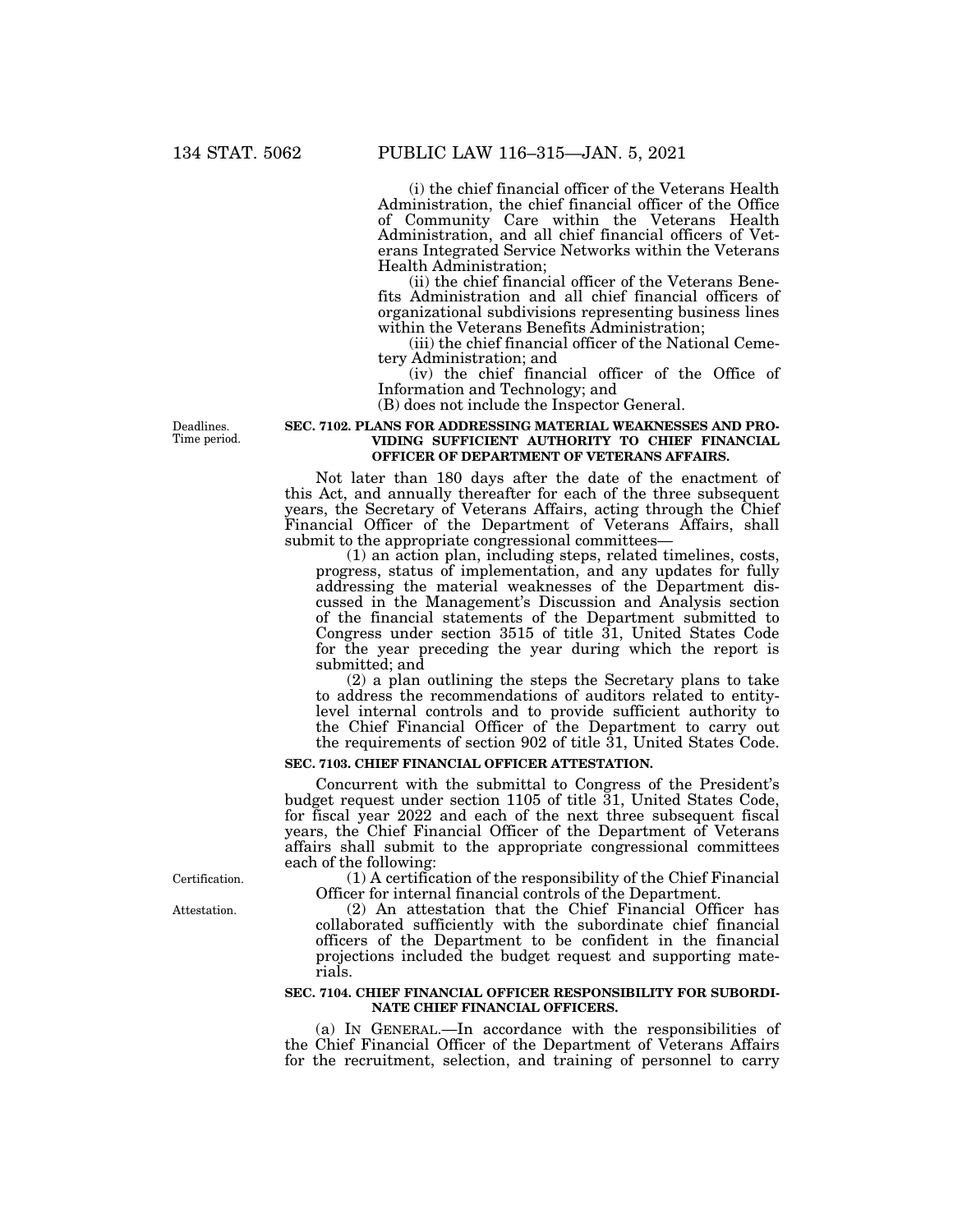out agency financial management functions pursuant to section  $902(a)(5)(C)$  of title 31, United States Code, the Chief Financial Officer or the designee of the Chief Financial Officer within the Office of Management of the Department shall—

(1) participate in the interview and selection panels of all subordinate chief financial officers; and

(2) give input into the performance plans and performance evaluations of all subordinate chief financial officers.

(b) TERMINATION.—The requirements under subsection (a) shall terminate on the date that is five years after the date of the enactment of this Act.

# **Subtitle C—Servicemembers Civil Relief**

#### **SEC. 7201. CLARIFICATION OF DELIVERY OF NOTICE OF TERMINATION OF LEASES OF PREMISES AND MOTOR VEHICLES FOR PURPOSES OF RELIEF UNDER SERVICEMEMBERS CIVIL RELIEF ACT.**

(a) IN GENERAL.—Section  $305(c)(2)$  of the Servicemembers Civil Relief Act  $(50 \text{ U.S.C. } 3955(c)(2))$  is amended—

 $(1)$  in subparagraph  $(B)$ , by striking "or" at the end;

(2) in subparagraph (C), by striking the period and inserting "; or"; and

(3) by adding at the end the following new subparagraph:  $\mathbf{H}^{\mu}(\mathbf{D})$  by electronic means, including—

"(i) the direct delivery of material to an electronic address designated by the lessor (or the lessor's grantee) or the lessor's agent (or the agent's grantee); "(ii) the posting of material to a website or other

internet or electronic-based information repository to which access has been granted to the lessee, the lessor (or the lessor's grantee), or the lessor's agent (or the agent's grantee); and

''(iii) other electronic means reasonably calculated to ensure actual receipt of the material by the lessor (or the lessor's grantee) or the lessor's agent (or the agent's grantee).''.

(b) EFFECTIVE DATE.—The amendments made by subsection 50 USC 3955 (a) shall apply to delivery of notice of lease terminations on or after the date the enactment of this Act.

#### **SEC. 7202. TECHNICAL CORRECTION REGARDING EXTENSION OF LEASE PROTECTIONS FOR SERVICEMEMBERS UNDER STOP MOVEMENT ORDERS IN RESPONSE TO LOCAL, NATIONAL, OR GLOBAL EMERGENCY.**

(a) IN GENERAL.—Section 305(b) of the Servicemembers Civil Relief Act (50 U.S.C. 3955(b)), as amended by Public Law 116– 158, is further amended—

(1) in paragraph (1)(C)(ii), by striking ''Secretary of *Ante*, p. 706. Defense'' and inserting ''Secretary concerned''; and

(2) in paragraph (2)(C)(ii), by striking ''Secretary of *Ante*, p. 707. Defense'' and inserting ''Secretary concerned''.

note.